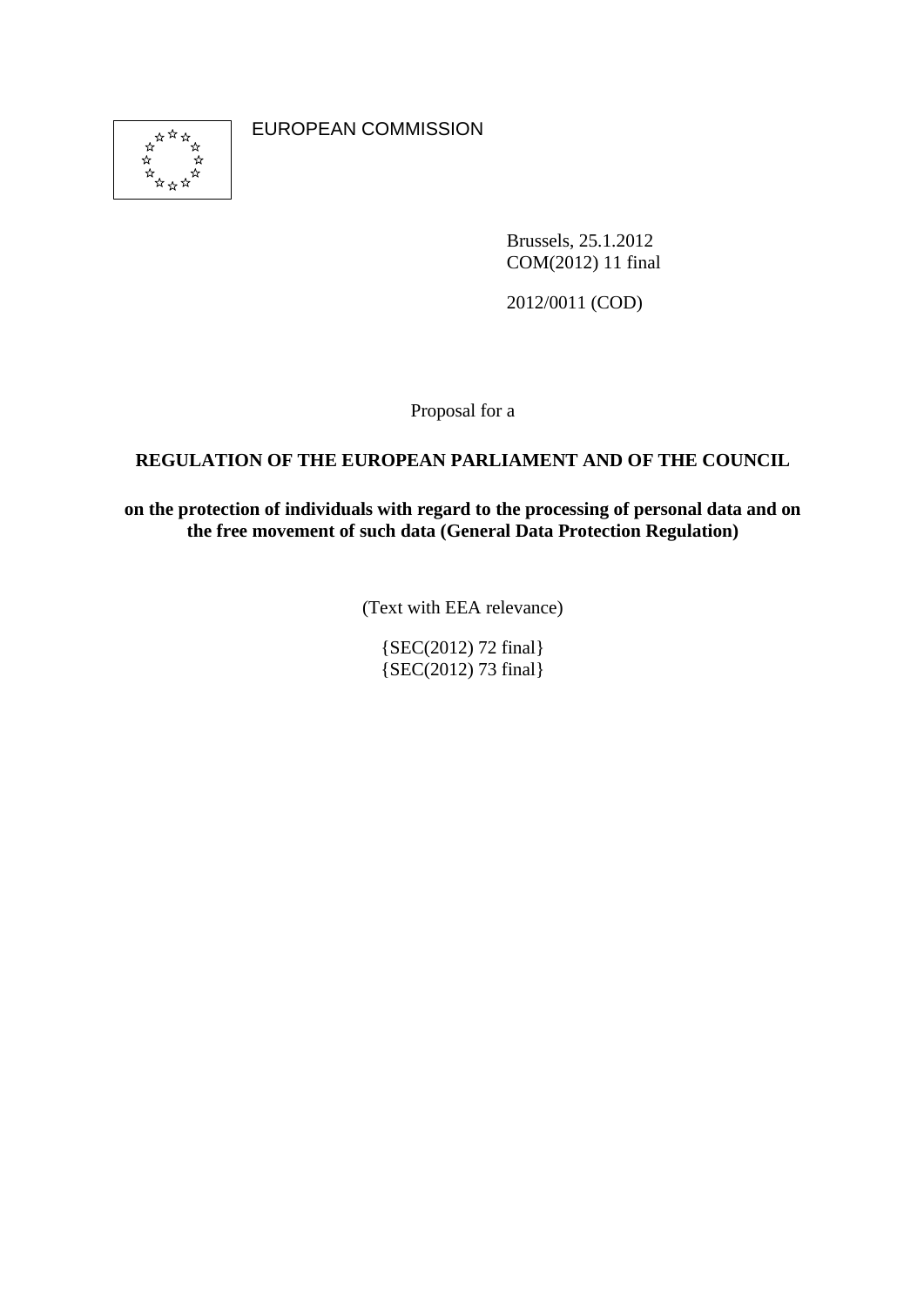## **EXPLANATORY MEMORANDUM**

#### **1. CONTEXT OF THE PROPOSAL**

This explanatory memorandum presents in further detail the proposed new legal framework for the protection of personal data in the EU as set out in Communication COM (2012) 9  $final<sup>1</sup>$ . The proposed new legal framework consists of two legislative proposals:

- a proposal for a Regulation of the European Parliament and of the Council on the protection of individuals with regard to the processing of personal data and on the free movement of such data (General Data Protection Regulation), and
- a proposal for a Directive of the European Parliament and of the Council on the protection of individuals with regard to the processing of personal data by competent authorities for the purposes of prevention, investigation, detection or prosecution of criminal offences or the execution of criminal penalties, and the free movement of such data<sup>2</sup>.

This explanatory memorandum concerns the legislative proposal for a General Data Protection Regulation.

The centrepiece of existing EU legislation on personal data protection, Directive  $95/46/EC^3$ , was adopted in 1995 with two objectives in mind: to protect the fundamental right to data protection and to guarantee the free flow of personal data between Member States. It was complemented by Framework Decision 2008/977/JHA as a general instrument at Union level for the protection of personal data in the areas of police co-operation and judicial co-operation in criminal matters<sup>4</sup>.

Rapid technological developments have brought new challenges for the protection of personal data. The scale of data sharing and collecting has increased dramatically. Technology allows both private companies and public authorities to make use of personal data on an unprecedented scale in order to pursue their activities. Individuals increasingly make personal information available publicly and globally. Technology has transformed both the economy and social life.

Building trust in the online environment is key to economic development. Lack of trust makes consumers hesitate to buy online and adopt new services. This risks slowing down the development of innovative uses of new technologies. Personal data protection therefore plays

<sup>1</sup> "Safeguarding Privacy in a Connected World – A European Data Protection Framework for the 21st Century" COM(2012) 9 final.

COM(2012) 10 final.

<sup>3</sup> Directive 95/46/EC of the European Parliament and of the Council of 24 October 1995 on the protection of individuals with regard to the processing of personal data and on the free movement of such data, OJ L 281, 23.11.1995, p.31.

Council Framework Decision 2008/977/JHA of 27 November 2008 on the protection of personal data processed in the framework of police and judicial cooperation in criminal matters, OJ L 350, 30.12.2008, p. 60 ('Framework Decision').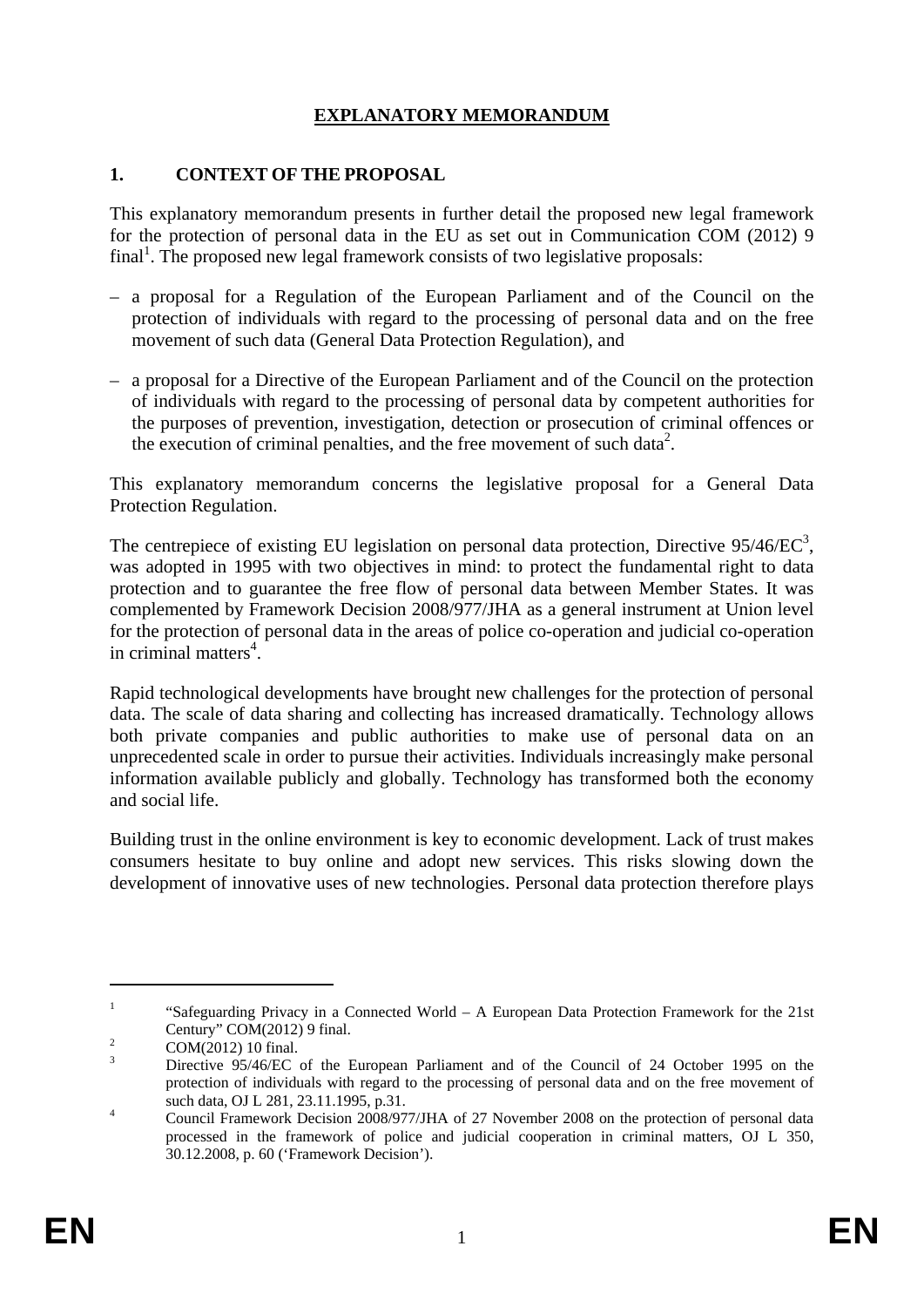a central role in the Digital Agenda for Europe<sup>5</sup>, and more generally in the Europe  $2020$ Strategy<sup>6</sup>.

Article 16(1) of Treaty on the Functioning of the European Union (TFEU), as introduced by the Lisbon Treaty, establishes the principle that everyone has the right to the protection of personal data concerning him or her. Moreover, with Article 16(2) TFEU, the Lisbon Treaty introduced a specific legal basis for the adoption of rules on the protection of personal data. Article 8 of the Charter of Fundamental Rights of the EU enshrines protection of personal data as a fundamental right.

The European Council invited the Commission to evaluate the functioning of EU instruments on data protection and to present, where necessary, further legislative and non-legislative initiatives<sup>7</sup>. In its resolution on the Stockholm Programme, the European Parliament<sup>8</sup> welcomed a comprehensive data protection scheme in the EU and among others called for the revision of the Framework Decision. The Commission stressed in its Action Plan implementing the Stockholm Programme<sup>9</sup> the need to ensure that the fundamental right to personal data protection is consistently applied in the context of all EU policies.

In its Communication on "A comprehensive approach on personal data protection in the European Union"<sup>10</sup>, the Commission concluded that the EU needs a more comprehensive and coherent policy on the fundamental right to personal data protection.

The current framework remains sound as far as its objectives and principles are concerned, but it has not prevented fragmentation in the way personal data protection is implemented across the Union, legal uncertainty and a widespread public perception that there are significant risks associated notably with online activity<sup>11</sup>. This is why it is time to build a stronger and more coherent data protection framework in the EU, backed by strong enforcement that will allow the digital economy to develop across the internal market, put individuals in control of their own data and reinforce legal and practical certainty for economic operators and public authorities.

### **2. RESULTS OF CONSULTATIONS WITH THE INTERESTED PARTIES AND IMPACT ASSESSMENT**

This initiative is the result of extensive consultations with all major stakeholders on a review of the current legal framework for the protection of personal data, which lasted for more than two years and included a high level conference in May  $2009^{12}$  and two phases of public consultation:

<sup>5</sup> COM(2010)245 final.

<sup>6</sup> COM(2010)2020 final.

<sup>7</sup> "The Stockholm Programme — An open and secure Europe serving and protecting citizens", OJ C 115,  $4.5.2010, p.1.$ 

Resolution of the European Parliament on the on the Communication from the Commission to the European Parliament and the Council – An area of freedom, security and justice serving the citizen – Stockholm programme adopted 25 November 2009 (P7\_TA(2009)0090).

<sup>&</sup>lt;sup>9</sup> COM(2010)171 final.

 $10$  COM(2010)609 final. 11 Special Eurobarometer (EB) 359, *Data Protection and Electronic Identity in the EU* (2011): [http://ec.europa.eu/public\\_opinion/archives/ebs/ebs\\_359\\_en.](http://ec.europa.eu/public_opinion/archives/ebs/ebs_359_en.pdf)pdf .<br>
http://ec.europa.eu/justice/newsroom/data-protection/events/090519\_en.htm.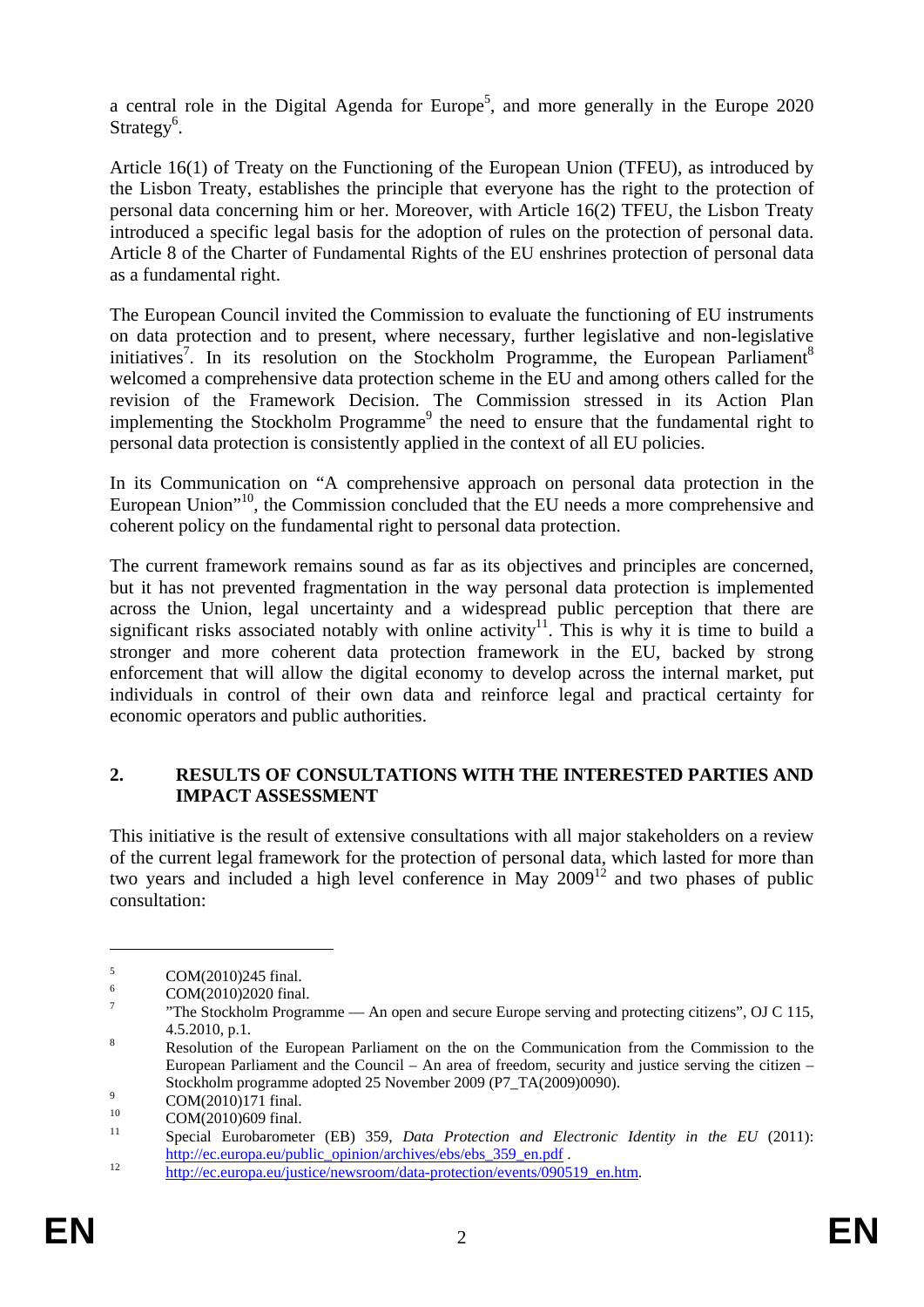- From 9 July to 31 December 2009, the *Consultation on the legal framework for the fundamental right to the protection of personal data*. The Commission received 168 responses, 127 from individuals, business organisations and associations and 12 from public authorities. $^{13}$
- From 4 November 2010 to 15 January 2011, the *Consultation on the Commission's comprehensive approach on personal data protection in the European Union*. The Commission received 305 responses, of which 54 from citizens, 31 from public authorities and 220 from private organisations, in particular business associations and nongovernmental organisations.14

Targeted consultations were also conducted with key stakeholders; specific events were organised in June and July 2010 with Member State authorities and with private sector stakeholders, as well as privacy, data protection and consumers' organisations<sup>15</sup>. In November 2010, European Commission's Vice-President Reding organised a roundtable on the data protection reform. On 28 January 2011 (Data Protection Day), the European Commission and the Council of Europe co-organised a high level conference to discuss issues related to the reform of the EU legal framework as well as to the need for common data protection standards worldwide<sup>16</sup>. Two conferences on data protection were hosted by the Hungarian and Polish Presidencies of the Council on 16-17 June 2011 and on 21 September 2011 respectively.

Dedicated workshops and seminars on specific issues were held throughout 2011. In January  $ENISA<sup>17</sup>$  organised a workshop on data breach notifications in Europe<sup>18</sup>. In February, the Commission convened a workshop with Member States' authorities to discuss data protection issues in the area of police co-operation and judicial co-operation in criminal matters, including the implementation of the Framework Decision, and the Fundamental Rights Agency held a stakeholder consultation meeting on "Data Protection and Privacy". A discussion on key issues of the reform was held on 13 July 2011 with national Data Protection Authorities. EU citizens were consulted through a Eurobarometer survey held in November-December 2010<sup>19</sup>. A number of studies were also launched.<sup>20</sup> The "Article 29 Working Party"<sup>21</sup> provided several opinions and useful input to the Commission<sup>22</sup>. The European Data

<sup>13</sup> The non-confidential contributions can be consulted on the Commission's website: [http://ec.europa.e](http://ec.europa.eu/justice/newsroom/data-protection/opinion/090709_en.htm)u/justice/newsroom/data-protection/opinion/090709\_en.htm.<br>[The non-confid](http://ec.europa.eu/justice/newsroom/data-protection/opinion/090709_en.htm)ential contributions can be consulted on the Commission's website:

http://ec.europa.eu/justice/newsroom/data-protection/opinion/101104\_en.html<br>http://ec.europa.eu/justice/newsroom/data-protection/events/100701\_en.html<br>http://www.coe.int/t/dghl/standardsetting/dataprotection/Data protectio

communication networks and information systems.<br>
18 See <u>http://www.enisa.europa.eu/act/it/data-breach-notification</u>.<br>
19 Special Eurobarometer (EB) 359, *Data Protection and Electronic Identity in the EU* (2011):<br>
http://

<sup>&</sup>lt;sup>20</sup> [See the](http://ec.europa.eu/public_opinion/archives/ebs/ebs_359_en.pdf) *Study on the economic benefits of privacy e[nhancing technologies](http://ec.europa.eu/justice/data-protection/article-29/documentation/index_en.htm)* and the *Comparative study See the <i>Study on the economic benefits of privacy enhancing technologies* and the *Comparative study [on different approaches to new](http://ec.europa.eu/justice/data-protection/article-29/documentation/index_en.htm) privacy challenges, in particular in the light of technological developments, January 2010*<br>(http://ec.europa.eu/justice/policies/privacy/docs/studies/new privacy challenges/final report en.pdf)..

<sup>&</sup>lt;sup>21</sup> [The Working Party was set up in 1996 \(by Article 29 of Directive 95/46/EC\) with advisory status an](http://ec.europa.eu/justice/policies/privacy/docs/studies/new_privacy_challenges/final_report_en.pdf)d composed of representatives of national Data Protection Supervisory Authorities (DPAs), the European Data Protection Supervisor (EDPS) and the Commission. For more information on its activities see [http://ec.europa.eu/justice/policies/privacy/workinggroup/index\\_en.htm.](http://ec.europa.eu/justice/policies/privacy/workinggroup/index_en.htm)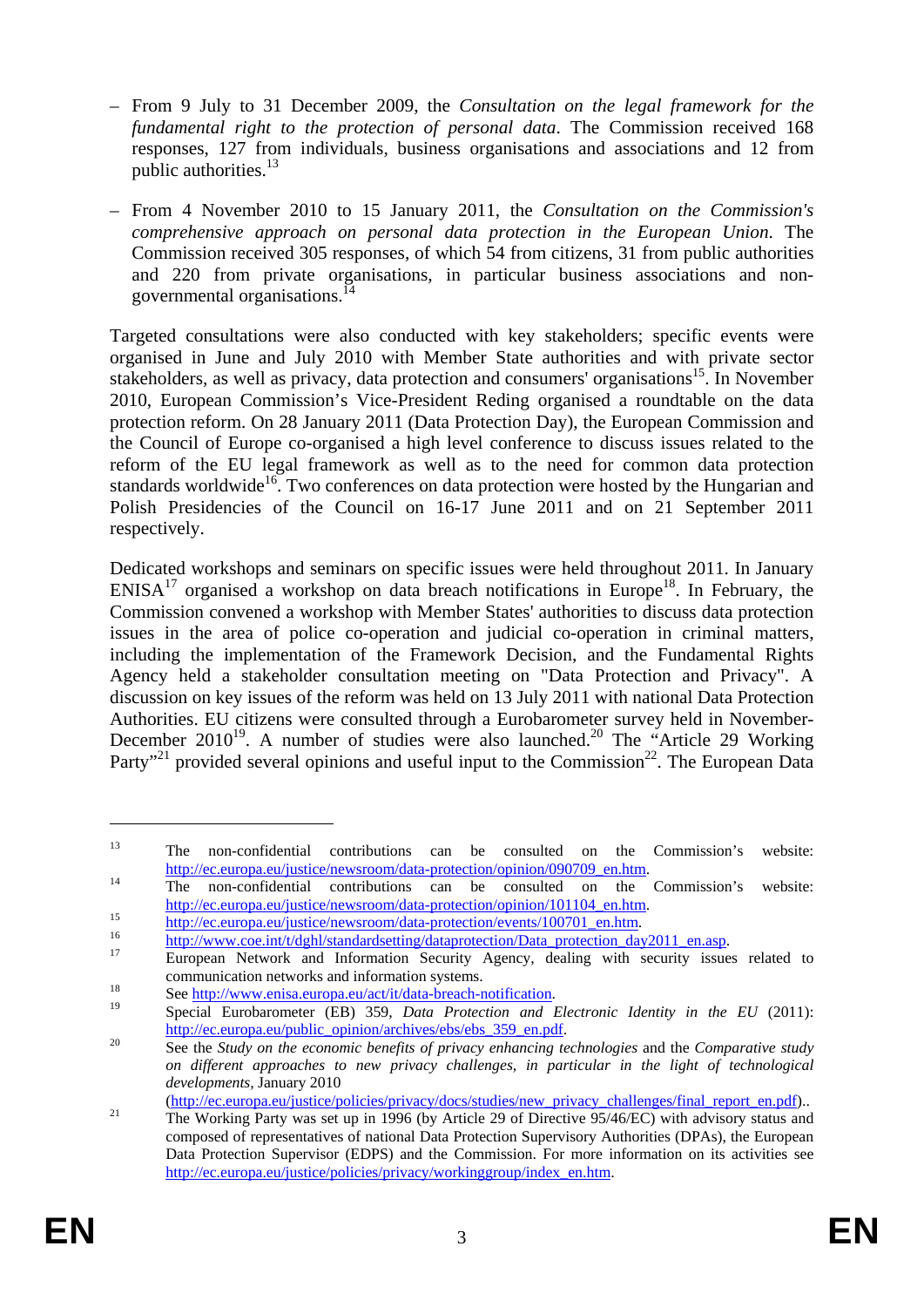Protection Supervisor also issued a comprehensive opinion on the issues raised in the Commission's November 2010 Communication<sup>23</sup>.

The European Parliament approved by its resolution of 6 July 2011 a report that supported the Commission's approach to reforming the data protection framework.<sup>24</sup> The Council of the European Union adopted conclusions on 24 February 2011 in which it broadly supports the Commission's intention to reform the data protection framework and agrees with many elements of the Commission's approach. The European Economic and Social Committee likewise supported the Commission's aim to ensure a more consistent application of EU data  $^{25}$ protection rules across all Member States an appropriate revision of Directive 95/46/EC.<sup>26</sup>

During the consultations on the comprehensive approach, a large majority of stakeholders agreed that the general principles remain valid but that there is a need to adapt the current framework in order to better respond to challenges posed by the rapid development of new technologies (particularly online) and increasing globalisation, while maintaining the technological neutrality of the legal framework. Heavy criticism has been expressed regarding the current fragmentation of personal data protection in the Union, in particular by economic stakeholders who asked for increased legal certainty and harmonisation of the rules on the protection of personal data. The complexity of the rules on international transfers of personal data is considered as constituting a substantial impediment to their operations as they regularly need to transfer personal data from the EU to other parts of the world.

In line with its "Better Regulation" policy, the Commission conducted an impact assessment of policy alternatives. The impact assessment was based on the three policy objectives of improving the internal market dimension of data protection, making the exercise of data protection rights by individuals more effective and creating a comprehensive and coherent framework covering all areas of Union competence, including police co-operation and judicial co-operation in criminal matters. Three policy options of different degrees of intervention were assessed: the first option consisted of minimal legislative amendments and the use of interpretative Communications and policy support measures such as funding programmes and technical tools; the second option comprised a set of legislative provisions addressing each of the issues identified in the analysis and the third option was the centralisation of data protection at EU level through precise and detailed rules for all sectors and the establishment of an EU agency for monitoring and enforcement of the provisions.

According to the Commission's established methodology, each policy option was assessed, with the help of an Interservice steering group, against its effectiveness to achieve the policy objectives, its economic impact on stakeholders (including on the budget of the EU

<sup>&</sup>lt;sup>22</sup> See in particular the following opinions: on the "Future of Privacy" (2009, WP 168); on the concepts of "controller" and "processor" (1/2010, WP 169); on online behavioural advertising (2/2010, WP 171); on the principle of accountability (3/2010, WP 173); on applicable law (8/2010, WP 179); and on consent (15/2011, WP 187). Upon the Commission's request, it adopted also the three following Advice Papers: on notifications, on sensitive data and on the practical implementation of Article 28(6) of the Data Protection Directive. They can all be accessed at: http://ec.europa.eu/justice/data-protection/article-

<sup>29/</sup>documentation/index\_en.htm.<br>
23 Available on the EDPS website[: http://www.edps](http://www.edps.europa.eu/EDPSWEB/).europa.eu/EDPSWEB.<br>
24 EP resolution of 6 July 2011 o[n a comprehensive](http://www.edps.europa.eu/EDPSWEB/) approach on personal data protection in the European Union (2011/2025(INI), [http://www.europarl.europa.eu/sides/getDoc.do?type=TA&reference=P7-TA-](http://www.europarl.europa.eu/sides/getDoc.do?type=TA&reference=P7-TA-2011-0323&language=EN&ring=A7-2011-0244)[2011-0323&language=EN&ring=A7-2011-0244 \(](http://www.europarl.europa.eu/sides/getDoc.do?type=TA&reference=P7-TA-2011-0323&language=EN&ring=A7-2011-0244)rapporteur: MEP Axel Voss (EPP/DE).<br>SEC(2012)72.<br>26 SEC(2012)11-0244 (rapporteur: MEP Axel Voss (EPP/DE).

CESE 999/2011.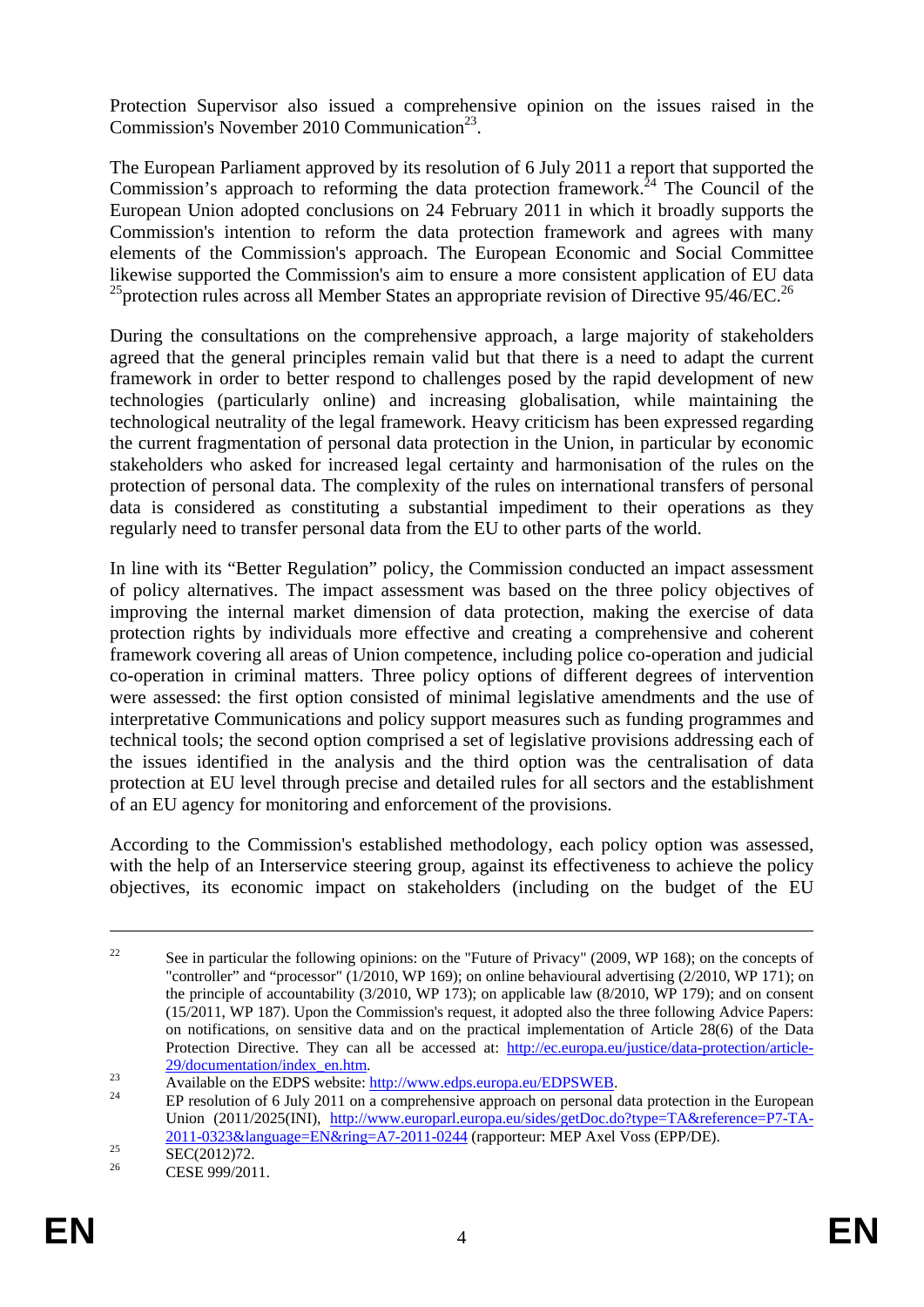institutions), its social impact and effect on fundamental rights. Environmental impacts were not observed. The analysis of the overall impact led to the development of the preferred policy option which is based on the second option with some elements from the other two options and incorporated in the present proposal. According to the impact assessment, its implementation will lead *inter alia* to considerable improvements regarding legal certainty for data controllers and citizens, reduction of administrative burden, consistency of data protection enforcement in the Union, the effective possibility of individuals to exercise their data protection rights to the protection of personal data within the EU and the efficiency of data protection supervision and enforcement. Implementation of the preferred policy options are also expected to contribute to the Commission's objective of simplification and reduction of administrative burden and to the objectives of the Digital Agenda for Europe, the Stockholm Action Plan and the Europe 2020 strategy.

The Impact Assessment Board delivered an opinion on the draft impact assessment on 9 September 2011. Following the IAB opinion, the following changes were made to the impact assessment:

- The objectives of the current legal framework (to what extent they were achieved, and to what extent they were not), as well as the objectives of the envisaged reform were clarified;
- More evidence and additional explanations/clarification were added to the problems' definition section;
- A section on proportionality was added;
- All calculations and estimations related to administrative burden in the baseline scenario and in the preferred option have been entirely reviewed and revised, and the relation between the costs of notifications and the overall fragmentation costs has been clarified (including Annex 10);
- Impacts on micro, small and medium enterprises, particularly of data protection officers and data protection impact assessments have been better specified.

The impact assessment report and an executive summary are published with the proposals.

## **3. LEGAL ELEMENTS OF THE PROPOSAL**

### **3.1. Legal Basis**

This proposal is based on Article 16 TFEU, which is the new legal basis for the adoption of data protection rules introduced by the Lisbon Treaty. This provision allows the adoption of rules relating to the protection of individuals with regard to the processing of personal data by Member States when carrying out activities which fall within the scope of Union law. It also allows the adoption of rules relating to the free movement of personal data, including personal data processed by Member States or private parties.

A Regulation is considered to be the most appropriate legal instrument to define the framework for the protection of personal data in the Union. The direct applicability of a Regulation in accordance with Article 288 TFEU will reduce legal fragmentation and provide greater legal certainty by introducing a harmonised set of core rules, improving the protection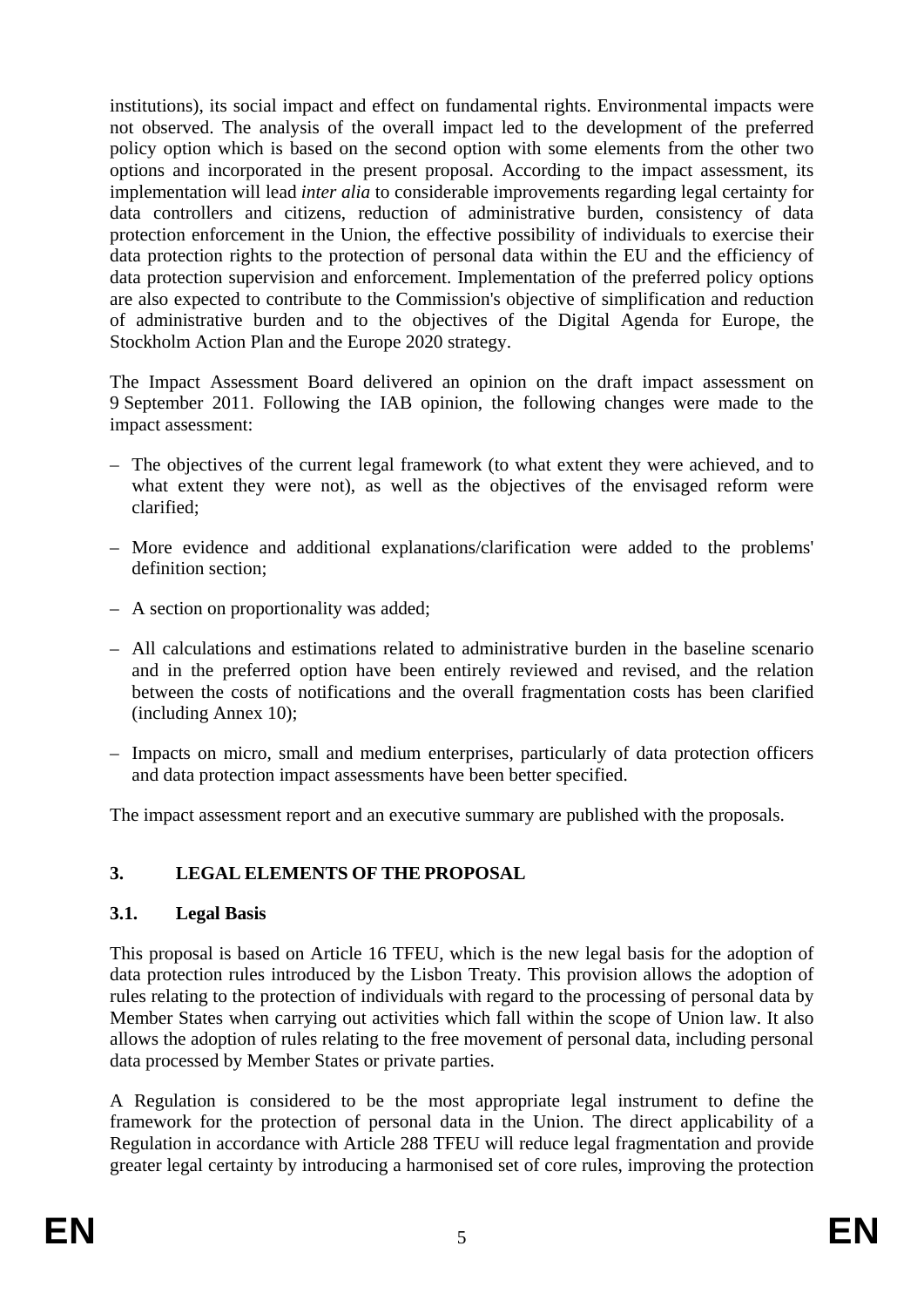of fundamental rights of individuals and contributing to the functioning of the Internal Market.

The reference to Article 114(1) TFEU is only necessary for amending Directive 2002/58/EC to the extent that that Directive also provides for the protection of the legitimate interests of subscribers who are legal persons.

## **3.2. Subsidiarity and proportionality**

According to the principle of subsidiarity (Article 5(3) TEU), action at Union level shall be taken only if and in so far as the objectives envisaged cannot be achieved sufficiently by Member States, but can rather, by reason of the scale or effects of the proposed action, be better achieved by the Union. In the light of the problems outlined above, the analysis of subsidiarity indicates the necessity of EU-level action on the following grounds:

- The right to the protection of personal data, enshrined in Article 8 of the Charter of Fundamental Rights, requires the same level of data protection throughout the Union. The absence of common EU rules would create the risk of different levels of protection in the Member States and create restrictions on cross-border flows of personal data between Member States with different standards.
- Personal data are transferred across national boundaries, both internal and external borders, at rapidly increasing rates. In addition, there are practical challenges to enforcing data protection legislation and a need for co-operation between Member States and their authorities, which needs to be organised at EU level to ensure unity of application of Union law. The EU is also best placed to ensure effectively and consistently the same level of protection for individuals when their personal data are transferred to third countries.
- Member States cannot alone reduce the problems in the current situation, particularly those due to the fragmentation in national legislations. Thus, there is a specific need to establish a harmonised and coherent framework allowing for a smooth transfer of personal data across borders within the EU while ensuring effective protection for all individuals across the EU.
- The proposed EU legislative actions will be more effective than similar actions at the level of Member States because of the nature and scale of the problems, which are not confined to the level of one or several Member States.

The principle of proportionality requires that any intervention is targeted and does not go beyond what is necessary to achieve the objectives. This principle has guided the preparation of this proposal from the identification and evaluation of alternative policy options to the drafting of the legislative proposal.

# **3.3. Summary of fundamental rights issues**

The right to protection of personal data is established by Article 8 of the Charter and Article 16 TFEU and in Article 8 of the ECHR. As underlined by the Court of Justice of the  $EU^{27}$ , the right to the protection of personal data is not an absolute right, but must be considered in

<u>.</u>

<sup>&</sup>lt;sup>27</sup> Court of Justice of the EU, judgment of 9.11.2010, Joined Cases C-92/09 and C-93/09 Volker und Markus Schecke and Eifert [2010] ECR I-0000.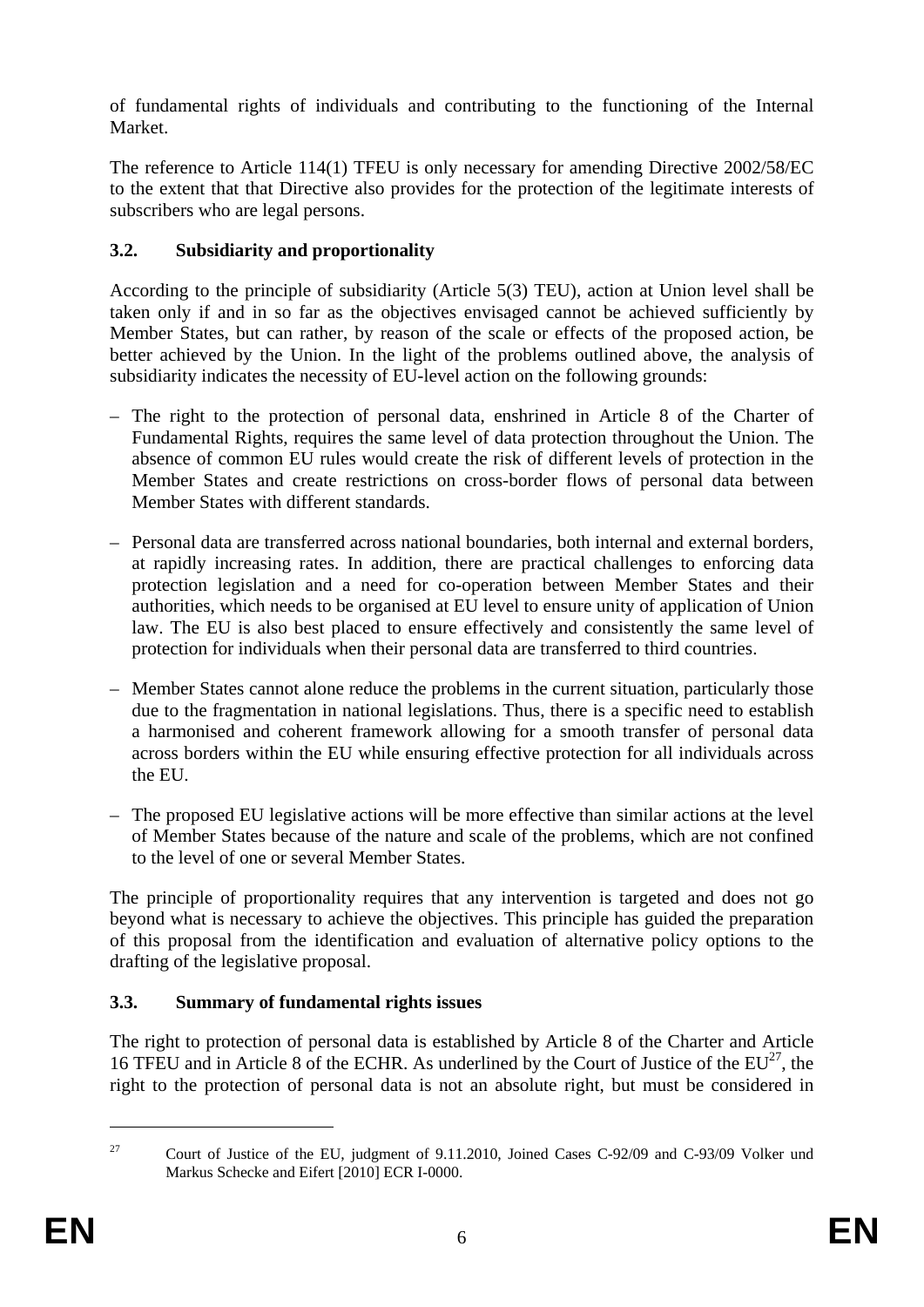relation to its function in society<sup>28</sup>. Data protection is closely linked to respect for private and family life protected by Article 7 of the Charter. This is reflected by Article 1(1) of Directive 95/46/EC which provides that Member States shall protect fundamental rights and freedoms of natural persons and in particular their right to privacy with respect of the processing of personal data.

Other potentially affected fundamental rights enshrined in the Charter are the following: freedom of expression (Article 11 of the Charter); freedom to conduct a business (Article 16); the right to property and in particular the protection of intellectual property (Article 17(2)); the prohibition of any discrimination amongst others on grounds such as race, ethnic origin, genetic features, religion or belief, political opinion or any other opinion, disability or sexual orientation (Article 21); the rights of the child (Article 24); the right to a high level of human health care (Article 35); the right of access to documents (Article 42); the right to an effective remedy and a fair trial (Article 47*).* 

### **3.4. Detailed explanation of the proposal**

### *3.4.1. CHAPTER I - GENERAL PROVISIONS*

Article 1 defines subject matter of the Regulation, and, as in Article 1 of Directive 95/46/EC, sets out the two objectives of the Regulation.

Article 2 determines the material scope of the Regulation.

Article 3 determines the territorial scope of the Regulation.

Article 4 contains definitions of terms used in the Regulation. While some definitions are taken over from Directive 95/46/EC, others are modified, complemented with additional elements, or newly introduced ('personal data breach' based on Article 2(h) of the e-privacy Directive 2002/58/EC<sup>29</sup> as amended by Directive 2009/136/EC<sup>30</sup>, 'genetic data', 'biometric data', 'data concerning health', 'main establishment', 'representative', 'enterprise', 'group of undertakings', 'binding corporate rules', and of a 'child' which is based on the United Nation's Convention on the Rights of the Child<sup>31</sup>, and 'supervisory authority').

<sup>&</sup>lt;sup>28</sup> In line with Article 52(1) of the Charter, limitations may be imposed on the exercise of the right to data protection as long as the limitations are provided for by law, respect the essence of the right and freedoms and, subject to the principle of proportionality, are necessary and genuinely meet objectives of general interest recognised by the European Union or the need to protect the rights and freedoms of others.

<sup>&</sup>lt;sup>29</sup> Directive 2002/58/EC of the European Parliament and of the Council of 12 July 2002 concerning the processing of personal data and the protection of privacy in the electronic communications sector

<sup>(</sup>Directive on privacy and electronic communications), OJ L 201, 31/07/2002, p. 37.<br>30 Directive 2009/136/EC of the European Parliament and of the Council of 25 November 2009 amending Directive 2002/22/EC on universal service and users' rights relating to electronic communications networks and services, Directive 2002/58/EC concerning the processing of personal data and the protection of privacy in the electronic communications sector and Regulation (EC) No 2006/2004 on cooperation between national authorities responsible for the enforcement of consumer protection laws Text with EEA relevance; OJ L 337, 18.12.2009, p. 11.<br>
Adopted and opened for signature, ratification and accession by the United Nations General Assembly

resolution 44/25 of 20.11.1989.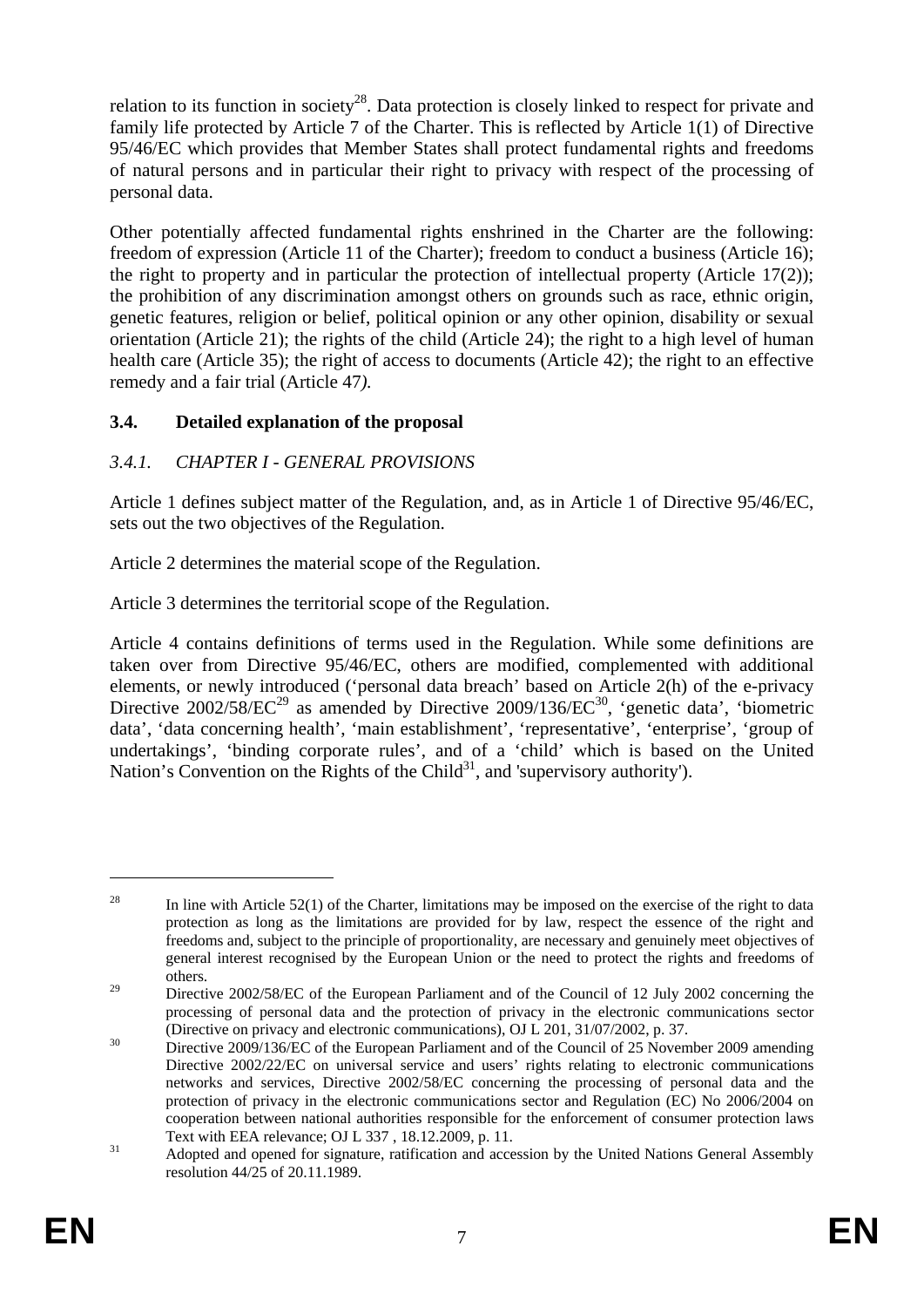In the definition of consent, the criterion 'explicit' is added to avoid confusing parallelism with 'unambiguous' consent and in order to have one single and consistent definition of consent, ensuring the awareness of the data subject that, and to what, he or she gives consent.

## *3.4.2. CHAPTER II - PRINCIPLES*

Article 5 sets out the principles relating to personal data processing, which correspond to those in Article 6 of Directive 95/46/EC. Additional new elements are in particular the transparency principle, the clarification of the data minimisation principle and the establishment of a comprehensive responsibility and liability of the controller.

Article 6 sets out, based on Article 7 of Directive 95/46/EC, the criteria for lawful processing, which are further specified as regards the balance of interest criterion, and the compliance with legal obligations and public interest.

Article 7 clarifies the conditions for consent to be valid as a legal ground for lawful processing.

Article 8 sets out further conditions for the lawfulness of the processing of personal data of children in relation to information society services offered directly to them.

Article 9 sets out the general prohibition for processing special categories of personal data and the exceptions from this general rule, building on Article 8 of the Directive 95/46/EC.

Article 10 clarifies that the controller is not obliged to acquire additional information in order to identify the data subject for the sole purpose of complying with any provision of this Regulation.

### *3.4.3. CHAPTER III - RIGHTS OF THE DATA SUBJECT*

#### 3.4.3.1. Section 1 – Transparency and modalities

Article 11 introduces the obligation on controllers to provide transparent and easily accessible and understandable information, inspired in particular by the Madrid Resolution on international standards on the protection of personal data and privacy<sup>32</sup>.

Article 12 obliges the controller to provide procedures and mechanism for exercising the data subject's rights, including means for electronic requests, requiring response to the data subject's request within a defined deadline, and the motivation of refusals.

Article 13 provides rights in relation to recipients, based on Article 12(c) of Directive 95/46/EC, extended to all recipients, including joint controllers and processors.

3.4.3.2. Section 2 – Information and access to data

Article 14 further specifies the controller's information obligations towards the data subject, building on Articles 10 and 11 of Directive 95/46/EC, providing additional information to the data subject, including on the storage period, the right to lodge a complaint, in relation to

<sup>&</sup>lt;sup>32</sup> Adopted by the International Conference of Data Protection and Privacy Commissioners on 5 November 2009. Cf. also Article 13(3) of the proposal for a Regulation on a Common European Sales Law (COM(2011)635final).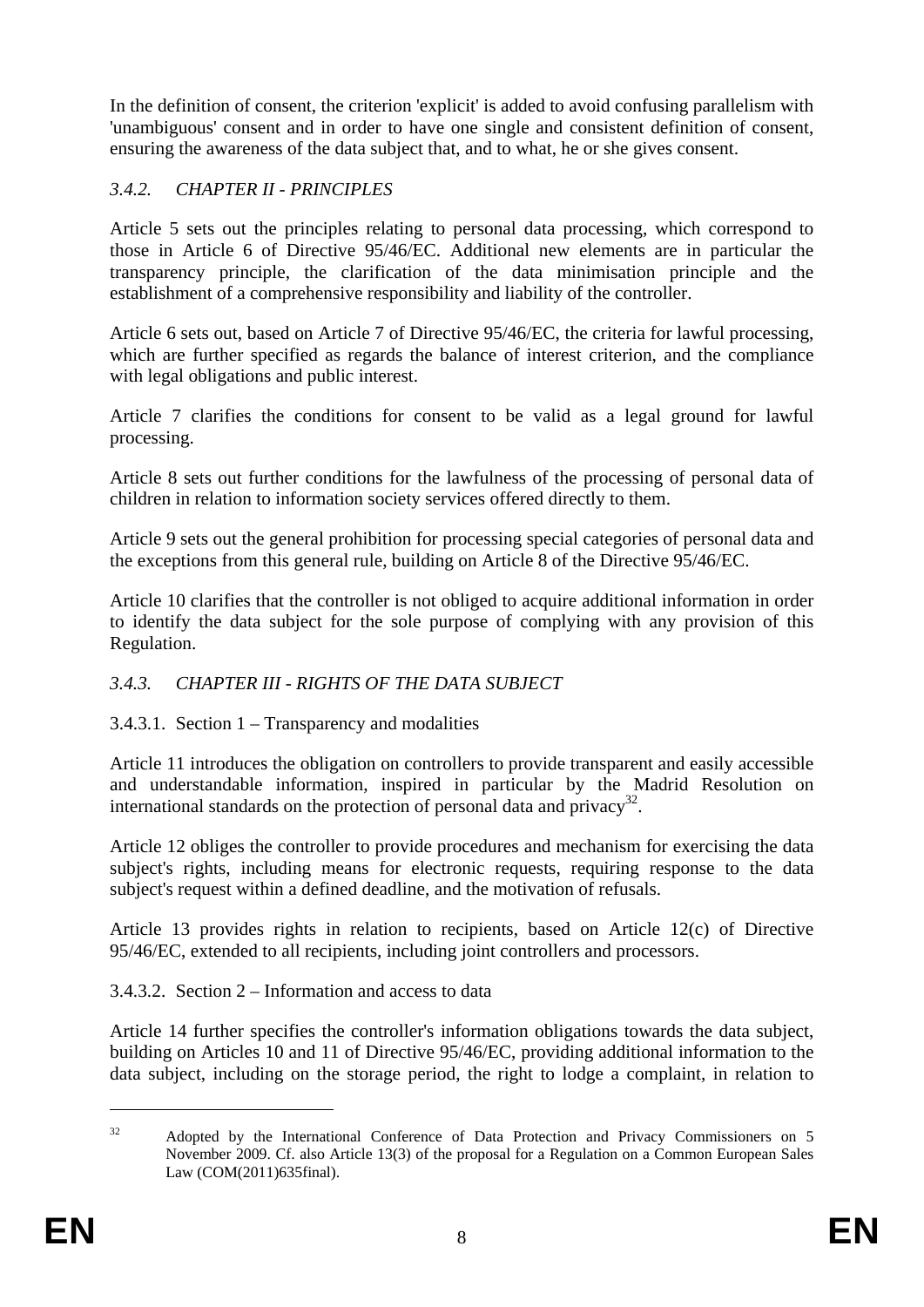international transfers and to the source from which the data are originating. It also maintains the possible derogations in Directive 95/46/EC, e.g. there will be no such obligation if the recording or disclosure are expressly provided by law. This could apply for example in proceedings by competition authorities, tax or customs administrations, or services competent for social security matters.

Article 15 provides the data subject's right of access to their personal data, building on Article 12(a) of Directive 95/46/EC and adding new elements, such as to inform the data subjects of the storage period, and of the rights to rectification and to erasure and to lodge a complaint.

3.4.3.3. Section 3 – Rectification and erasure

Article 16 sets out the data subject's right to rectification, based on Article 12(b) of Directive 95/46/EC.

Article 17 provides the data subject's right to be forgotten and to erasure. It further elaborates and specifies the right of erasure provided for in Article 12(b) of Directive 95/46/EC and provides the conditions of the right to be forgotten, including the obligation of the controller which has made the personal data public to inform third parties on the data subject's request to erase any links to, or copy or replication of that personal data. It also integrates the right to have the processing restricted in certain cases, avoiding the ambiguous terminology "blocking".

Article 18 introduces the data subject's right to data portability, i.e. to transfer data from one electronic processing system to and into another, without being prevented from doing so by the controller. As a precondition and in order to further improve access of individuals to their personal data, it provides the right to obtain from the controller those data in a structured and commonly used electronic format.

3.4.3.4. Section 4 – Right to object and profiling

Article 19 provides for the data subject's rights to object. It is based on Article 14 of Directive 95/46/EC, with some modifications, including as regards the burden of proof and its application to direct marketing.

Article 20 concerns the data subject's right not to be subject to a measure based on profiling. It builds on, with modifications and additional safeguards, Article 15(1) of Directive 95/46 on automated individual decisions, and takes account of the Council of Europe's recommendation on profiling  $33$ .

## 3.4.3.5. Section 5 – Restrictions

Article 21 clarifies the empowerment for the Union or Member States to maintain or introduce restrictions of principles laid down in Article 5 and of the data subject's rights laid down in Articles 11 to 20 and in Article 32. This provision is based on Article 13 of Directive 95/46/EC and on the requirements stemming from the Charter of Fundamental Rights and the European Convention for the Protection of Human Rights and Fundamental Freedoms, as interpreted by the Court of Justice of the EU and the European Court of Human Rights.

<sup>33</sup> CM/Rec (2010)13.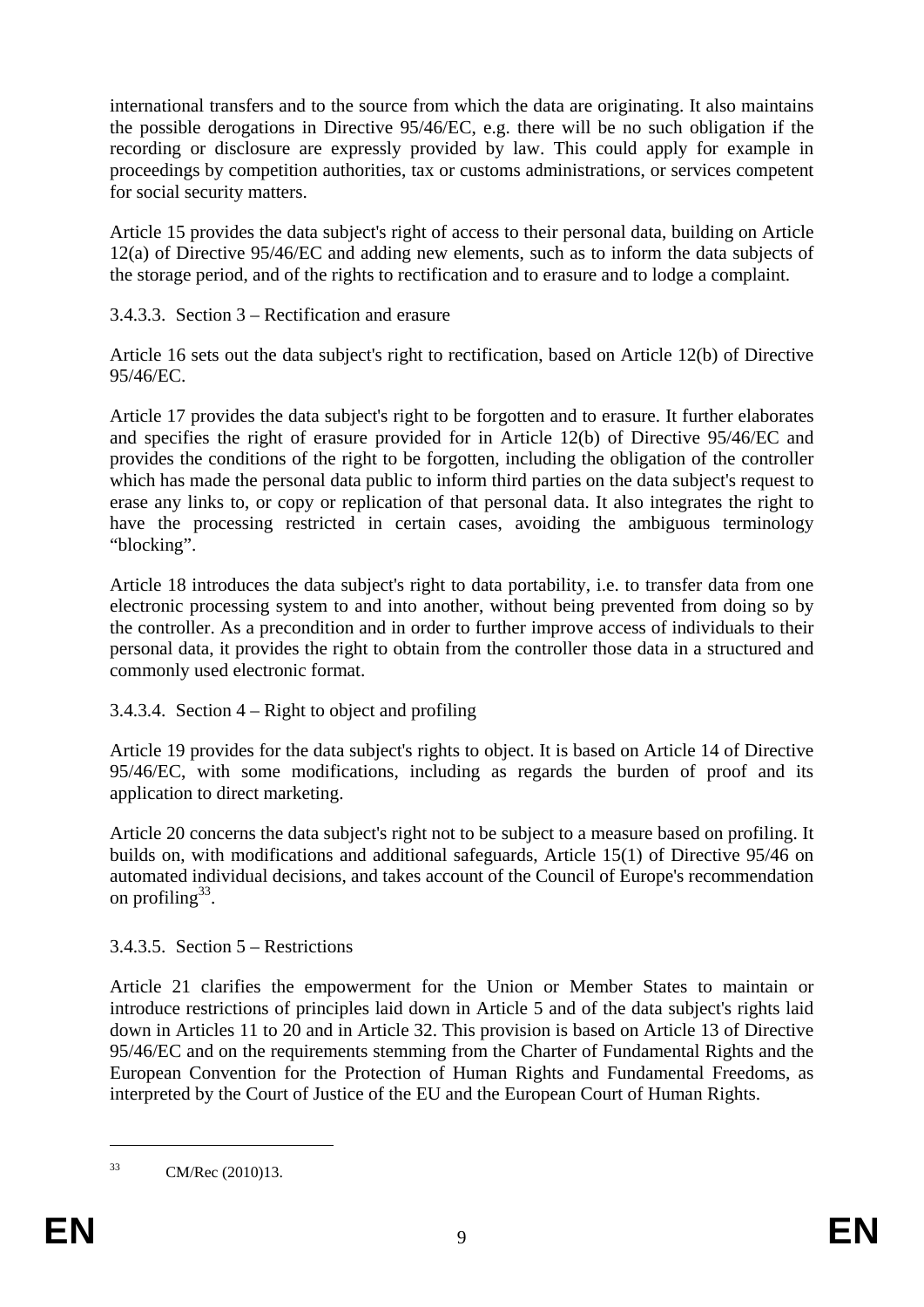### *3.4.4. CHAPTER IV - CONTROLLER AND PROCESSOR*

### 3.4.4.1. Section 1 – General obligations

Article 22 takes account of the debate on a "principle of accountability" and describes in detail the obligation of responsibility of the controller to comply with this Regulation and to demonstrate this compliance, including by way of adoption of internal policies and mechanisms for ensuring such compliance.

Article 23 sets out the obligations of the controller arising from the principles of data protection by design and by default.

Article 24 on joint controllers clarifies the responsibilities of joint controllers as regards their internal relationship and towards the data subject.

Article 25 obliges under certain conditions controllers not established in the Union, where the Regulation applies to their processing activities, to designate a representative in the Union.

Article 26 clarifies the position and obligation of processors, partly based on Article 17(2) of Directive 95/46/EC, and adding new elements, including that a processor who processes data beyond the controller's instructions is to be considered as a joint controller.

Article 27 on the processing under the authority of the controller and processor is based on Article 16 of Directive 95/46/EC.

Article 28 introduces the obligation for controllers and processors to maintain documentation of the processing operations under their responsibility, instead of a general notification to the supervisory authority required by Articles 18(1) and 19 of Directive 95/46/EC.

Article 29 clarifies the obligations of the controller and the processor for the co-operation with the supervisory authority.

3.4.4.2. Section  $2 - Data$  security

Article 30 obliges the controller and the processor to implement appropriate measures for the security of processing, based on Article 17(1) of Directive 95/46/EC, extending that obligation to processors, irrespective of the contract with the controller.

Articles 31 and 32 introduce an obligation to notify personal data breaches, building on the personal data breach notification in Article 4(3) of the e-privacy Directive 2002/58/EC.

3.4.4.3. Section 3 – Data protection impact assessment and prior authorisation

Article 33 introduces the obligation of controllers and processors to carry out a data protection impact assessment prior to risky processing operations.

Article 34 concerns the cases where authorisation by, and consultation of, the supervisory authority is mandatory prior to the processing, building on the concept of prior checking in Article 20 of Directive 95/46/EC.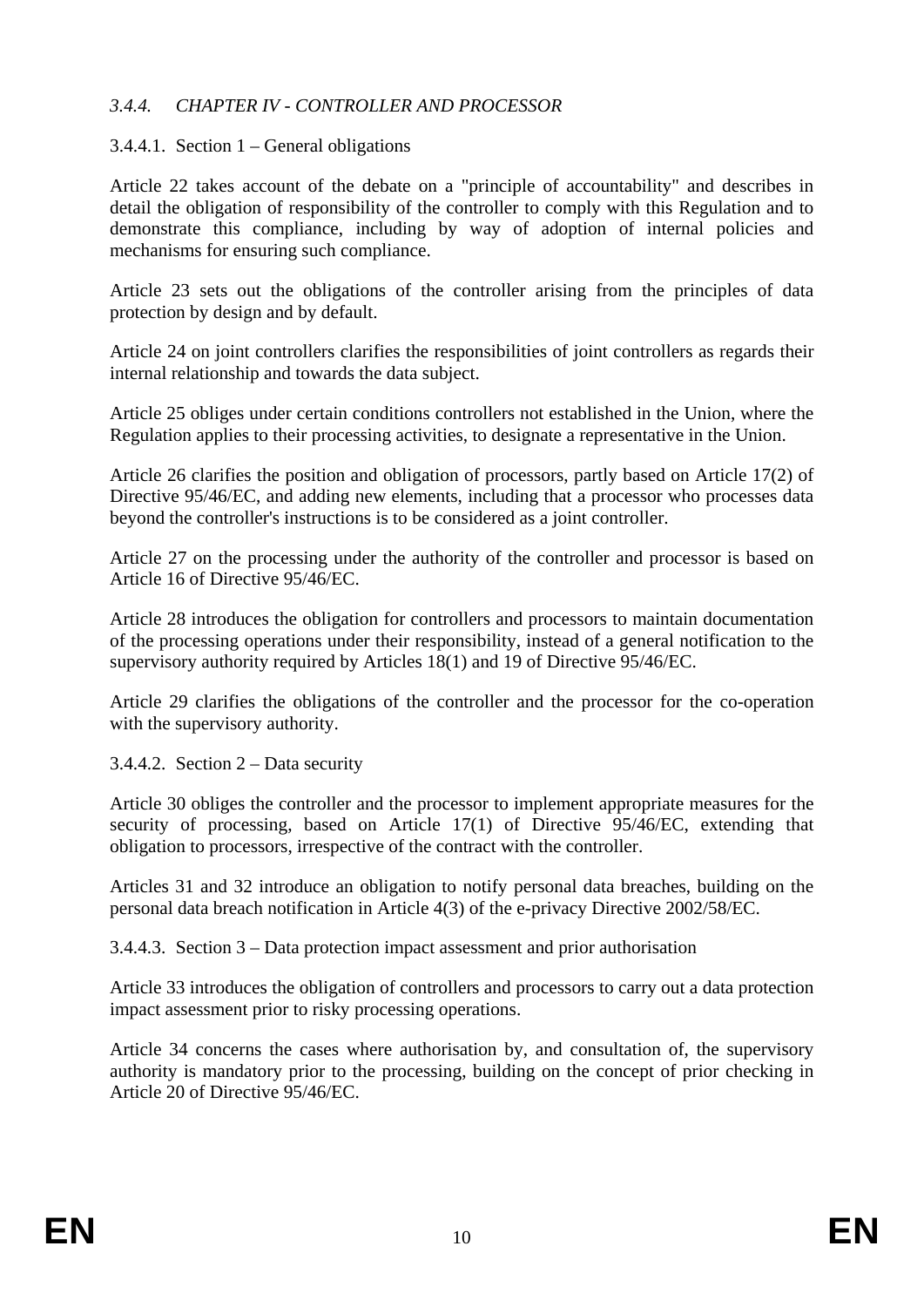3.4.4.4. Section 4 – Data protection officer

Article 35 introduces a mandatory data protection officer for the public sector, and, in the private sector, for large enterprises or where the core activities of the controller or processor consist of processing operations which require regular and systematic monitoring. This builds on Article 18(2) of Directive 95/46/EC which provided the possibility for Member States to introduce such requirement as a surrogate of a general notification requirement.

Article 36 sets out the position of the data protection officer.

Article 37 provides the core tasks of the data protection officer.

3.4.4.5. Section 5 – Codes of conduct and certification

Article 38 concerns codes of conduct, building on the concept of Article 27(1) of Directive 95/46/EC, clarifying the content of the codes and the procedures and providing for the empowerment of the Commission to decide on the general validity of codes of conduct.

Article 39 introduces the possibility to establish certification mechanisms and data protection seals and marks.

#### *3.4.5. CHAPTER V - TRANSFER OF PERSONAL DATA TO THIRD COUNTRIES OR INTERNATIONAL ORGANISATIONS*

Article 40 spells out, as a general principle, that the compliance with the obligations in that chapter are mandatory for any transfers of personal data to third countries or international organisations, including onward transfers.

Article 41 sets out the criteria, conditions and procedures for the adoption of an adequacy decision by the Commission, based on Article 25 of Directive 95/46/EC. The criteria which shall be taken into account for the Commission's assessment of an adequate or not adequate level of protection include expressly the rule of law, judicial redress and independent supervision. The article now confirms explicitly the possibility for the Commission to assess the level of protection afforded by a territory or a processing sector within a third country.

Article 42 requires for transfers to third countries, where no adequacy decision has been adopted by the Commission, to adduce appropriate safeguards, in particular standard data protection clauses, binding corporate rules and contractual clauses. The possibility of making use of Commission standard data protection clauses is based on Article 26(4) of Directive 95/46/EC. As a new component, such standard data protection clauses may now also be adopted by a supervisory authority and be declared generally valid by the Commission. Binding corporate rules are now specifically mentioned in the legal text. The option of contractual clauses gives certain flexibility to the controller or processor, but is subject to prior authorisation by supervisory authorities.

Article 43 describes in further detail the conditions for transfers by way of binding corporate rules, based on the current practices and requirements of supervisory authorities.

Article 44 spells out and clarifies the derogations for a data transfer, based on the existing provisions of Article 26 of Directive 95/46/EC. This applies in particular to data transfers required and necessary for the protection of important grounds of public interest, for example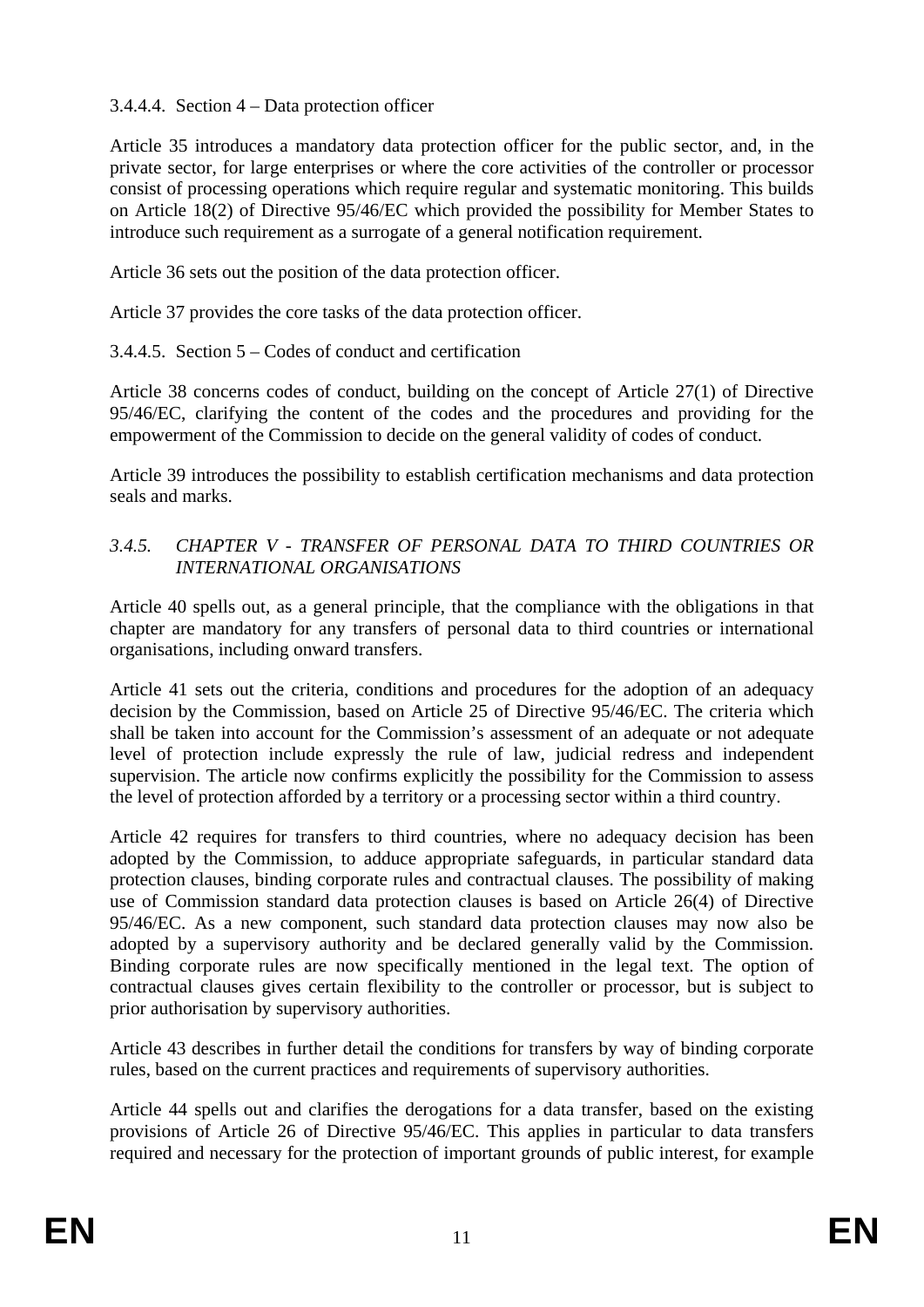in cases of international data transfers between competition authorities, tax or customs administrations, or between services competent for social security matters or for fisheries management. In addition, a data transfer may, under limited circumstances, be justified on a legitimate interest of the controller or processor, but only after having assessed and documented the circumstances of that transfer operation.

Article 45 explicitly provides for international co-operation mechanisms for the protection of personal data between the Commission and the supervisory authorities of third countries, in particular those considered offering an adequate level of protection, taking into account the Recommendation by the Organisation for Economic Co-operation and Development (OECD) on cross-border co-operation in the enforcement of laws protecting privacy of 12 June 2007.

### *3.4.6. CHAPTER VI - INDEPENDENT SUPERVISORY AUTHORITIES*

### 3.4.6.1. Section 1 – Independent status

Article 46 obliges Member States to establish supervisory authorities, based on Article 28(1) of Directive 95/46/EC and enlarging the mission of the supervisory authorities to co-operation with each other and with the Commission.

Article 47 clarifies the conditions for the independence of supervisory authorities, implementing case law by the Court of Justice of the European Union<sup>34</sup>, inspired also by Article 44 of Regulation (EC) No  $45/2001^{35}$ .

Article 48 provides general conditions for the members of the supervisory authority, implementing the relevant case law<sup>36</sup> and inspired also by Article 42(2) to (6) of Regulation (EC) 45/2001.

Article 49 sets out rules on the establishment of the supervisory authority to be provided by the Member States by law.

Article 50 lays down professional secrecy of the members and staff of the supervisory authority and is based on Article 28(7) of Directive 95/46/EC.

3.4.6.2. Section 2 – Duties and powers

Article 51 sets out the competence of the supervisory authorities. The general rule, based on Article 28(6) of Directive 95/46/EC (competency on the territory of its own Member State), is complemented by the new competence as lead authority in case that a controller or processor is established in several Member States, to ensure unity of application ('one-stop shop'). Courts, when acting in their judicial authority, are exempted from the monitoring by the supervisory authority, but not from the application of the substantive rules on data protection.

Article 52 provides the duties of the supervisory authority, including hearing and investigating complaints and promoting the awareness of the public of risks, rules, safeguards and rights.

<sup>&</sup>lt;sup>34</sup> Court of Justice of the EU, judgment of 9.3.2010, Commission / Germany, CaseC-518/07, ECR 2010 p. I-1885. 35 Regulation (EC) No 45/2001 of the European Parliament and of the Council of 18 December 2000 on

the protection of individuals with regard to the processing of personal data by the Community institutions and bodies and on the free movement of such data; OJ L 008 , 12/01/2001, p.1. 36 Op. cit, footnote 34.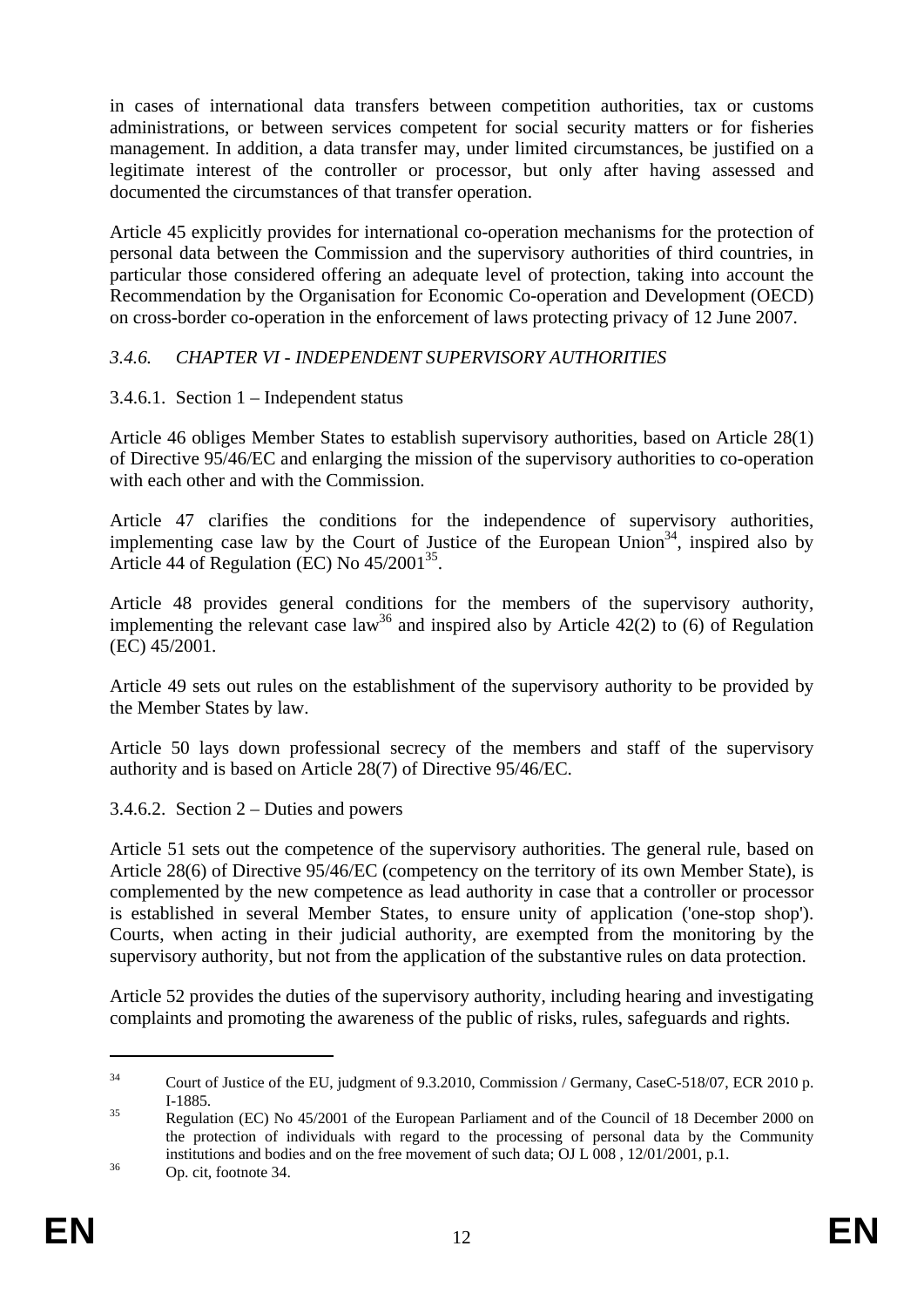Article 53 provides the powers of the supervisory authority, in parts building on Article 28(3) of Directive 95/46/EC and Article 47 of Regulation (EC) 45/2001, and adding some new elements, including the power to sanction administrative offences.

Article 54 obliges the supervisory authorities to draw up annual activity reports, based on Article 28(5) of Directive 95/46/EC.

### *3.4.7. CHAPTER VII - CO-OPERATION AND CONSISTENCY*

3.4.7.1. Section  $1 - Co-operation$ 

Article 55 introduces explicit rules on mandatory mutual assistance, including consequences for non-compliance with the request of another supervisory, building on Article 28(6), second subparagraph, of Directive 95/46/EC.

Article 56 introduces rules on joint operations, inspired by Article 17 of Council Decision  $2008/615/JHA^{37}$ , including a right of supervisory authorities to participate in such operations.

3.4.7.2. Section 2 – Consistency

Article 57 introduces a consistency mechanism for ensuring unity of application in relation to processing operations which may concern data subjects in several Member States.

Article 58 sets out the procedures and conditions for an opinion of the European Data Protection Board.

Article 59 concerns Commission opinions on matters dealt within the consistency mechanism, which may either reinforce the opinion of the European Data Protection Board or express a divergence with that opinion, and the draft measure of the supervisory authority. Where the matter has been raised by the European Data Protection Board under Article 58(3) it can be expected that the Commission will exercise its discretion and deliver an opinion whenever necessary.

Article 60 concerns Commission decisions requiring the competent authority to suspend its draft measure when this is necessary to ensure the correct application of this Regulation.

Article 61 provides for a possibility for the adoption of provisional measures, in an urgency procedure.

Article 62 sets out the requirements for Commission implementing acts under the consistency mechanism.

Article 63 provides the obligation to enforce measures of a supervisory authority in all Member States concerned, and sets out that the application of the consistency mechanism is a precondition for the legal validity and enforcement of the respective measure.

<u>.</u>

<sup>&</sup>lt;sup>37</sup> Council Decision 2008/615/JHA of 23 June 2008 on the stepping up of cross-border cooperation, particularly in combating terrorism and cross-border crime, OJ L 210, 6.8.2008, p. 1.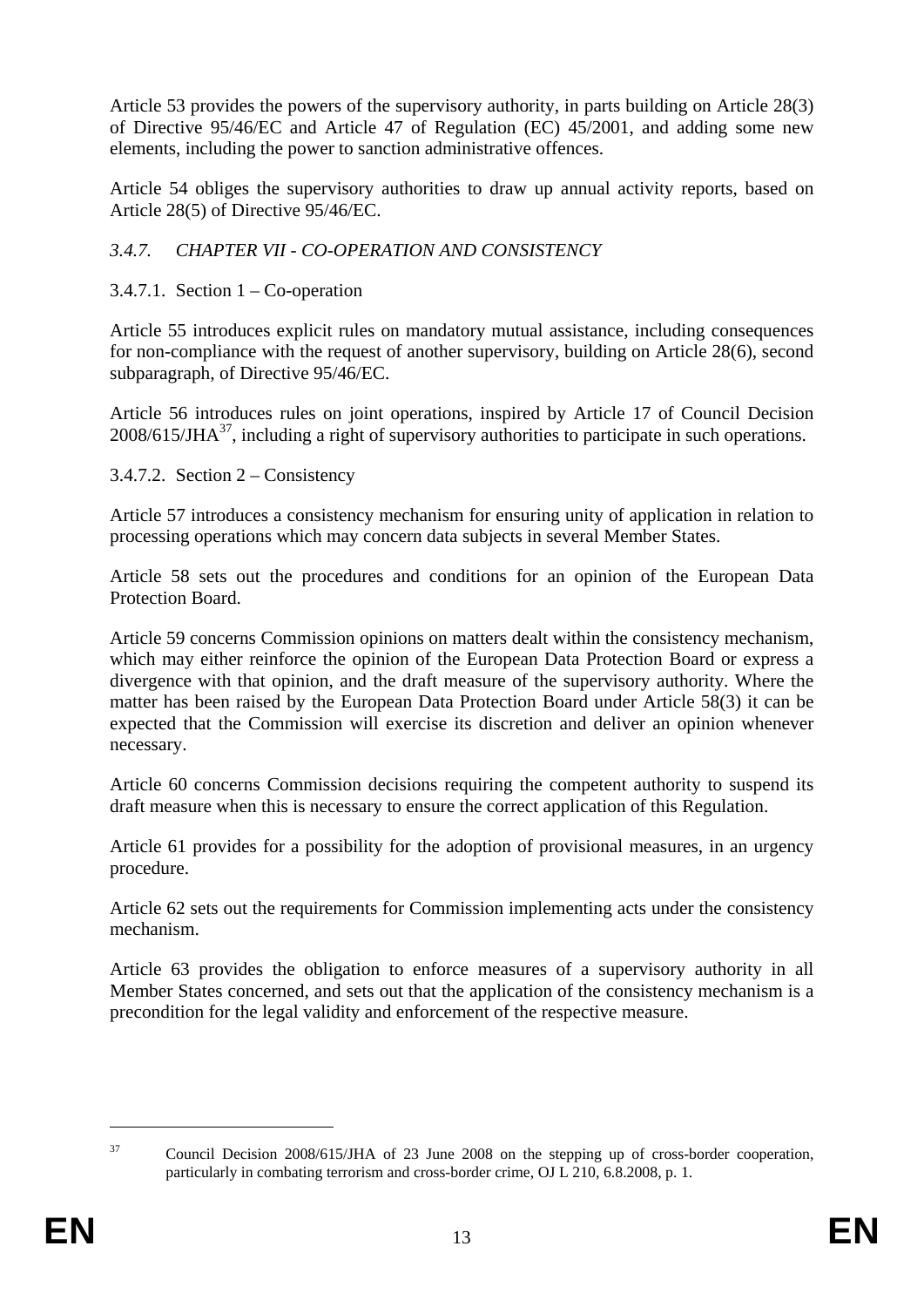3.4.7.3. Section 3 – European Data Protection Board

Article 64 establishes the European Data Protection Board, consisting of the heads of the supervisory authority of each Member State and of the European Data Protection Supervisor. The European Data Protection Board replaces the Working Party on the Protection of Individuals with regard to the Processing of Personal Data set up under Article 29 of Directive 95/46/EC. It is clarified that the Commission is not a member of the European Data Protection Board, but has the right to participate in the activities and to be represented.

Article 65 underlines and clarifies the independence of the European Data Protection Board.

Article 66 describes the tasks of the European Data Protection Board, based on Article 30(1) of Directive 95/46/EC, and provides for additional elements, reflecting the increased scope of activities of the European Data Protection Board, within the Union and beyond. In order to be able to react in urgent situations, it provides the Commission with the possibility to ask for an opinion within a specific time-limit.

Article 67 requires the European Data Protection Board to report annually on its activities, building on Article 30(6) of Directive 95/46/EC.

Article 68 sets out the European Data Protection Board's decision making procedures, including the obligation to adopt rules of procedure which should extend also to operational arrangements.

Article 69 contains the provisions on the chair and on the deputy chairs of the European Data Protection Board.

Article 70 sets out the tasks of the chair.

Article 71 sets out that the secretariat of the European Data Protection Board shall be provided by the European Data Protection Supervisor, and specifies the tasks of the secretariat.

Article 72 provides for rules on the confidentiality.

### *3.4.8. CHAPTER VIII - REMEDIES, LIABILITY AND SANCTIONS*

Article 73 provides the right of any data subject to lodge a complaint with a supervisory authority, based on Article 28(4) of Directive 95/46/EC. It specifies also the bodies, organisations or associations which may lodge a complaint on behalf of the data subject or, in case of a personal data breach, independently of a data subject's complaint.

Article 74 concerns the right of judicial remedy against a supervisory authority. It builds on the general provision of Article 28(3) of Directive 95/46/EC. It provides specifically a judicial remedy obliging the supervisory authority to act on a complaint, and clarifies the competence of the courts of the Member State where the supervisory authority is established. It provides also the possibility that the supervisory authority of the Member State in which the data subject is residing, may bring on behalf of the data subject proceedings before the courts of another Member State where the competent supervisory authority is established.

Article 75 concerns the right to a judicial remedy against a controller or processor, building on Article 22 of Directive 95/46/EC, and providing a choice to go to court in the Member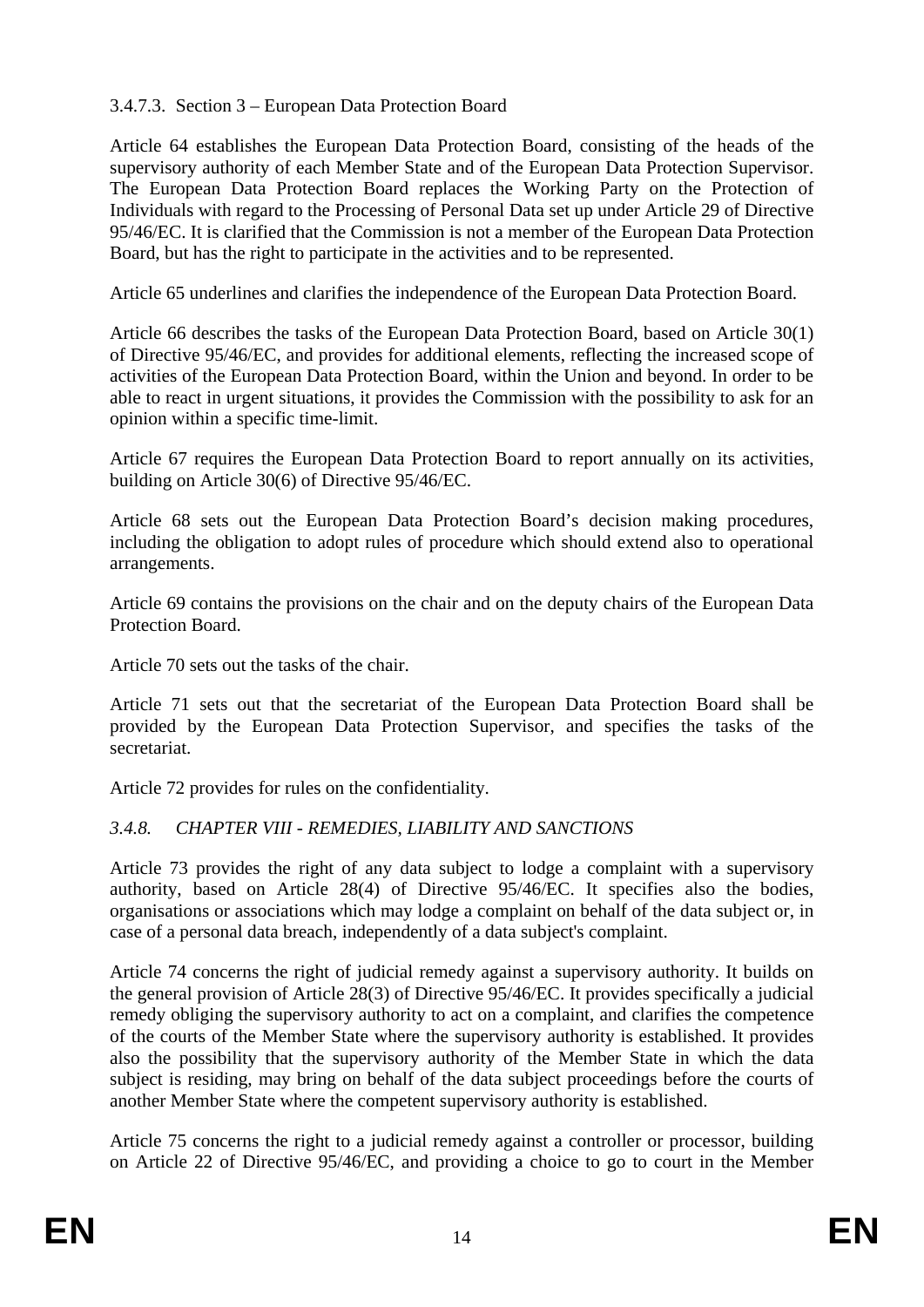State where the defendant is established or where the data subject is residing. Where proceedings concerning the same matter are pending in the consistency mechanism, the court may suspend its proceedings, except in case of urgency.

Article 76 lays down common rules for court proceedings, including the rights of bodies, organisations or associations to represent data subjects before the courts, the right of supervisory authorities to engage in legal proceedings and the information of the courts on parallel proceedings in another Member State, and the possibility for the courts to suspend in such case the proceedings.<sup>38</sup> There is an obligation on Member States to ensure rapid court actions.39

Article 77 sets out the right to compensation and liability. It builds on Article 23 of Directive 95/46/EC, extends this right to damages caused by processors and clarifies the liability of joint controllers and joint processors.

Article 78 obliges Member States to lay down rules on penalties, to sanction infringements of the Regulation, and to ensure their implementation.

Article 79 obliges each supervisory authority to sanction the administrative offences listed in the catalogues set out in this provision, imposing fines up to maximum amounts, with due regard to circumstances of each individual case.

#### *3.4.9. CHAPTER IX - PROVISIONS RELATING TO SPECIFIC DATA PROCESSING SITUATIONS*

Article 80 obliges Member States to adopt exemptions and derogations from specific provisions of the Regulation where necessary to reconcile the right to the protection of personal data with the right of freedom of expression. It is based on Article 9 of Directive 95/46/EC, as interpreted by the Court of Justice of the EU.<sup>40</sup>

Article 81 obliges Member States, further to the conditions for special categories of data, to ensure specific safeguards for processing for health purposes.

Article 82 provides an empowerment for Member States to adopt specific laws for processing personal data in the employment context.

Article 83 sets out specific conditions for processing personal data for historical, statistical and scientific research purposes.

<sup>&</sup>lt;sup>38</sup> Building on Article 5(1) of Council Framework Decision 2009/948/JHA of 30 November 2009 on prevention and settlement of conflicts of exercise of jurisdiction in criminal proceedings, OJ L 328, 15/12/2009, p. 42; and Article 13(1) of Council Regulation (EC) No 1/2003 of 16 December 2002 on the implementation of the rules on competition laid down in Articles 81 and 82 of the Treaty, OJ L 1, 04.01.2003, p.1.

<sup>&</sup>lt;sup>39</sup> Building on Article 18(1) of Directive 2000/31/EC of the European Parliament and of the Council of 8 June 2000 on certain legal aspects of information society services, in particular electronic commerce, in

the Internal Market ('Directive on electronic commerce'), OJ L 178, 17.7.2000, p. 1.<br><sup>40</sup> Cf. for the interpretation, e.g. Court of Justice of the EU, judgment of 16 December 2008, Satakunnan Markkinapörssi and Satamedia (C-73/07, ECR 2008 p. I-9831).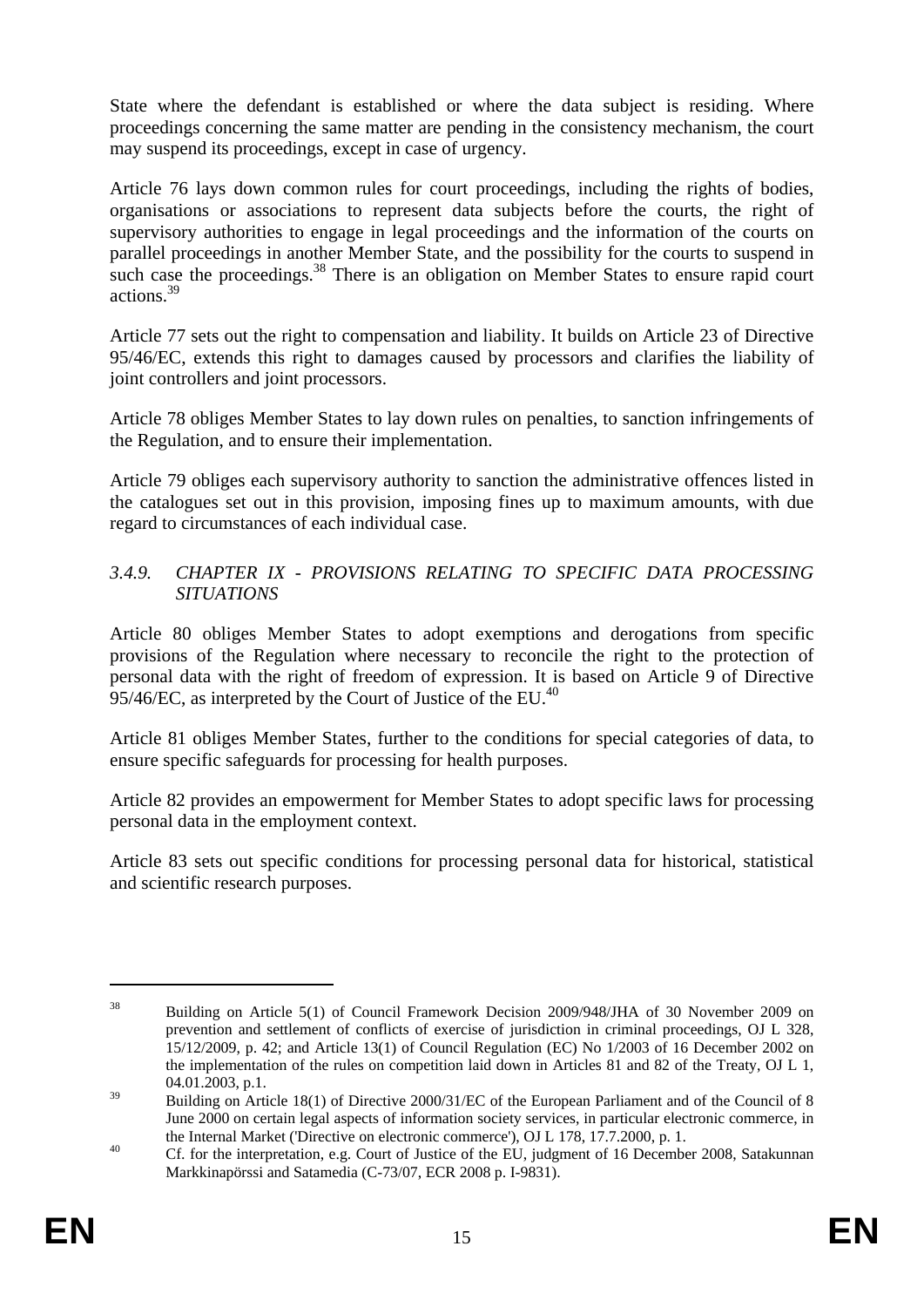Article 84 empowers Member States to adopt specific rules on the access of supervisory authorities to personal data and to premises, where controllers are subject to obligations of secrecy.

Article 85 allows in the light of Article 17 of the Treaty on the Functioning of the European Union for the continuous application of existing comprehensive data protection rules of churches if brought in line with this Regulation.

### *3.4.10. CHAPTER X - DELEGATED ACTS AND IMPLEMENTING ACTS*

Article 86 contains the standard provisions for the exercise of the delegations in line with Article 290 TFEU. This allows the legislator to delegate to the Commission the power to adopt non-legislative acts of general application to supplement or amend certain non-essential elements of a legislative act (quasi-legislative acts).

Article 87 contains the provision for the Committee procedure needed for conferring implementing powers on the Commission in the cases where in accordance with Article 291 TFEU uniform conditions for implementing legally binding acts of the Union are needed. The examination procedure applies.

### *3.4.11. CHAPTER XI - FINAL PROVISIONS*

Article 88 repeals Directive 95/46/EC.

Article 89 clarifies the relationship to, and amends, the e-privacy Directive 2002/58/EC.

Article 90 obliges the Commission to evaluate the Regulation and submit related reports.

Article 91 sets out the date of the entry into force of the Regulation and a transitional phase as regards the date of its application.

### **4. BUDGETARY IMPLICATION**

The specific budgetary implications of the proposal relate to the tasks allocated to the European Data Protection Supervisor as specified in the legislative financial statements accompanying this proposal. These implications require reprogramming of Heading 5 of the Financial Perspective.

The proposal has no implications on operational expenditure.

The legislative financial statement accompanying this proposal for a Regulation covers the budgetary impacts for the Regulation itself and for the Directive on police and justice data protection.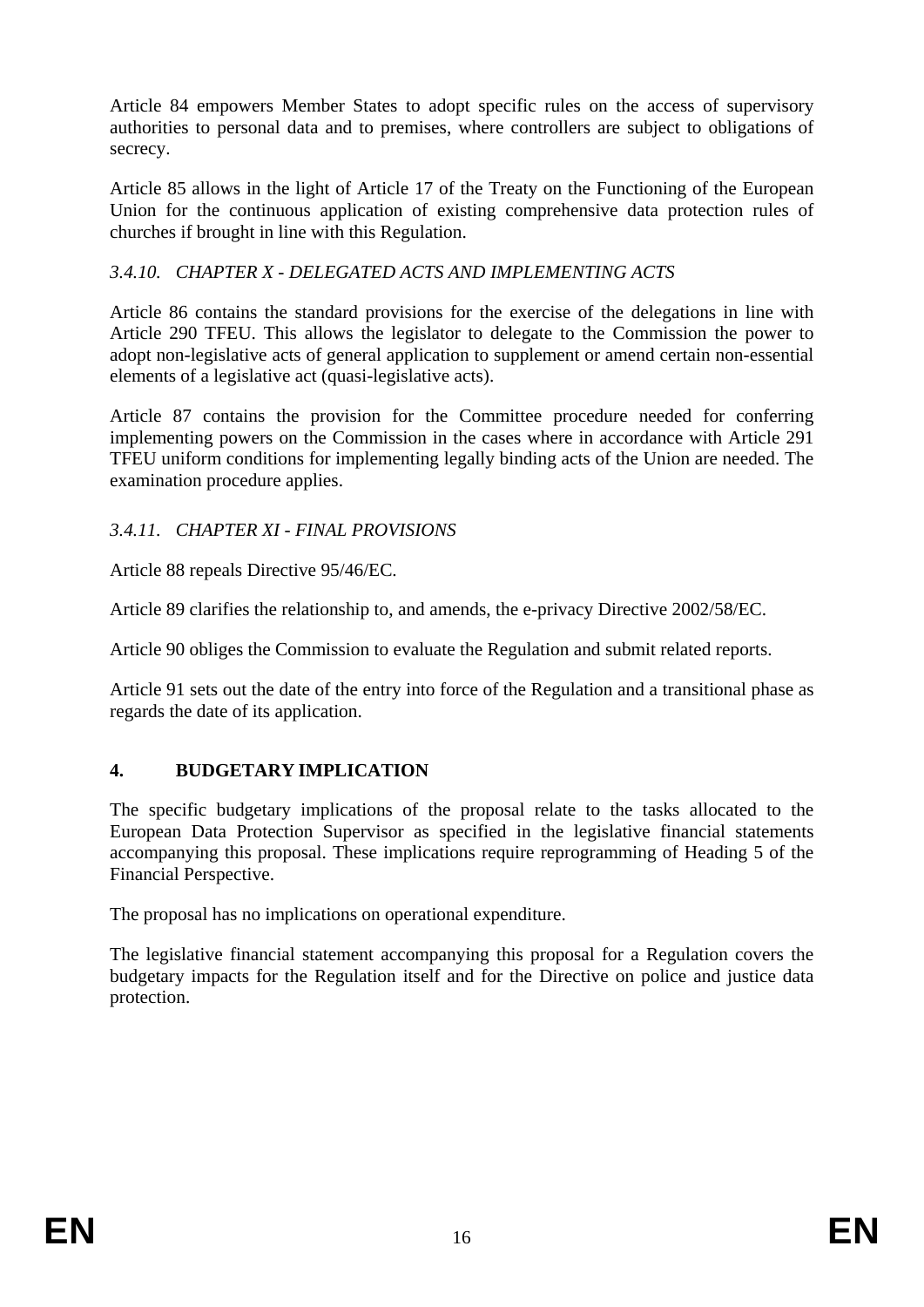### 2012/0011 (COD)

#### Proposal for a

## **REGULATION OF THE EUROPEAN PARLIAMENT AND OF THE COUNCIL**

#### **on the protection of individuals with regard to the processing of personal data and on the free movement of such data (General Data Protection Regulation)**

(Text with EEA relevance)

#### THE EUROPEAN PARLIAMENT AND THE COUNCIL OF THE EUROPEAN UNION,

Having regard to the Treaty on the Functioning of the European Union, and in particular Article 16(2) and Article 114(1) thereof,

Having regard to the proposal from the European Commission,

After transmission of the draft legislative act to the national Parliaments,

Having regard to the opinion of the European Economic and Social Committee<sup>41</sup>,

After consulting the European Data Protection Supervisor<sup>42</sup>,

Acting in accordance with the ordinary legislative procedure,

Whereas:

- (1) The protection of natural persons in relation to the processing of personal data is a fundamental right. Article 8(1) of the Charter of Fundamental Rights of the European Union and Article 16(1) of the Treaty lay down that everyone has the right to the protection of personal data concerning him or her.
- (2) The processing of personal data is designed to serve man; the principles and rules on the protection of individuals with regard to the processing of their personal data should, whatever the nationality or residence of natural persons, respect their fundamental rights and freedoms, notably their right to the protection of personal data. It should contribute to the accomplishment of an area of freedom, security and justice and of an economic union, to economic and social progress, the strengthening and the convergence of the economies within the internal market, and the well-being of individuals.

<u>.</u>

 $^{41}_{42}$  OJ C, , p. .

OJ C , , p. .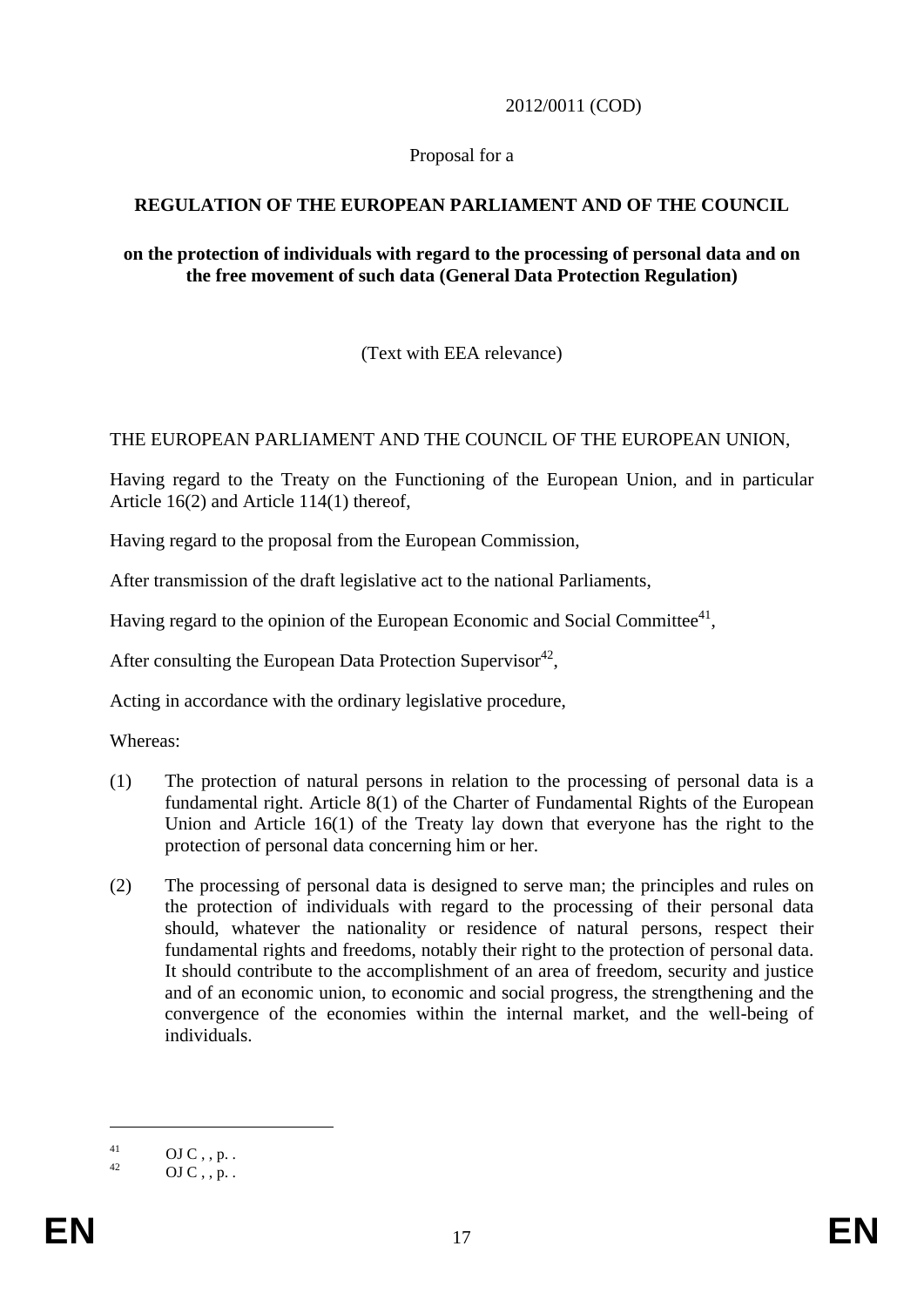- (3) Directive 95/46/EC of the European Parliament and of the Council of 24 October 1995 on the protection of individuals with regard to the processing of personal data and on the free movement of such data<sup>43</sup> seeks to harmonise the protection of fundamental rights and freedoms of natural persons in respect of processing activities and to guarantee the free flow of personal data between Member States.
- (4) The economic and social integration resulting from the functioning of the internal market has led to a substantial increase in cross-border flows. The exchange of data between economic and social, public and private actors across the Union increased. National authorities in the Member States are being called upon by Union law to cooperate and exchange personal data so as to be able to perform their duties or carry out tasks on behalf of an authority in another Member State.
- (5) Rapid technological developments and globalisation have brought new challenges for the protection of personal data. The scale of data sharing and collecting has increased spectacularly. Technology allows both private companies and public authorities to make use of personal data on an unprecedented scale in order to pursue their activities. Individuals increasingly make personal information available publicly and globally. Technology has transformed both the economy and social life, and requires to further facilitate the free flow of data within the Union and the transfer to third countries and international organisations, while ensuring an high level of the protection of personal data.
- (6) These developments require building a strong and more coherent data protection framework in the Union, backed by strong enforcement, given the importance to create the trust that will allow the digital economy to develop across the internal market. Individuals should have control of their own personal data and legal and practical certainty for individuals, economic operators and public authorities should be reinforced.
- (7) The objectives and principles of Directive 95/46/EC remain sound, but it has not prevented fragmentation in the way data protection is implemented across the Union, legal uncertainty and a widespread public perception that there are significant risks for the protection of individuals associated notably with online activity. Differences in the level of protection of the rights and freedoms of individuals, notably to the right to the protection of personal data, with regard to the processing of personal data afforded in the Member States may prevent the free flow of personal data throughout the Union. These differences may therefore constitute an obstacle to the pursuit of economic activities at the level of the Union, distort competition and impede authorities in the discharge of their responsibilities under Union law. This difference in levels of protection is due to the existence of differences in the implementation and application of Directive 95/46/EC.
- (8) In order to ensure consistent and high level of protection of individuals and to remove the obstacles to flows of personal data, the level of protection of the rights and freedoms of individuals with regard to the processing of such data should be equivalent in all Member States. Consistent and homogenous application of the rules

<sup>43</sup> OJ L 281, 23.11.1995, p. 31.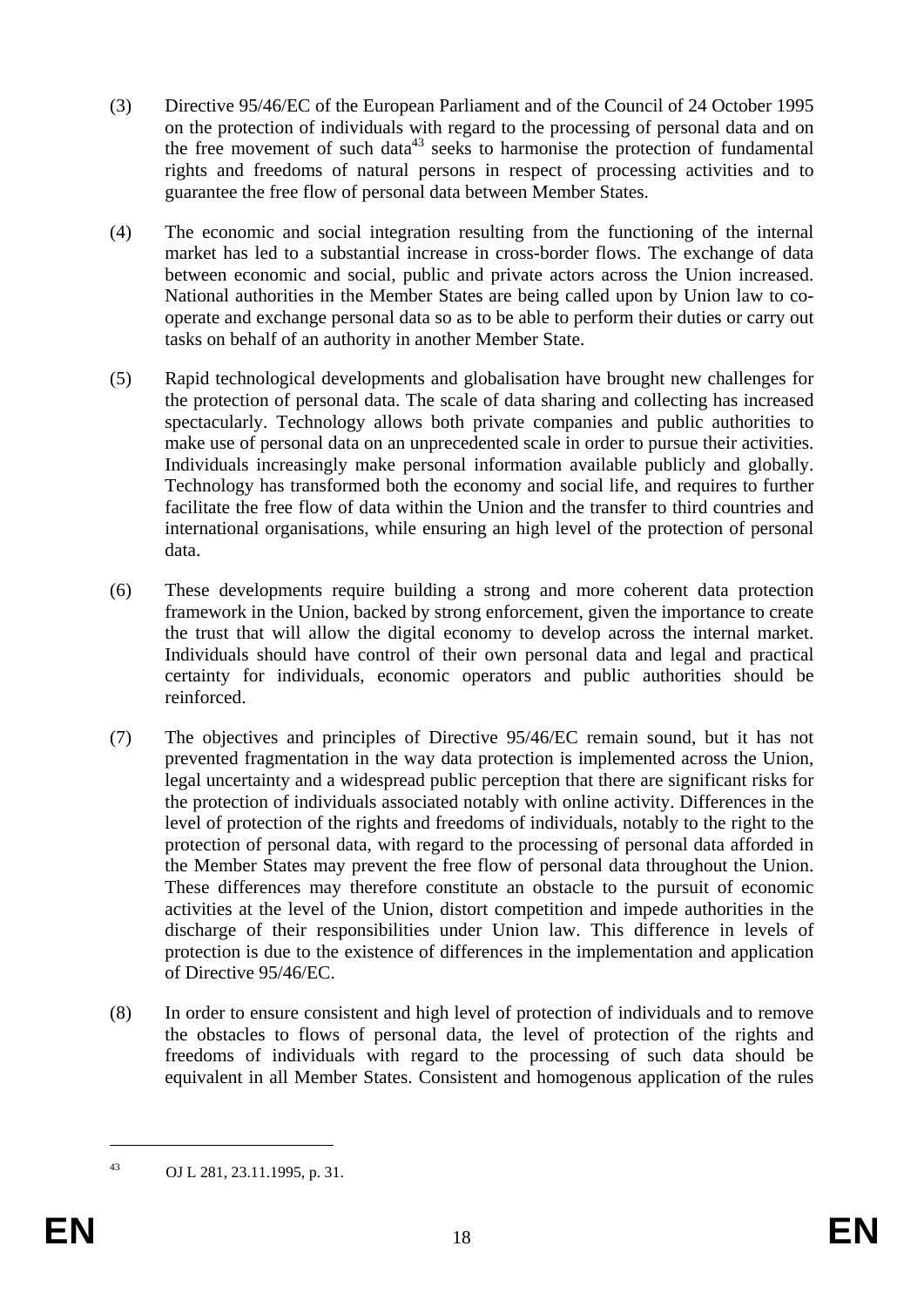for the protection of the fundamental rights and freedoms of natural persons with regard to the processing of personal data should be ensured throughout the Union.

- (9) Effective protection of personal data throughout the Union requires strengthening and detailing the rights of data subjects and the obligations of those who process and determine the processing of personal data, but also equivalent powers for monitoring and ensuring compliance with the rules for the protection of personal data and equivalent sanctions for offenders in the Member States.
- (10) Article 16(2) of the Treaty mandates the European Parliament and the Council to lay down the rules relating to the protection of individuals with regard to the processing of personal data and the rules relating to the free movement of personal data.
- (11) In order to ensure a consistent level of protection for individuals throughout the Union and to prevent divergences hampering the free movement of data within the internal market, a Regulation is necessary to provide legal certainty and transparency for economic operators, including micro, small and medium-sized enterprises, and to provide individuals in all Member States with the same level of legally enforceable rights and obligations and responsibilities for controllers and processors, to ensure consistent monitoring of the processing of personal data, and equivalent sanctions in all Member States as well as effective co-operation by the supervisory authorities of different Member States. To take account of the specific situation of micro, small and medium-sized enterprises, this Regulation includes a number of derogations. In addition, the Union institutions and bodies, Member States and their supervisory authorities are encouraged to take account of the specific needs of micro, small and medium-sized enterprises in the application of this Regulation. The notion of micro, small and medium-sized enterprises should draw upon Commission Recommendation 2003/361/EC of 6 May 2003 concerning the definition of micro, small and mediumsized enterprises.
- (12) The protection afforded by this Regulation concerns natural persons, whatever their nationality or place of residence, in relation to the processing of personal data. With regard to the processing of data which concern legal persons and in particular undertakings established as legal persons, including the name and the form of the legal person and the contact details of the legal person, the protection of this Regulation should not be claimed by any person. This should also apply where the name of the legal person contains the names of one or more natural persons.
- (13) The protection of individuals should be technologically neutral and not depend on the techniques used; otherwise this would create a serious risk of circumvention. The protection of individuals should apply to processing of personal data by automated means as well as to manual processing, if the data are contained or are intended to be contained in a filing system. Files or sets of files as well as their cover pages, which are not structured according to specific criteria, should not fall within the scope of this Regulation.
- (14) This Regulation does not address issues of protection of fundamental rights and freedoms or the free flow of data related to activities which fall outside the scope of Union law, nor does it cover the processing of personal data by the Union institutions,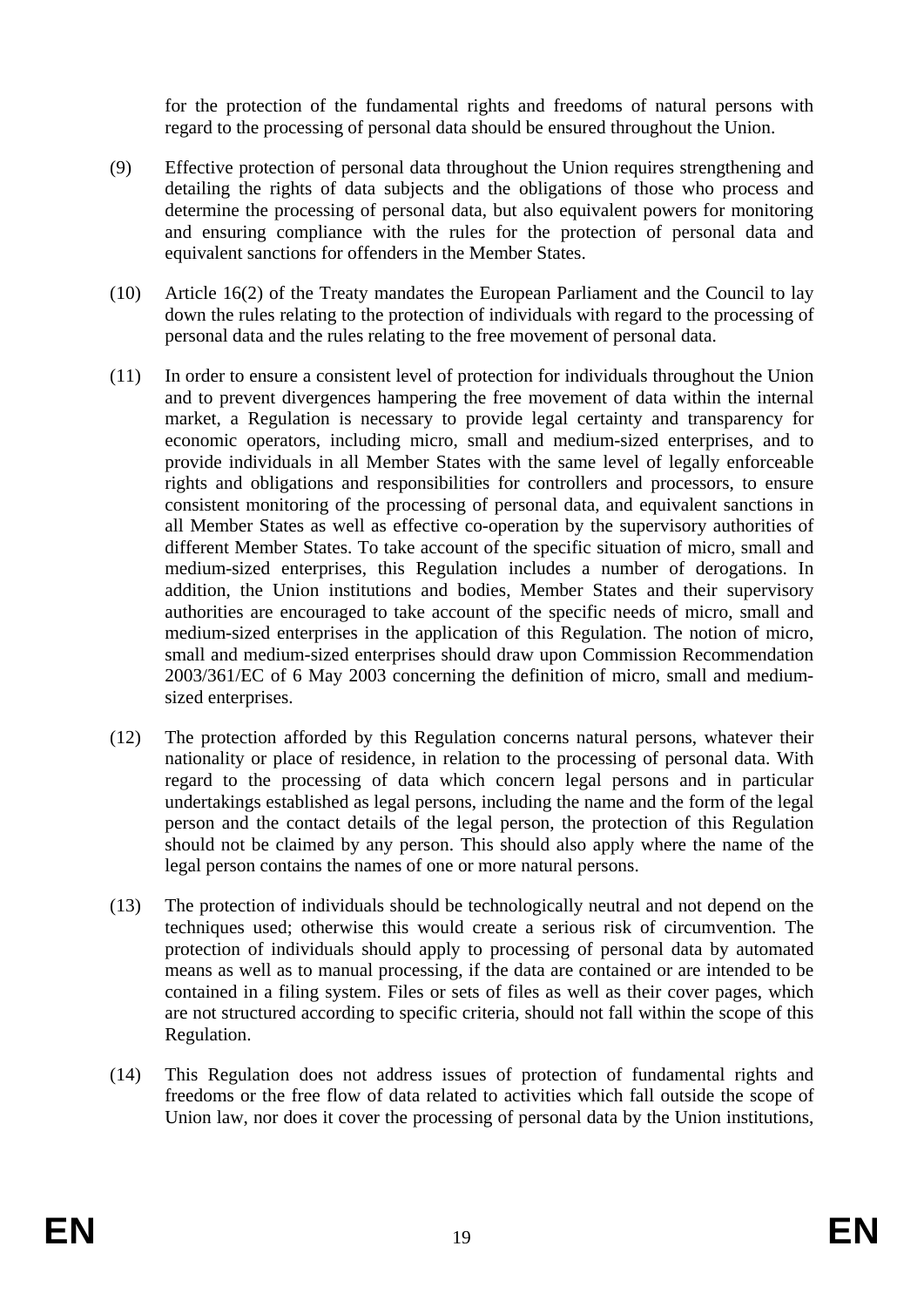bodies, offices and agencies, which are subject to Regulation (EC) No  $45/2001^{44}$ , or the processing of personal data by the Member States when carrying out activities in relation to the common foreign and security policy of the Union.

- (15) This Regulation should not apply to processing of personal data by a natural person, which are exclusively personal or domestic, such as correspondence and the holding of addresses, and without any gainful interest and thus without any connection with a professional or commercial activity. The exemption should also not apply to controllers or processors which provide the means for processing personal data for such personal or domestic activities.
- (16) The protection of individuals with regard to the processing of personal data by competent authorities for the purposes of prevention, investigation, detection or prosecution of criminal offences or the execution of criminal penalties, and the free movement of such data, is subject of a specific legal instrument at Union level. Therefore, this Regulation should not apply to the processing activities for those purposes. However, data processed by public authorities under this Regulation when used for the purposes of prevention, investigation, detection or prosecution of criminal offences or the execution of criminal penalties should be governed by the more specific legal instrument at Union level (Directive XX/YYY).
- (17) This Regulation should be without prejudice to the application of Directive 2000/31/EC, in particular of the liability rules of intermediary service providers in Articles 12 to 15 of that Directive.
- (18) This Regulation allows the principle of public access to official documents to be taken into account when applying the provisions set out in this Regulation.
- (19) Any processing of personal data in the context of the activities of an establishment of a controller or a processor in the Union should be carried out in accordance with this Regulation, regardless of whether the processing itself takes place within the Union or not. Establishment implies the effective and real exercise of activity through stable arrangements. The legal form of such arrangements, whether through a branch or a subsidiary with a legal personality, is not the determining factor in this respect.
- (20) In order to ensure that individuals are not deprived of the protection to which they are entitled under this Regulation, the processing of personal data of data subjects residing in the Union by a controller not established in the Union should be subject to this Regulation where the processing activities are related to the offering of goods or services to such data subjects, or to the monitoring of the behaviour of such data subjects.
- (21) In order to determine whether a processing activity can be considered to 'monitor the behaviour' of data subjects, it should be ascertained whether individuals are tracked on the internet with data processing techniques which consist of applying a 'profile' to an individual, particularly in order to take decisions concerning her or him or for analysing or predicting her or his personal preferences, behaviours and attitudes.

<sup>44</sup> OJ L 8, 12.1.2001, p. 1.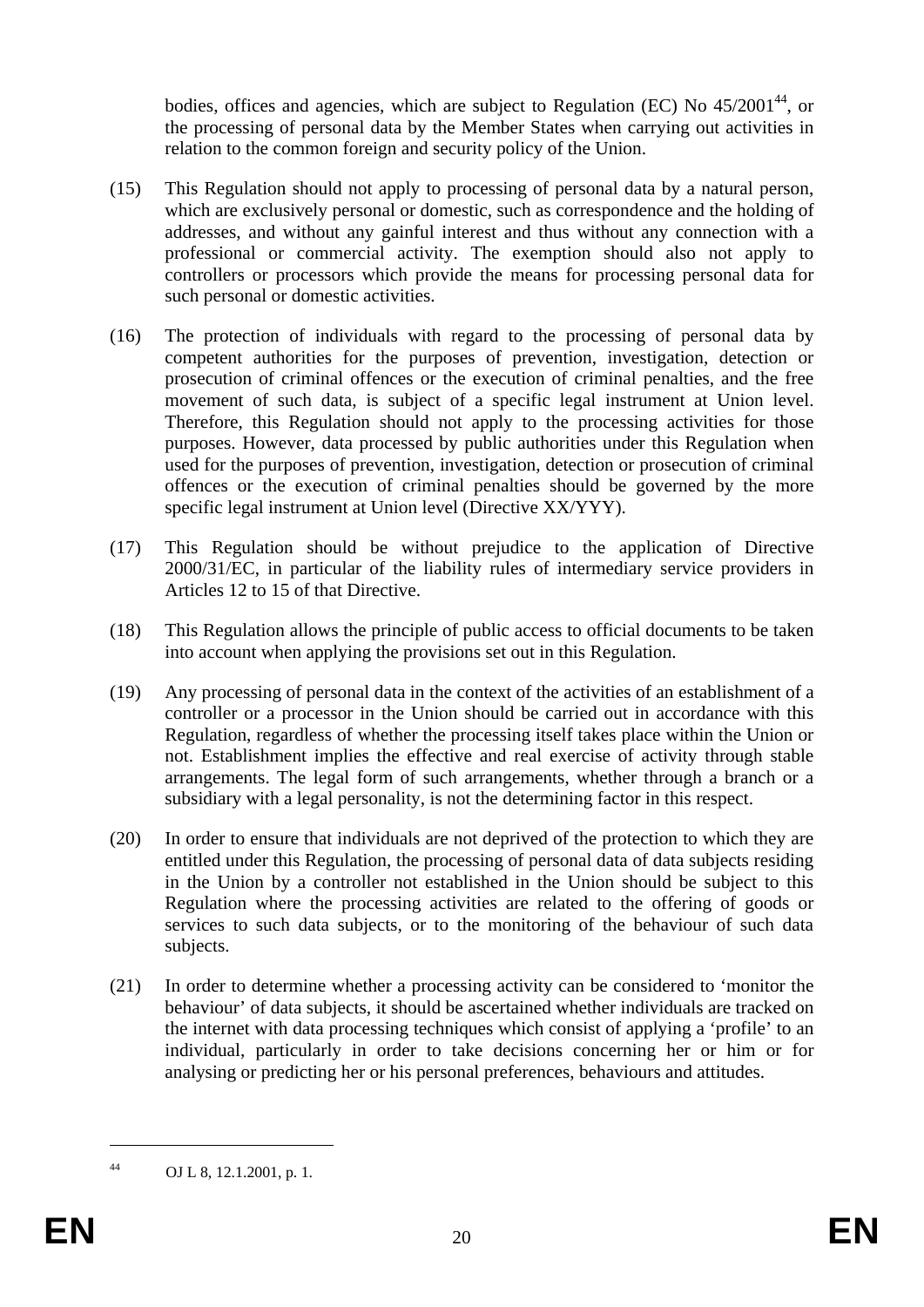- (22) Where the national law of a Member State applies by virtue of public international law, this Regulation should also apply to a controller not established in the Union, such as in a Member State's diplomatic mission or consular post.
- (23) The principles of protection should apply to any information concerning an identified or identifiable person. To determine whether a person is identifiable, account should be taken of all the means likely reasonably to be used either by the controller or by any other person to identify the individual. The principles of data protection should not apply to data rendered anonymous in such a way that the data subject is no longer identifiable.
- (24) When using online services, individuals may be associated with online identifiers provided by their devices, applications, tools and protocols, such as Internet Protocol addresses or cookie identifiers. This may leave traces which, combined with unique identifiers and other information received by the servers, may be used to create profiles of the individuals and identify them. It follows that identification numbers, location data, online identifiers or other specific factors as such need not necessarily be considered as personal data in all circumstances.
- (25) Consent should be given explicitly by any appropriate method enabling a freely given specific and informed indication of the data subject's wishes, either by a statement or by a clear affirmative action by the data subject, ensuring that individuals are aware that they give their consent to the processing of personal data, including by ticking a box when visiting an Internet website or by any other statement or conduct which clearly indicates in this context the data subject's acceptance of the proposed processing of their personal data. Silence or inactivity should therefore not constitute consent. Consent should cover all processing activities carried out for the same purpose or purposes. If the data subject's consent is to be given following an electronic request, the request must be clear, concise and not unnecessarily disruptive to the use of the service for which it is provided.
- (26) Personal data relating to health should include in particular all data pertaining to the health status of a data subject; information about the registration of the individual for the provision of health services; information about payments or eligibility for healthcare with respect to the individual; a number, symbol or particular assigned to an individual to uniquely identify the individual for health purposes; any information about the individual collected in the course of the provision of health services to the individual; information derived from the testing or examination of a body part or bodily substance, including biological samples; identification of a person as provider of healthcare to the individual; or any information on e.g. a disease, disability, disease risk, medical history, clinical treatment, or the actual physiological or biomedical state of the data subject independent of its source, such as e.g. from a physician or other health professional, a hospital, a medical device, or an in vitro diagnostic test.
- (27) The main establishment of a controller in the Union should be determined according to objective criteria and should imply the effective and real exercise of management activities determining the main decisions as to the purposes, conditions and means of processing through stable arrangements. This criterion should not depend whether the processing of personal data is actually carried out at that location; the presence and use of technical means and technologies for processing personal data or processing activities do not, in themselves, constitute such main establishment and are therefore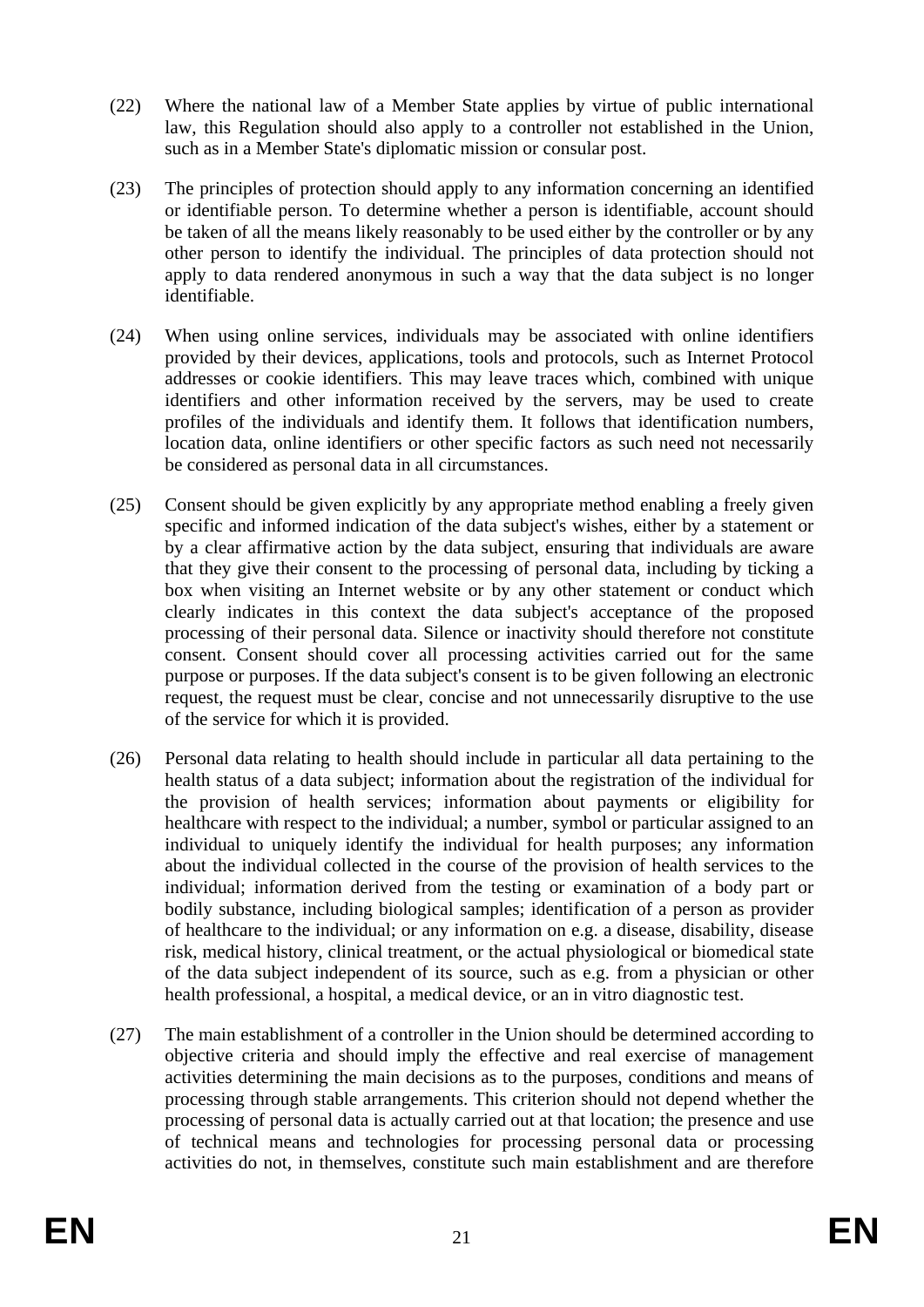no determining criteria for a main establishment. The main establishment of the processor should be the place of its central administration in the Union.

- (28) A group of undertakings should cover a controlling undertaking and its controlled undertakings, whereby the controlling undertaking should be the undertaking which can exercise a dominant influence over the other undertakings by virtue, for example, of ownership, financial participation or the rules which govern it or the power to have personal data protection rules implemented.
- (29) Children deserve specific protection of their personal data, as they may be less aware of risks, consequences, safeguards and their rights in relation to the processing of personal data. To determine when an individual is a child, this Regulation should take over the definition laid down by the UN Convention on the Rights of the Child.
- (30) Any processing of personal data should be lawful, fair and transparent in relation to the individuals concerned. In particular, the specific purposes for which the data are processed should be explicit and legitimate and determined at the time of the collection of the data. The data should be adequate, relevant and limited to the minimum necessary for the purposes for which the data are processed; this requires in particular ensuring that the data collected are not excessive and that the period for which the data are stored is limited to a strict minimum. Personal data should only be processed if the purpose of the processing could not be fulfilled by other means. Every reasonable step should be taken to ensure that personal data which are inaccurate are rectified or deleted. In order to ensure that the data are not kept longer than necessary, time limits should be established by the controller for erasure or for a periodic review.
- (31) In order for processing to be lawful, personal data should be processed on the basis of the consent of the person concerned or some other legitimate basis, laid down by law, either in this Regulation or in other Union or Member State law as referred to in this Regulation.
- (32) Where processing is based on the data subject's consent, the controller should have the burden of proving that the data subject has given the consent to the processing operation. In particular in the context of a written declaration on another matter, safeguards should ensure that the data subject is aware that and to what extent consent is given.
- (33) In order to ensure free consent, it should be clarified that consent does not provide a valid legal ground where the individual has no genuine and free choice and is subsequently not able to refuse or withdraw consent without detriment.
- (34) Consent should not provide a valid legal ground for the processing of personal data, where there is a clear imbalance between the data subject and the controller. This is especially the case where the data subject is in a situation of dependence from the controller, among others, where personal data are processed by the employer of employees' personal data in the employment context. Where the controller is a public authority, there would be an imbalance only in the specific data processing operations where the public authority can impose an obligation by virtue of its relevant public powers and the consent cannot be deemed as freely given, taking into account the interest of the data subject.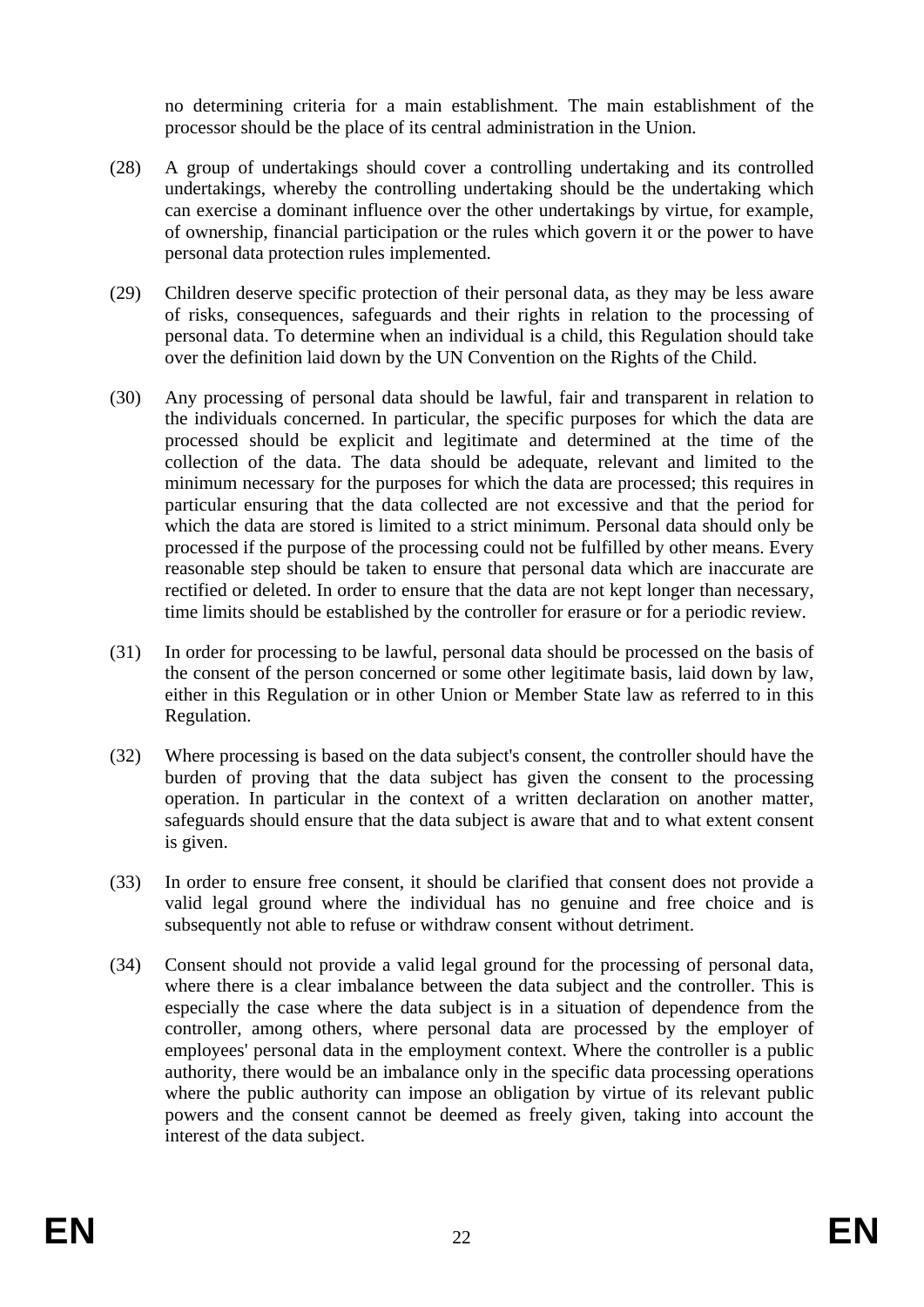- (35) Processing should be lawful where it is necessary in the context of a contract or the intended entering into a contract.
- (36) Where processing is carried out in compliance with a legal obligation to which the controller is subject or where processing is necessary for the performance of a task carried out in the public interest or in the exercise of an official authority, the processing should have a legal basis in Union law, or in a Member State law which meets the requirements of the Charter of Fundamental Rights of the European Union for any limitation of the rights and freedoms. It is also for Union or national law to determine whether the controller performing a task carried out in the public interest or in the exercise of official authority should be a public administration or another natural or legal person governed by public law, or by private law such as a professional association.
- (37) The processing of personal data should equally be regarded as lawful where it is necessary to protect an interest which is essential for the data subject's life.
- (38) The legitimate interests of a controller may provide a legal basis for processing, provided that the interests or the fundamental rights and freedoms of the data subject are not overriding. This would need careful assessment in particular where the data subject is a child, given that children deserve specific protection. The data subject should have the right to object the processing, on grounds relating to their particular situation and free of charge. To ensure transparency, the controller should be obliged to explicitly inform the data subject on the legitimate interests pursued and on the right to object, and also be obliged to document these legitimate interests. Given that it is for the legislator to provide by law the legal basis for public authorities to process data, this legal ground should not apply for the processing by public authorities in the performance of their tasks.
- (39) The processing of data to the extent strictly necessary for the purposes of ensuring network and information security, i.e. the ability of a network or an information system to resist, at a given level of confidence, accidental events or unlawful or malicious actions that compromise the availability, authenticity, integrity and confidentiality of stored or transmitted data, and the security of the related services offered by, or accessible via, these networks and systems, by public authorities, Computer Emergency Response Teams – CERTs, Computer Security Incident Response Teams – CSIRTs, providers of electronic communications networks and services and by providers of security technologies and services, constitutes a legitimate interest of the concerned data controller. This could, for example, include preventing unauthorised access to electronic communications networks and malicious code distribution and stopping 'denial of service' attacks and damage to computer and electronic communication systems.
- (40) The processing of personal data for other purposes should be only allowed where the processing is compatible with those purposes for which the data have been initially collected, in particular where the processing is necessary for historical, statistical or scientific research purposes. Where the other purpose is not compatible with the initial one for which the data are collected, the controller should obtain the consent of the data subject for this other purpose or should base the processing on another legitimate ground for lawful processing, in particular where provided by Union law or the law of the Member State to which the controller is subject. In any case, the application of the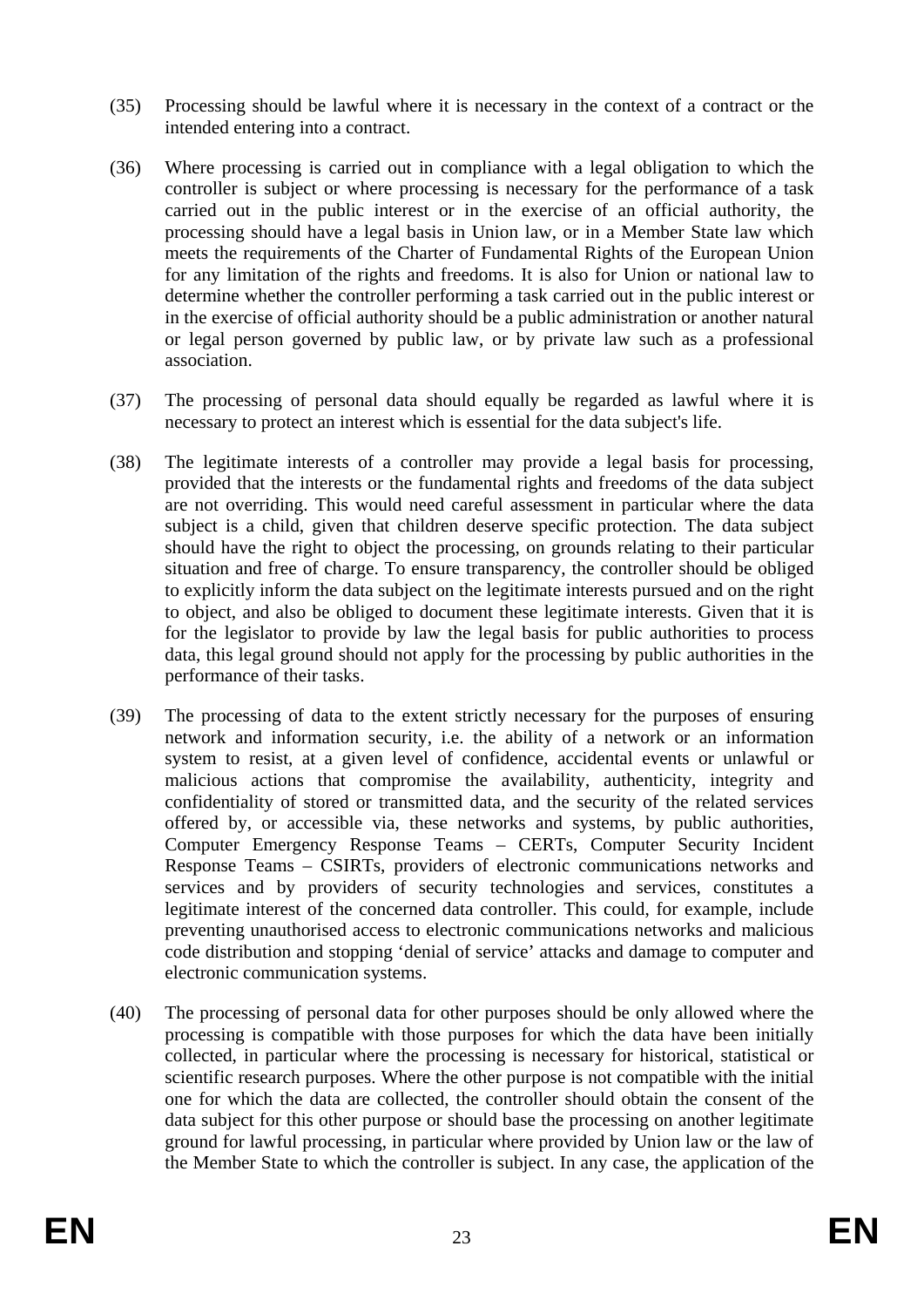principles set out by this Regulation and in particular the information of the data subject on those other purposes should be ensured.

- (41) Personal data which are, by their nature, particularly sensitive and vulnerable in relation to fundamental rights or privacy, deserve specific protection. Such data should not be processed, unless the data subject gives his explicit consent. However, derogations from this prohibition should be explicitly provided for in respect of specific needs, in particular where the processing is carried out in the course of legitimate activities by certain associations or foundations the purpose of which is to permit the exercise of fundamental freedoms.
- (42) Derogating from the prohibition on processing sensitive categories of data should also be allowed if done by a law, and subject to suitable safeguards, so as to protect personal data and other fundamental rights, where grounds of public interest so justify and in particular for health purposes, including public health and social protection and the management of health-care services, especially in order to ensure the quality and cost-effectiveness of the procedures used for settling claims for benefits and services in the health insurance system, or for historical, statistical and scientific research purposes.
- (43) Moreover, the processing of personal data by official authorities for achieving aims, laid down in constitutional law or international public law, of officially recognised religious associations is carried out on grounds of public interest.
- (44) Where in the course of electoral activities, the operation of the democratic system requires in a Member State that political parties compile data on people's political opinions, the processing of such data may be permitted for reasons of public interest, provided that appropriate safeguards are established.
- (45) If the data processed by a controller do not permit the controller to identify a natural person, the data controller should not be obliged to acquire additional information in order to identify the data subject for the sole purpose of complying with any provision of this Regulation. In case of a request for access, the controller should be entitled to ask the data subject for further information to enable the data controller to locate the personal data which that person seeks.
- (46) The principle of transparency requires that any information addressed to the public or to the data subject should be easily accessible and easy to understand, and that clear and plain language is used. This is in particular relevant where in situations, such as online advertising, the proliferation of actors and the technological complexity of practice makes it difficult for the data subject to know and understand if personal data relating to them are being collected, by whom and for what purpose. Given that children deserve specific protection, any information and communication, where processing is addressed specifically to a child, should be in such a clear and plain language that the child can easily understand.
- (47) Modalities should be provided for facilitating the data subject's exercise of their rights provided by this Regulation, including mechanisms to request, free of charge, in particular access to data, rectification, erasure and to exercise the right to object. The controller should be obliged to respond to requests of the data subject within a fixed deadline and give reasons, in case he does not comply with the data subject's request.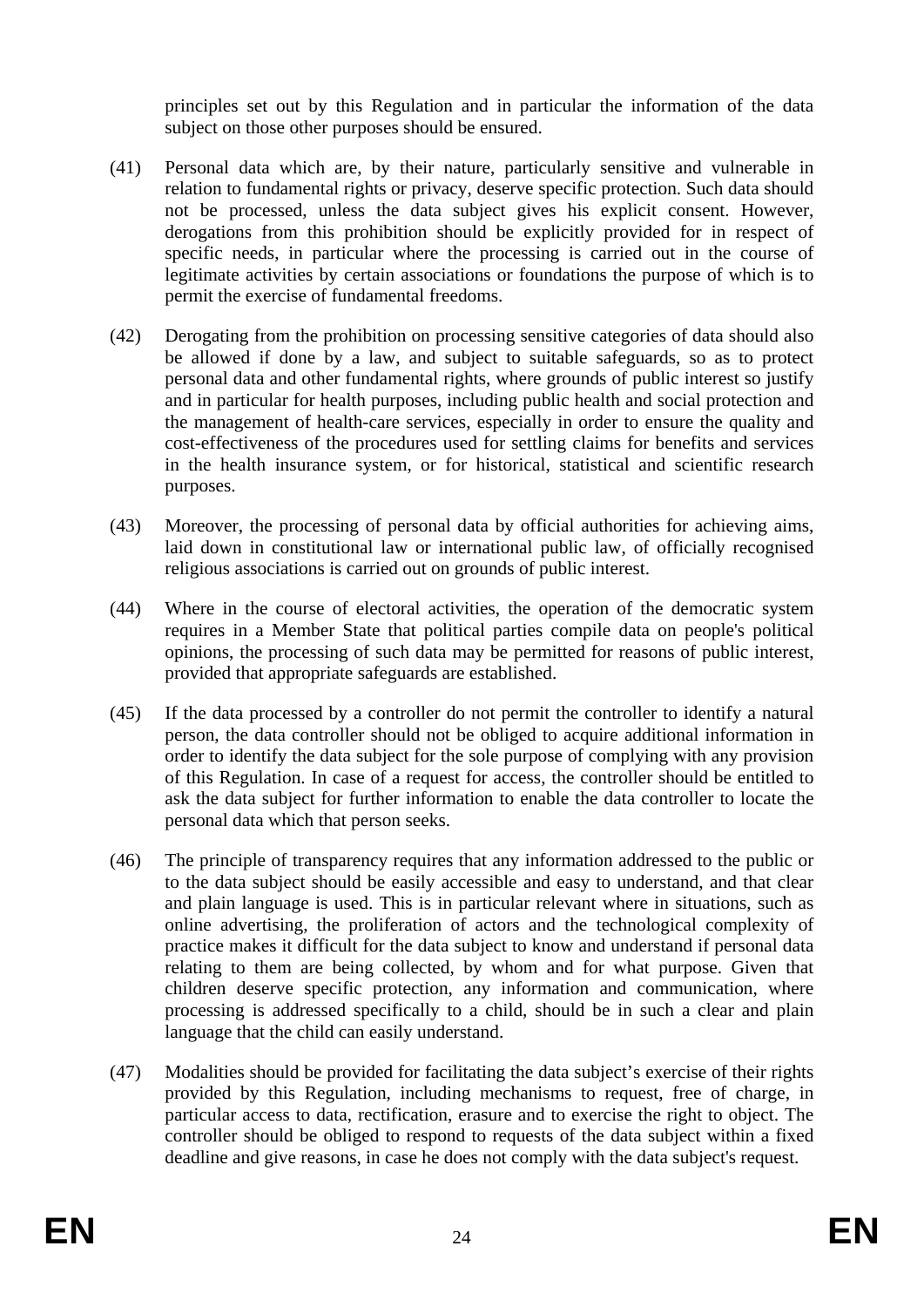- (48) The principles of fair and transparent processing require that the data subject should be informed in particular of the existence of the processing operation and its purposes, how long the data will be stored, on the existence of the right of access, rectification or erasure and on the right to lodge a complaint. Where the data are collected from the data subject, the data subject should also be informed whether they are obliged to provide the data and of the consequences, in cases they do not provide such data.
- (49) The information in relation to the processing of personal data relating to the data subject should be given to them at the time of collection, or, where the data are not collected from the data subject, within a reasonable period, depending on the circumstances of the case. Where data can be legitimately disclosed to another recipient, the data subject should be informed when the data are first disclosed to the recipient.
- (50) However, it is not necessary to impose this obligation where the data subject already disposes of this information, or where the recording or disclosure of the data is expressly laid down by law, or where the provision of information to the data subject proves impossible or would involve disproportionate efforts. The latter could be particularly the case where processing is for historical, statistical or scientific research purposes; in this regard, the number of data subjects, the age of the data, and any compensatory measures adopted may be taken into consideration.
- (51) Any person should have the right of access to data which has been collected concerning them, and to exercise this right easily, in order to be aware and verify the lawfulness of the processing. Every data subject should therefore have the right to know and obtain communication in particular for what purposes the data are processed, for what period, which recipients receive the data, what is the logic of the data that are undergoing the processing and what might be, at least when based on profiling, the consequences of such processing. This right should not adversely affect the rights and freedoms of others, including trade secrets or intellectual property and in particular the copyright protecting the software. However, the result of these considerations should not be that all information is refused to the data subject.
- (52) The controller should use all reasonable measures to verify the identity of a data subject that requests access, in particular in the context of online services and online identifiers. A controller should not retain personal data for the unique purpose of being able to react to potential requests.
- (53) Any person should have the right to have personal data concerning them rectified and a 'right to be forgotten' where the retention of such data is not in compliance with this Regulation. In particular, data subjects should have the right that their personal data are erased and no longer processed, where the data are no longer necessary in relation to the purposes for which the data are collected or otherwise processed, where data subjects have withdrawn their consent for processing or where they object to the processing of personal data concerning them or where the processing of their personal data otherwise does not comply with this Regulation. This right is particularly relevant, when the data subject has given their consent as a child, when not being fully aware of the risks involved by the processing, and later wants to remove such personal data especially on the Internet. However, the further retention of the data should be allowed where it is necessary for historical, statistical and scientific research purposes, for reasons of public interest in the area of public health, for exercising the right of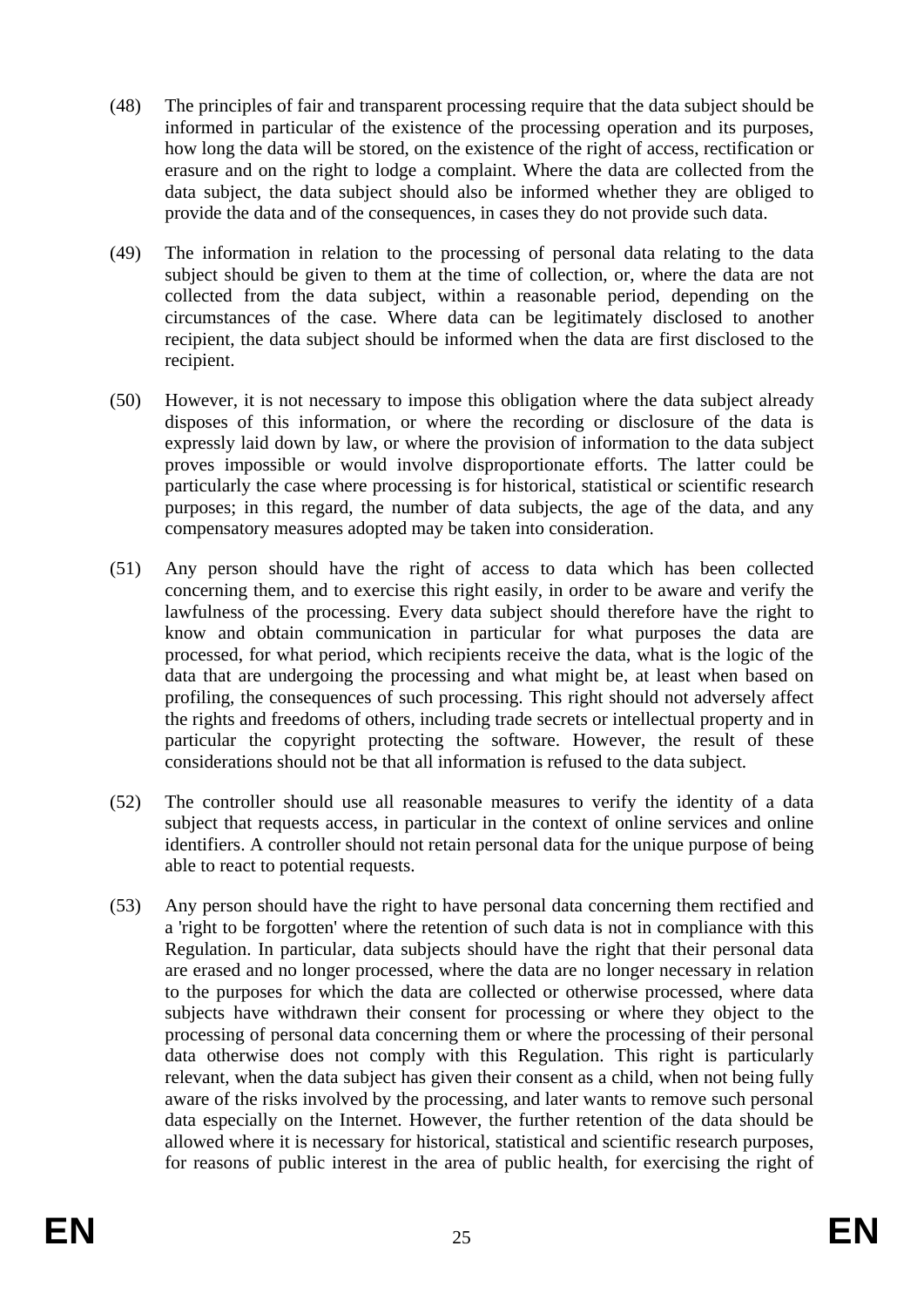freedom of expression, when required by law or where there is a reason to restrict the processing of the data instead of erasing them.

- (54) To strengthen the 'right to be forgotten' in the online environment, the right to erasure should also be extended in such a way that a controller who has made the personal data public should be obliged to inform third parties which are processing such data that a data subject requests them to erase any links to, or copies or replications of that personal data. To ensure this information, the controller should take all reasonable steps, including technical measures, in relation to data for the publication of which the controller is responsible. In relation to a third party publication of personal data, the controller should be considered responsible for the publication, where the controller has authorised the publication by the third party.
- (55) To further strengthen the control over their own data and their right of access, data subjects should have the right, where personal data are processed by electronic means and in a structured and commonly used format, to obtain a copy of the data concerning them also in commonly used electronic format. The data subject should also be allowed to transmit those data, which they have provided, from one automated application, such as a social network, into another one. This should apply where the data subject provided the data to the automated processing system, based on their consent or in the performance of a contract.
- (56) In cases where personal data might lawfully be processed to protect the vital interests of the data subject, or on grounds of public interest, official authority or the legitimate interests of a controller, any data subject should nevertheless be entitled to object to the processing of any data relating to them. The burden of proof should be on the controller to demonstrate that their legitimate interests may override the interests or the fundamental rights and freedoms of the data subject.
- (57) Where personal data are processed for the purposes of direct marketing, the data subject should have the right to object to such processing free of charge and in a manner that can be easily and effectively invoked..
- (58) Every natural person should have the right not to be subject to a measure which is based on profiling by means of automated processing. However, such measure should be allowed when expressly authorised by law, carried out in the course of entering or performance of a contract, or when the data subject has given his consent. In any case, such processing should be subject to suitable safeguards, including specific information of the data subject and the right to obtain human intervention and that such measure should not concern a child.
- (59) Restrictions on specific principles and on the rights of information, access, rectification and erasure or on the right to data portability, the right to object, measures based on profiling, as well as on the communication of a personal data breach to a data subject and on certain related obligations of the controllers may be imposed by Union or Member State law, as far as necessary and proportionate in a democratic society to safeguard public security, including the protection of human life especially in response to natural or man made disasters, the prevention, investigation and prosecution of criminal offences or of breaches of ethics for regulated professions, other public interests of the Union or of a Member State, in particular an important economic or financial interest of the Union or of a Member State, or the protection of the data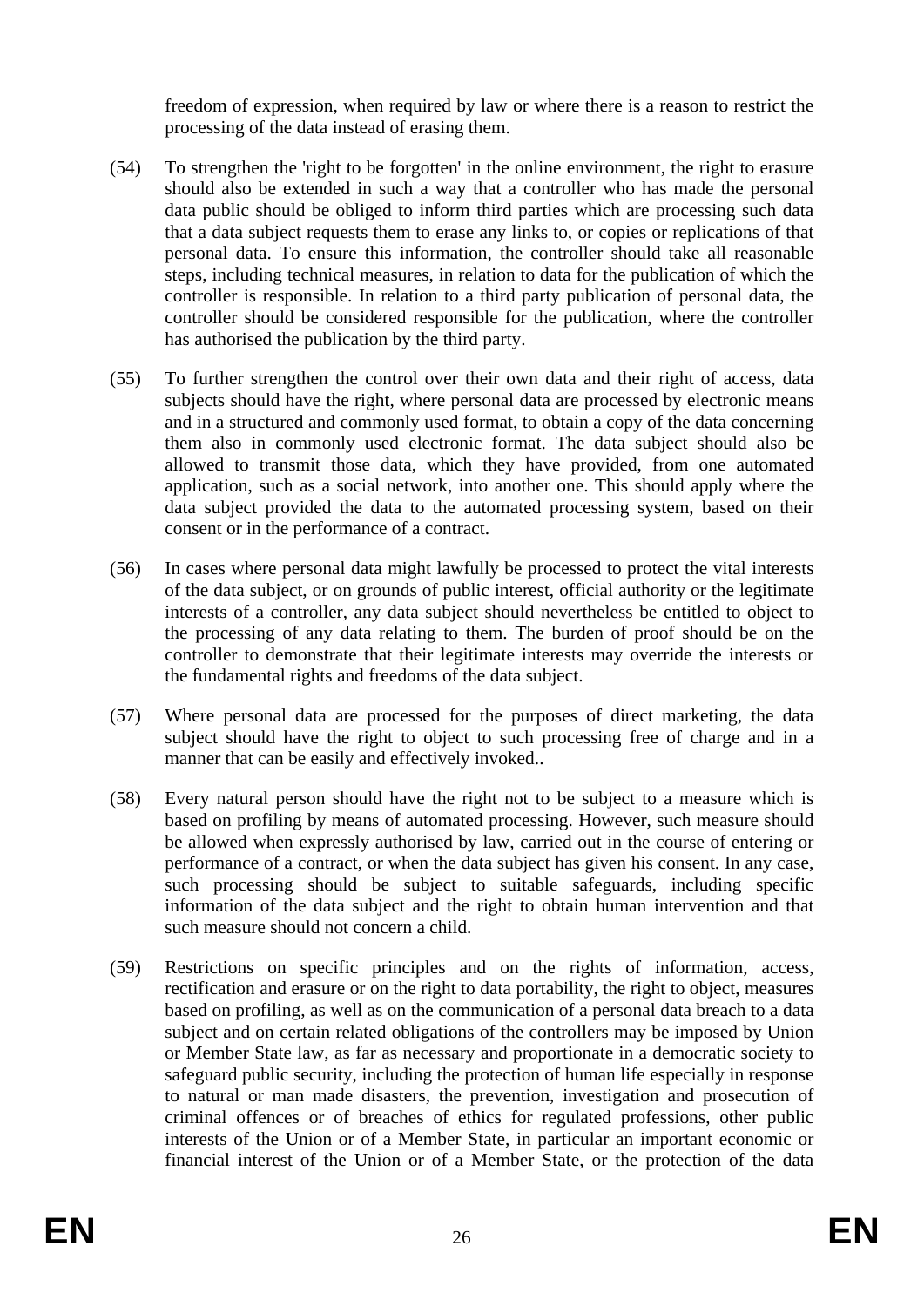subject or the rights and freedoms of others. Those restrictions should be in compliance with requirements set out by the Charter of Fundamental Rights of the European Union and by the European Convention for the Protection of Human Rights and Fundamental Freedoms.

- (60) Comprehensive responsibility and liability of the controller for any processing of personal data carried out by the controller or on the controller's behalf should be established. In particular, the controller should ensure and be obliged to demonstrate the compliance of each processing operation with this Regulation.
- (61) The protection of the rights and freedoms of data subjects with regard to the processing of personal data require that appropriate technical and organisational measures are taken, both at the time of the design of the processing and at the time of the processing itself, to ensure that the requirements of this Regulation are met. In order to ensure and demonstrate compliance with this Regulation, the controller should adopt internal policies and implement appropriate measures, which meet in particular the principles of data protection by design and data protection by default.
- (62) The protection of the rights and freedoms of data subjects as well as the responsibility and liability of controllers and processor, also in relation to the monitoring by and measures of supervisory authorities, requires a clear attribution of the responsibilities under this Regulation, including where a controller determines the purposes, conditions and means of the processing jointly with other controllers or where a processing operation is carried out on behalf of a controller.
- (63) Where a controller not established in the Union is processing personal data of data subjects residing in the Union whose processing activities are related to the offering of goods or services to such data subjects, or to the monitoring their behaviour, the controller should designate a representative, unless the controller is established in a third country ensuring an adequate level of protection, or the controller is a small or medium sized enterprise or a public authority or body or where the controller is only occasionally offering goods or services to such data subjects. The representative should act on behalf of the controller and may be addressed by any supervisory authority.
- (64) In order to determine whether a controller is only occasionally offering goods and services to data subjects residing in the Union, it should be ascertained whether it is apparent from the controller's overall activities that the offering of goods and services to such data subjects is ancillary to those main activities.
- (65) In order to demonstrate compliance with this Regulation, the controller or processor should document each processing operation. Each controller and processor should be obliged to co-operate with the supervisory authority and make this documentation, on request, available to it, so that it might serve for monitoring those processing operations.
- (66) In order to maintain security and to prevent processing in breach of this Regulation, the controller or processor should evaluate the risks inherent to the processing and implement measures to mitigate those risks. These measures should ensure an appropriate level of security, taking into account the state of the art and the costs of their implementation in relation to the risks and the nature of the personal data to be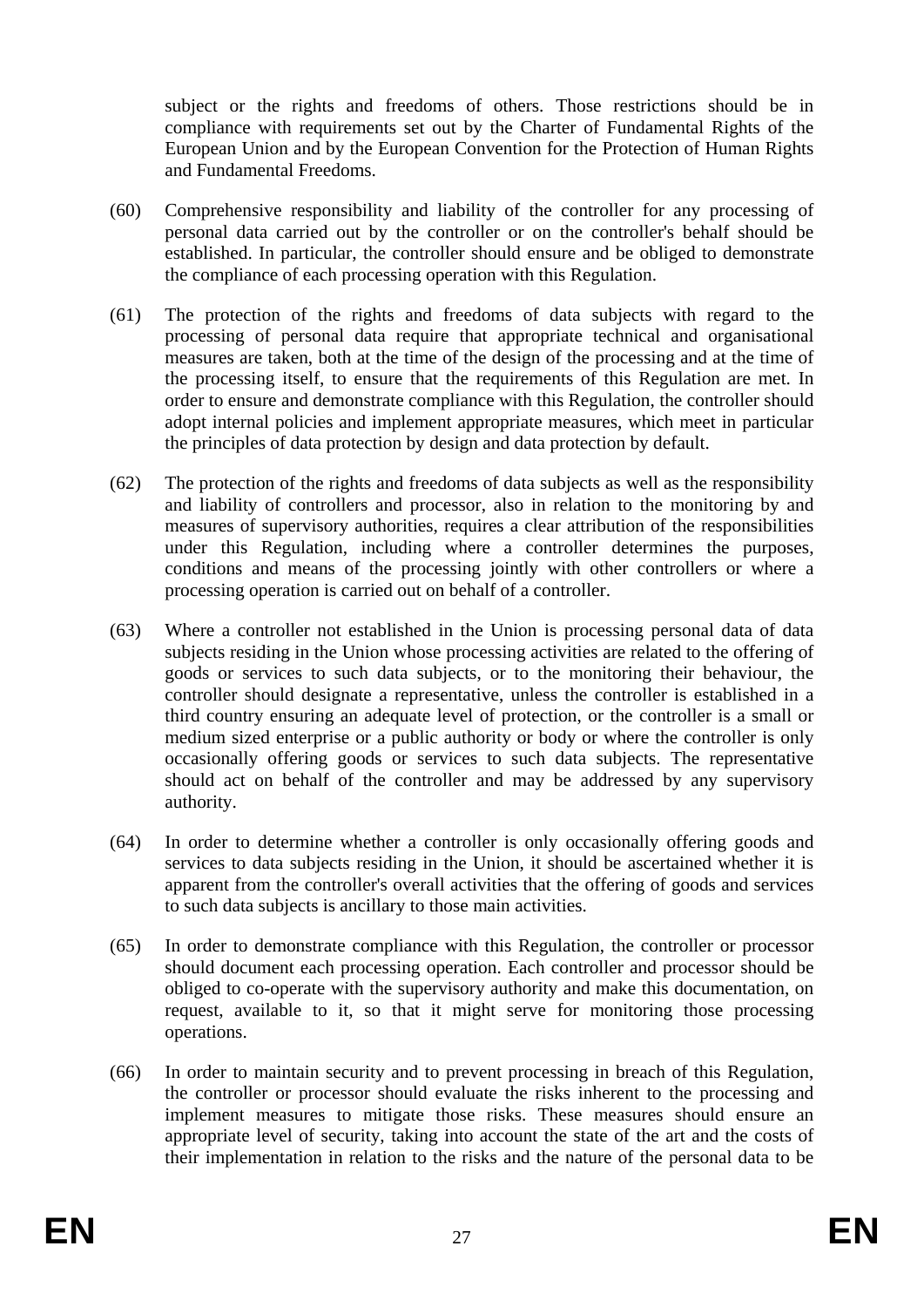protected. When establishing technical standards and organisational measures to ensure security of processing, the Commission should promote technological neutrality, interoperability and innovation, and, where appropriate, cooperate with third countries.

- (67) A personal data breach may, if not addressed in an adequate and timely manner, result in substantial economic loss and social harm, including identity fraud, to the individual concerned. Therefore, as soon as the controller becomes aware that such a breach has occurred, the controller should notify the breach to the supervisory authority without undue delay and, where feasible, within 24 hours. Where this cannot achieved within 24 hours, an explanation of the reasons for the delay should accompany the notification. The individuals whose personal data could be adversely affected by the breach should be notified without undue delay in order to allow them to take the necessary precautions. A breach should be considered as adversely affecting the personal data or privacy of a data subject where it could result in, for example, identity theft or fraud, physical harm, significant humiliation or damage to reputation. The notification should describe the nature of the personal data breach as well as recommendations as well as recommendations for the individual concerned to mitigate potential adverse effects. Notifications to data subjects should be made as soon as reasonably feasible, and in close cooperation with the supervisory authority and respecting guidance provided by it or other relevant authorities (e.g. law enforcement authorities). For example, the chance for data subjects to mitigate an immediate risk of harm would call for a prompt notification of data subjects whereas the need to implement appropriate measures against continuing or similar data breaches may justify a longer delay.
- (68) In order to determine whether a personal data breach is notified to the supervisory authority and to the data subject without undue delay, it should be ascertained whether the controller has implemented and applied appropriate technological protection and organisational measures to establish immediately whether a personal data breach has taken place and to inform promptly the supervisory authority and the data subject, before a damage to personal and economic interests occurs, taking into account in particular the nature and gravity of the personal data breach and its consequences and adverse effects for the data subject.
- (69) In setting detailed rules concerning the format and procedures applicable to the notification of personal data breaches, due consideration should be given to the circumstances of the breach, including whether or not personal data had been protected by appropriate technical protection measures, effectively limiting the likelihood of identity fraud or other forms of misuse. Moreover, such rules and procedures should take into account the legitimate interests of law enforcement authorities in cases where early disclosure could unnecessarily hamper the investigation of the circumstances of a breach.
- (70) Directive 95/46/EC provided for a general obligation to notify processing of personal data to the supervisory authorities. While this obligation produces administrative and financial burdens, it did not in all cases contribute to improving the protection of personal data. Therefore such indiscriminate general notification obligation should be abolished, and replaced by effective procedures and mechanism which focus instead on those processing operations which are likely to present specific risks to the rights and freedoms of data subjects by virtue of their nature, their scope or their purposes. In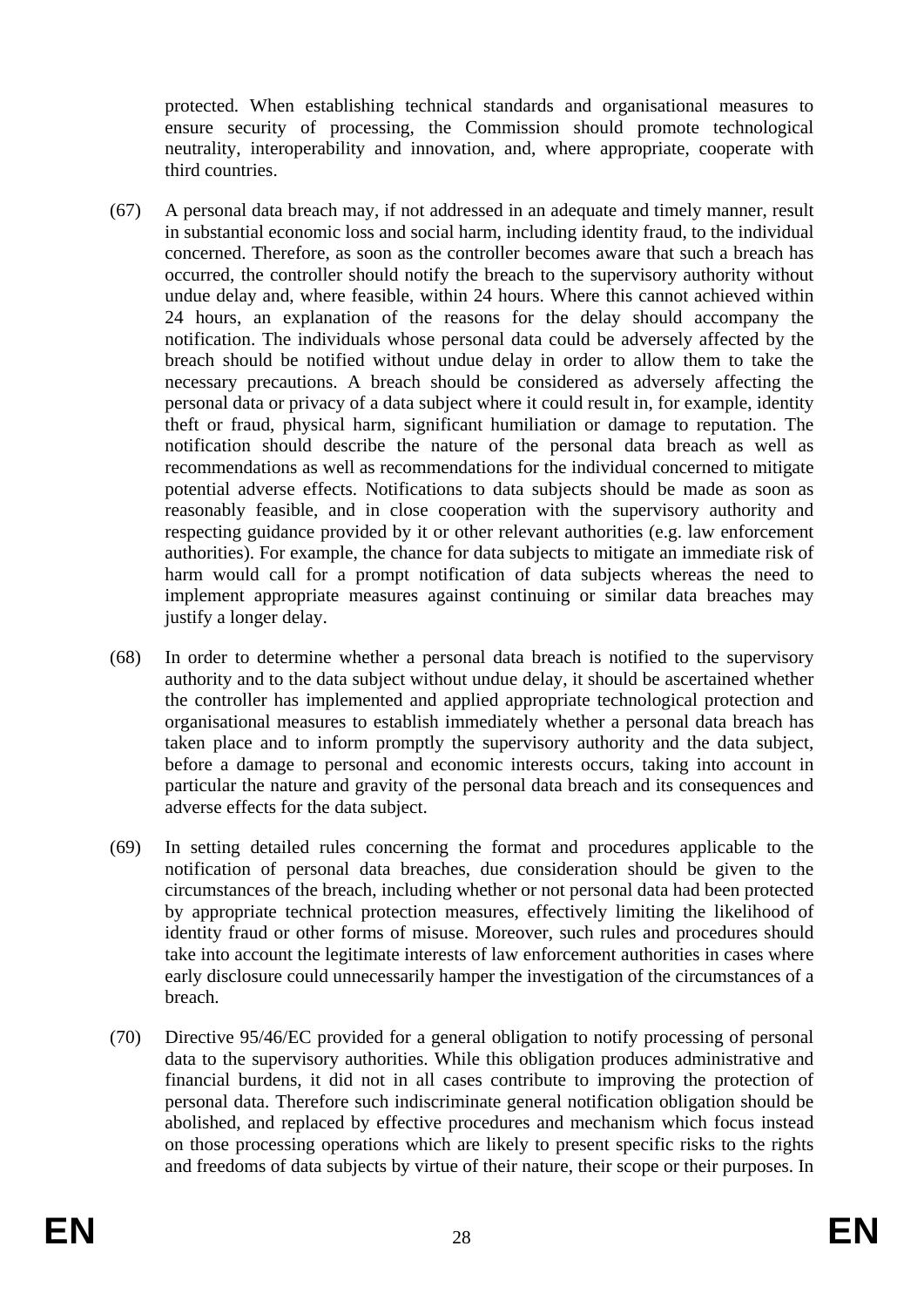such cases, a data protection impact assessment should be carried out by the controller or processor prior to the processing, which should include in particular the envisaged measures, safeguards and mechanisms for ensuring the protection of personal data and for demonstrating the compliance with this Regulation.

- (71) This should in particular apply to newly established large scale filing systems, which aim at processing a considerable amount of personal data at regional, national or supranational level and which could affect a large number of data subjects.
- (72) There are circumstances under which it may be sensible and economic that the subject of a data protection impact assessment should be broader than a single project, for example where public authorities or bodies intend to establish a common application or processing platform or where several controllers plan to introduce a common application or processing environment across an industry sector or segment or for a widely used horizontal activity.
- (73) Data protection impact assessments should be carried out by a public authority or public body if such an assessment has not already been made in the context of the adoption of the national law on which the performance of the tasks of the public authority or public body is based and which regulates the specific processing operation or set of operations in question.
- (74) Where a data protection impact assessment indicates that processing operations involve a high degree of specific risks to the rights and freedoms of data subjects, such as excluding individuals from their right, or by the use of specific new technologies, the supervisory authority should be consulted, prior to the start of operations, on a risky processing which might not be in compliance with this Regulation, and to make proposals to remedy such situation. Such consultation should equally take place in the course of the preparation either of a measure by the national parliament or of a measure based on such legislative measure which defines the nature of the processing and lays down appropriate safeguards.
- (75) Where the processing is carried out in the public sector or where, in the private sector, processing is carried out by a large enterprise, or where its core activities, regardless of the size of the enterprise, involve processing operations which require regular and systematic monitoring, a person should assist the controller or processor to monitor internal compliance with this Regulation. Such data protection officers, whether or not an employee of the controller, should be in a position to perform their duties and tasks independently.
- (76) Associations or other bodies representing categories of controllers should be encouraged to draw up codes of conduct, within the limits of this Regulation, so as to facilitate the effective application of this Regulation, taking account of the specific characteristics of the processing carried out in certain sectors.
- (77) In order to enhance transparency and compliance with this Regulation, the establishment of certification mechanisms, data protection seals and marks should be encouraged, allowing data subjects to quickly assess the level of data protection of relevant products and services.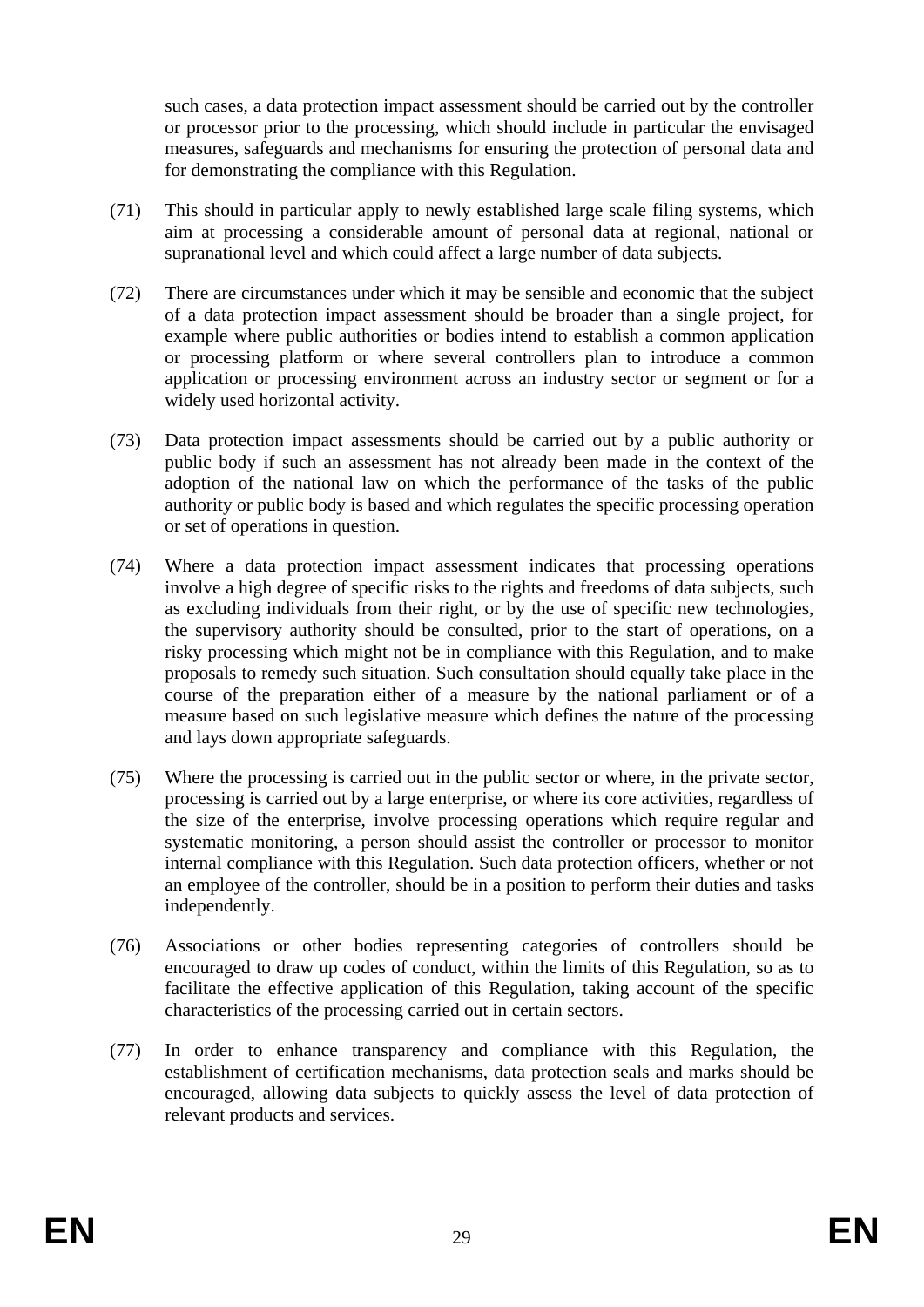- (78) Cross-border flows of personal data are necessary for the expansion of international trade and international co-operation. The increase in these flows has raised new challenges and concerns with respect to the protection of personal data. However, when personal data are transferred from the Union to third countries or to international organisations, the level of protection of individuals guaranteed in the Union by this Regulation should not be undermined. In any event, transfers to third countries may only be carried out in full compliance with this Regulation.
- (79) This Regulation is without prejudice to international agreements concluded between the Union and third countries regulating the transfer of personal data including appropriate safeguards for the data subjects.
- (80) The Commission may decide with effect for the entire Union that certain third countries, or a territory or a processing sector within a third country, or an international organisation, offer an adequate level of data protection, thus providing legal certainty and uniformity throughout the Union as regards the third countries or international organisations which are considered to provide such level of protection. In these cases, transfers of personal data to these countries may take place without needing to obtain any further authorisation.
- (81) In line with the fundamental values on which the Union is founded, in particular the protection of human rights, the Commission should, in its assessment of the third country, take into account how a given third country respects the rule of law, access to justice as well as international human rights norms and standards.
- (82) The Commission may equally recognise that a third country, or a territory or a processing sector within a third country, or an international organisation offers no adequate level of data protection. Consequently the transfer of personal data to that third country should be prohibited. In that case, provision should be made for consultations between the Commission and such third countries or international organisations.
- (83) In the absence of an adequacy decision, the controller or processor should take measures to compensate for the lack of data protection in a third country by way of appropriate safeguards for the data subject. Such appropriate safeguards may consist of making use of binding corporate rules, standard data protection clauses adopted by the Commission, standard data protection clauses adopted by a supervisory authority or contractual clauses authorised by a supervisory authority, or other suitable and proportionate measures justified in the light of all the circumstances surrounding a data transfer operation or set of data transfer operations and where authorised by a supervisory authority.
- (84) The possibility for the controller or processor to use standard data protection clauses adopted by the Commission or by a supervisory authority should neither prevent the possibility for controllers or processors to include the standard data protection clauses in a wider contract nor to add other clauses as long as they do not contradict, directly or indirectly, the standard contractual clauses adopted by the Commission or by a supervisory authority or prejudice the fundamental rights or freedoms of the data subjects.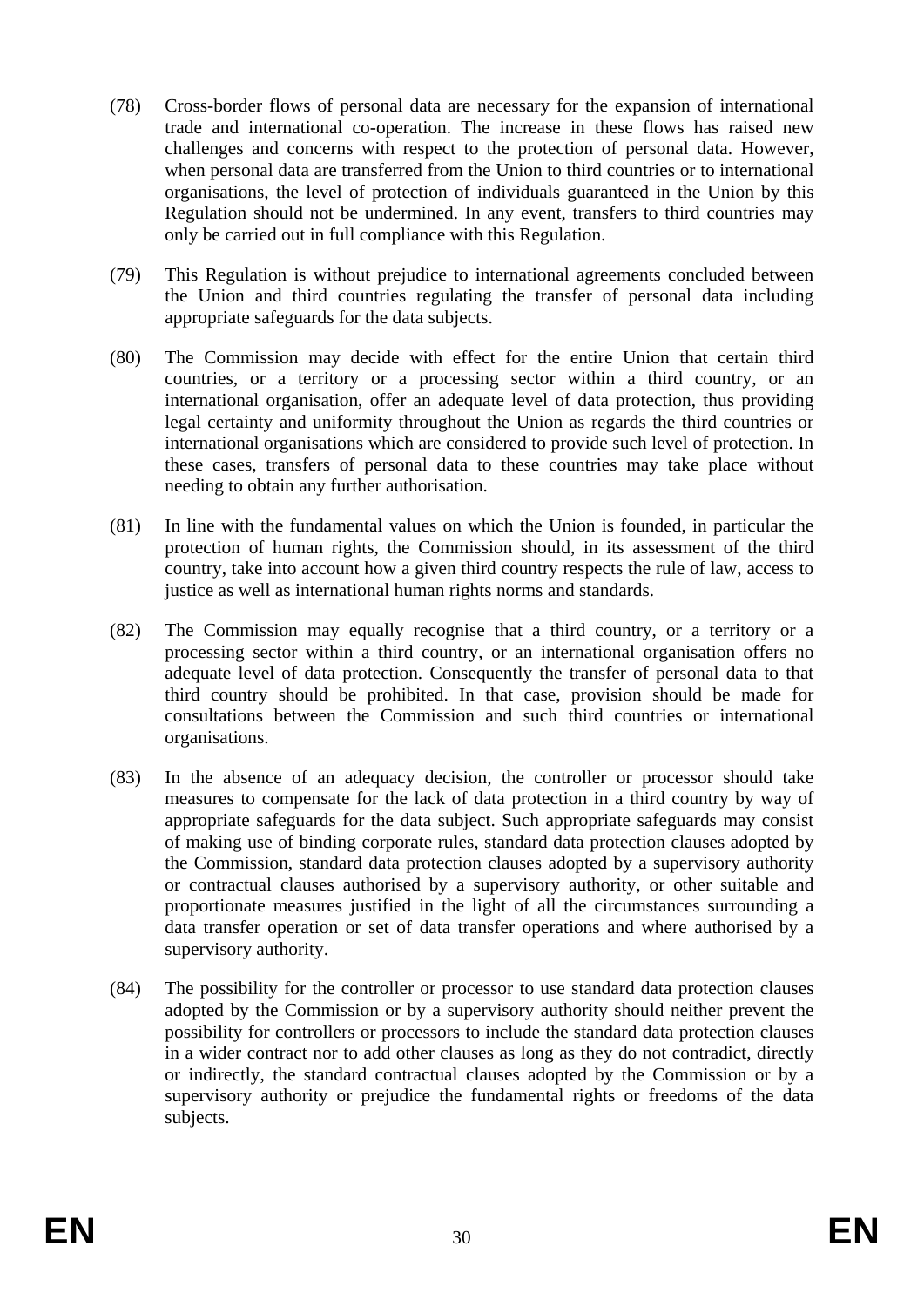- (85) A corporate group should be able to make use of approved binding corporate rules for its international transfers from the Union to organisations within the same corporate group of undertakings, as long as such corporate rules include essential principles and enforceable rights to ensure appropriate safeguards for transfers or categories of transfers of personal data.
- (86) Provisions should be made for the possibility for transfers in certain circumstances where the data subject has given his consent, where the transfer is necessary in relation to a contract or a legal claim, where important grounds of public interest laid down by Union or Member State law so require or where the transfer is made from a register established by law and intended for consultation by the public or persons having a legitimate interest. In this latter case such a transfer should not involve the entirety of the data or entire categories of the data contained in the register and, when the register is intended for consultation by persons having a legitimate interest, the transfer should be made only at the request of those persons or if they are to be the recipients.
- (87) These derogations should in particular apply to data transfers required and necessary for the protection of important grounds of public interest, for example in cases of international data transfers between competition authorities, tax or customs administrations, financial supervisory authorities, between services competent for social security matters, or to competent authorities for the prevention, investigation, detection and prosecution of criminal offences.
- (88) Transfers which cannot be qualified as frequent or massive, could also be possible for the purposes of the legitimate interests pursued by the controller or the processor, when they have assessed all the circumstances surrounding the data transfer. For the purposes of processing for historical, statistical and scientific research purposes, the legitimate expectations of society for an increase of knowledge should be taken into consideration.
- (89) In any case, where the Commission has taken no decision on the adequate level of data protection in a third country, the controller or processor should make use of solutions that provide data subjects with a guarantee that they will continue to benefit from the fundamental rights and safeguards as regards processing of their data in the Union once this data has been transferred.
- (90) Some third countries enact laws, regulations and other legislative instruments which purport to directly regulate data processing activities of natural and legal persons under the jurisdiction of the Member States. The extraterritorial application of these laws, regulations and other legislative instruments may be in breach of international law and may impede the attainment of the protection of individuals guaranteed in the Union by this Regulation. . Transfers should only be allowed where the conditions of this Regulation for a transfer to third countries are met. This may inter alia be the case where the disclosure is necessary for an important ground of public interest recognised in Union law or in a Member State law to which the controller is subject. The conditions under which an important ground of public interest exists should be further specified by the Commission in a delegated act.
- (91) When personal data moves across borders it may put at increased risk the ability of individuals to exercise data protection rights in particular to protect themselves from the unlawful use or disclosure of that information. At the same time, supervisory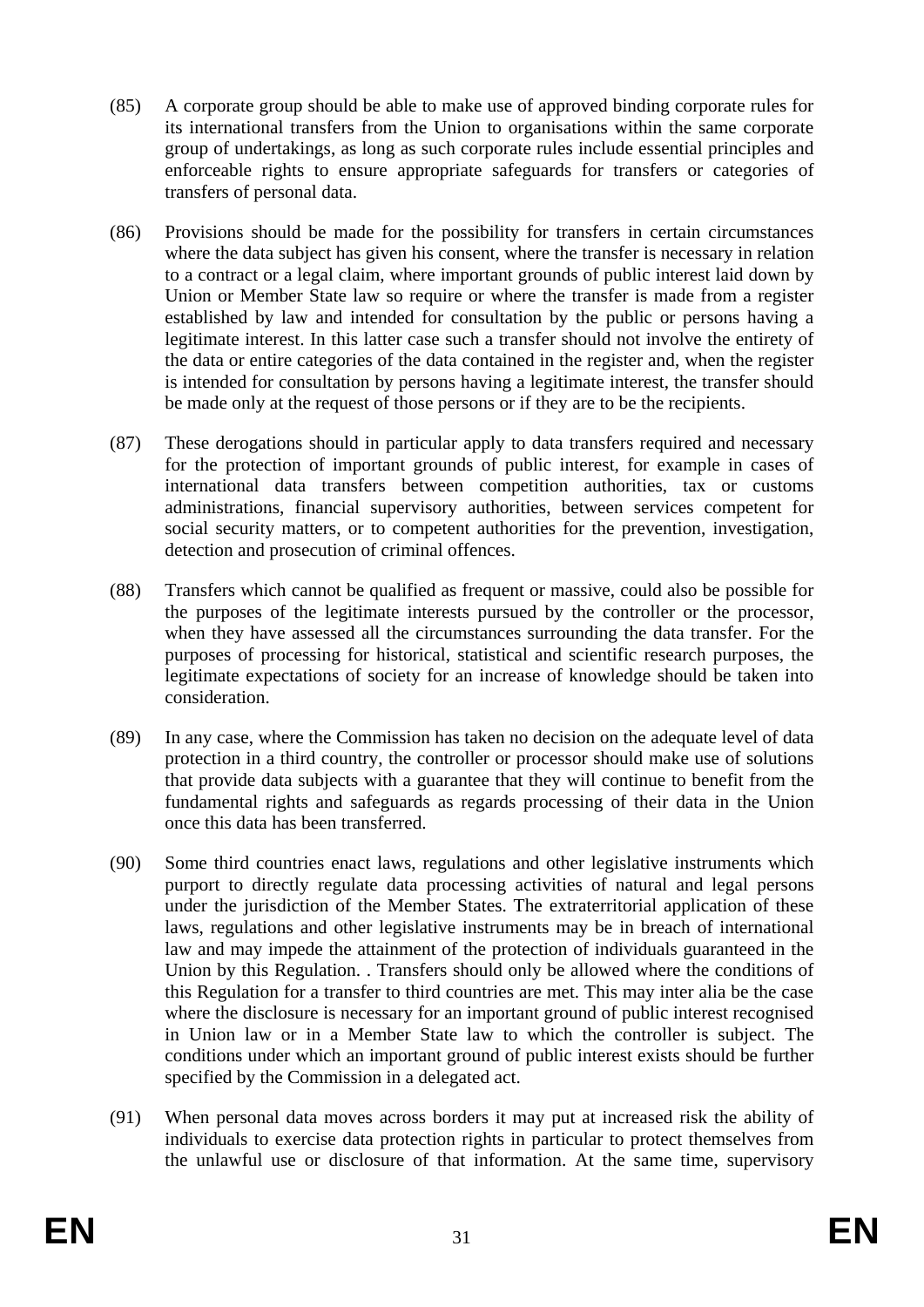authorities may find that they are unable to pursue complaints or conduct investigations relating to the activities outside their borders. Their efforts to work together in the cross-border context may also be hampered by insufficient preventative or remedial powers, inconsistent legal regimes, and practical obstacles like resource constraints. Therefore, there is a need to promote closer co-operation among data protection supervisory authorities to help them exchange information and carry out investigations with their international counterparts.

- (92) The establishment of supervisory authorities in Member States, exercising their functions with complete independence, is an essential component of the protection of individuals with regard to the processing of their personal data. Member States may establish more than one supervisory authority, to reflect their constitutional, organisational and administrative structure.
- (93) Where a Member State establishes several supervisory authorities, it should establish by law mechanisms for ensuring the effective participation of those supervisory authorities in the consistency mechanism. That Member State should in particular designate the supervisory authority which functions as a single contact point for the effective participation of those authorities in the mechanism, to ensure swift and smooth co-operation with other supervisory authorities, the European Data Protection Board and the Commission.
- (94) Each supervisory authority should be provided with the adequate financial and human resources, premises and infrastructure, which is necessary for the effective performance of their tasks, including for the tasks related to mutual assistance and cooperation with other supervisory authorities throughout the Union.
- (95) The general conditions for the members of the supervisory authority should be laid down by law in each Member State and should in particular provide that those members should be either appointed by the parliament or the government of the Member State, and include rules on the personal qualification of the members and the position of those members.
- (96) The supervisory authorities should monitor the application of the provisions pursuant to this Regulation and contribute to its consistent application throughout the Union, in order to protect natural persons in relation to the processing of their personal data and to facilitate the free flow of personal data within the internal market. For that purpose, the supervisory authorities should co-operate with each other and the Commission.
- (97) Where the processing of personal data in the context of the activities of an establishment of a controller or a processor in the Union takes place in more than one Member State, one single supervisory authority should be competent for monitoring the activities of the controller or processor throughout the Union and taking the related decisions, in order to increase the consistent application, provide legal certainty and reduce administrative burden for such controllers and processors.
- (98) The competent authority, providing such one-stop shop, should be the supervisory authority of the Member State in which the controller or processor has its main establishment.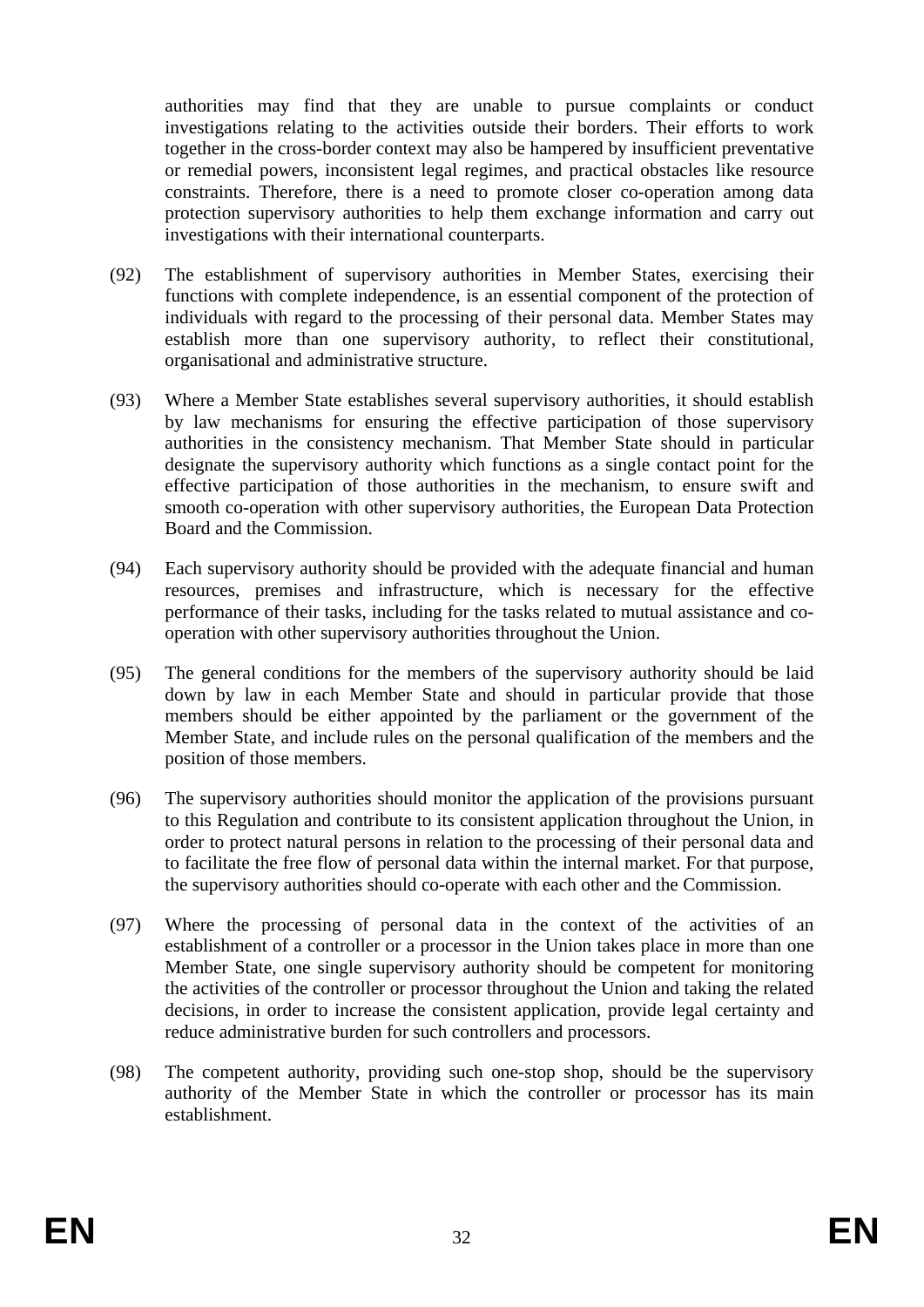- (99) While this Regulation applies also to the activities of national courts, the competence of the supervisory authorities should not cover the processing of personal data when courts are acting in their judicial capacity, in order to safeguard the independence of judges in the performance of their judicial tasks. However, this exemption should be strictly limited to genuine judicial activities in court cases and not apply to other activities where judges might be involved in, in accordance with national law.
- (100) In order to ensure consistent monitoring and enforcement of this Regulation throughout the Union, the supervisory authorities should have in each Member State the same duties and effective powers, including powers of investigation, legally binding intervention, decisions and sanctions, particularly in cases of complaints from individuals, and to engage in legal proceedings. Investigative powers of supervisory authorities as regards access to premises should be exercised in conformity with Union law and national law. This concerns in particular the requirement to obtain a prior judicial authorisation.
- (101) Each supervisory authority should hear complaints lodged by any data subject and should investigate the matter. The investigation following a complaint should be carried out, subject to judicial review, to the extent that is appropriate in the specific case. The supervisory authority should inform the data subject of the progress and the outcome of the complaint within a reasonable period. If the case requires further investigation or coordination with another supervisory authority, intermediate information should be given to the data subject.
- (102) Awareness raising activities by supervisory authorities addressed to the public should include specific measures directed at controllers and processors, including micro, small and medium-sized enterprises, as well as data subjects.
- (103) The supervisory authorities should assist each other in performing their duties and provide mutual assistance, so as to ensure the consistent application and enforcement of this Regulation in the internal market.
- (104) Each supervisory authority should have the right to participate in joint operations between supervisory authorities. The requested supervisory authority should be obliged to respond to the request in a defined time period.
- (105) In order to ensure the consistent application of this Regulation throughout the Union, a consistency mechanism for co-operation between the supervisory authorities themselves and the Commission should be established. This mechanism should in particular apply where a supervisory authority intends to take a measure as regards processing operations that are related to the offering of goods or services to data subjects in several Member States, , or to the monitoring such data subjects, or that might substantially affect the free flow of personal data. It should also apply where any supervisory authority or the Commission requests that the matter should be dealt with in the consistency mechanism. This mechanism should be without prejudice to any measures that the Commission may take in the exercise of its powers under the Treaties.
- (106) In application of the consistency mechanism, the European Data Protection Board should, within a determined period of time, issue an opinion, if a simple majority of its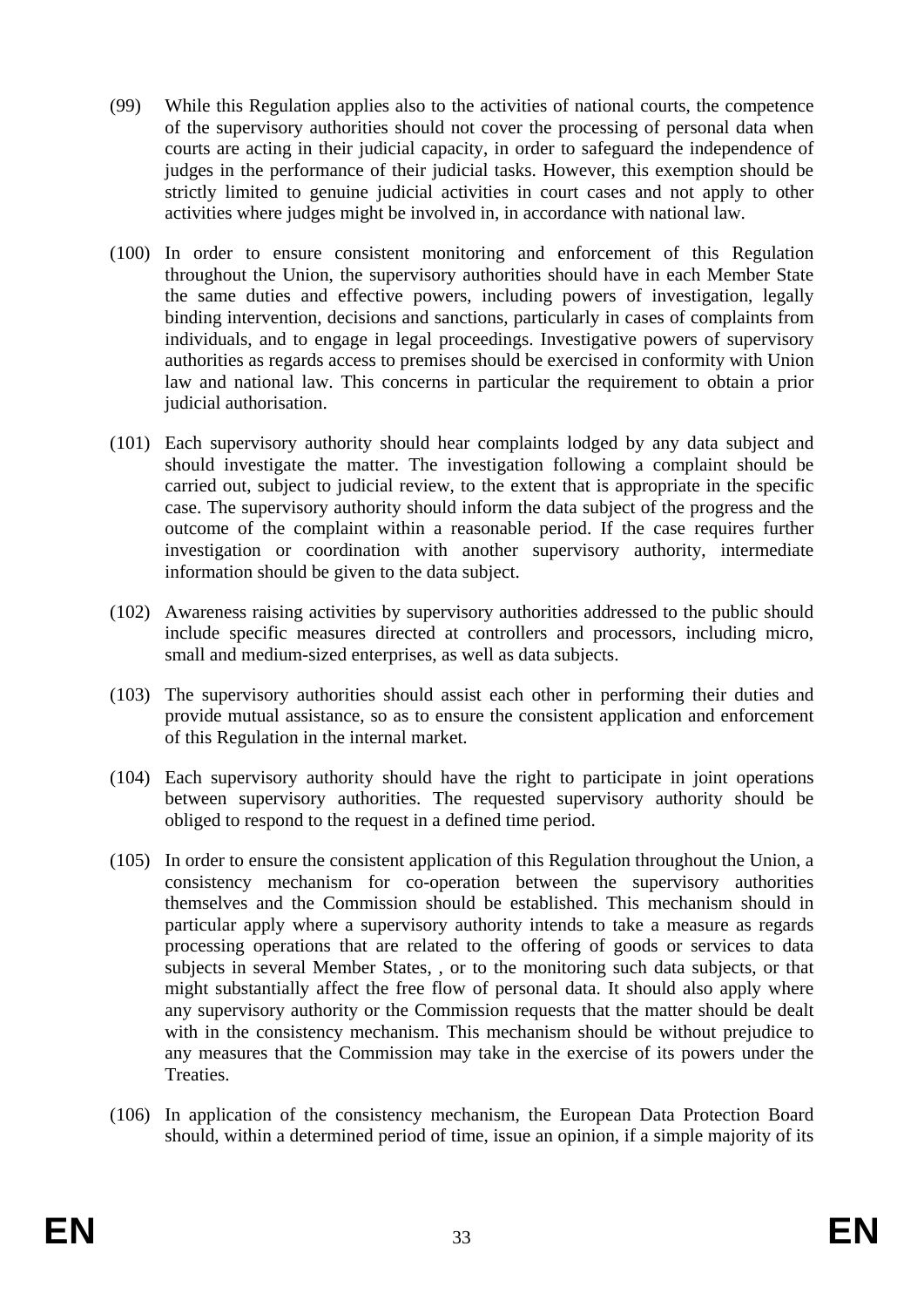members so decides or if so requested by any supervisory authority or the Commission.

- (107) In order to ensure compliance with this Regulation, the Commission may adopt an opinion on this matter, or a decision, requiring the supervisory authority to suspend its draft measure.
- (108) There may be an urgent need to act in order to protect the interests of data subjects, in particular when the danger exists that the enforcement of a right of a data subject could be considerably impeded. Therefore, a supervisory authority should be able to adopt provisional measures with a specified period of validity when applying the consistency mechanism.
- (109) The application of this mechanism should be a condition for the legal validity and enforcement of the respective decision by a supervisory authority. In other cases of cross-border relevance, mutual assistance and joint investigations might be carried out between the concerned supervisory authorities on a bilateral or multilateral basis without triggering the consistency mechanism.
- (110) At Union level, a European Data Protection Board should be set up. It should replace the Working Party on the Protection of Individuals with Regard to the Processing of Personal Data established by Directive 95/46/EC. It should consist of a head of a supervisory authority of each Member State and of the European Data Protection Supervisor. The Commission should participate in its activities. The European Data Protection Board should contribute to the consistent application of this Regulation throughout the Union, including by advising the Commission and promoting cooperation of the supervisory authorities throughout the Union. The European Data Protection Board should act independently when exercising its tasks.
- (111) Every data subject should have the right to lodge a complaint with a supervisory authority in any Member State and have the right to a judicial remedy if they consider that their rights under this Regulation are infringed or where the supervisory authority does not react on a complaint or does not act where such action is necessary to protect the rights of the data subject.
- (112) Any body, organisation or association which aims to protects the rights and interests of data subjects in relation to the protection of their data and is constituted according to the law of a Member State should have the right to lodge a complaint with a supervisory authority or exercise the right to a judicial remedy on behalf of data subjects, or to lodge, independently of a data subject's complaint, an own complaint where it considers that a personal data breach has occurred.
- (113) Each natural or legal person should have the right to a judicial remedy against decisions of a supervisory authority concerning them. Proceedings against a supervisory authority should be brought before the courts of the Member State, where the supervisory authority is established.
- (114) In order to strengthen the judicial protection of the data subject in situations where the competent supervisory authority is established in another Member State than the one where the data subject is residing, the data subject may request any body, organisation or association aiming to protect the rights and interests of data subjects in relation to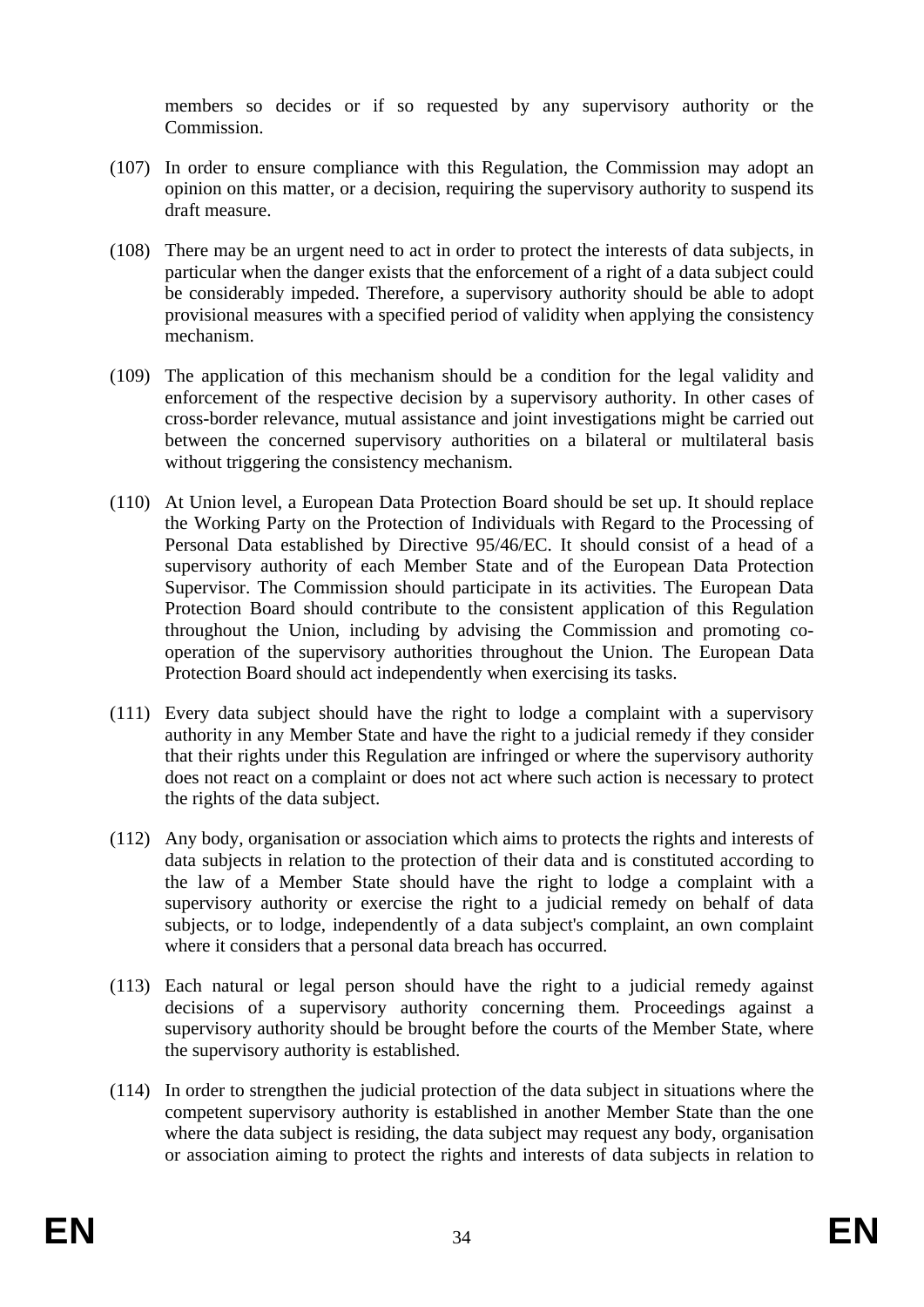the protection of their data to bring on the data subject's behalf proceedings against that supervisory authority to the competent court in the other Member State.

- (115) In situations where the competent supervisory authority established in another Member State does not act or has taken insufficient measures in relation to a complaint, the data subject may request the supervisory authority in the Member State of his or her habitual residence to bring proceedings against that supervisory authority to the competent court in the other Member State. The requested supervisory authority may decide, subject to judicial review, whether it is appropriate to follow the request or not.
- (116) For proceedings against a controller or processor, the plaintiff should have the choice to bring the action before the courts of the Member States where the controller or processor has an establishment or where the data subject resides, unless the controller is a public authority acting in the exercise of its public powers.
- (117) Where there are indications that parallel proceedings are pending before the courts in different Member States, the courts should be obliged to contact each other. The courts should have the possibility to suspend a case where a parallel case is pending in another Member State. Member States should ensure that court actions, in order to be effective, should allow the rapid adoption of measures to remedy or prevent an infringement of this Regulation.
- (118) Any damage which a person may suffer as a result of unlawful processing should be compensated by the controller or processor, who may be exempted from liability if they prove that they are not responsible for the damage, in particular where he establishes fault on the part of the data subject or in case of force majeure.
- (119) Penalties should be imposed to any person, whether governed by private or public law, who fails to comply with this Regulation. Member States should ensure that the penalties should be effective, proportionate and dissuasive and should take all measures to implement the penalties.
- (120) In order to strengthen and harmonise administrative sanctions against infringements of this Regulation, each supervisory authority should have the power to sanction administrative offences. This Regulation should indicate these offences and the upper limit for the related administrative fines, which should be fixed in each individual case proportionate to the specific situation, with due regard in particular to the nature, gravity and duration of the breach. The consistency mechanism may also be used to cover divergences in the application of administrative sanctions.
- (121) The processing of personal data solely for journalistic purposes, or for the purposes of artistic or literary expression should qualify for exemption from the requirements of certain provisions of this Regulation in order to reconcile the right to the protection of personal data with the right to freedom of expression, and notably the right to receive and impart information, as guaranteed in particular by Article 11 of the Charter of Fundamental Rights of the European Union. This should apply in particular to processing of personal data in the audiovisual field and in news archives and press libraries. Therefore, Member States should adopt legislative measures, which should lay down exemptions and derogations which are necessary for the purpose of balancing these fundamental rights. Such exemptions and derogations should be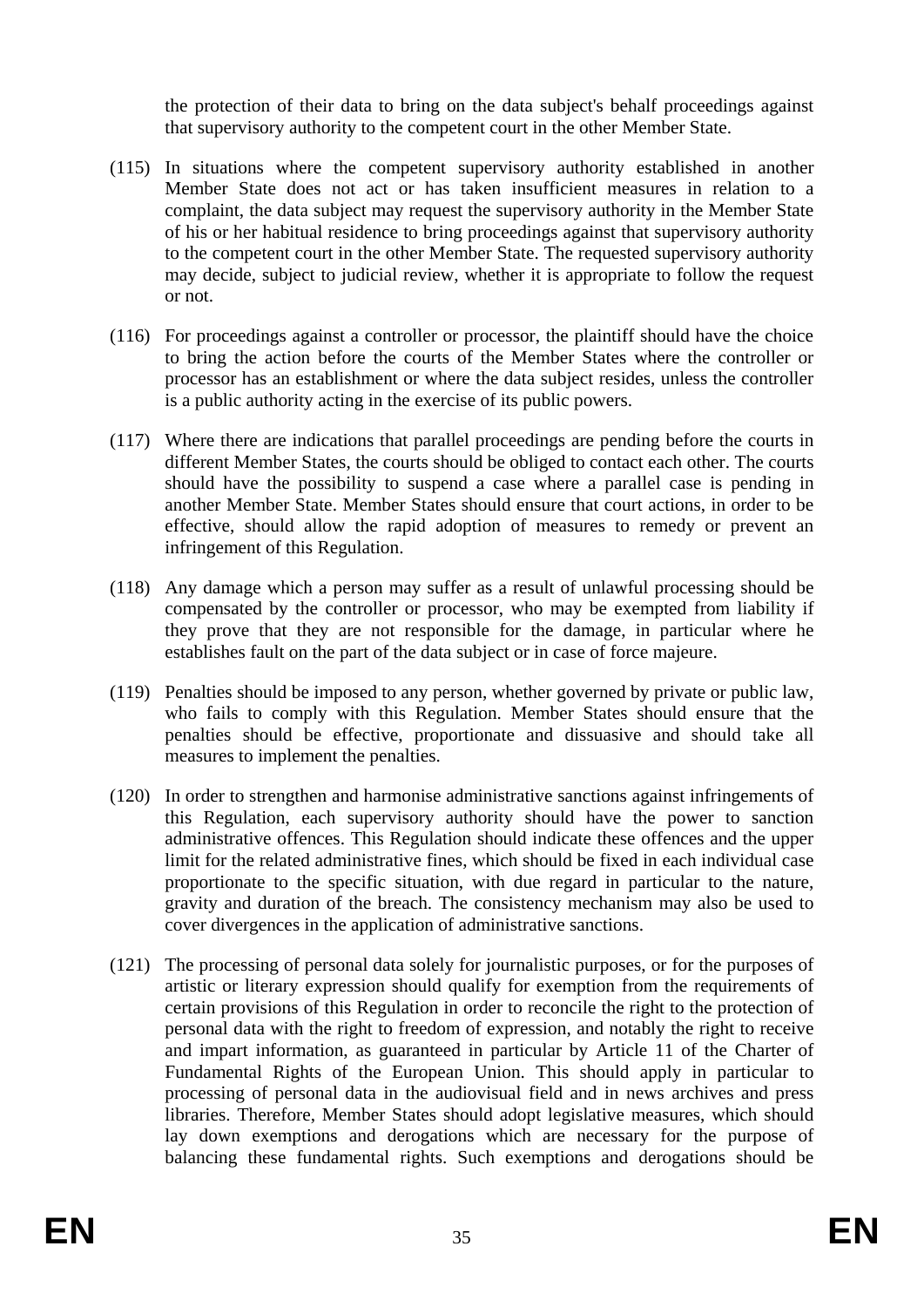adopted by the Member States on general principles, on the rights of the data subject, on controller and processor, on the transfer of data to third countries or international organisations, on the independent supervisory authorities and on co-operation and consistency. This should not, however, lead Member States to lay down exemptions from the other provisions of this Regulation. In order to take account of the importance of the right to freedom of expression in every democratic society, it is necessary to interpret notions relating to that freedom, such as journalism, broadly. Therefore, Member States should classify activities as "journalistic" for the purpose of the exemptions and derogations to be laid down under this Regulation if the object of these activities is the disclosure to the public of information, opinions or ideas, irrespective of the medium which is used to transmit them. They should not be limited to media undertakings and may be undertaken for profit-making or for non-profit making purposes.

- (122) The processing of personal data concerning health, as a special category of data which deserves higher protection, may often be justified by a number of legitimate reasons for the benefit of individuals and society as a whole, in particular in the context of ensuring continuity of cross-border healthcare. Therefore this Regulation should provide for harmonised conditions for the processing of personal data concerning health, subject to specific and suitable safeguards so as to protect the fundamental rights and the personal data of individuals. This includes the right for individuals to have access to their personal data concerning their health, for example the data in their medical records containing such information as diagnosis, examination results, assessments by treating physicians and any treatment or interventions provided.
- (123) The processing of personal data concerning health may be necessary for reasons of public interest in the areas of public health, without consent of the data subject. In that context, 'public health' should be interpreted as defined in Regulation (EC) No 1338/2008 of the European Parliament and of the Council of 16 December 2008 on Community statistics on public health and health and safety at work, meaning all elements related to health, namely health status, including morbidity and disability, the determinants having an effect on that health status, health care needs, resources allocated to health care, the provision of, and universal access to, health care as well as health care expenditure and financing, and the causes of mortality. Such processing of personal data concerning health for reasons of public interest should not result in personal data being processed for other purposes by third parties such as employers, insurance and banking companies.
- (124) The general principles on the protection of individuals with regard to the processing of personal data should also be applicable to the employment context. Therefore, in order to regulate the processing of employees' personal data in the employment context, Member States should be able, within the limits of this Regulation, to adopt by law specific rules for the processing of personal data in the employment sector.
- (125) The processing of personal data for the purposes of historical, statistical or scientific research should, in order to be lawful, also respect other relevant legislation such as on clinical trials.
- (126) Scientific research for the purposes of this Regulation should include fundamental research, applied research, and privately funded research and in addition should take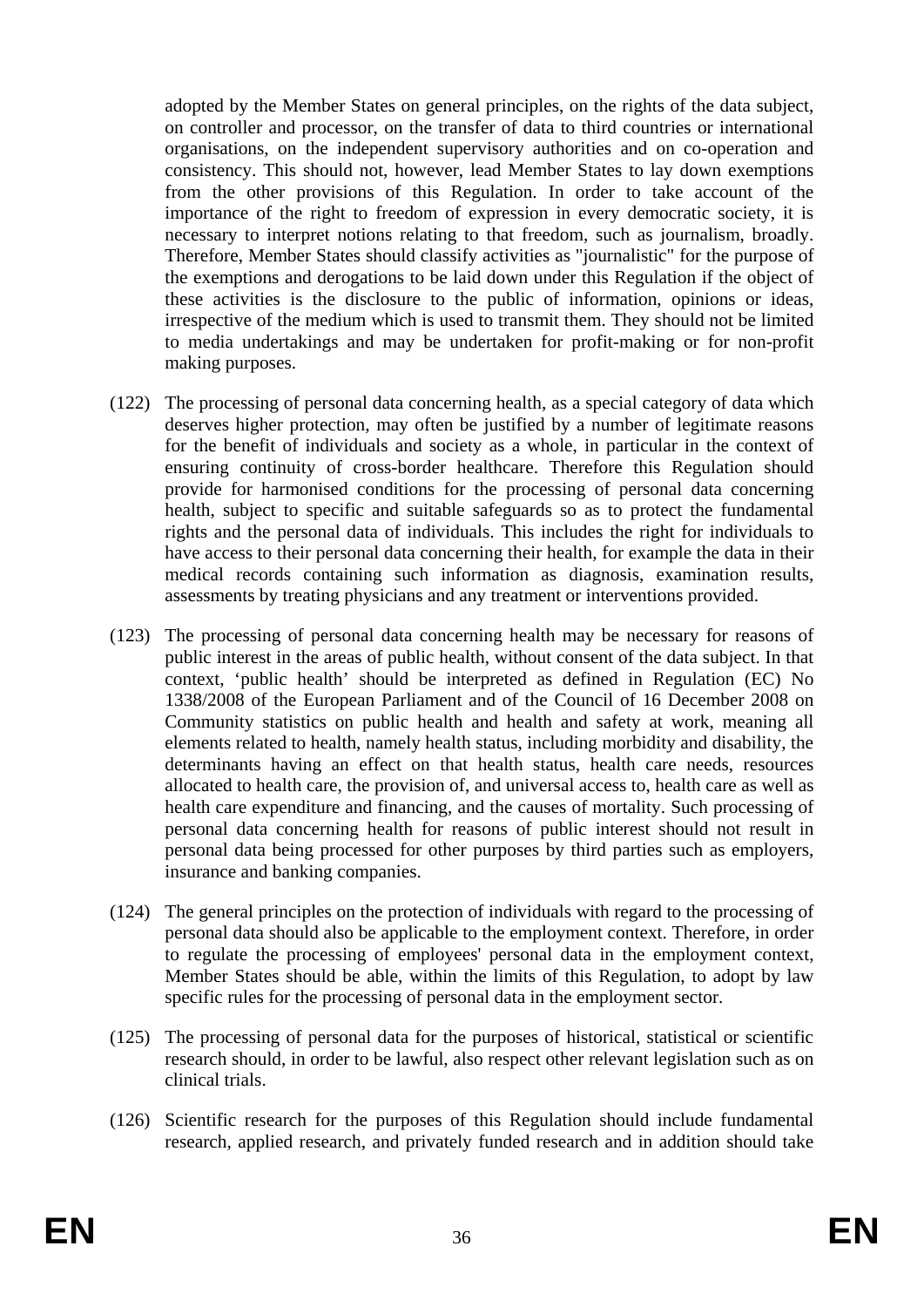into account the Union's objective under Article 179(1) of the Treaty on the Functioning of the European Union of achieving a European Research Area.

- (127) As regards the powers of the supervisory authorities to obtain from the controller or processor access personal data and access to its premises, Member States may adopt by law, within the limits of this Regulation, specific rules in order to safeguard the professional or other equivalent secrecy obligations, in so far as necessary to reconcile the right to the protection of personal data with an obligation of professional secrecy.
- (128) This Regulation respects and does not prejudice the status under national law of churches and religious associations or communities in the Member States, as recognised in Article 17 of the Treaty on the Functioning of the European Union. As a consequence, where a church in a Member State applies, at the time of entry into force of this Regulation, comprehensive rules relating to the protection of individuals with regard to the processing of personal data, these existing rules should continue to apply if they are brought in line with this Regulation. Such churches and religious associations should be required to provide for the establishment of a completely independent supervisory authority.
- (129) In order to fulfil the objectives of this Regulation, namely to protect the fundamental rights and freedoms of natural persons and in particular their right to the protection of personal data and to ensure the free movement of personal data within the Union, the power to adopt acts in accordance with Article 290 of the Treaty on the Functioning of the European Union should be delegated to the Commission. In particular, delegated acts should be adopted in respect of lawfulness of processing; specifying the criteria and conditions in relation to the consent of a child; processing of special categories of data; specifying the criteria and conditions for manifestly excessive requests and fees for exercising the rights of the data subject; criteria and requirements for the information to the data subject and in relation to the right of access; the right to be forgotten and to erasure; measures based on profiling; criteria and requirements in relation to the responsibility of the controller and to data protection by design and by default; a processor; criteria and requirements for the documentation and the security of processing; criteria and requirements for establishing a personal data breach and for its notification to the supervisory authority, and on the circumstances where a personal data breach is likely to adversely affect the data subject; the criteria and conditions for processing operations requiring a data protection impact assessment; the criteria and requirements for determining a high degree of specific risks which require prior consultation; designation and tasks of the data protection officer; codes of conduct; criteria and requirements for certification mechanisms; criteria and requirements for transfers by way of binding corporate rules; transfer derogations; administrative sanctions; processing for health purposes; processing in the employment context and processing for historical, statistical and scientific research purposes. It is of particular importance that the Commission carry out appropriate consultations during its preparatory work, including at expert level. The Commission, when preparing and drawing-up delegated acts, should ensure a simultaneous, timely and appropriate transmission of relevant documents to the European Parliament and Council.
- (130) In order to ensure uniform conditions for the implementation of this Regulation, implementing powers should be conferred on the Commission for: specifying standard forms in relation to the processing of personal data of a child; standard procedures and forms for exercising the rights of data subjects; standard forms for the information to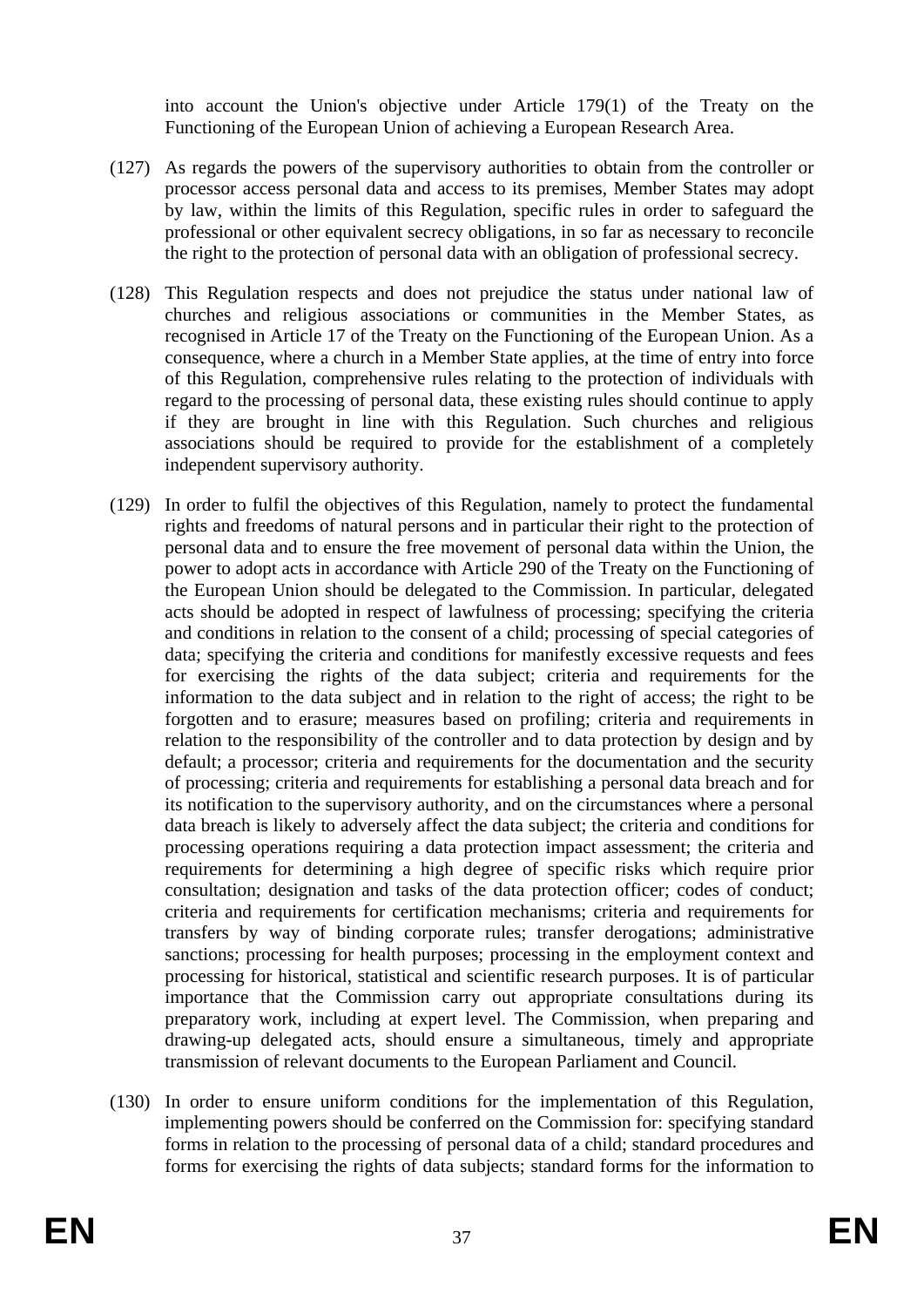the data subject; standard forms and procedures in relation to the right of access; the right to data portability; standard forms in relation to the responsibility of the controller to data protection by design and by default and to the documentation; specific requirements for the security of processing; the standard format and the procedures for the notification of a personal data breach to the supervisory authority and the communication of a personal data breach to the data subject; standards and procedures for a data protection impact assessment; forms and procedures for prior authorisation and prior consultation; technical standards and mechanisms for certification; the adequate level of protection afforded by a third country or a territory or a processing sector within that third country or an international organisation; disclosures not authorized by Union law; mutual assistance; joint operations; decisions under the consistency mechanism. Those powers should be exercised in accordance with Regulation (EU) No 182/2011 of the European Parliament and of the Council of 16 February 2011 laying down the rules and general principles concerning mechanisms for control by the Member States of the Commission's exercise of implementing powers $45$ . In this context, the Commission should consider specific measures for micro, small and medium-sized enterprises.

- (131) The examination procedure should be used for the adoption of specifying standard forms in relation to the consent of a child; standard procedures and forms for exercising the rights of data subjects; standard forms for the information to the data subject; standard forms and procedures in relation to the right of access;, the right to data portability; standard forms in relation to the responsibility of the controller to data protection by design and by default and to the documentation; specific requirements for the security of processing; the standard format and the procedures for the notification of a personal data breach to the supervisory authority and the communication of a personal data breach to the data subject; standards and procedures for a data protection impact assessment; forms and procedures for prior authorisation and prior consultation; technical standards and mechanisms for certification; the adequate level of protection afforded by a third country or a territory or a processing sector within that third country or an international organisation; disclosures not authorized by Union law; mutual assistance; joint operations; decisions under the consistency mechanism, given that those acts are of general scope.
- (132) The Commission should adopt immediately applicable implementing acts where, in duly justified cases relating to a third country or a territory or a processing sector within that third country or an international organisation which does not ensure an adequate level of protection and relating to matters communicated by supervisory authorities under the consistency mechanism, imperative grounds of urgency so require.
- (133) Since the objectives of this Regulation, namely to ensure an equivalent level of protection of individuals and the free flow of data throughout the Union, cannot be sufficiently achieved by the Member States and can therefore, by reason of the scale or effects of the action, be better achieved at Union level, the Union may adopt measures, in accordance with the principle of subsidiarity as set out in Article 5 of the Treaty on

1

<sup>45</sup> Regulation (EU) No 182/2011 of the European Parliament and of the Council of 16 February 2011 laying down the rules and general principles concerning mechanisms for control by Member States of the Commission's exercise of implementing powers, OJ L 55, 28.2.2011, p. 13.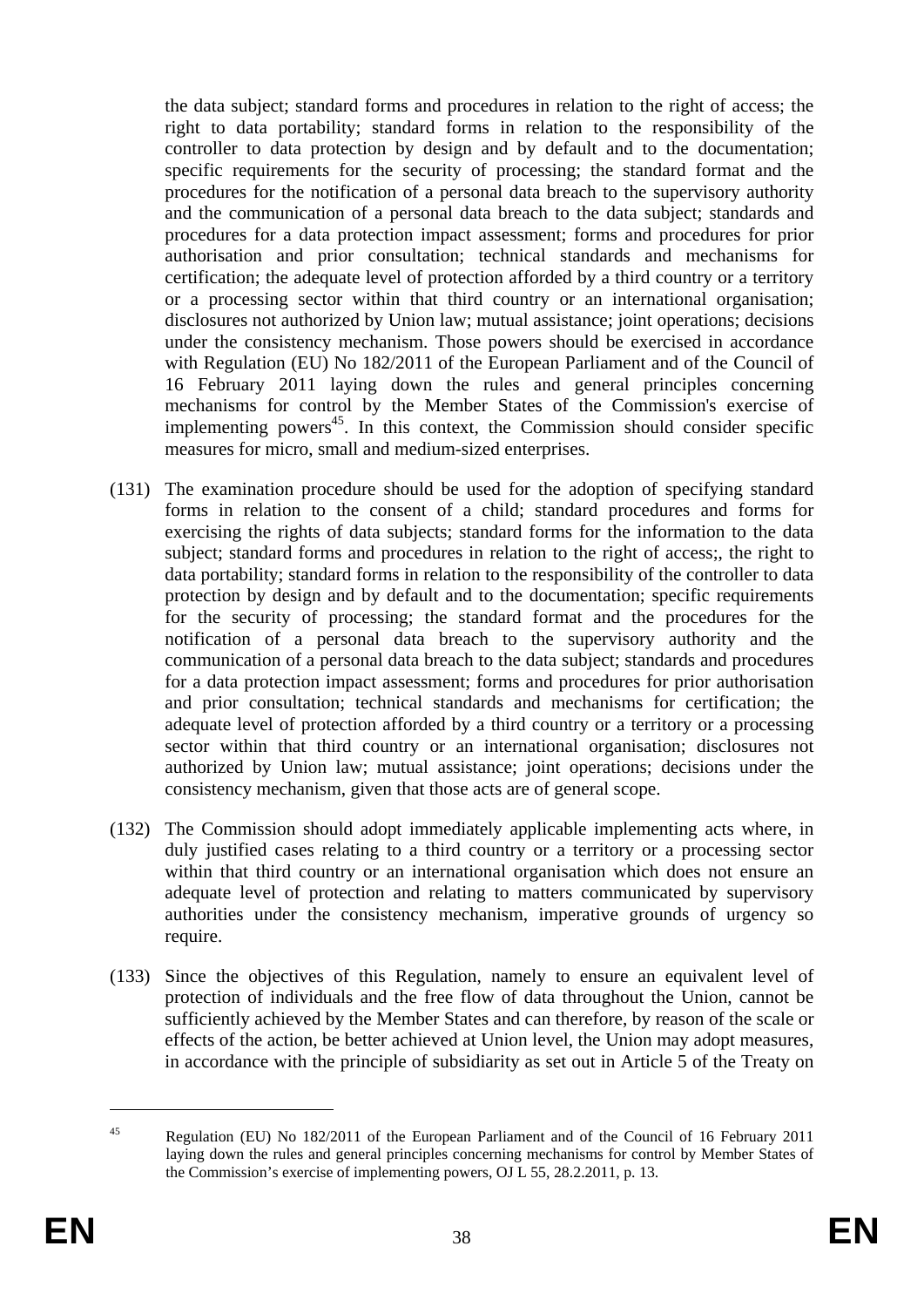European Union. In accordance with the principle of proportionality as set out in that Article, this Regulation does not go beyond what is necessary in order to achieve that objective.

- (134) Directive 95/46/EC should be repealed by this Regulation. However, Commission decisions adopted and authorisations by supervisory authorities based on Directive 95/46/EC should remain in force.
- (135) This Regulation should apply to all matters concerning the protection of fundamental rights and freedom vis-à-vis the processing of personal data, which are not subject to specific obligations with the same objective set out in Directive 2002/58/EC, including the obligations on the controller and the rights of individuals. In order to clarify the relationship between this Regulation and Directive 2002/58/EC, the latter Directive should be amended accordingly.
- (136) As regards Iceland and Norway, this Regulation constitutes a development of provisions of the Schengen acquis to the extent that it applies to the processing of personal data by authorities involved in the implementation of that acquis, as provided for by the Agreement concluded by the Council of the European Union and the Republic of Iceland and the Kingdom of Norway concerning the association of those two States with the implementation, application and development of the Schengen  $acquis<sup>46</sup>$ .
- (137) As regards Switzerland, this Regulation constitutes a development of provisions of the Schengen acquis to the extent that it applies to the processing of personal data by authorities involved in the implementation of that acquis, as provided for by the Agreement between the European Union, the European Community and the Swiss Confederation concerning the association of the Swiss Confederation with the implementation, application and development of the Schengen acquis<sup>47</sup>.
- (138) As regards Liechtenstein, this Regulation constitutes a development of provisions of the Schengen acquis to the extent that it applies to the processing of personal data by authorities involved in the implementation of that acquis, as provided for by the Protocol between the European Union, the European Community, the Swiss Confederation and the Principality of Liechtenstein on the accession of the Principality of Liechtenstein to the Agreement between the European Union, the European Community and the Swiss Confederation on the Swiss Confederation's association with the implementation, application and development of the Schengen acquis<sup>48</sup>.
- (139) In view of the fact that, as underlined by the Court of Justice of the European Union, the right to the protection of personal data is not an absolute right, but must be considered in relation to its function in society and be balanced with other fundamental rights, in accordance with the principle of proportionality, this Regulation respects all fundamental rights and observes the principles recognised in the Charter of Fundamental Rights of the European Union as enshrined in the Treaties, notably the right to respect for private and family life, home and communications, the right to the protection of personal data, the freedom of thought, conscience and religion, the

1

 $^{46}$  OJ L 176, 10.7.1999, p. 36.

 $^{47}$  OJ L 53, 27.2.2008, p. 52.

<sup>48</sup> OJ L 160 of 18.6.2011, p. 19.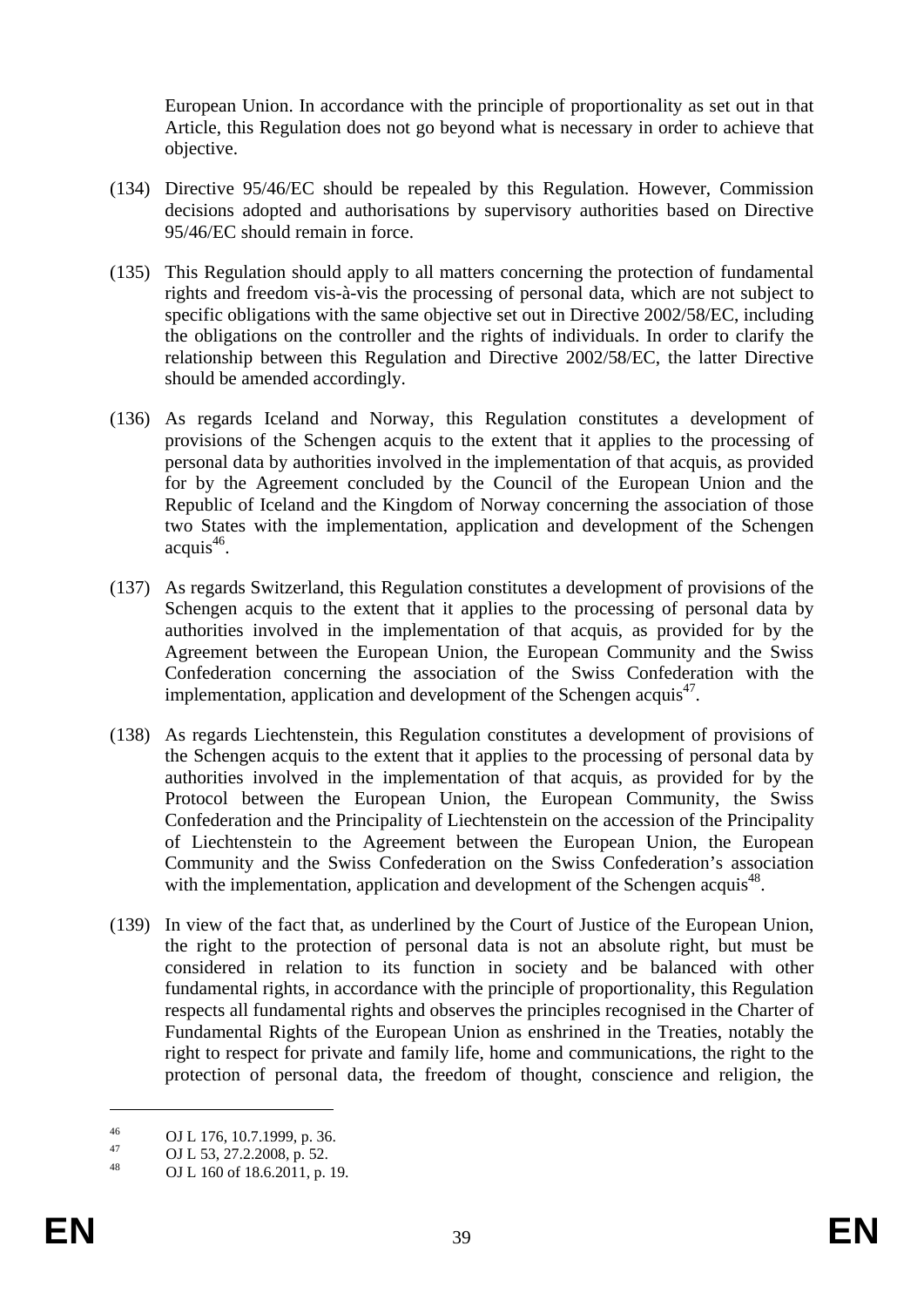freedom of expression and information, the freedom to conduct a business, the right to an effective remedy and to a fair trial as well as cultural, religious and linguistic diversity.

#### HAVE ADOPTED THIS REGULATION:

# **CHAPTER I GENERAL PROVISIONS**

#### *Article 1 Subject matter and objectives*

- 1. This Regulation lays down rules relating to the protection of individuals with regard to the processing of personal data and rules relating to the free movement of personal data.
- 2. This Regulation protects the fundamental rights and freedoms of natural persons, and in particular their right to the protection of personal data.
- 3. The free movement of personal data within the Union shall neither be restricted nor prohibited for reasons connected with the protection of individuals with regard to the processing of personal data.

#### *Article 2 Material scope*

- 1. This Regulation applies to the processing of personal data wholly or partly by automated means, and to the processing other than by automated means of personal data which form part of a filing system or are intended to form part of a filing system.
- 2. This Regulation does not apply to the processing of personal data:
	- (a) in the course of an activity which falls outside the scope of Union law, in particular concerning national security;
	- (b) by the Union institutions, bodies, offices and agencies;
	- (c) by the Member States when carrying out activities which fall within the scope of Chapter 2 of the Treaty on European Union;
	- (d) by a natural person without any gainful interest in the course of its own exclusively personal or household activity;
	- (e) by competent authorities for the purposes of prevention, investigation, detection or prosecution of criminal offences or the execution of criminal penalties.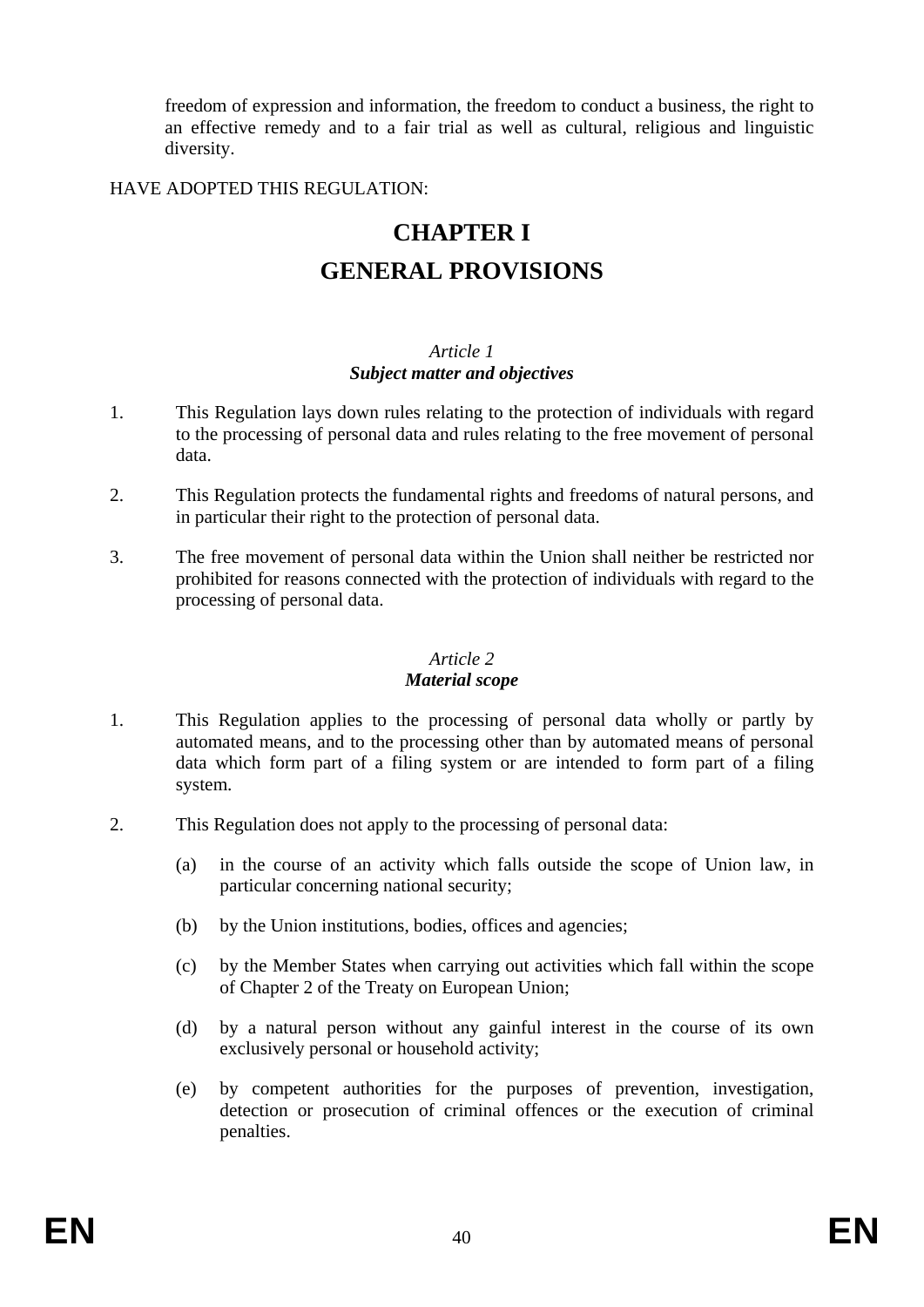3. This Regulation shall be without prejudice to the application of Directive 2000/31/EC, in particular of the liability rules of intermediary service providers in Articles 12 to 15 of that Directive.

#### *Article 3 Territorial scope*

- 1. This Regulation applies to the processing of personal data in the context of the activities of an establishment of a controller or a processor in the Union.
- 2. This Regulation applies to the processing of personal data of data subjects residing in the Union by a controller not established in the Union, where the processing activities are related to:
	- (a) the offering of goods or services to such data subjects in the Union; or
	- (b) the monitoring of their behaviour.
- 3. This Regulation applies to the processing of personal data by a controller not established in the Union, but in a place where the national law of a Member State applies by virtue of public international law.

#### *Article 4 Definitions*

For the purposes of this Regulation:

- (1) 'data subject' means an identified natural person or a natural person who can be identified, directly or indirectly, by means reasonably likely to be used by the controller or by any other natural or legal person, in particular by reference to an identification number, location data, online identifier or to one or more factors specific to the physical, physiological, genetic, mental, economic, cultural or social identity of that person;
- (2) 'personal data' means any information relating to a data subject;
- (3) 'processing' means any operation or set of operations which is performed upon personal data or sets of personal data, whether or not by automated means, such as collection, recording, organization, structuring, storage, adaptation or alteration, retrieval, consultation, use, disclosure by transmission, dissemination or otherwise making available, alignment or combination, erasure or destruction;
- (4) 'filing system' means any structured set of personal data which are accessible according to specific criteria, whether centralized, decentralized or dispersed on a functional or geographical basis;
- (5) 'controller' means the natural or legal person, public authority, agency or any other body which alone or jointly with others determines the purposes, conditions and means of the processing of personal data; where the purposes, conditions and means of processing are determined by Union law or Member State law, the controller or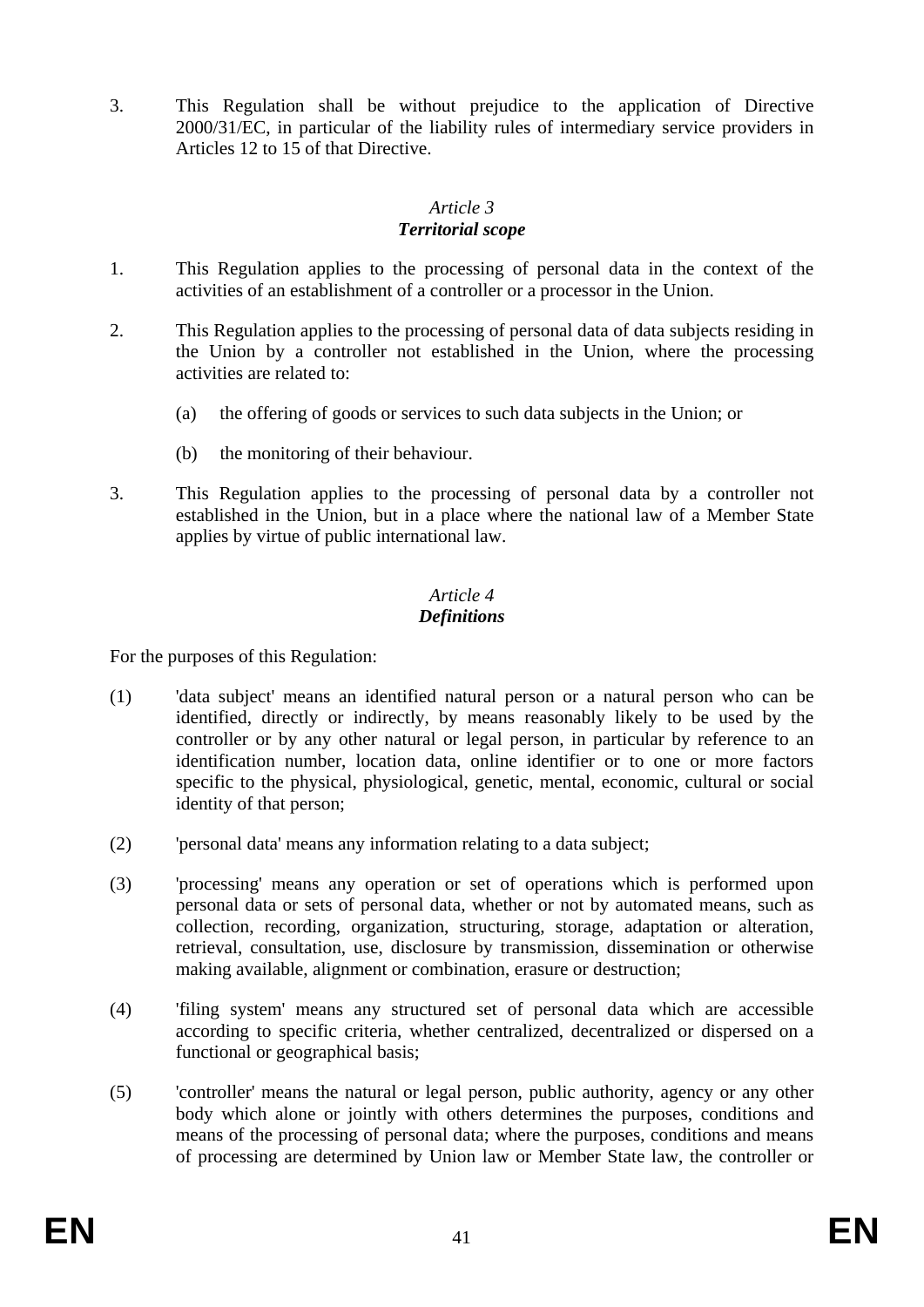the specific criteria for his nomination may be designated by Union law or by Member State law;

- (6) 'processor' means a natural or legal person, public authority, agency or any other body which processes personal data on behalf of the controller;
- (7) 'recipient' means a natural or legal person, public authority, agency or any other body to which the personal data are disclosed;
- (8) 'the data subject's consent' means any freely given specific, informed and explicit indication of his or her wishes by which the data subject, either by a statement or by a clear affirmative action, signifies agreement to personal data relating to them being processed;
- (9) 'personal data breach' means a breach of security leading to the accidental or unlawful destruction, loss, alteration, unauthorised disclosure of, or access to, personal data transmitted, stored or otherwise processed;
- (10) 'genetic data' means all data, of whatever type, concerning the characteristics of an individual which are inherited or acquired during early prenatal development;
- (11) 'biometric data' means any data relating to the physical, physiological or behavioural characteristics of an individual which allow their unique identification, such as facial images, or dactyloscopic data;
- (12) 'data concerning health' means any information which relates to the physical or mental health of an individual, or to the provision of health services to the individual;
- (13) 'main establishment' means as regards the controller, the place of its establishment in the Union where the main decisions as to the purposes, conditions and means of the processing of personal data are taken; if no decisions as to the purposes, conditions and means of the processing of personal data are taken in the Union, the main establishment is the place where the main processing activities in the context of the activities of an establishment of a controller in the Union take place. As regards the processor, 'main establishment' means the place of its central administration in the Union;
- (14) 'representative' means any natural or legal person established in the Union who, explicitly designated by the controller, acts and may be addressed by any supervisory authority and other bodies in the Union instead of the controller, with regard to the obligations of the controller under this Regulation;
- (15) 'enterprise' means any entity engaged in an economic activity, irrespective of its legal form, thus including, in particular, natural and legal persons, partnerships or associations regularly engaged in an economic activity;
- (16) 'group of undertakings' means a controlling undertaking and its controlled undertakings;
- (17) 'binding corporate rules' means personal data protection policies which are adhered to by a controller or processor established on the territory of a Member State of the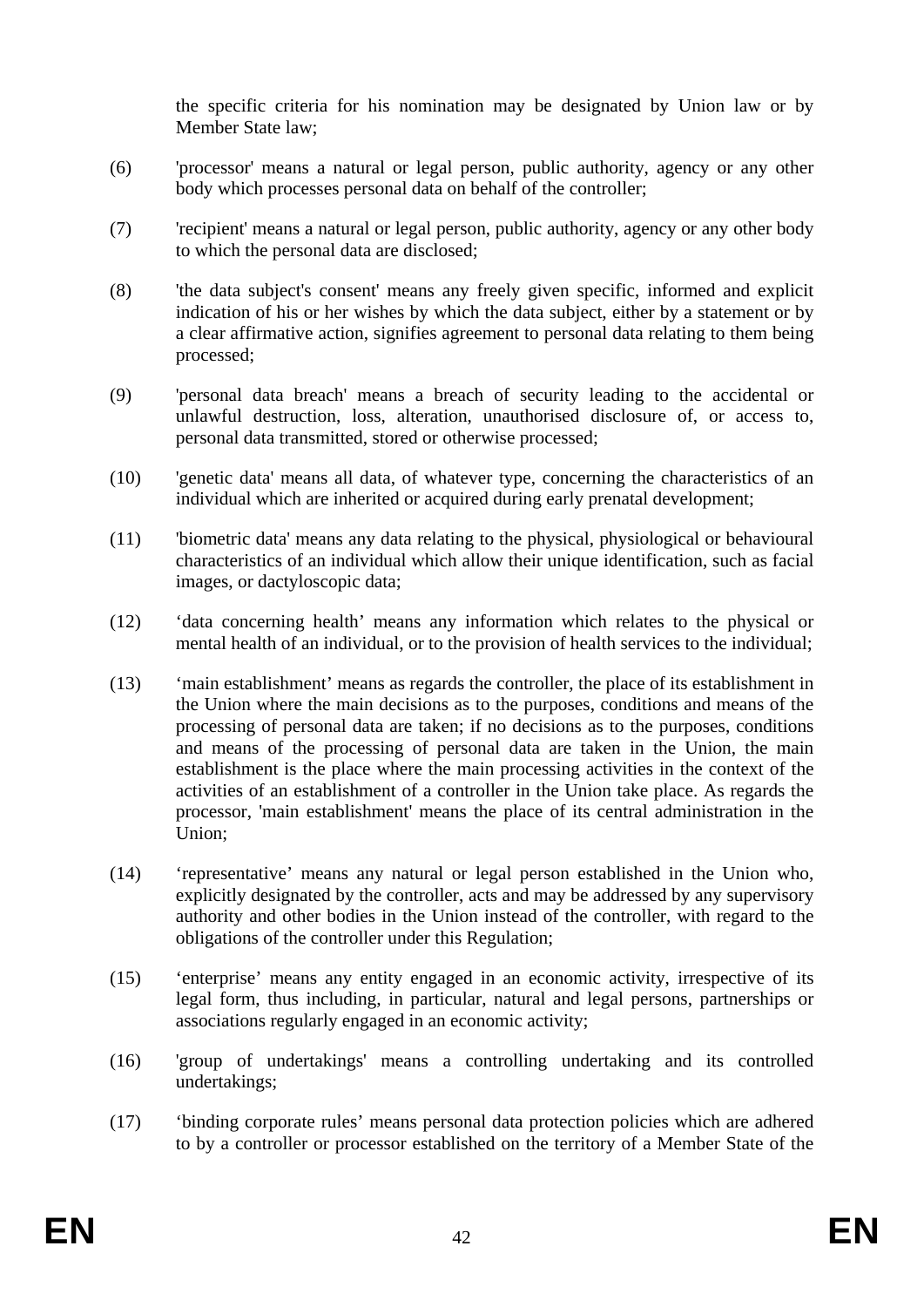Union for transfers or a set of transfers of personal data to a controller or processor in one or more third countries within a group of undertakings;

- (18) 'child' means any person below the age of 18 years;
- (19) 'supervisory authority' means a public authority which is established by a Member State in accordance with Article 46.

# **CHAPTER II PRINCIPLES**

#### *Article 5 Principles relating to personal data processing*

Personal data must be:

- (a) processed lawfully, fairly and in a transparent manner in relation to the data subject;
- (b) collected for specified, explicit and legitimate purposes and not further processed in a way incompatible with those purposes;
- (c) adequate, relevant, and limited to the minimum necessary in relation to the purposes for which they are processed; they shall only be processed if, and as long as, the purposes could not be fulfilled by processing information that does not involve personal data;
- (d) accurate and kept up to date; every reasonable step must be taken to ensure that personal data that are inaccurate, having regard to the purposes for which they are processed, are erased or rectified without delay;
- (e) kept in a form which permits identification of data subjects for no longer than is necessary for the purposes for which the personal data are processed; personal data may be stored for longer periods insofar as the data will be processed solely for historical, statistical or scientific research purposes in accordance with the rules and conditions of Article 83 and if a periodic review is carried out to assess the necessity to continue the storage;
- (f) processed under the responsibility and liability of the controller, who shall ensure and demonstrate for each processing operation the compliance with the provisions of this Regulation.

#### *Article 6 Lawfulness of processing*

1. Processing of personal data shall be lawful only if and to the extent that at least one of the following applies: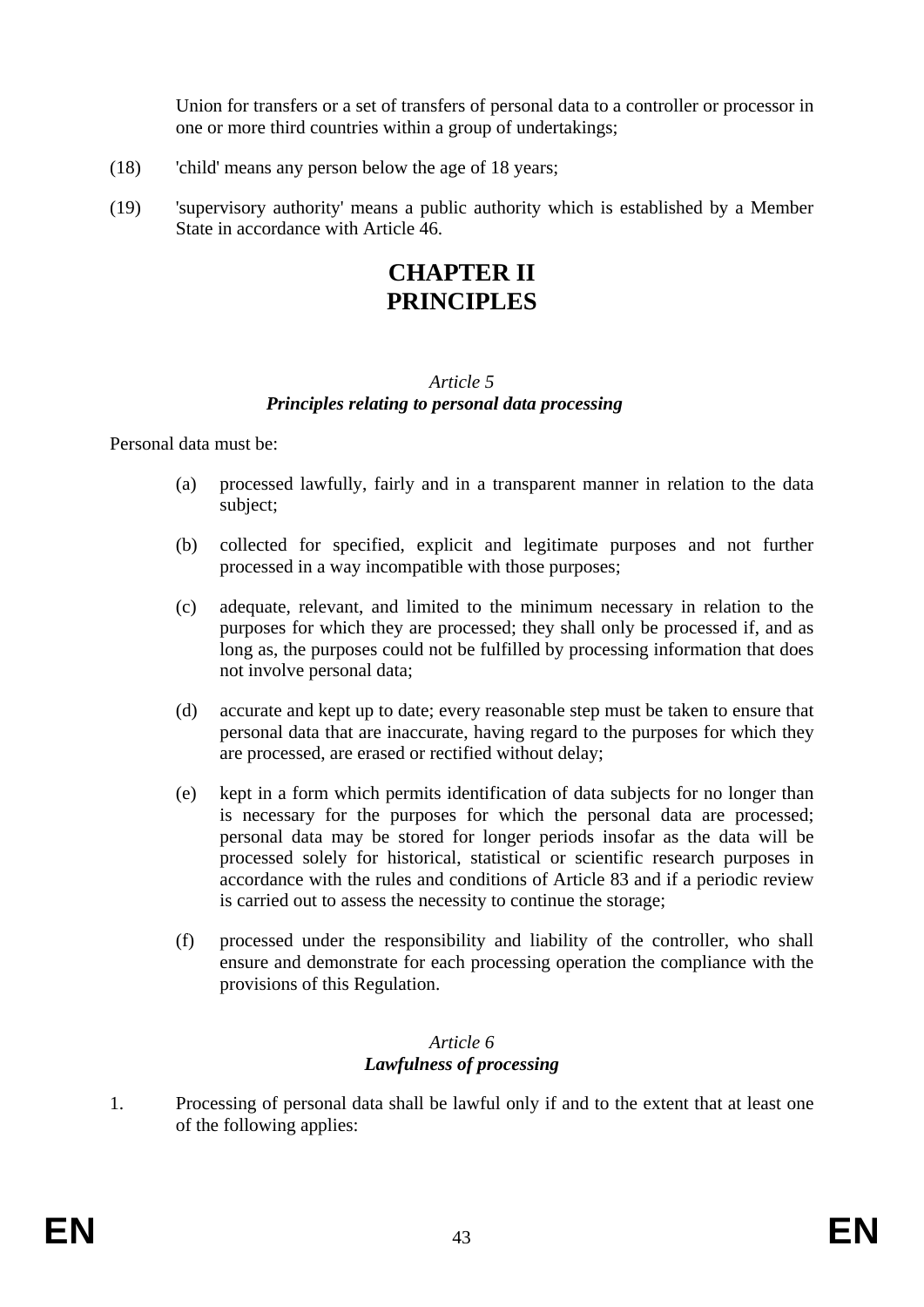- (a) the data subject has given consent to the processing of their personal data for one or more specific purposes;
- (b) processing is necessary for the performance of a contract to which the data subject is party or in order to take steps at the request of the data subject prior to entering into a contract;
- (c) processing is necessary for compliance with a legal obligation to which the controller is subject;
- (d) processing is necessary in order to protect the vital interests of the data subject;
- (e) processing is necessary for the performance of a task carried out in the public interest or in the exercise of official authority vested in the controller;
- (f) processing is necessary for the purposes of the legitimate interests pursued by a controller, except where such interests are overridden by the interests or fundamental rights and freedoms of the data subject which require protection of personal data, in particular where the data subject is a child. This shall not apply to processing carried out by public authorities in the performance of their tasks.
- 2. Processing of personal data which is necessary for the purposes of historical, statistical or scientific research shall be lawful subject to the conditions and safeguards referred to in Article 83.
- 3. The basis of the processing referred to in points (c) and (e) of paragraph 1 must be provided for in:
	- (a) Union law, or
	- (b) the law of the Member State to which the controller is subject.

The law of the Member State must meet an objective of public interest or must be necessary to protect the rights and freedoms of others, respect the essence of the right to the protection of personal data and be proportionate to the legitimate aim pursued.

- 4. Where the purpose of further processing is not compatible with the one for which the personal data have been collected, the processing must have a legal basis at least in one of the grounds referred to in points (a) to (e) of paragraph 1. This shall in particular apply to any change of terms and general conditions of a contract.
- 5. The Commission shall be empowered to adopt delegated acts in accordance with Article 86 for the purpose of further specifying the conditions referred to in point (f) of paragraph 1 for various sectors and data processing situations, including as regards the processing of personal data related to a child.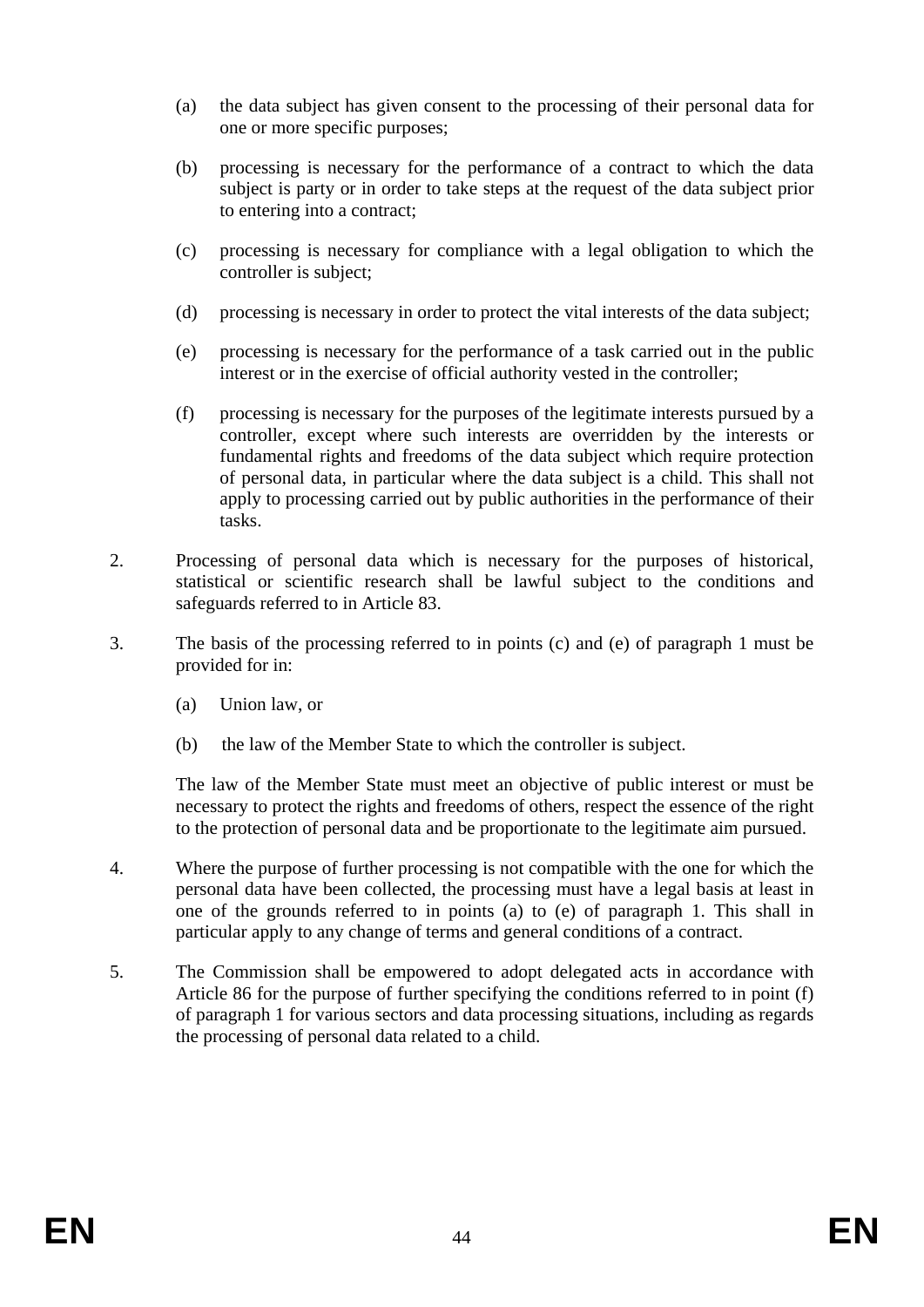#### *Article 7 Conditions for consent*

- 1. The controller shall bear the burden of proof for the data subject's consent to the processing of their personal data for specified purposes.
- 2. If the data subject's consent is to be given in the context of a written declaration which also concerns another matter, the requirement to give consent must be presented distinguishable in its appearance from this other matter.
- 3. The data subject shall have the right to withdraw his or her consent at any time. The withdrawal of consent shall not affect the lawfulness of processing based on consent before its withdrawal.
- 4. Consent shall not provide a legal basis for the processing, where there is a significant imbalance between the position of the data subject and the controller.

#### *Article 8*

#### *Processing of personal data of a child*

- 1. For the purposes of this Regulation, in relation to the offering of information society services directly to a child, the processing of personal data of a child below the age of 13 years shall only be lawful if and to the extent that consent is given or authorised by the child's parent or custodian. The controller shall make reasonable efforts to obtain verifiable consent, taking into consideration available technology.
- 2. Paragraph 1 shall not affect the general contract law of Member States such as the rules on the validity, formation or effect of a contract in relation to a child.
- 3. The Commission shall be empowered to adopt delegated acts in accordance with Article 86 for the purpose of further specifying the criteria and requirements for the methods to obtain verifiable consent referred to in paragraph 1. In doing so, the Commission shall consider specific measures for micro, small and medium-sized enterprises.
- 4. The Commission may lay down standard forms for specific methods to obtain verifiable consent referred to in paragraph 1. Those implementing acts shall be adopted in accordance with the examination procedure referred to in Article 87(2).

## *Article 9*

## *Processing of special categories of personal data*

- 1. The processing of personal data, revealing race or ethnic origin, political opinions, religion or beliefs, trade-union membership, and the processing of genetic data or data concerning health or sex life or criminal convictions or related security measures shall be prohibited.
- 2. Paragraph 1 shall not apply where: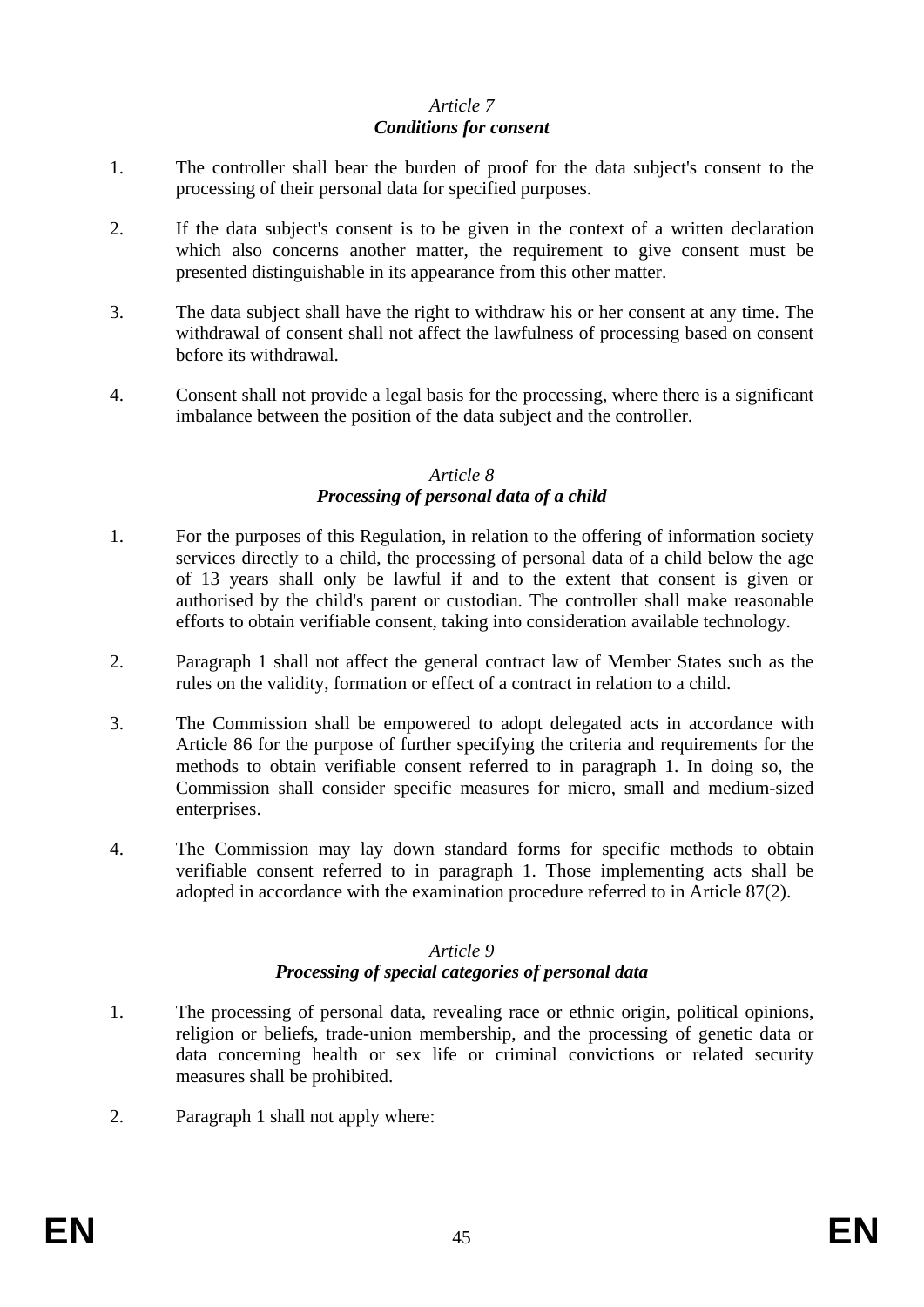- (a) the data subject has given consent to the processing of those personal data, subject to the conditions laid down in Articles 7 and 8, except where Union law or Member State law provide that the prohibition referred to in paragraph 1 may not be lifted by the data subject; or
- (b) processing is necessary for the purposes of carrying out the obligations and exercising specific rights of the controller in the field of employment law in so far as it is authorised by Union law or Member State law providing for adequate safeguards; or
- (c) processing is necessary to protect the vital interests of the data subject or of another person where the data subject is physically or legally incapable of giving consent; or
- (d) processing is carried out in the course of its legitimate activities with appropriate safeguards by a foundation, association or any other non-profitseeking body with a political, philosophical, religious or trade-union aim and on condition that the processing relates solely to the members or to former members of the body or to persons who have regular contact with it in connection with its purposes and that the data are not disclosed outside that body without the consent of the data subjects; or
- (e) the processing relates to personal data which are manifestly made public by the data subject; or
- (f) processing is necessary for the establishment, exercise or defence of legal claims; or
- (g) processing is necessary for the performance of a task carried out in the public interest, on the basis of Union law, or Member State law which shall provide for suitable measures to safeguard the data subject's legitimate interests; or
- (h) processing of data concerning health is necessary for health purposes and subject to the conditions and safeguards referred to in Article 81; or
- (i) processing is necessary for historical, statistical or scientific research purposes subject to the conditions and safeguards referred to in Article 83; or
- (j) processing of data relating to criminal convictions or related security measures is carried out either under the control of official authority or when the processing is necessary for compliance with a legal or regulatory obligation to which a controller is subject, or for the performance of a task carried out for important public interest reasons, and in so far as authorised by Union law or Member State law providing for adequate safeguards. A complete register of criminal convictions shall be kept only under the control of official authority.
- 3. The Commission shall be empowered to adopt delegated acts in accordance with Article 86 for the purpose of further specifying the criteria, conditions and appropriate safeguards for the processing of the special categories of personal data referred to in paragraph 1 and the exemptions laid down in paragraph 2.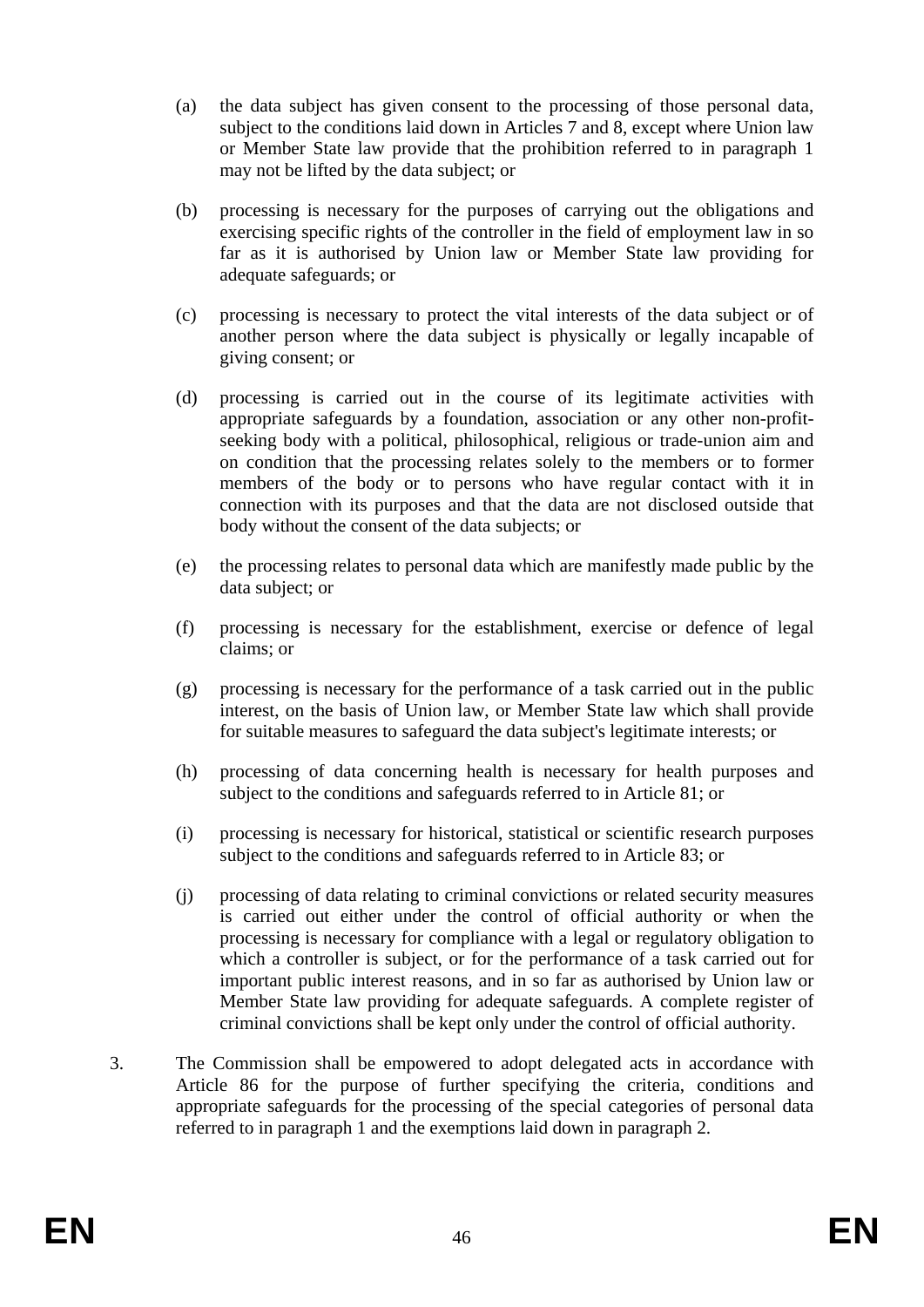#### *Article 10 Processing not allowing identification*

If the data processed by a controller do not permit the controller to identify a natural person, the controller shall not be obliged to acquire additional information in order to identify the data subject for the sole purpose of complying with any provision of this Regulation.

# **CHAPTER III RIGHTS OF THE DATA SUBJECT SECTION 1 TRANSPARENCY AND MODALITIES**

#### *Article 11 Transparent information and communication*

- 1. The controller shall have transparent and easily accessible policies with regard to the processing of personal data and for the exercise of data subjects' rights.
- 2. The controller shall provide any information and any communication relating to the processing of personal data to the data subject in an intelligible form, using clear and plain language, adapted to the data subject, in particular for any information addressed specifically to a child.

#### *Article 12*

### *Procedures and mechanisms for exercising the rights of the data subject*

- 1. The controller shall establish procedures for providing the information referred to in Article 14 and for the exercise of the rights of data subjects referred to in Article 13 and Articles 15 to 19. The controller shall provide in particular mechanisms for facilitating the request for the actions referred to in Article 13 and Articles 15 to 19. Where personal data are processed by automated means, the controller shall also provide means for requests to be made electronically.
- 2. The controller shall inform the data subject without delay and, at the latest within one month of receipt of the request, whether or not any action has been taken pursuant to Article 13 and Articles 15 to 19 and shall provide the requested information. This period may be prolonged for a further month, if several data subjects exercise their rights and their cooperation is necessary to a reasonable extent to prevent an unnecessary and disproportionate effort on the part of the controller. The information shall be given in writing. Where the data subject makes the request in electronic form, the information shall be provided in electronic form, unless otherwise requested by the data subject.
- 3. If the controller refuses to take action on the request of the data subject, the controller shall inform the data subject of the reasons for the refusal and on the possibilities of lodging a complaint to the supervisory authority and seeking a judicial remedy.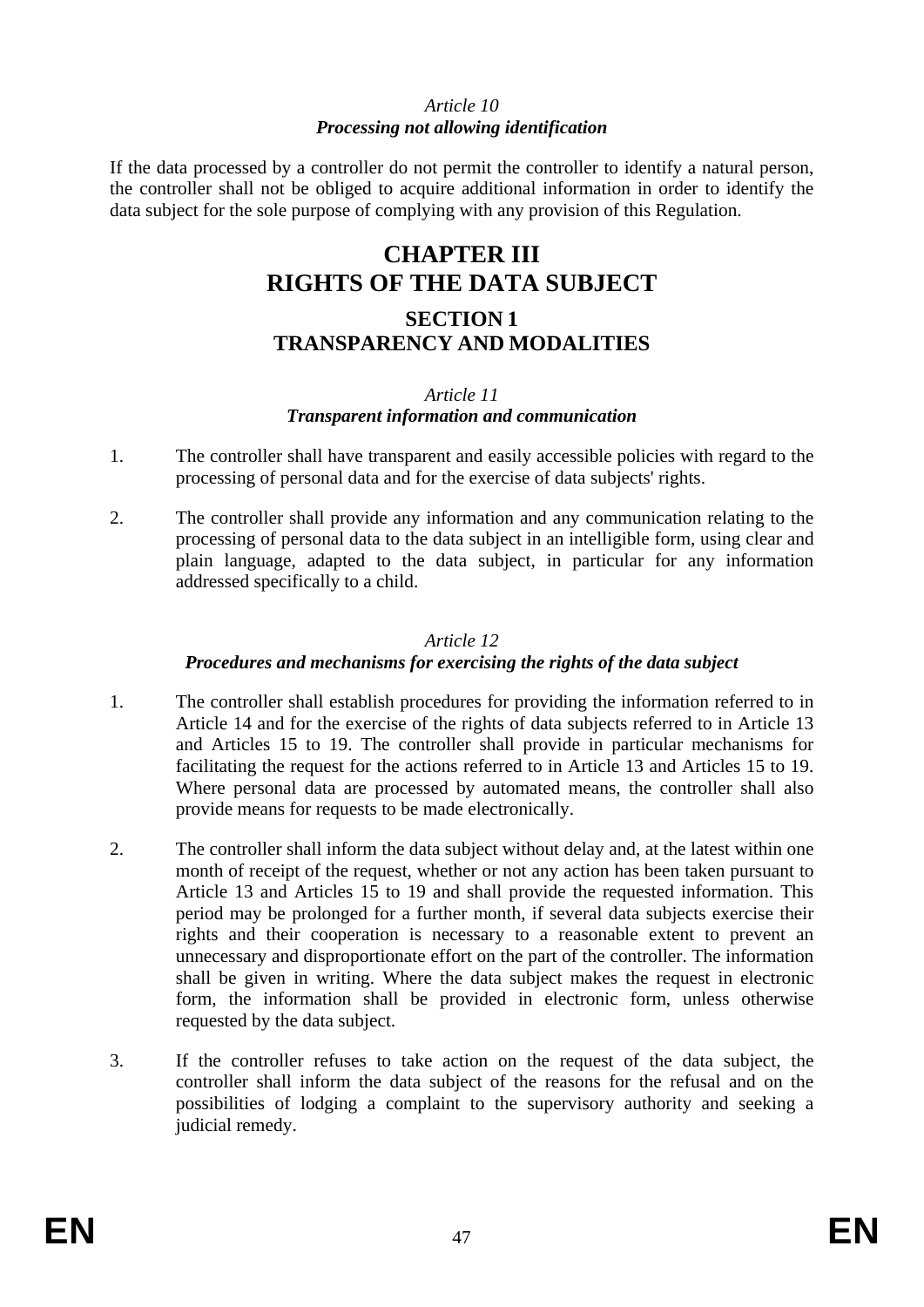- 4. The information and the actions taken on requests referred to in paragraph 1 shall be free of charge. Where requests are manifestly excessive, in particular because of their repetitive character, the controller may charge a fee for providing the information or taking the action requested, or the controller may not take the action requested. In that case, the controller shall bear the burden of proving the manifestly excessive character of the request.
- 5. The Commission shall be empowered to adopt delegated acts in accordance with Article 86 for the purpose of further specifying the criteria and conditions for the manifestly excessive requests and the fees referred to in paragraph 4.
- 6. The Commission may lay down standard forms and specifying standard procedures for the communication referred to in paragraph 2, including the electronic format. In doing so, the Commission shall take the appropriate measures for micro, small and medium-sized enterprises. Those implementing acts shall be adopted in accordance with the examination procedure referred to in Article 87(2).

### *Article 13 Rights in relation to recipients*

The controller shall communicate any rectification or erasure carried out in accordance with Articles 16 and 17 to each recipient to whom the data have been disclosed, unless this proves impossible or involves a disproportionate effort.

## **SECTION 2 INFORMATION AND ACCESS TO DATA**

## *Article 14 Information to the data subject*

- 1. Where personal data relating to a data subject are collected, the controller shall provide the data subject with at least the following information:
	- (a) the identity and the contact details of the controller and, if any, of the controller's representative and of the data protection officer;
	- (b) the purposes of the processing for which the personal data are intended, including the contract terms and general conditions where the processing is based on point (b) of Article 6(1) and the legitimate interests pursued by the controller where the processing is based on point (f) of Article 6(1);
	- (c) the period for which the personal data will be stored;
	- (d) the existence of the right to request from the controller access to and rectification or erasure of the personal data concerning the data subject or to object to the processing of such personal data;
	- (e) the right to lodge a complaint to the supervisory authority and the contact details of the supervisory authority;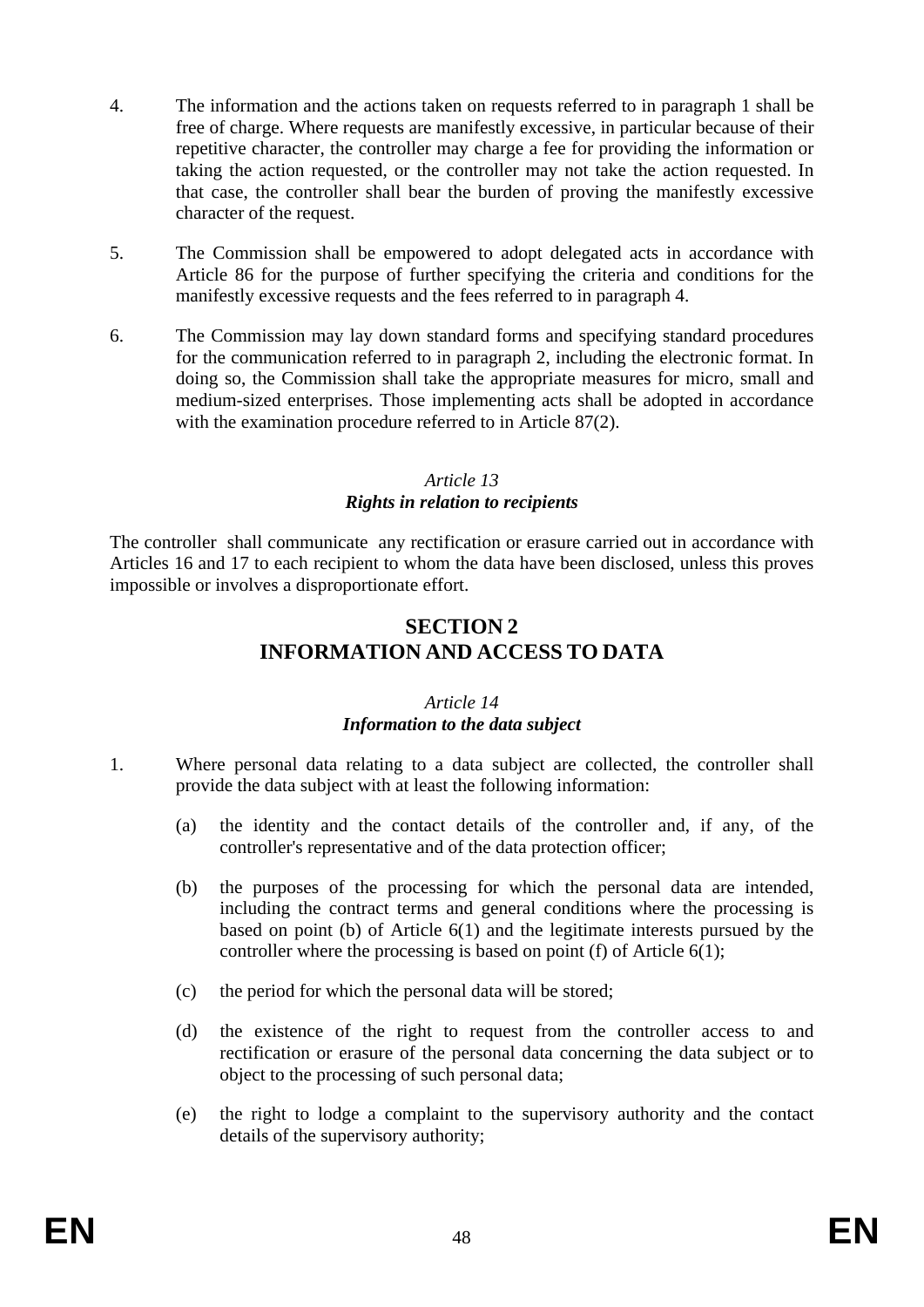- (f) the recipients or categories of recipients of the personal data;
- (g) where applicable, that the controller intends to transfer to a third country or international organisation and on the level of protection afforded by that third country or international organisation by reference to an adequacy decision by the Commission;
- (h) any further information necessary to guarantee fair processing in respect of the data subject, having regard to the specific circumstances in which the personal data are collected.
- 2. Where the personal data are collected from the data subject, the controller shall inform the data subject, in addition to the information referred to in paragraph 1, whether the provision of personal data is obligatory or voluntary, as well as the possible consequences of failure to provide such data.
- 3. Where the personal data are not collected from the data subject, the controller shall inform the data subject, in addition to the information referred to in paragraph 1, from which source the personal data originate.
- 4. The controller shall provide the information referred to in paragraphs 1, 2 and 3:
	- (a) at the time when the personal data are obtained from the data subject; or
	- (b) where the personal data are not collected from the data subject, at the time of the recording or within a reasonable period after the collection, having regard to the specific circumstances in which the data are collected or otherwise processed, or, if a disclosure to another recipient is envisaged, and at the latest when the data are first disclosed.
- 5. Paragraphs 1 to 4 shall not apply, where:
	- (a) the data subject has already the information referred to in paragraphs 1, 2 and 3; or
	- (b) the data are not collected from the data subject and the provision of such information proves impossible or would involve a disproportionate effort; or
	- (c) the data are not collected from the data subject and recording or disclosure is expressly laid down by law; or
	- (d) the data are not collected from the data subject and the provision of such information will impair the rights and freedoms of others, as defined in Union law or Member State law in accordance with Article 21.
- 6. In the case referred to in point (b) of paragraph 5, the controller shall provide appropriate measures to protect the data subject's legitimate interests.
- 7. The Commission shall be empowered to adopt delegated acts in accordance with Article 86 for the purpose of further specifying the criteria for categories of recipients referred to in point (f) of paragraph 1, the requirements for the notice of potential access referred to in point (g) of paragraph 1, the criteria for the further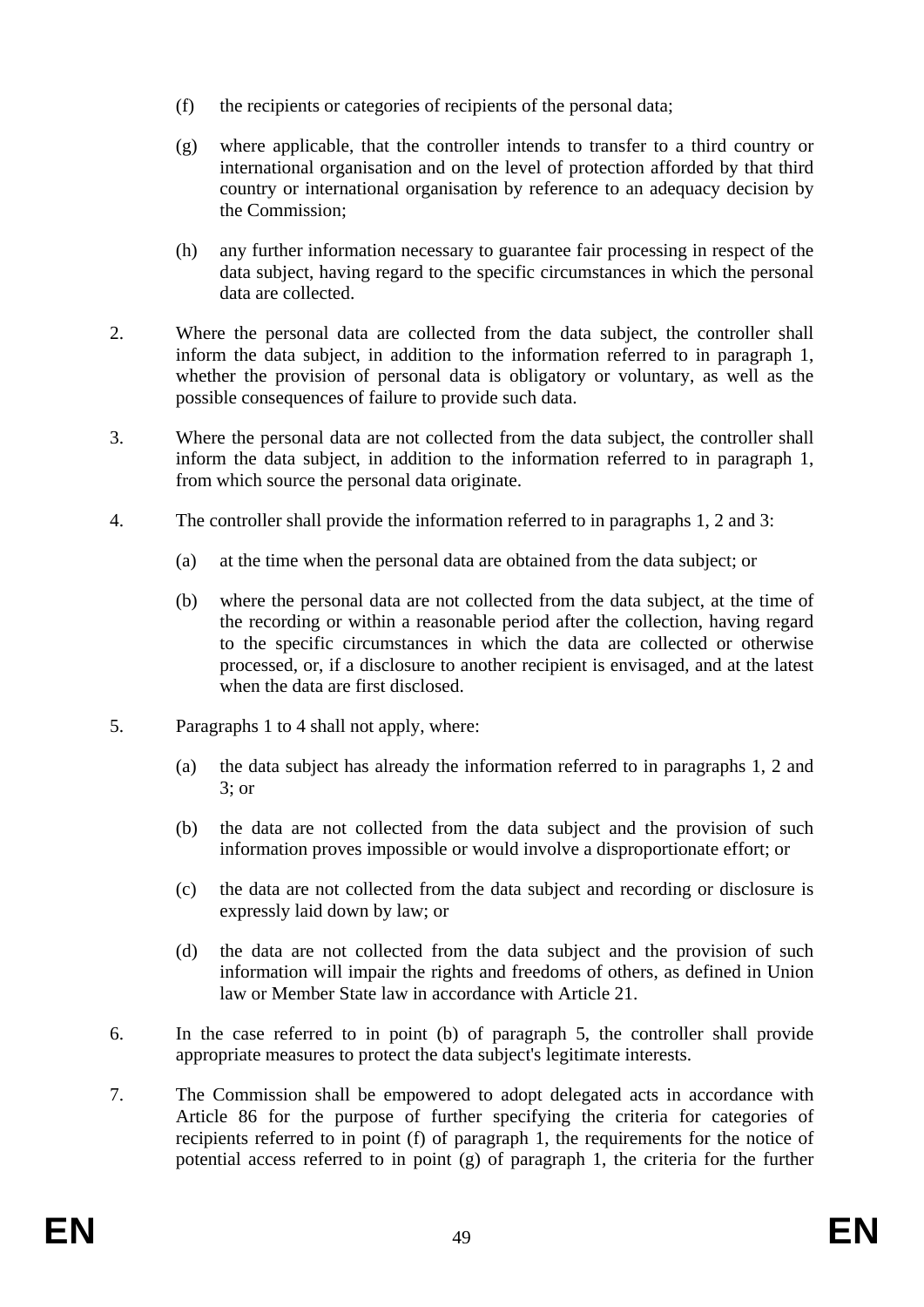information necessary referred to in point (h) of paragraph 1 for specific sectors and situations, and the conditions and appropriate safeguards for the exceptions laid down in point (b) of paragraph 5. In doing so, the Commission shall take the appropriate measures for micro, small and medium-sized-enterprises.

8. The Commission may lay down standard forms for providing the information referred to in paragraphs 1 to 3, taking into account the specific characteristics and needs of various sectors and data processing situations where necessary. Those implementing acts shall be adopted in accordance with the examination procedure referred to in Article 87(2).

#### *Article 15 Right of access for the data subject*

- 1. The data subject shall have the right to obtain from the controller at any time, on request, confirmation as to whether or not personal data relating to the data subject are being processed. Where such personal data are being processed, the controller shall provide the following information:
	- (a) the purposes of the processing;
	- (b) the categories of personal data concerned;
	- (c) the recipients or categories of recipients to whom the personal data are to be or have been disclosed, in particular to recipients in third countries;
	- (d) the period for which the personal data will be stored;
	- (e) the existence of the right to request from the controller rectification or erasure of personal data concerning the data subject or to object to the processing of such personal data;
	- (f) the right to lodge a complaint to the supervisory authority and the contact details of the supervisory authority;
	- (g) communication of the personal data undergoing processing and of any available information as to their source;
	- (h) the significance and envisaged consequences of such processing, at least in the case of measures referred to in Article 20.
- 2. The data subject shall have the right to obtain from the controller communication of the personal data undergoing processing. Where the data subject makes the request in electronic form, the information shall be provided in electronic form, unless otherwise requested by the data subject.
- 3. The Commission shall be empowered to adopt delegated acts in accordance with Article 86 for the purpose of further specifying the criteria and requirements for the communication to the data subject of the content of the personal data referred to in point (g) of paragraph 1.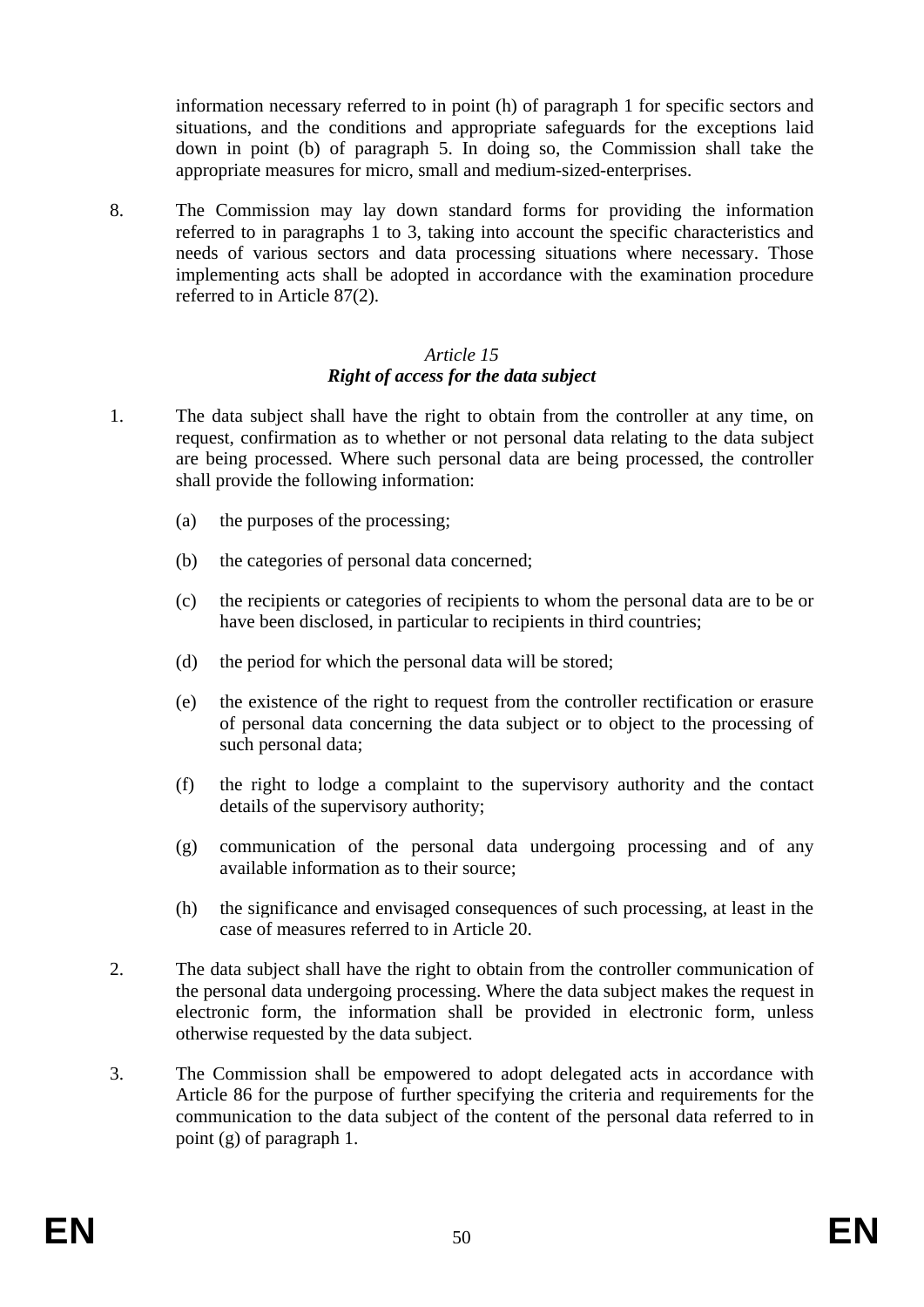4. The Commission may specify standard forms and procedures for requesting and granting access to the information referred to in paragraph 1, including for verification of the identity of the data subject and communicating the personal data to the data subject, taking into account the specific features and necessities of various sectors and data processing situations. Those implementing acts shall be adopted in accordance with the examination procedure referred to in Article 87(2).

# **SECTION 3**

# **RECTIFICATION AND ERASURE**

#### *Article 16 Right to rectification*

The data subject shall have the right to obtain from the controller the rectification of personal data relating to them which are inaccurate. The data subject shall have the right to obtain completion of incomplete personal data, including by way of supplementing a corrective statement.

#### *Article 17 Right to be forgotten and to erasure*

- 1. The data subject shall have the right to obtain from the controller the erasure of personal data relating to them and the abstention from further dissemination of such data, especially in relation to personal data which are made available by the data subject while he or she was a child, where one of the following grounds applies:
	- (a) the data are no longer necessary in relation to the purposes for which they were collected or otherwise processed;
	- (b) the data subject withdraws consent on which the processing is based according to point (a) of Article 6(1), or when the storage period consented to has expired, and where there is no other legal ground for the processing of the data;
	- (c) the data subject objects to the processing of personal data pursuant to Article 19;
	- (d) the processing of the data does not comply with this Regulation for other reasons.
- 2. Where the controller referred to in paragraph 1 has made the personal data public, it shall take all reasonable steps, including technical measures, in relation to data for the publication of which the controller is responsible, to inform third parties which are processing such data, that a data subject requests them to erase any links to, or copy or replication of that personal data. Where the controller has authorised a third party publication of personal data, the controller shall be considered responsible for that publication.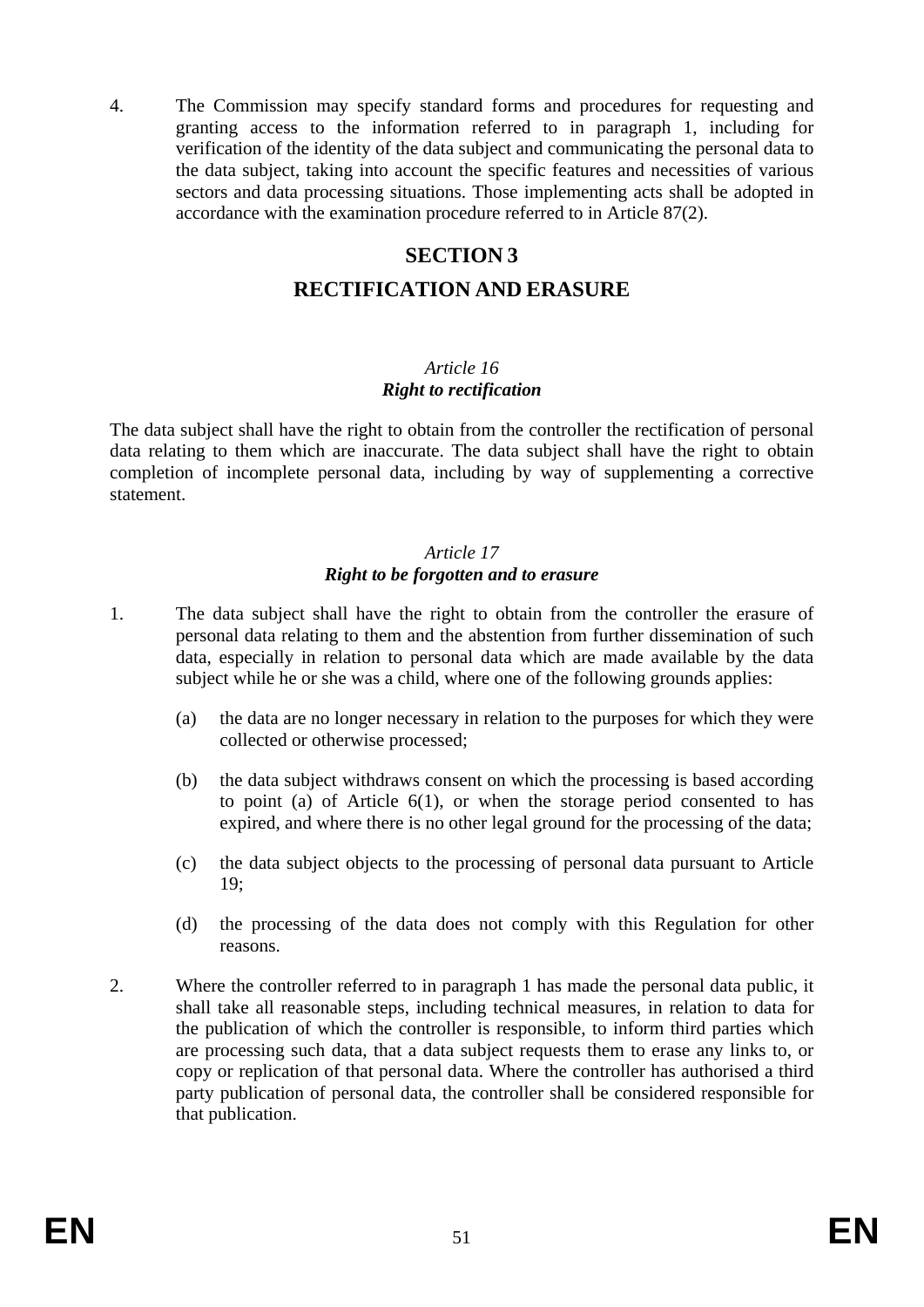- 3. The controller shall carry out the erasure without delay, except to the extent that the retention of the personal data is necessary:
	- (a) for exercising the right of freedom of expression in accordance with Article 80;
	- (b) for reasons of public interest in the area of public health in accordance with Article 81;
	- (c) for historical, statistical and scientific research purposes in accordance with Article 83;
	- (d) for compliance with a legal obligation to retain the personal data by Union or Member State law to which the controller is subject; Member State laws shall meet an objective of public interest, respect the essence of the right to the protection of personal data and be proportionate to the legitimate aim pursued;
	- (e) in the cases referred to in paragraph 4.
- 4. Instead of erasure, the controller shall restrict processing of personal data where:
	- (a) their accuracy is contested by the data subject, for a period enabling the controller to verify the accuracy of the data;
	- (b) the controller no longer needs the personal data for the accomplishment of its task but they have to be maintained for purposes of proof;
	- (c) the processing is unlawful and the data subject opposes their erasure and requests the restriction of their use instead;
	- (d) the data subject requests to transmit the personal data into another automated processing system in accordance with Article 18(2).
- 5. Personal data referred to in paragraph 4 may, with the exception of storage, only be processed for purposes of proof, or with the data subject's consent, or for the protection of the rights of another natural or legal person or for an objective of public interest.
- 6. Where processing of personal data is restricted pursuant to paragraph 4, the controller shall inform the data subject before lifting the restriction on processing.
- 7. The controller shall implement mechanisms to ensure that the time limits established for the erasure of personal data and/or for a periodic review of the need for the storage of the data are observed.
- 8. Where the erasure is carried out, the controller shall not otherwise process such personal data.
- 9. The Commission shall be empowered to adopt delegated acts in accordance with Article 86 for the purpose of further specifying:
	- (a) the criteria and requirements for the application of paragraph 1 for specific sectors and in specific data processing situations;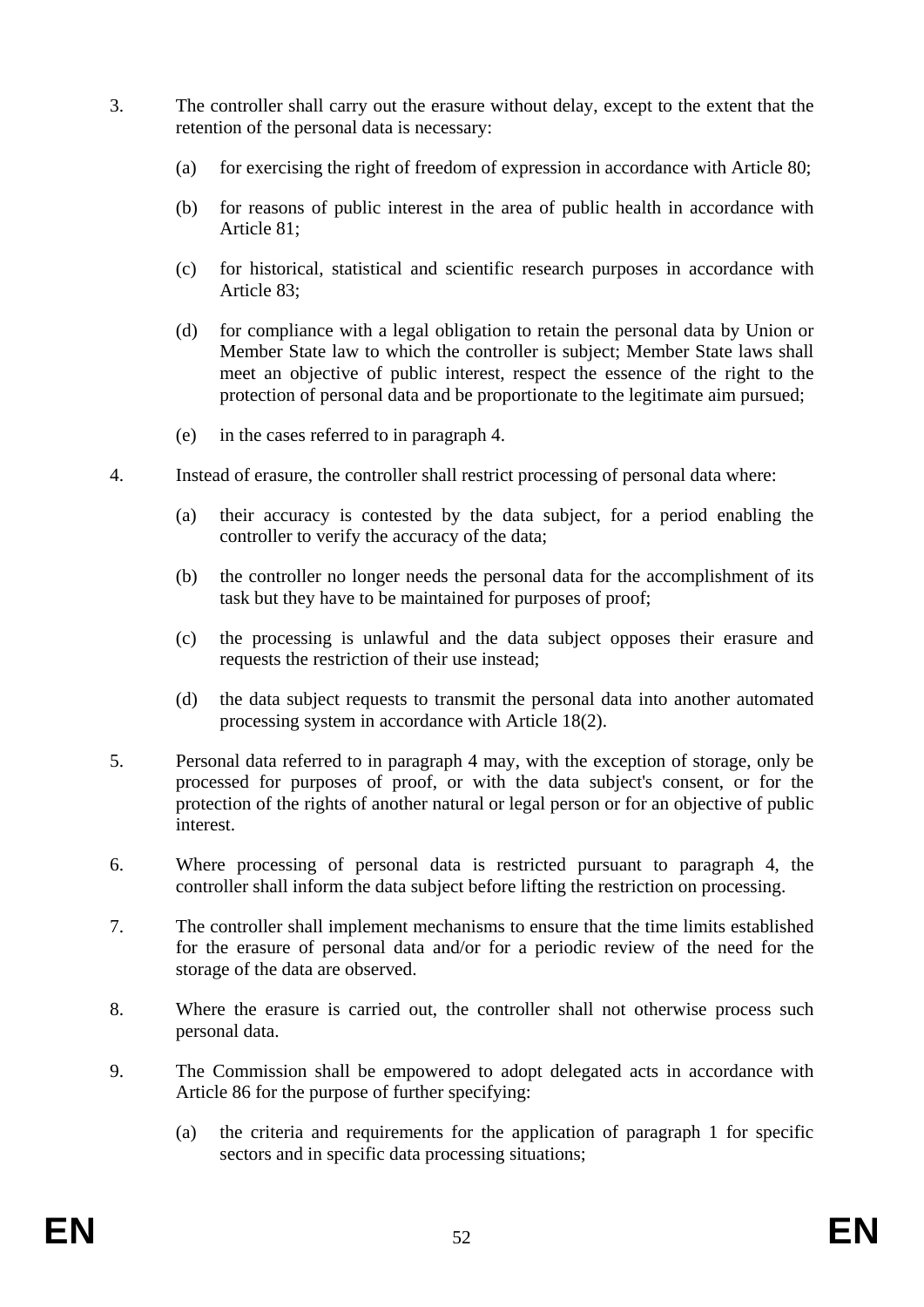- (b) the conditions for deleting links, copies or replications of personal data from publicly available communication services as referred to in paragraph 2;
- (c) the criteria and conditions for restricting the processing of personal data referred to in paragraph 4.

#### *Article 18 Right to data portability*

- 1. The data subject shall have the right, where personal data are processed by electronic means and in a structured and commonly used format, to obtain from the controller a copy of data undergoing processing in an electronic and structured format which is commonly used and allows for further use by the data subject.
- 2. Where the data subject has provided the personal data and the processing is based on consent or on a contract, the data subject shall have the right to transmit those personal data and any other information provided by the data subject and retained by an automated processing system, into another one, in an electronic format which is commonly used, without hindrance from the controller from whom the personal data are withdrawn.
- 3. The Commission may specify the electronic format referred to in paragraph 1 and the technical standards, modalities and procedures for the transmission of personal data pursuant to paragraph 2. Those implementing acts shall be adopted in accordance with the examination procedure referred to in Article 87(2).

# **SECTION 4**

# **RIGHT TO OBJECT AND PROFILING**

#### *Article 19 Right to object*

- 1. The data subject shall have the right to object, on grounds relating to their particular situation, at any time to the processing of personal data which is based on points (d), (e) and (f) of Article 6(1), unless the controller demonstrates compelling legitimate grounds for the processing which override the interests or fundamental rights and freedoms of the data subject.
- 2. Where personal data are processed for direct marketing purposes, the data subject shall have the right to object free of charge to the processing of their personal data for such marketing. This right shall be explicitly offered to the data subject in an intelligible manner and shall be clearly distinguishable from other information.
- 3. Where an objection is upheld pursuant to paragraphs 1 and 2, the controller shall no longer use or otherwise process the personal data concerned.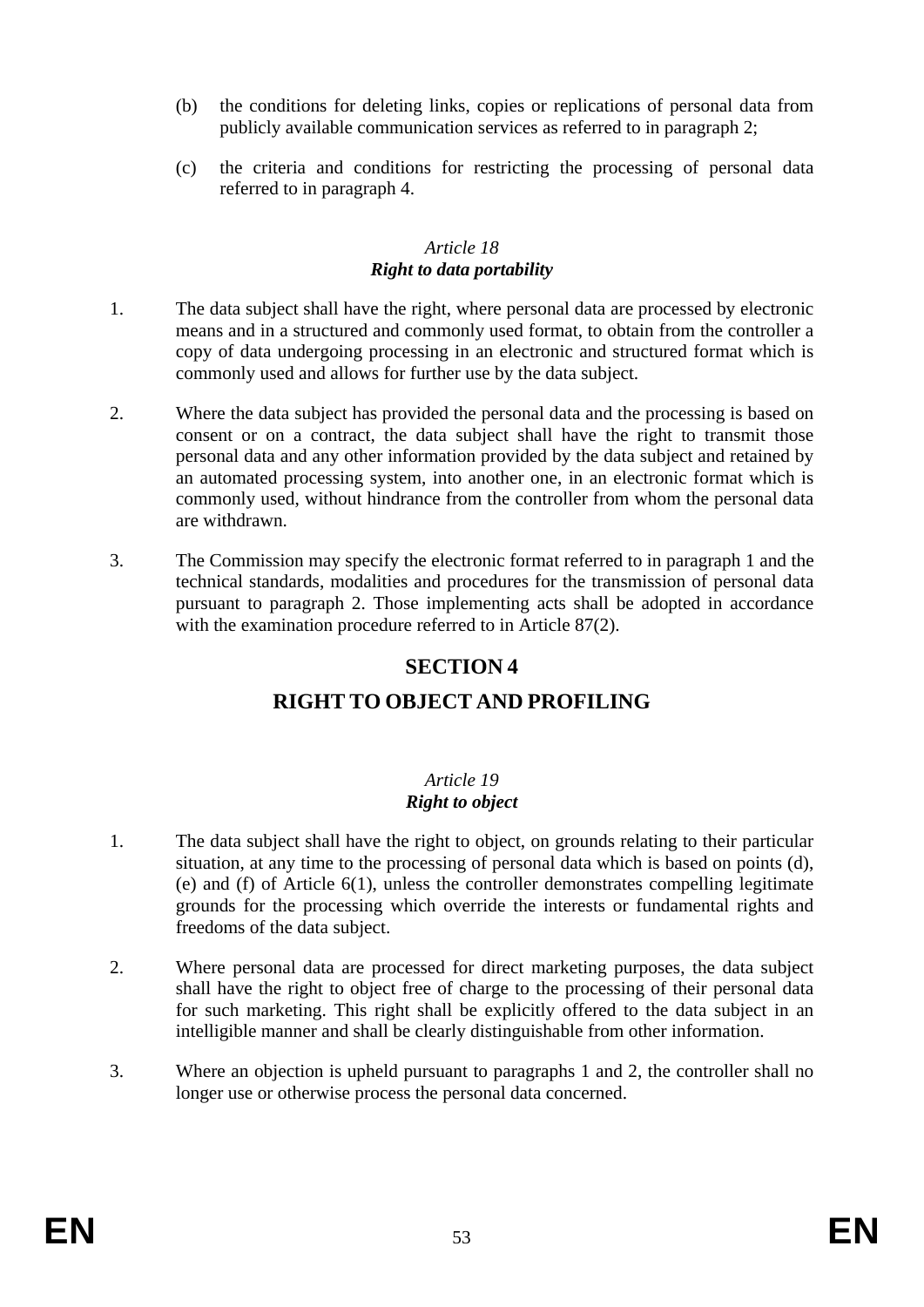#### *Article 20 Measures based on profiling*

- 1. Every natural person shall have the right not to be subject to a measure which produces legal effects concerning this natural person or significantly affects this natural person, and which is based solely on automated processing intended to evaluate certain personal aspects relating to this natural person or to analyse or predict in particular the natural person's performance at work, economic situation, location, health, personal preferences, reliability or behaviour.
- 2. Subject to the other provisions of this Regulation, a person may be subjected to a measure of the kind referred to in paragraph 1 only if the processing:
	- (a) is carried out in the course of the entering into, or performance of, a contract, where the request for the entering into or the performance of the contract, lodged by the data subject, has been satisfied or where suitable measures to safeguard the data subject's legitimate interests have been adduced, such as the right to obtain human intervention; or
	- (b) is expressly authorized by a Union or Member State law which also lays down suitable measures to safeguard the data subject's legitimate interests; or
	- (c) is based on the data subject's consent, subject to the conditions laid down in Article 7 and to suitable safeguards.
- 3. Automated processing of personal data intended to evaluate certain personal aspects relating to a natural person shall not be based solely on the special categories of personal data referred to in Article 9.
- 4. In the cases referred to in paragraph 2, the information to be provided by the controller under Article 14 shall include information as to the existence of processing for a measure of the kind referred to in paragraph 1 and the envisaged effects of such processing on the data subject.
- 5. The Commission shall be empowered to adopt delegated acts in accordance with Article 86 for the purpose of further specifying the criteria and conditions for suitable measures to safeguard the data subject's legitimate interests referred to in paragraph 2.

# **SECTION 5 RESTRICTIONS**

#### *Article 21 Restrictions*

1. Union or Member State law may restrict by way of a legislative measure the scope of the obligations and rights provided for in points (a) to (e) of Article 5 and Articles 11 to 20 and Article 32, when such a restriction constitutes a necessary and proportionate measure in a democratic society to safeguard: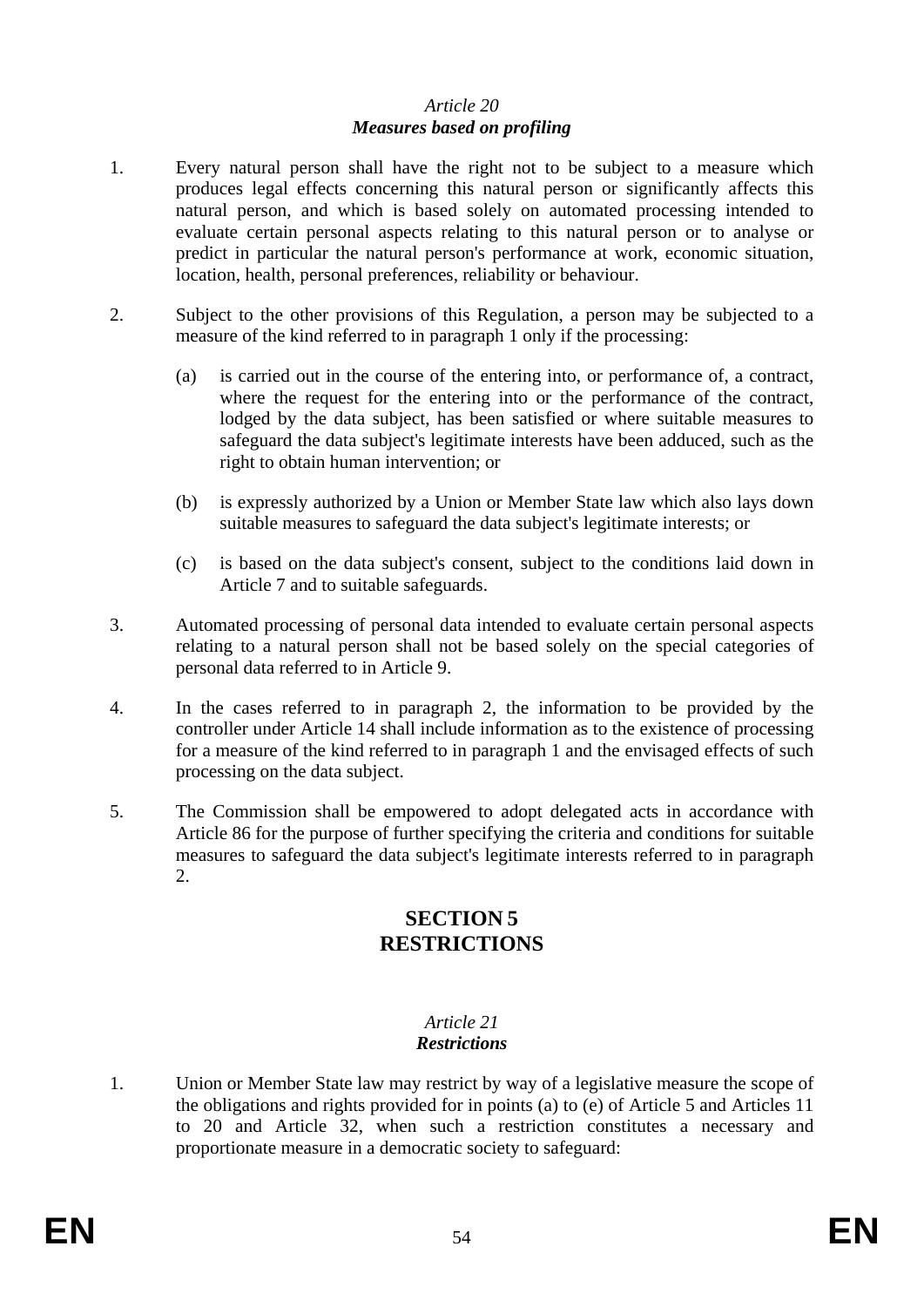- (a) public security;
- (b) the prevention, investigation, detection and prosecution of criminal offences;
- (c) other public interests of the Union or of a Member State, in particular an important economic or financial interest of the Union or of a Member State, including monetary, budgetary and taxation matters and the protection of market stability and integrity;
- (d) the prevention, investigation, detection and prosecution of breaches of ethics for regulated professions;
- (e) a monitoring, inspection or regulatory function connected, even occasionally, with the exercise of official authority in cases referred to in (a), (b), (c) and (d);
- (f) the protection of the data subject or the rights and freedoms of others.
- 2. In particular, any legislative measure referred to in paragraph 1 shall contain specific provisions at least as to the objectives to be pursued by the processing and the determination of the controller.

# **CHAPTER IV CONTROLLER AND PROCESSOR**

# **SECTION 1 GENERAL OBLIGATIONS**

## *Article 22 Responsibility of the controller*

- 1. The controller shall adopt policies and implement appropriate measures to ensure and be able to demonstrate that the processing of personal data is performed in compliance with this Regulation.
- 2. The measures provided for in paragraph 1 shall in particular include:
	- (a) keeping the documentation pursuant to Article 28;
	- (b) implementing the data security requirements laid down in Article 30;
	- (c) performing a data protection impact assessment pursuant to Article 33;
	- (d) complying with the requirements for prior authorisation or prior consultation of the supervisory authority pursuant to Article 34(1) and (2);
	- (e) designating a data protection officer pursuant to Article 35(1).
- 3. The controller shall implement mechanisms to ensure the verification of the effectiveness of the measures referred to in paragraphs 1 and 2. If proportionate, this verification shall be carried out by independent internal or external auditors.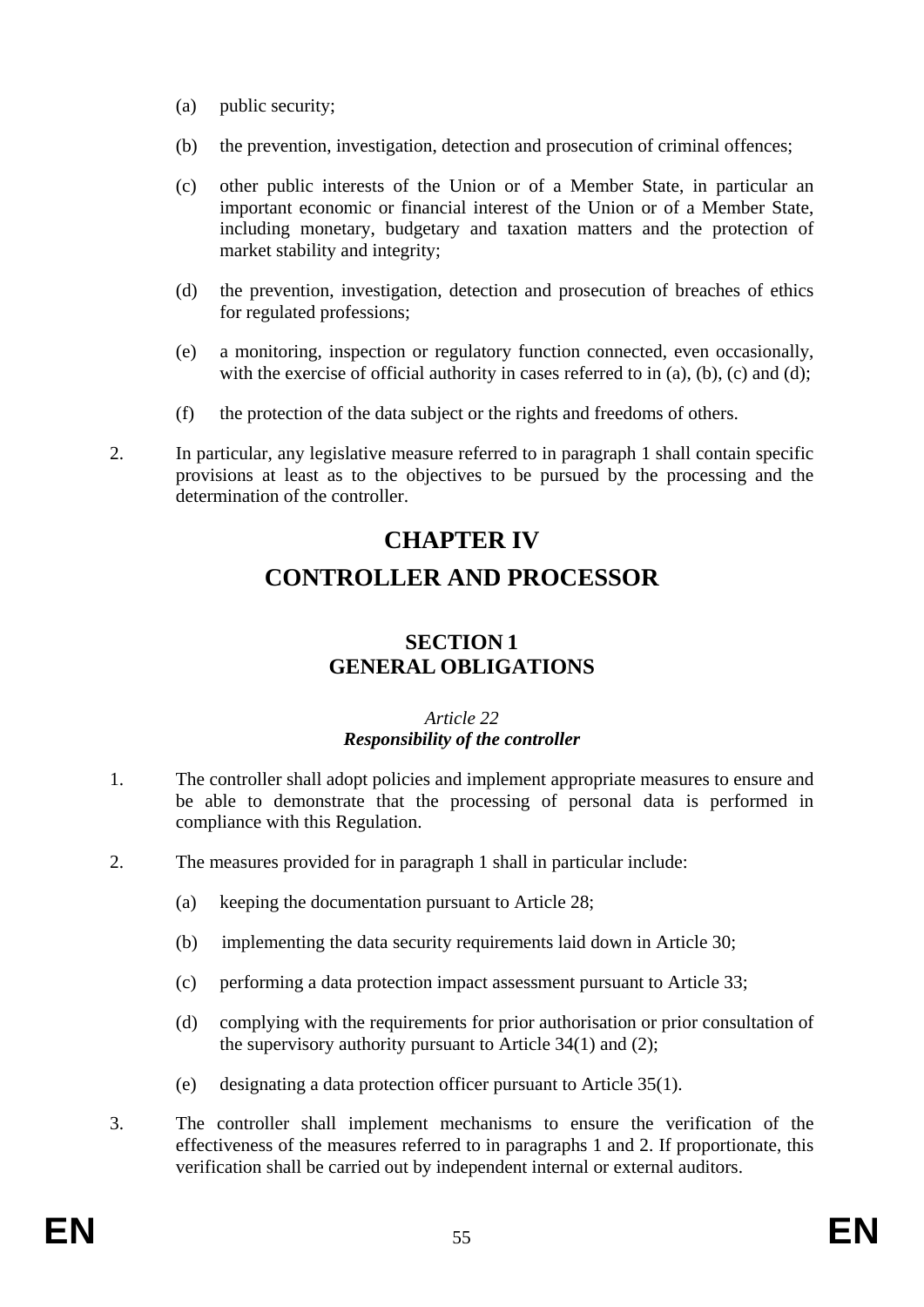4. The Commission shall be empowered to adopt delegated acts in accordance with Article 86 for the purpose of specifying any further criteria and requirements for appropriate measures referred to in paragraph 1 other than those already referred to in paragraph 2, the conditions for the verification and auditing mechanisms referred to in paragraph 3 and as regards the criteria for proportionality under paragraph 3, and considering specific measures for micro, small and medium-sized-enterprises.

### *Article 23 Data protection by design and by default*

- 1. Having regard to the state of the art and the cost of implementation, the controller shall, both at the time of the determination of the means for processing and at the time of the processing itself, implement appropriate technical and organisational measures and procedures in such a way that the processing will meet the requirements of this Regulation and ensure the protection of the rights of the data subject.
- 2. The controller shall implement mechanisms for ensuring that, by default, only those personal data are processed which are necessary for each specific purpose of the processing and are especially not collected or retained beyond the minimum necessary for those purposes, both in terms of the amount of the data and the time of their storage. In particular, those mechanisms shall ensure that by default personal data are not made accessible to an indefinite number of individuals.
- 3. The Commission shall be empowered to adopt delegated acts in accordance with Article 86 for the purpose of specifying any further criteria and requirements for appropriate measures and mechanisms referred to in paragraph 1 and 2, in particular for data protection by design requirements applicable across sectors, products and services.
- 4. The Commission may lay down technical standards for the requirements laid down in paragraph 1 and 2. Those implementing acts shall be adopted in accordance with the examination procedure referred to in Article 87(2).

# *Article 24*

## *Joint controllers*

Where a controller determines the purposes, conditions and means of the processing of personal data jointly with others, the joint controllers shall determine their respective responsibilities for compliance with the obligations under this Regulation, in particular as regards the procedures and mechanisms for exercising the rights of the data subject, by means of an arrangement between them.

#### *Article 25 Representatives of controllers not established in the Union*

1. In the situation referred to in Article 3(2), the controller shall designate a representative in the Union.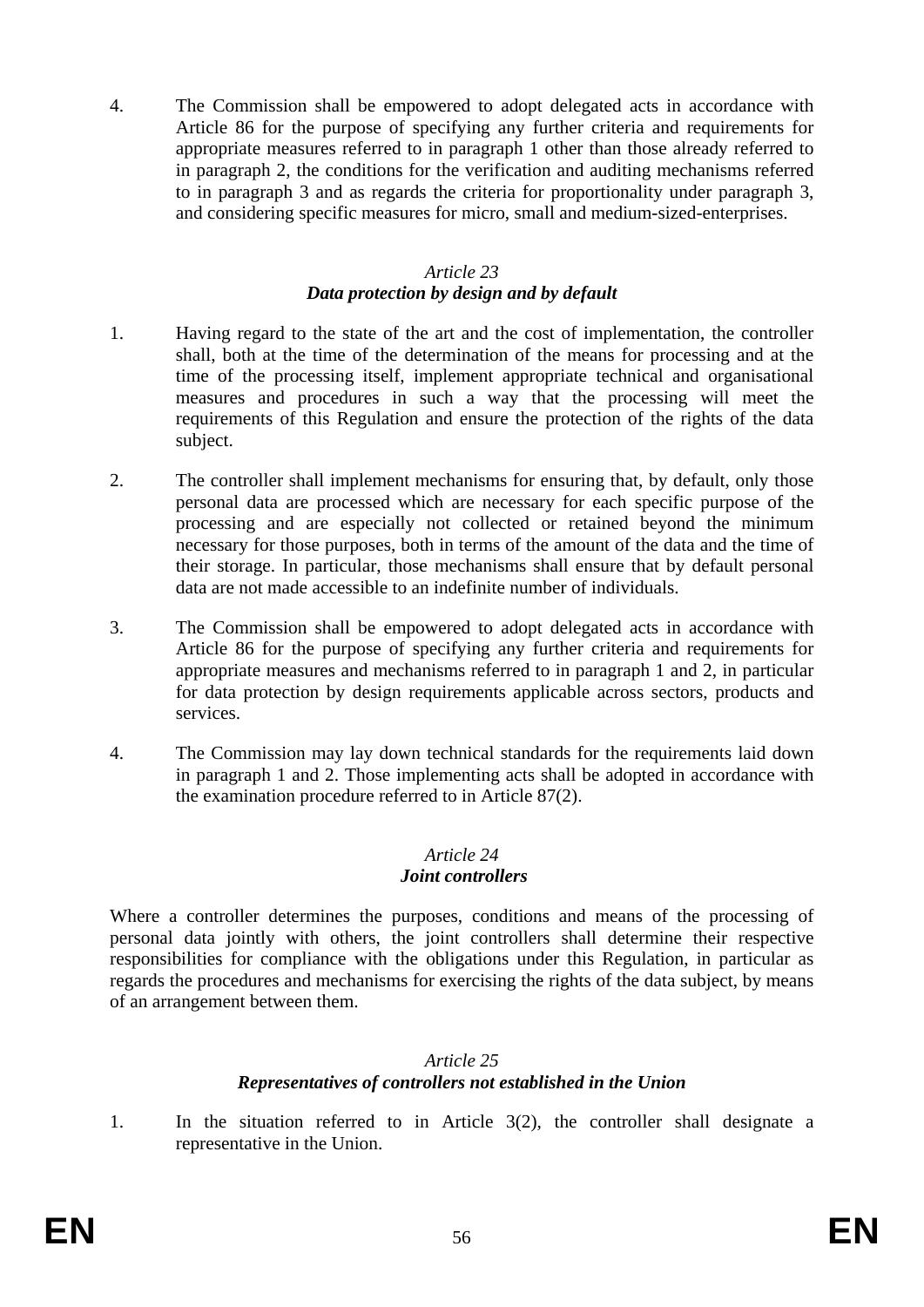- 2. This obligation shall not apply to:
	- (a) a controller established in a third country where the Commission has decided that the third country ensures an adequate level of protection in accordance with Article 41; or
	- (b) an enterprise employing fewer than 250 persons; or
	- (c) a public authority or body; or
	- (d) a controller offering only occasionally goods or services to data subjects residing in the Union.
- 3. The representative shall be established in one of those Member States where the data subjects whose personal data are processed in relation to the offering of goods or services to them, or whose behaviour is monitored, reside.
- 4. The designation of a representative by the controller shall be without prejudice to legal actions which could be initiated against the controller itself.

#### *Article 26 Processor*

- 1. Where a processing operation is to be carried out on behalf of a controller, the controller shall choose a processor providing sufficient guarantees to implement appropriate technical and organisational measures and procedures in such a way that the processing will meet the requirements of this Regulation and ensure the protection of the rights of the data subject, in particular in respect of the technical security measures and organizational measures governing the processing to be carried out and shall ensure compliance with those measures.
- 2. The carrying out of processing by a processor shall be governed by a contract or other legal act binding the processor to the controller and stipulating in particular that the processor shall:
	- (a) act only on instructions from the controller, in particular, where the transfer of the personal data used is prohibited;
	- (b) employ only staff who have committed themselves to confidentiality or are under a statutory obligation of confidentiality;
	- (c) take all required measures pursuant to Article 30;
	- (d) enlist another processor only with the prior permission of the controller;
	- (e) insofar as this is possible given the nature of the processing, create in agreement with the controller the necessary technical and organisational requirements for the fulfilment of the controller's obligation to respond to requests for exercising the data subject's rights laid down in Chapter III;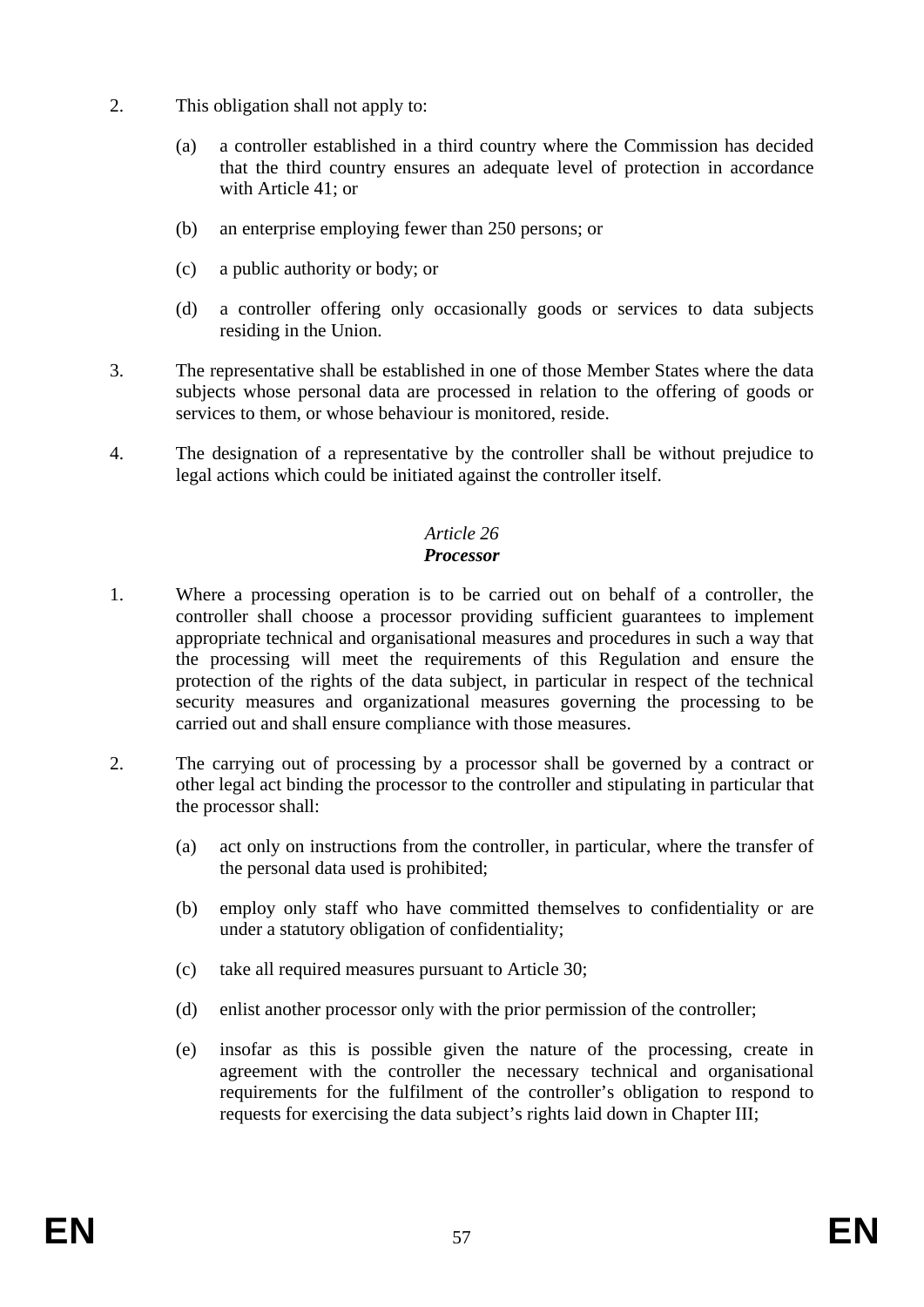- (f) assist the controller in ensuring compliance with the obligations pursuant to Articles 30 to 34;
- (g) hand over all results to the controller after the end of the processing and not process the personal data otherwise;
- (h) make available to the controller and the supervisory authority all information necessary to control compliance with the obligations laid down in this Article.
- 3. The controller and the processor shall document in writing the controller's instructions and the processor's obligations referred to in paragraph 2.
- 4. If a processor processes personal data other than as instructed by the controller, the processor shall be considered to be a controller in respect of that processing and shall be subject to the rules on joint controllers laid down in Article 24.
- 5. The Commission shall be empowered to adopt delegated acts in accordance with Article 86 for the purpose of further specifying the criteria and requirements for the responsibilities, duties and tasks in relation to a processor in line with paragraph 1, and conditions which allow facilitating the processing of personal data within a group of undertakings, in particular for the purposes of control and reporting.

## *Article 27 Processing under the authority of the controller and processor*

The processor and any person acting under the authority of the controller or of the processor who has access to personal data shall not process them except on instructions from the controller, unless required to do so by Union or Member State law.

#### *Article 28 Documentation*

- 1. Each controller and processor and, if any, the controller's representative, shall maintain documentation of all processing operations under its responsibility.
- 2. The documentation shall contain at least the following information:
	- (a) the name and contact details of the controller, or any joint controller or processor, and of the representative, if any;
	- (b) the name and contact details of the data protection officer, if any;
	- (c) the purposes of the processing, including the legitimate interests pursued by the controller where the processing is based on point (f) of Article 6(1);
	- (d) a description of categories of data subjects and of the categories of personal data relating to them;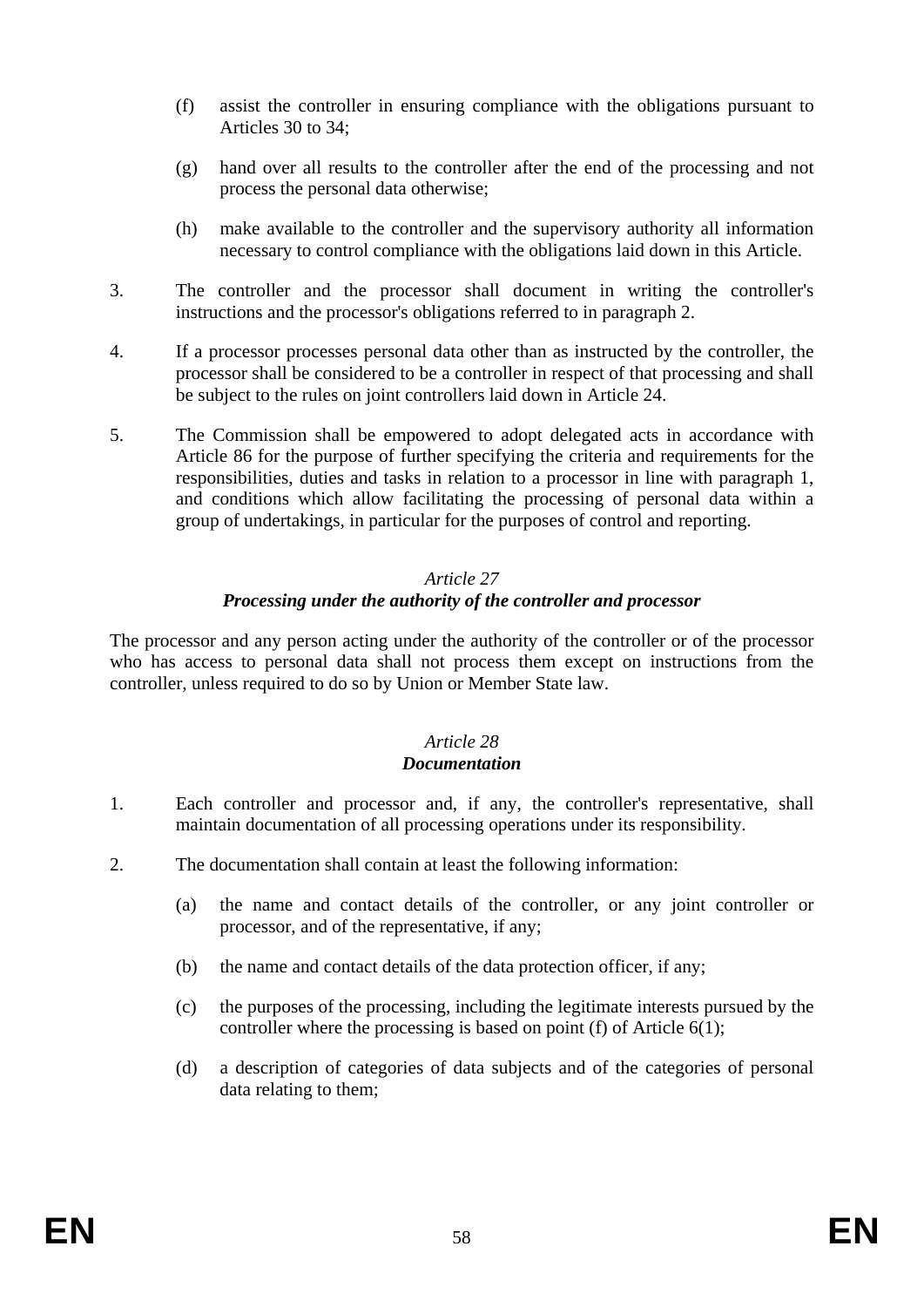- (e) the recipients or categories of recipients of the personal data, including the controllers to whom personal data are disclosed for the legitimate interest pursued by them;
- (f) where applicable, transfers of data to a third country or an international organisation, including the identification of that third country or international organisation and, in case of transfers referred to in point (h) of Article 44(1), the documentation of appropriate safeguards;
- (g) a general indication of the time limits for erasure of the different categories of data;
- (h) the description of the mechanisms referred to in Article 22(3).
- 3. The controller and the processor and, if any, the controller's representative, shall make the documentation available, on request, to the supervisory authority.
- 4. The obligations referred to in paragraphs 1 and 2 shall not apply to the following controllers and processors:
	- (a) a natural person processing personal data without a commercial interest; or
	- (b) an enterprise or an organisation employing fewer than 250 persons that is processing personal data only as an activity ancillary to its main activities.
- 5. The Commission shall be empowered to adopt delegated acts in accordance with Article 86 for the purpose of further specifying the criteria and requirements for the documentation referred to in paragraph 1, to take account of in particular the responsibilities of the controller and the processor and, if any, the controller's representative.
- 6. The Commission may lay down standard forms for the documentation referred to in paragraph 1. Those implementing acts shall be adopted in accordance with the examination procedure referred to in Article 87(2).

#### *Article 29 Co-operation with the supervisory authority*

- 1. The controller and the processor and, if any, the representative of the controller, shall co-operate, on request, with the supervisory authority in the performance of its duties, in particular by providing the information referred to in point (a) of Article 53(2) and by granting access as provided in point (b) of that paragraph.
- 2. In response to the supervisory authority's exercise of its powers under Article 53(2), the controller and the processor shall reply to the supervisory authority within a reasonable period to be specified by the supervisory authority. The reply shall include a description of the measures taken and the results achieved, in response to the remarks of the supervisory authority.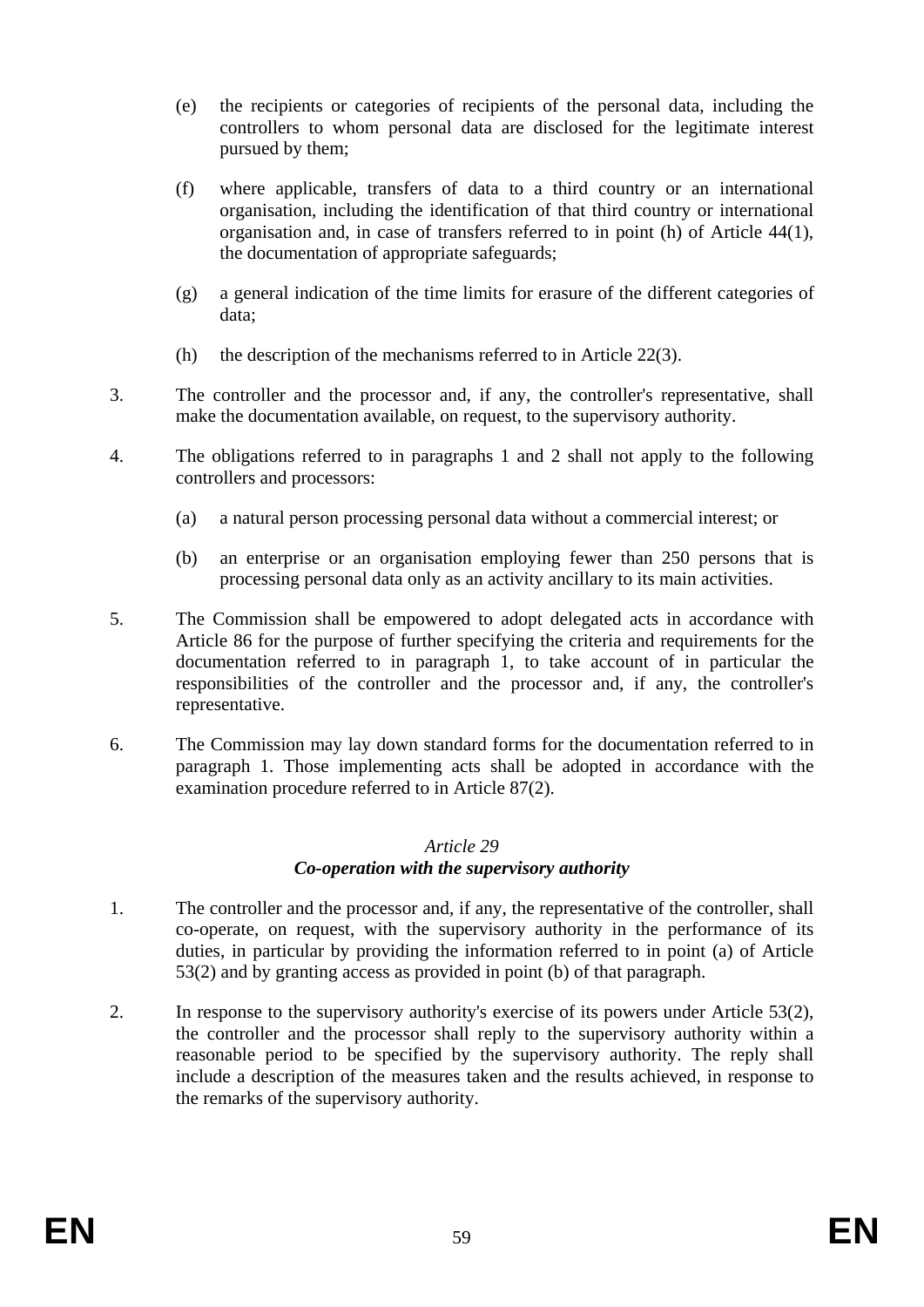# **SECTION 2 DATA SECURITY**

### *Article 30 Security of processing*

- 1. The controller and the processor shall implement appropriate technical and organisational measures to ensure a level of security appropriate to the risks represented by the processing and the nature of the personal data to be protected, having regard to the state of the art and the costs of their implementation.
- 2. The controller and the processor shall, following an evaluation of the risks, take the measures referred to in paragraph 1 to protect personal data against accidental or unlawful destruction or accidental loss and to prevent any unlawful forms of processing, in particular any unauthorised disclosure, dissemination or access, or alteration of personal data.
- 3. The Commission shall be empowered to adopt delegated acts in accordance with Article 86 for the purpose of further specifying the criteria and conditions for the technical and organisational measures referred to in paragraphs 1 and 2, including the determinations of what constitutes the state of the art, for specific sectors and in specific data processing situations, in particular taking account of developments in technology and solutions for privacy by design and data protection by default, unless paragraph 4 applies.
- 4. The Commission may adopt, where necessary, implementing acts for specifying the requirements laid down in paragraphs 1 and 2 to various situations, in particular to:
	- (a) prevent any unauthorised access to personal data;
	- (b) prevent any unauthorised disclosure, reading, copying, modification, erasure or removal of personal data;
	- (c) ensure the verification of the lawfulness of processing operations.

Those implementing acts shall be adopted in accordance with the examination procedure referred to in Article 87(2).

#### *Article 31 Notification of a personal data breach to the supervisory authority*

- 1. In the case of a personal data breach, the controller shall without undue delay and, where feasible, not later than 24 hours after having become aware of it, notify the personal data breach to the supervisory authority. The notification to the supervisory authority shall be accompanied by a reasoned justification in cases where it is not made within 24 hours.
- 2. Pursuant to point (f) of Article 26(2), the processor shall alert and inform the controller immediately after the establishment of a personal data breach.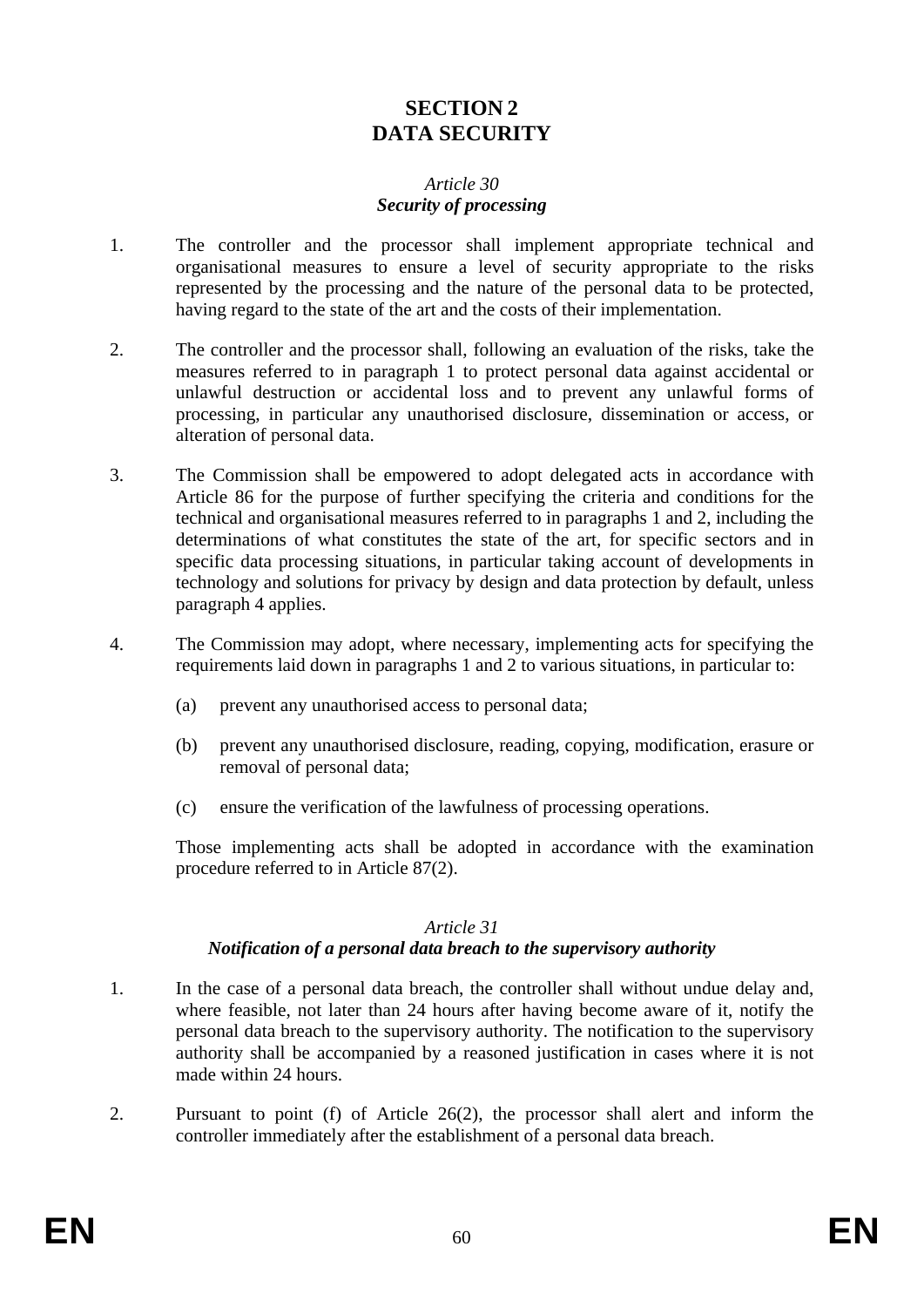- 3. The notification referred to in paragraph 1 must at least:
	- (a) describe the nature of the personal data breach including the categories and number of data subjects concerned and the categories and number of data records concerned;
	- (b) communicate the identity and contact details of the data protection officer or other contact point where more information can be obtained;
	- (c) recommend measures to mitigate the possible adverse effects of the personal data breach;
	- (d) describe the consequences of the personal data breach;
	- (e) describe the measures proposed or taken by the controller to address the personal data breach.
- 4. The controller shall document any personal data breaches, comprising the facts surrounding the breach, its effects and the remedial action taken. This documentation must enable the supervisory authority to verify compliance with this Article. The documentation shall only include the information necessary for that purpose.
- 5. The Commission shall be empowered to adopt delegated acts in accordance with Article 86 for the purpose of further specifying the criteria and requirements for establishing the data breach referred to in paragraphs 1 and 2 and for the particular circumstances in which a controller and a processor is required to notify the personal data breach.
- 6. The Commission may lay down the standard format of such notification to the supervisory authority, the procedures applicable to the notification requirement and the form and the modalities for the documentation referred to in paragraph 4, including the time limits for erasure of the information contained therein. Those implementing acts shall be adopted in accordance with the examination procedure referred to in Article 87(2).

## *Article 32*

## *Communication of a personal data breach to the data subject*

- 1. When the personal data breach is likely to adversely affect the protection of the personal data or privacy of the data subject, the controller shall, after the notification referred to in Article 31, communicate the personal data breach to the data subject without undue delay.
- 2. The communication to the data subject referred to in paragraph 1 shall describe the nature of the personal data breach and contain at least the information and the recommendations provided for in points (b) and (c) of Article 31(3).
- 3. The communication of a personal data breach to the data subject shall not be required if the controller demonstrates to the satisfaction of the supervisory authority that it has implemented appropriate technological protection measures, and that those measures were applied to the data concerned by the personal data breach. Such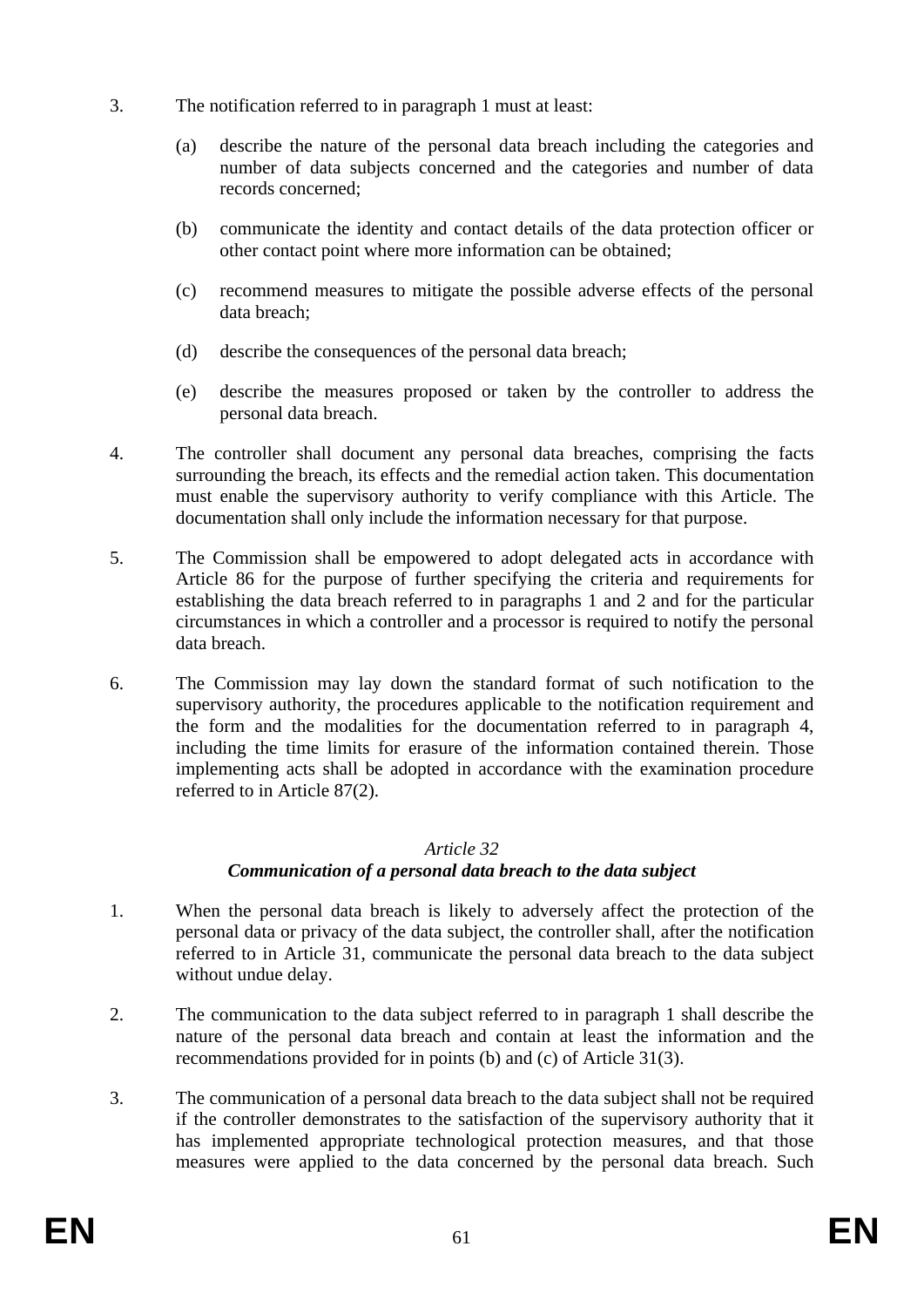technological protection measures shall render the data unintelligible to any person who is not authorised to access it.

- 4. Without prejudice to the controller's obligation to communicate the personal data breach to the data subject, if the controller has not already communicated the personal data breach to the data subject of the personal data breach, the supervisory authority, having considered the likely adverse effects of the breach, may require it to do so.
- 5. The Commission shall be empowered to adopt delegated acts in accordance with Article 86 for the purpose of further specifying the criteria and requirements as to the circumstances in which a personal data breach is likely to adversely affect the personal data referred to in paragraph 1.
- 6. The Commission may lay down the format of the communication to the data subject referred to in paragraph 1 and the procedures applicable to that communication. Those implementing acts shall be adopted in accordance with the examination procedure referred to in Article 87(2).

# **SECTION 3 DATA PROTECTION IMPACT ASSESSMENT AND PRIOR AUTHORISATION**

#### *Article 33 Data protection impact assessment*

- 1. Where processing operations present specific risks to the rights and freedoms of data subjects by virtue of their nature, their scope or their purposes, the controller or the processor acting on the controller's behalf shall carry out an assessment of the impact of the envisaged processing operations on the protection of personal data.
- 2. The following processing operations in particular present specific risks referred to in paragraph 1:
	- (a) a systematic and extensive evaluation of personal aspects relating to a natural person or for analysing or predicting in particular the natural person's economic situation, location, health, personal preferences, reliability or behaviour, which is based on automated processing and on which measures are based that produce legal effects concerning the individual or significantly affect the individual;
	- (b) information on sex life, health, race and ethnic origin or for the provision of health care, epidemiological researches, or surveys of mental or infectious diseases, where the data are processed for taking measures or decisions regarding specific individuals on a large scale;
	- (c) monitoring publicly accessible areas, especially when using optic-electronic devices (video surveillance) on a large scale;
	- (d) personal data in large scale filing systems on children, genetic data or biometric data;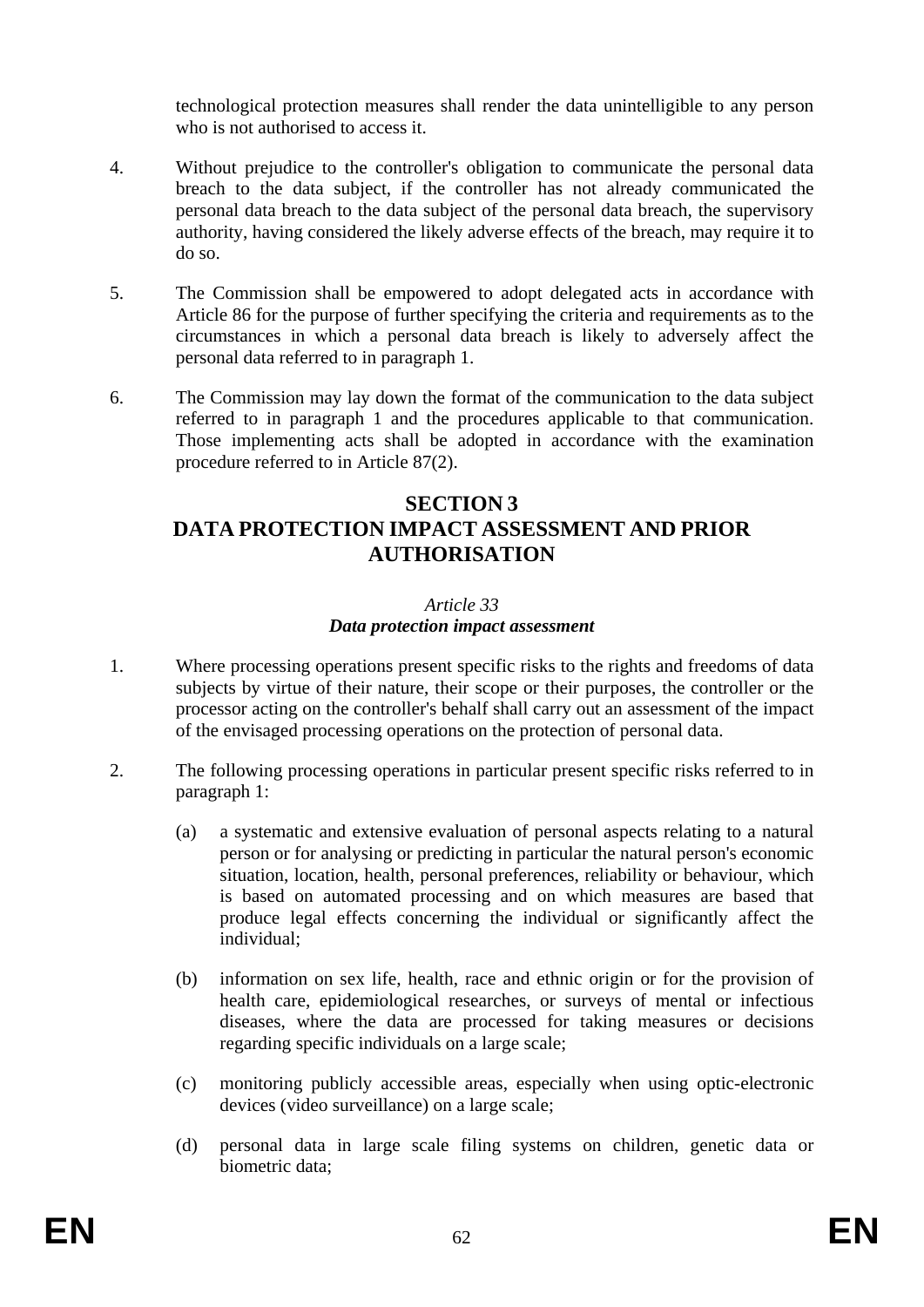- (e) other processing operations for which the consultation of the supervisory authority is required pursuant to point (b) of Article 34(2).
- 3. The assessment shall contain at least a general description of the envisaged processing operations, an assessment of the risks to the rights and freedoms of data subjects, the measures envisaged to address the risks, safeguards, security measures and mechanisms to ensure the protection of personal data and to demonstrate compliance with this Regulation, taking into account the rights and legitimate interests of data subjects and other persons concerned.
- 4. The controller shall seek the views of data subjects or their representatives on the intended processing, without prejudice to the protection of commercial or public interests or the security of the processing operations.
- 5. Where the controller is a public authority or body and where the processing results from a legal obligation pursuant to point (c) of Article 6(1) providing for rules and procedures pertaining to the processing operations and regulated by Union law, paragraphs 1 to 4 shall not apply, unless Member States deem it necessary to carry out such assessment prior to the processing activities.
- 6. The Commission shall be empowered to adopt delegated acts in accordance with Article 86 for the purpose of further specifying the criteria and conditions for the processing operations likely to present specific risks referred to in paragraphs 1 and 2 and the requirements for the assessment referred to in paragraph 3, including conditions for scalability, verification and auditability. In doing so, the Commission shall consider specific measures for micro, small and medium-sized enterprises.
- 7. The Commission may specify standards and procedures for carrying out and verifying and auditing the assessment referred to in paragraph 3. Those implementing acts shall be adopted in accordance with the examination procedure referred to in Article 87(2).

#### *Article 34 Prior authorisation and prior consultation*

- 1. The controller or the processor as the case may be shall obtain an authorisation from the supervisory authority prior to the processing of personal data, in order to ensure the compliance of the intended processing with this Regulation and in particular to mitigate the risks involved for the data subjects where a controller or processor adopts contractual clauses as provided for in point (d) of Article 42(2) or does not provide for the appropriate safeguards in a legally binding instrument as referred to in Article 42(5) for the transfer of personal data to a third country or an international organisation.
- 2. The controller or processor acting on the controller's behalf shall consult the supervisory authority prior to the processing of personal data in order to ensure the compliance of the intended processing with this Regulation and in particular to mitigate the risks involved for the data subjects where: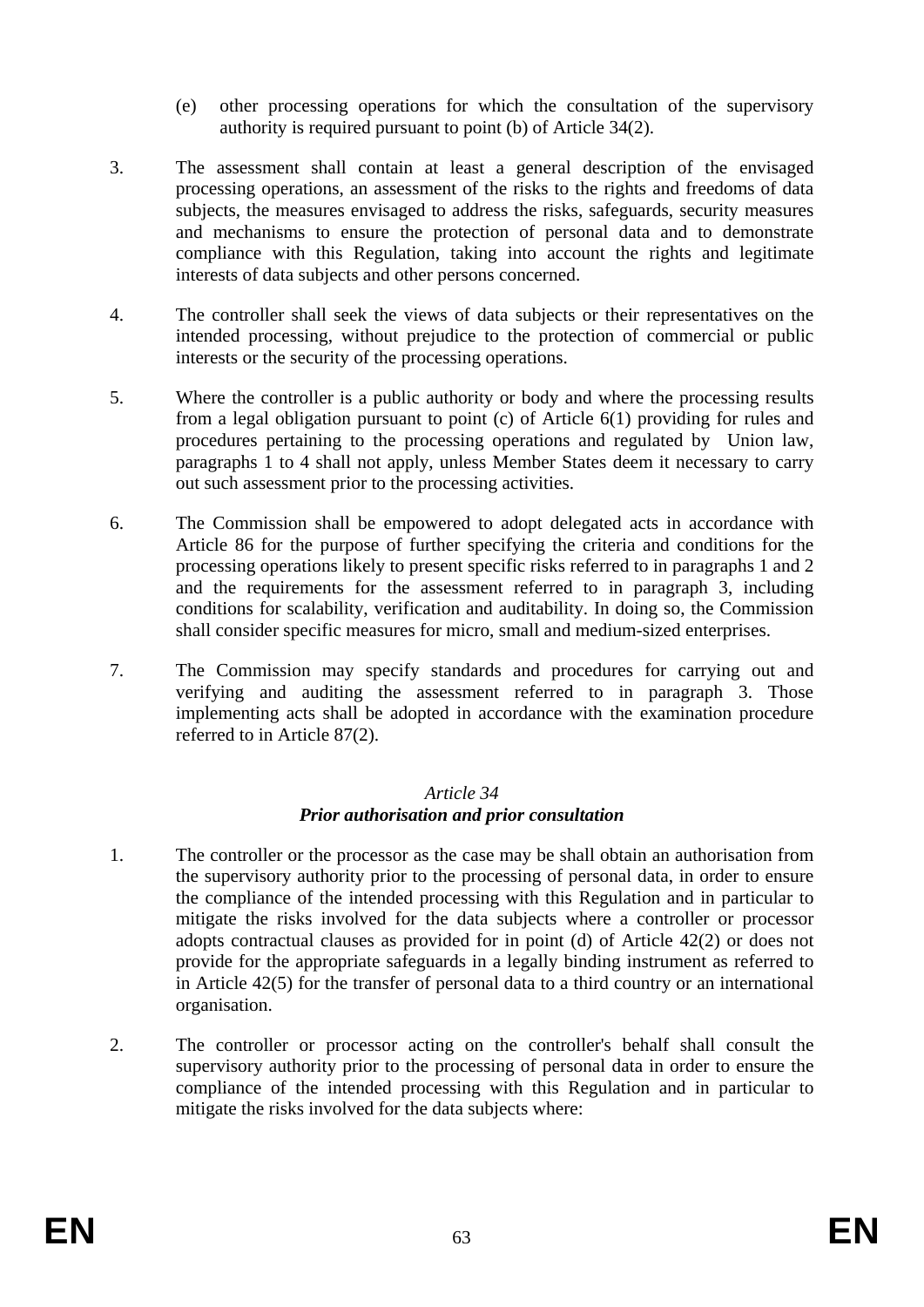- (a) a data protection impact assessment as provided for in Article 33 indicates that processing operations are by virtue of their nature, their scope or their purposes, likely to present a high degree of specific risks; or
- (b) the supervisory authority deems it necessary to carry out a prior consultation on processing operations that are likely to present specific risks to the rights and freedoms of data subjects by virtue of their nature, their scope and/or their purposes, and specified according to paragraph 4.
- 3. Where the supervisory authority is of the opinion that the intended processing does not comply with this Regulation, in particular where risks are insufficiently identified or mitigated, it shall prohibit the intended processing and make appropriate proposals to remedy such incompliance.
- 4. The supervisory authority shall establish and make public a list of the processing operations which are subject to prior consultation pursuant to point (b) of paragraph 2. The supervisory authority shall communicate those lists to the European Data Protection Board.
- 5. Where the list provided for in paragraph 4 involves processing activities which are related to the offering of goods or services to data subjects in several Member States, or to the monitoring of their behaviour, or may substantially affect the free movement of personal data within the Union, the supervisory authority shall apply the consistency mechanism referred to in Article 57 prior to the adoption of the list.
- 6. The controller or processor shall provide the supervisory authority with the data protection impact assessment provided for in Article 33 and, on request, with any other information to allow the supervisory authority to make an assessment of the compliance of the processing and in particular of the risks for the protection of personal data of the data subject and of the related safeguards.
- 7. Member States shall consult the supervisory authority in the preparation of a legislative measure to be adopted by the national parliament or of a measure based on such a legislative measure, which defines the nature of the processing, in order to ensure the compliance of the intended processing with this Regulation and in particular to mitigate the risks involved for the data subjects.
- 8. The Commission shall be empowered to adopt delegated acts in accordance with Article 86 for the purpose of further specifying the criteria and requirements for determining the high degree of specific risk referred to in point (a) of paragraph 2.
- 9. The Commission may set out standard forms and procedures for prior authorisations and consultations referred to in paragraphs 1 and 2, and standard forms and procedures for informing the supervisory authorities pursuant to paragraph 6. Those implementing acts shall be adopted in accordance with the examination procedure referred to in Article 87(2).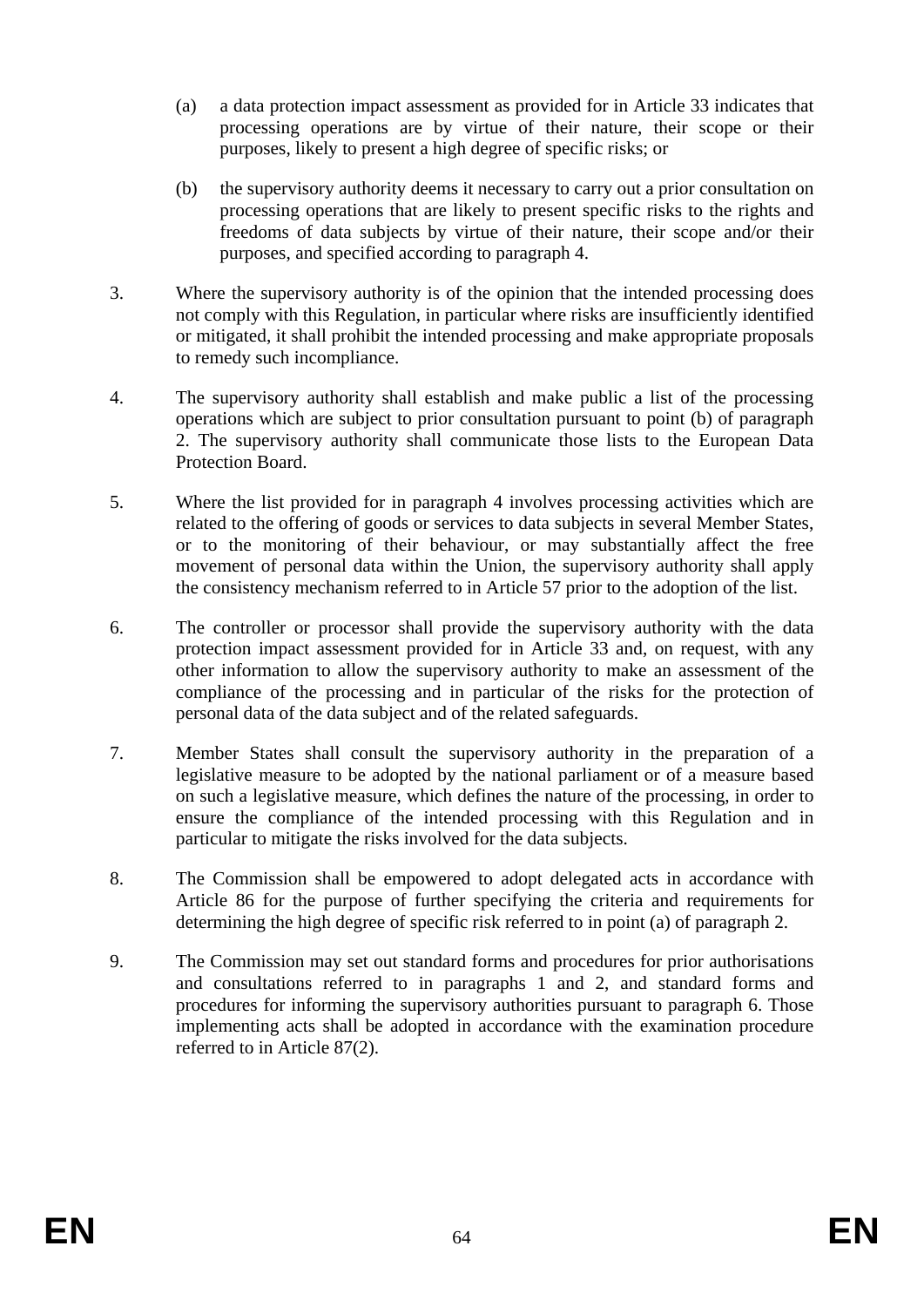# **SECTION 4 DATA PROTECTION OFFICER**

## *Article 35 Designation of the data protection officer*

- 1. The controller and the processor shall designate a data protection officer in any case where:
	- (a) the processing is carried out by a public authority or body; or
	- (b) the processing is carried out by an enterprise employing 250 persons or more; or
	- (c) the core activities of the controller or the processor consist of processing operations which, by virtue of their nature, their scope and/or their purposes, require regular and systematic monitoring of data subjects.
- 2. In the case referred to in point (b) of paragraph 1, a group of undertakings may appoint a single data protection officer.
- 3. Where the controller or the processor is a public authority or body, the data protection officer may be designated for several of its entities, taking account of the organisational structure of the public authority or body.
- 4. In cases other than those referred to in paragraph 1, the controller or processor or associations and other bodies representing categories of controllers or processors may designate a data protection officer.
- 5. The controller or processor shall designate the data protection officer on the basis of professional qualities and, in particular, expert knowledge of data protection law and practices and ability to fulfil the tasks referred to in Article 37. The necessary level of expert knowledge shall be determined in particular according to the data processing carried out and the protection required for the personal data processed by the controller or the processor.
- 6. The controller or the processor shall ensure that any other professional duties of the data protection officer are compatible with the person's tasks and duties as data protection officer and do not result in a conflict of interests.
- 7. The controller or the processor shall designate a data protection officer for a period of at least two years. The data protection officer may be reappointed for further terms. During their term of office, the data protection officer may only be dismissed, if the data protection officer no longer fulfils the conditions required for the performance of their duties.
- 8. The data protection officer may be employed by the controller or processor, or fulfil his or her tasks on the basis of a service contract.
- 9. The controller or the processor shall communicate the name and contact details of the data protection officer to the supervisory authority and to the public.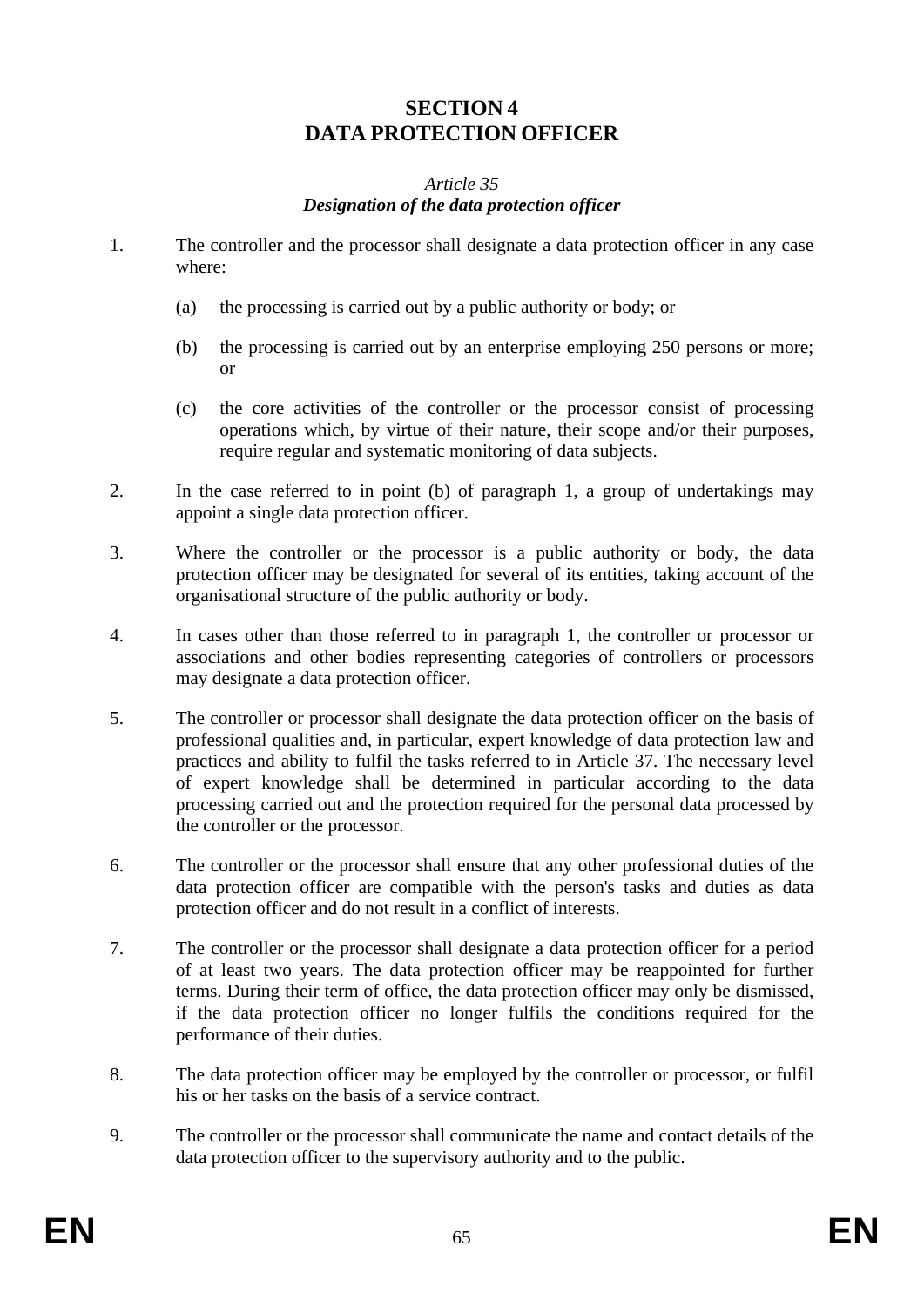- 10. Data subjects shall have the right to contact the data protection officer on all issues related to the processing of the data subject's data and to request exercising the rights under this Regulation.
- 11. The Commission shall be empowered to adopt delegated acts in accordance with Article 86 for the purpose of further specifying the criteria and requirements for the core activities of the controller or the processor referred to in point (c) of paragraph 1 and the criteria for the professional qualities of the data protection officer referred to in paragraph 5.

#### *Article 36 Position of the data protection officer*

- 1. The controller or the processor shall ensure that the data protection officer is properly and in a timely manner involved in all issues which relate to the protection of personal data.
- 2. The controller or processor shall ensure that the data protection officer performs the duties and tasks independently and does not receive any instructions as regards the exercise of the function. The data protection officer shall directly report to the management of the controller or the processor.
- 3. The controller or the processor shall support the data protection officer in performing the tasks and shall provide staff, premises, equipment and any other resources necessary to carry out the duties and tasks referred to in Article 37.

#### *Article 37 Tasks of the data protection officer*

- 1. The controller or the processor shall entrust the data protection officer at least with the following tasks:
	- (a) to inform and advise the controller or the processor of their obligations pursuant to this Regulation and to document this activity and the responses received;
	- (b) to monitor the implementation and application of the policies of the controller or processor in relation to the protection of personal data, including the assignment of responsibilities, the training of staff involved in the processing operations, and the related audits;
	- (c) to monitor the implementation and application of this Regulation, in particular as to the requirements related to data protection by design, data protection by default and data security and to the information of data subjects and their requests in exercising their rights under this Regulation;
	- (d) to ensure that the documentation referred to in Article 28 is maintained;
	- (e) to monitor the documentation, notification and communication of personal data breaches pursuant to Articles 31 and 32;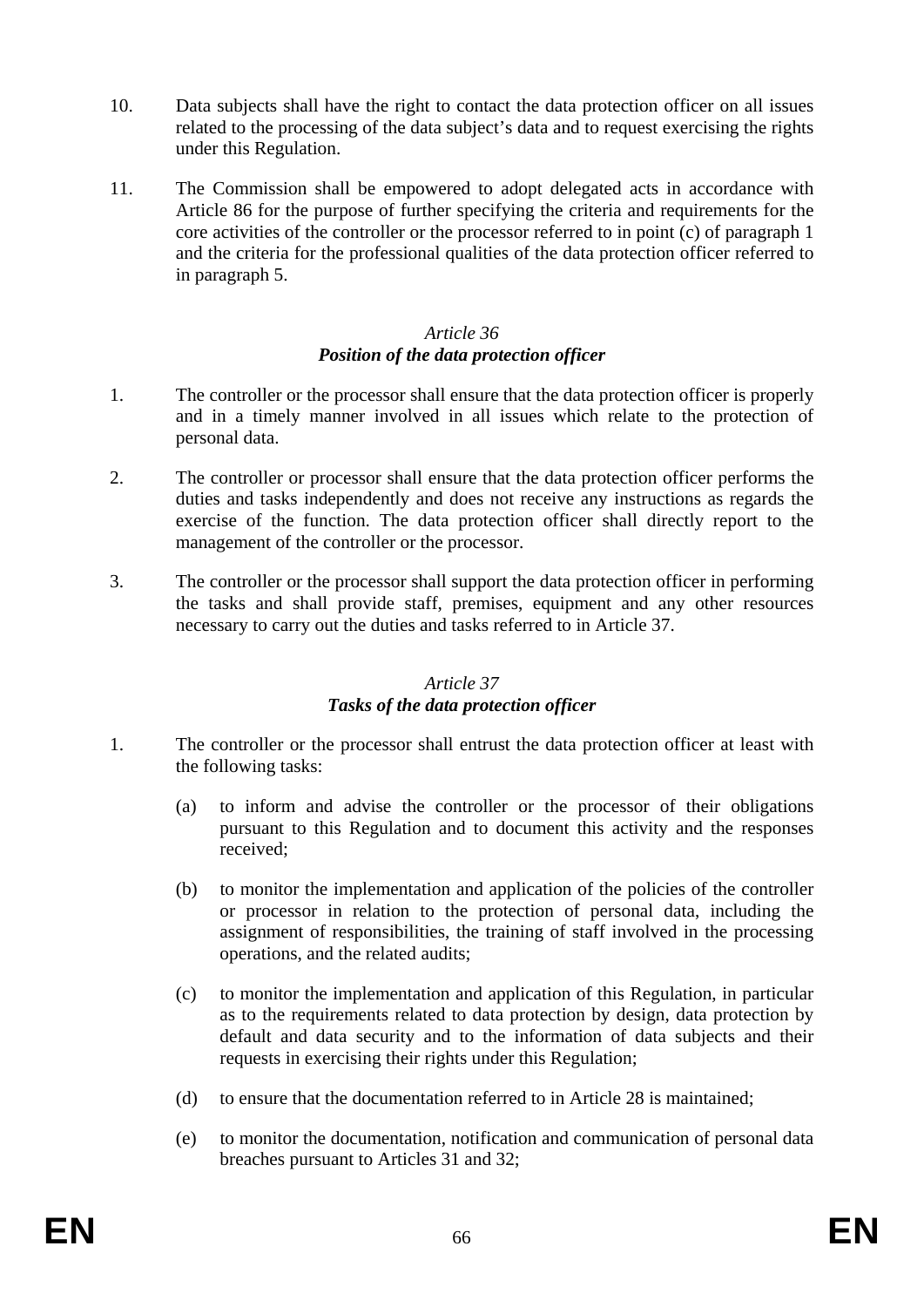- (f) to monitor the performance of the data protection impact assessment by the controller or processor and the application for prior authorisation or prior consultation, if required pursuant Articles 33 and 34;
- (g) to monitor the response to requests from the supervisory authority, and, within the sphere of the data protection officer's competence, co-operating with the supervisory authority at the latter's request or on the data protection officer's own initiative;
- (h) to act as the contact point for the supervisory authority on issues related to the processing and consult with the supervisory authority, if appropriate, on his/her own initiative.
- 2. The Commission shall be empowered to adopt delegated acts in accordance with Article 86 for the purpose of further specifying the criteria and requirements for tasks, certification, status, powers and resources of the data protection officer referred to in paragraph 1.

## **SECTION 5 CODES OF CONDUCT AND CERTIFICATION**

# *Article 38*

## *Codes of conduct*

- 1. The Member States, the supervisory authorities and the Commission shall encourage the drawing up of codes of conduct intended to contribute to the proper application of this Regulation, taking account of the specific features of the various data processing sectors, in particular in relation to:
	- (a) fair and transparent data processing;
	- (b) the collection of data;
	- (c) the information of the public and of data subjects;
	- (d) requests of data subjects in exercise of their rights;
	- (e) information and protection of children;
	- (f) transfer of data to third countries or international organisations;
	- (g) mechanisms for monitoring and ensuring compliance with the code by the controllers adherent to it;
	- (h) out-of-court proceedings and other dispute resolution procedures for resolving disputes between controllers and data subjects with respect to the processing of personal data, without prejudice to the rights of the data subjects pursuant to Articles 73 and 75.
- 2. Associations and other bodies representing categories of controllers or processors in one Member State which intend to draw up codes of conduct or to amend or extend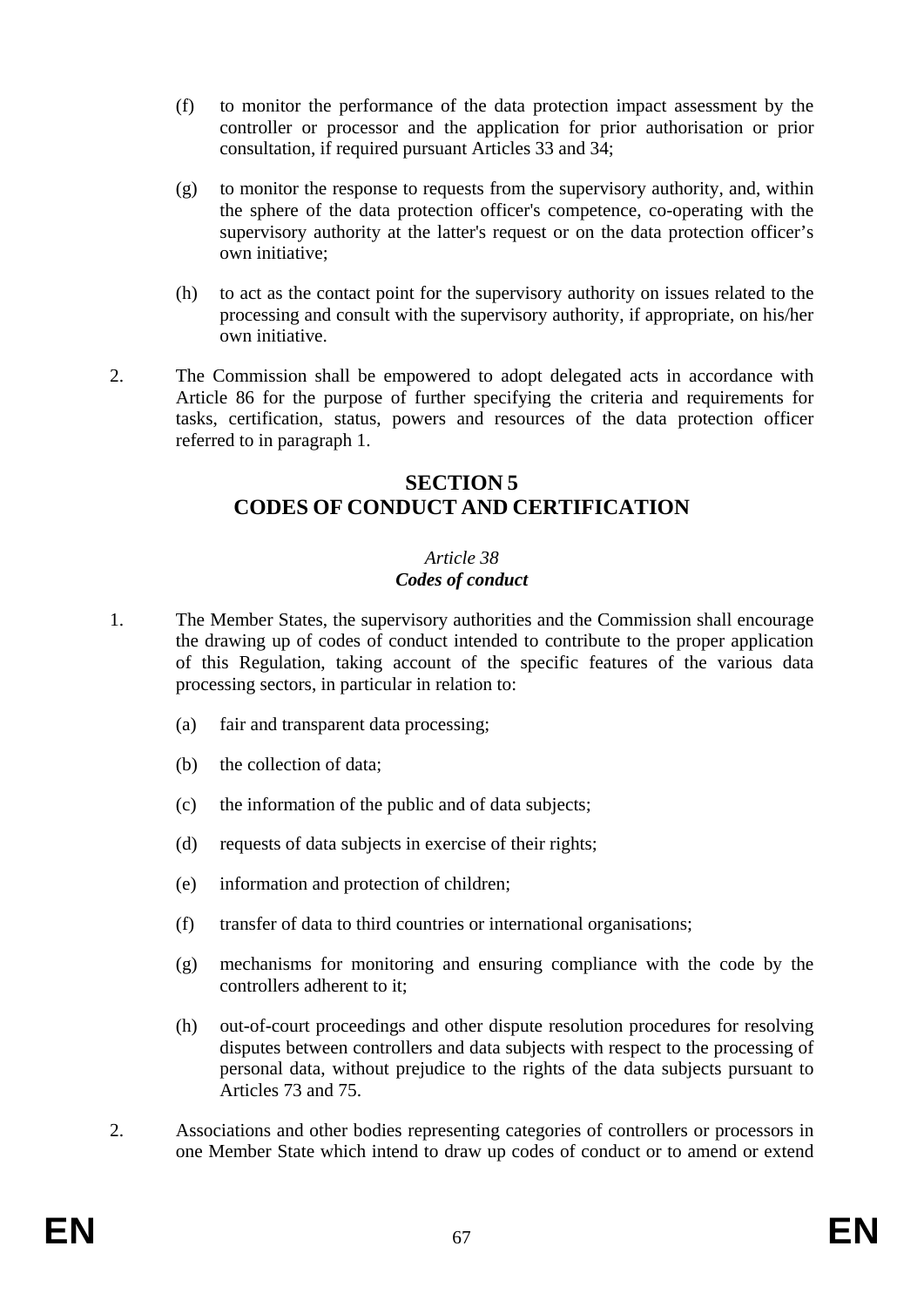existing codes of conduct may submit them to an opinion of the supervisory authority in that Member State. The supervisory authority may give an opinion whether the draft code of conduct or the amendment is in compliance with this Regulation. The supervisory authority shall seek the views of data subjects or their representatives on these drafts.

- 3. Associations and other bodies representing categories of controllers in several Member States may submit draft codes of conduct and amendments or extensions to existing codes of conduct to the Commission.
- 4. The Commission may adopt implementing acts for deciding that the codes of conduct and amendments or extensions to existing codes of conduct submitted to it pursuant to paragraph 3 have general validity within the Union. Those implementing acts shall be adopted in accordance with the examination procedure set out in Article 87(2).
- 5. The Commission shall ensure appropriate publicity for the codes which have been decided as having general validity in accordance with paragraph 4.

### *Article 39 Certification*

- 1. The Member States and the Commission shall encourage, in particular at European level, the establishment of data protection certification mechanisms and of data protection seals and marks, allowing data subjects to quickly assess the level of data protection provided by controllers and processors. The data protection certifications mechanisms shall contribute to the proper application of this Regulation, taking account of the specific features of the various sectors and different processing operations.
- 2. The Commission shall be empowered to adopt delegated acts in accordance with Article 86 for the purpose of further specifying the criteria and requirements for the data protection certification mechanisms referred to in paragraph 1, including conditions for granting and withdrawal, and requirements for recognition within the Union and in third countries.
- 3. The Commission may lay down technical standards for certification mechanisms and data protection seals and marks and mechanisms to promote and recognize certification mechanisms and data protection seals and marks. Those implementing acts shall be adopted in accordance with the examination procedure set out in Article 87(2).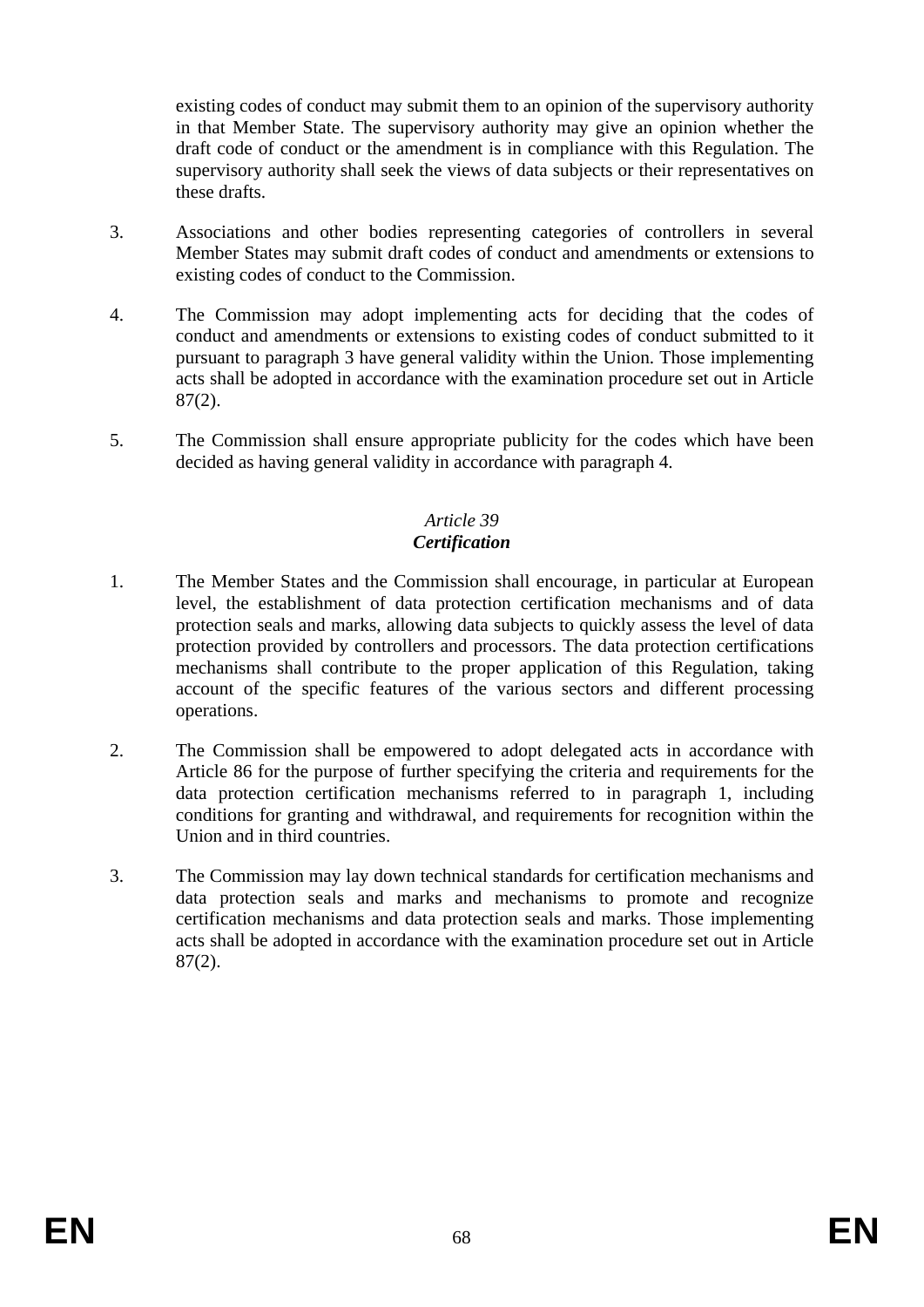# **CHAPTER V TRANSFER OF PERSONAL DATA TO THIRD COUNTRIES OR INTERNATIONAL ORGANISATIONS**

#### *Article 40 General principle for transfers*

Any transfer of personal data which are undergoing processing or are intended for processing after transfer to a third country or to an international organisation may only take place if, subject to the other provisions of this Regulation, the conditions laid down in this Chapter are complied with by the controller and processor, including for onward transfers of personal data from the third country or an international organisation to another third country or to another international organisation.

#### *Article 41 Transfers with an adequacy decision*

- 1. A transfer may take place where the Commission has decided that the third country, or a territory or a processing sector within that third country, or the international organisation in question ensures an adequate level of protection. Such transfer shall not require any further authorisation.
- 2. When assessing the adequacy of the level of protection, the Commission shall give consideration to the following elements:
	- (a) the rule of law, relevant legislation in force, both general and sectoral, including concerning public security, defence, national security and criminal law, the professional rules and security measures which are complied with in that country or by that international organisation, as well as effective and enforceable rights including effective administrative and judicial redress for data subjects, in particular for those data subjects residing in the Union whose personal data are being transferred;
	- (b) the existence and effective functioning of one or more independent supervisory authorities in the third country or international organisation in question responsible for ensuring compliance with the data protection rules, for assisting and advising the data subjects in exercising their rights and for co-operation with the supervisory authorities of the Union and of Member States; and
	- (c) the international commitments the third country or international organisation in question has entered into.
- 3. The Commission may decide that a third country, or a territory or a processing sector within that third country, or an international organisation ensures an adequate level of protection within the meaning of paragraph 2. Those implementing acts shall be adopted in accordance with the examination procedure referred to in Article 87(2).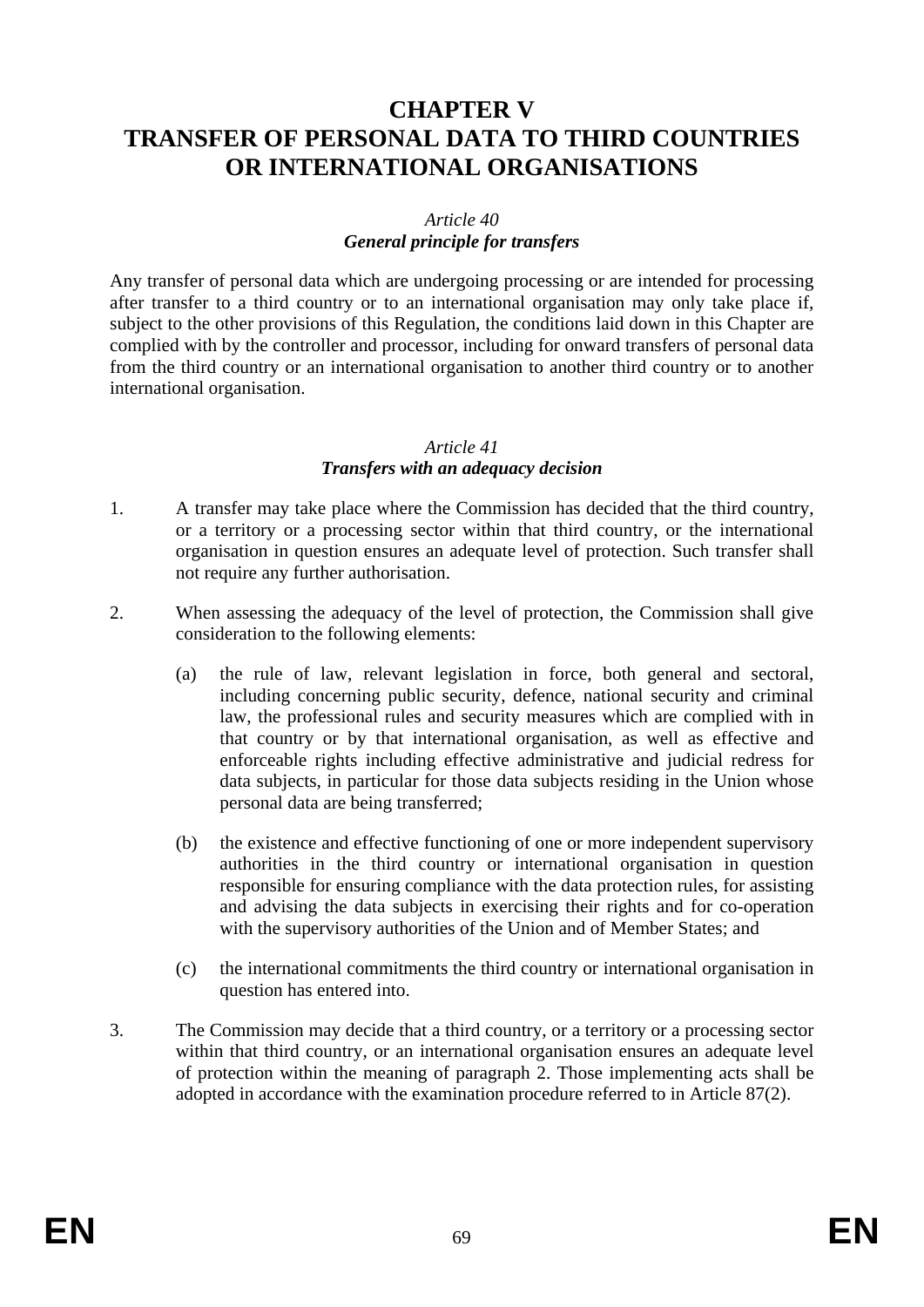- 4. The implementing act shall specify its geographical and sectoral application, and, where applicable, identify the supervisory authority mentioned in point (b) of paragraph 2.
- 5. The Commission may decide that a third country, or a territory or a processing sector within that third country, or an international organisation does not ensure an adequate level of protection within the meaning of paragraph 2 of this Article, in particular in cases where the relevant legislation, both general and sectoral, in force in the third country or international organisation, does not guarantee effective and enforceable rights including effective administrative and judicial redress for data subjects, in particular for those data subjects residing in the Union whose personal data are being transferred. Those implementing acts shall be adopted in accordance with the examination procedure referred to in Article 87(2), or, in cases of extreme urgency for individuals with respect to their right to personal data protection, in accordance with the procedure referred to in Article 87(3).
- 6. Where the Commission decides pursuant to paragraph 5, any transfer of personal data to the third country, or a territory or a processing sector within that third country, or the international organisation in question shall be prohibited, without prejudice to Articles 42 to 44. At the appropriate time, the Commission shall enter into consultations with the third country or international organisation with a view to remedying the situation resulting from the Decision made pursuant to paragraph 5 of this Article.
- 7. The Commission shall publish in the *Official Journal of the European Union* a list of those third countries, territories and processing sectors within a third country and international organisations where it has decided that an adequate level of protection is or is not ensured.
- 8. Decisions adopted by the Commission on the basis of Article 25(6) or Article 26(4) of Directive 95/46/EC shall remain in force, until amended, replaced or repealed by the Commission.

#### *Article 42 Transfers by way of appropriate safeguards*

- 1. Where the Commission has taken no decision pursuant to Article 41, a controller or processor may transfer personal data to a third country or an international organisation only if the controller or processor has adduced appropriate safeguards with respect to the protection of personal data in a legally binding instrument.
- 2. The appropriate safeguards referred to in paragraph 1 shall be provided for, in particular, by:
	- (a) binding corporate rules in accordance with Article 43; or
	- (b) standard data protection clauses adopted by the Commission. Those implementing acts shall be adopted in accordance with the examination procedure referred to in Article 87(2); or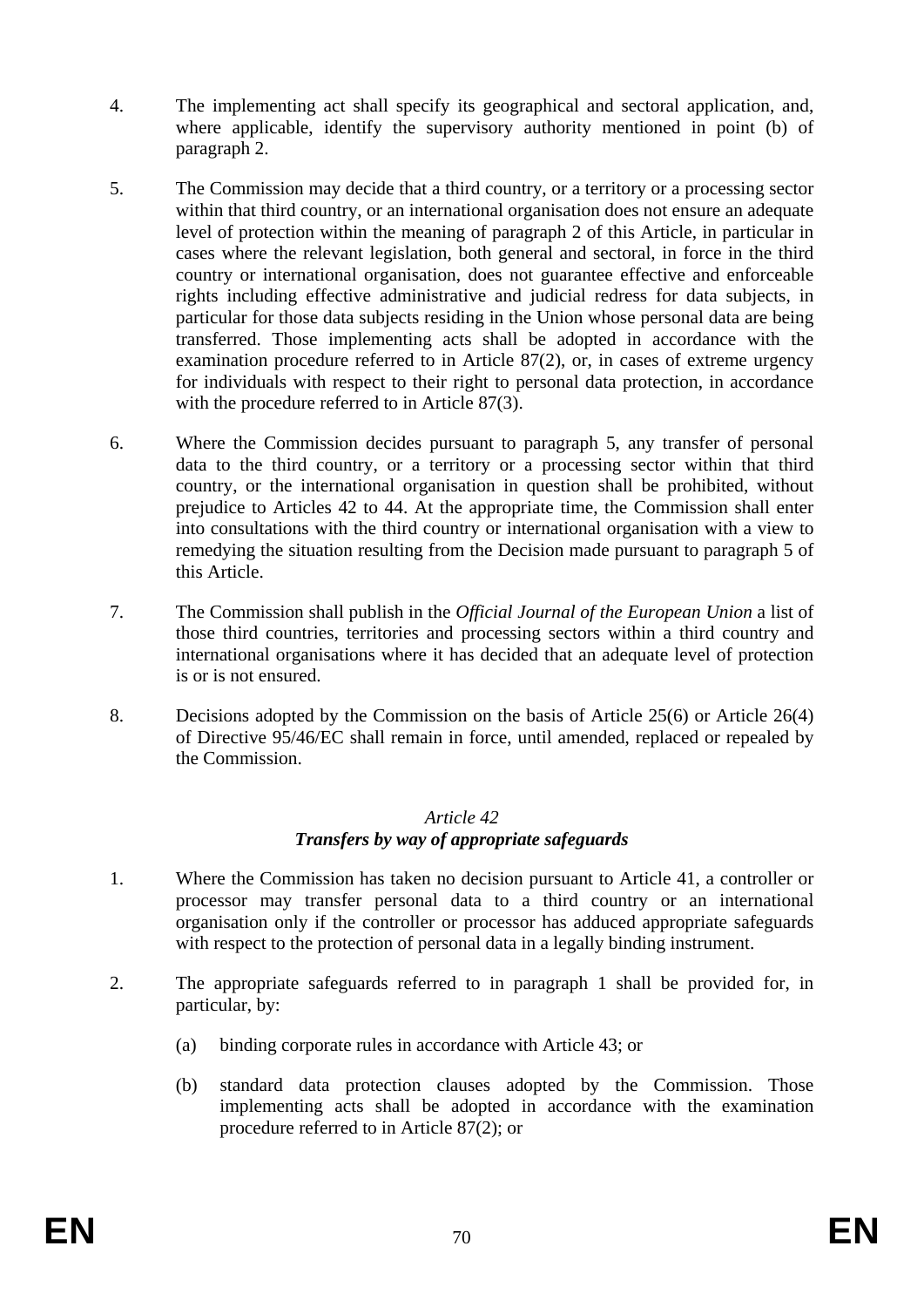- (c) standard data protection clauses adopted by a supervisory authority in accordance with the consistency mechanism referred to in Article 57 when declared generally valid by the Commission pursuant to point (b) of Article  $62(1)$ ; or
- (d) contractual clauses between the controller or processor and the recipient of the data authorised by a supervisory authority in accordance with paragraph 4.
- 3. A transfer based on standard data protection clauses or binding corporate rules as referred to in points (a), (b) or (c) of paragraph 2 shall not require any further authorisation.
- 4. Where a transfer is based on contractual clauses as referred to in point (d) of paragraph 2 of this Article the controller or processor shall obtain prior authorisation of the contractual clauses according to point (a) of Article 34(1) from the supervisory authority. If the transfer is related to processing activities which concern data subjects in another Member State or other Member States, or substantially affect the free movement of personal data within the Union, the supervisory authority shall apply the consistency mechanism referred to in Article 57.
- 5. Where the appropriate safeguards with respect to the protection of personal data are not provided for in a legally binding instrument, the controller or processor shall obtain prior authorisation for the transfer, or a set of transfers, or for provisions to be inserted into administrative arrangements providing the basis for such transfer. Such authorisation by the supervisory authority shall be in accordance with point (a) of Article 34(1). If the transfer is related to processing activities which concern data subjects in another Member State or other Member States, or substantially affect the free movement of personal data within the Union, the supervisory authority shall apply the consistency mechanism referred to in Article 57. Authorisations by a supervisory authority on the basis of Article 26(2) of Directive 95/46/EC shall remain valid, until amended, replaced or repealed by that supervisory authority.

#### *Article 43 Transfers by way of binding corporate rules*

- 1. A supervisory authority shall in accordance with the consistency mechanism set out in Article 58 approve binding corporate rules, provided that they:
	- (a) are legally binding and apply to and are enforced by every member within the controller's or processor's group of undertakings, and include their employees;
	- (b) expressly confer enforceable rights on data subjects;
	- (c) fulfil the requirements laid down in paragraph 2.
- 2. The binding corporate rules shall at least specify:
	- (a) the structure and contact details of the group of undertakings and its members;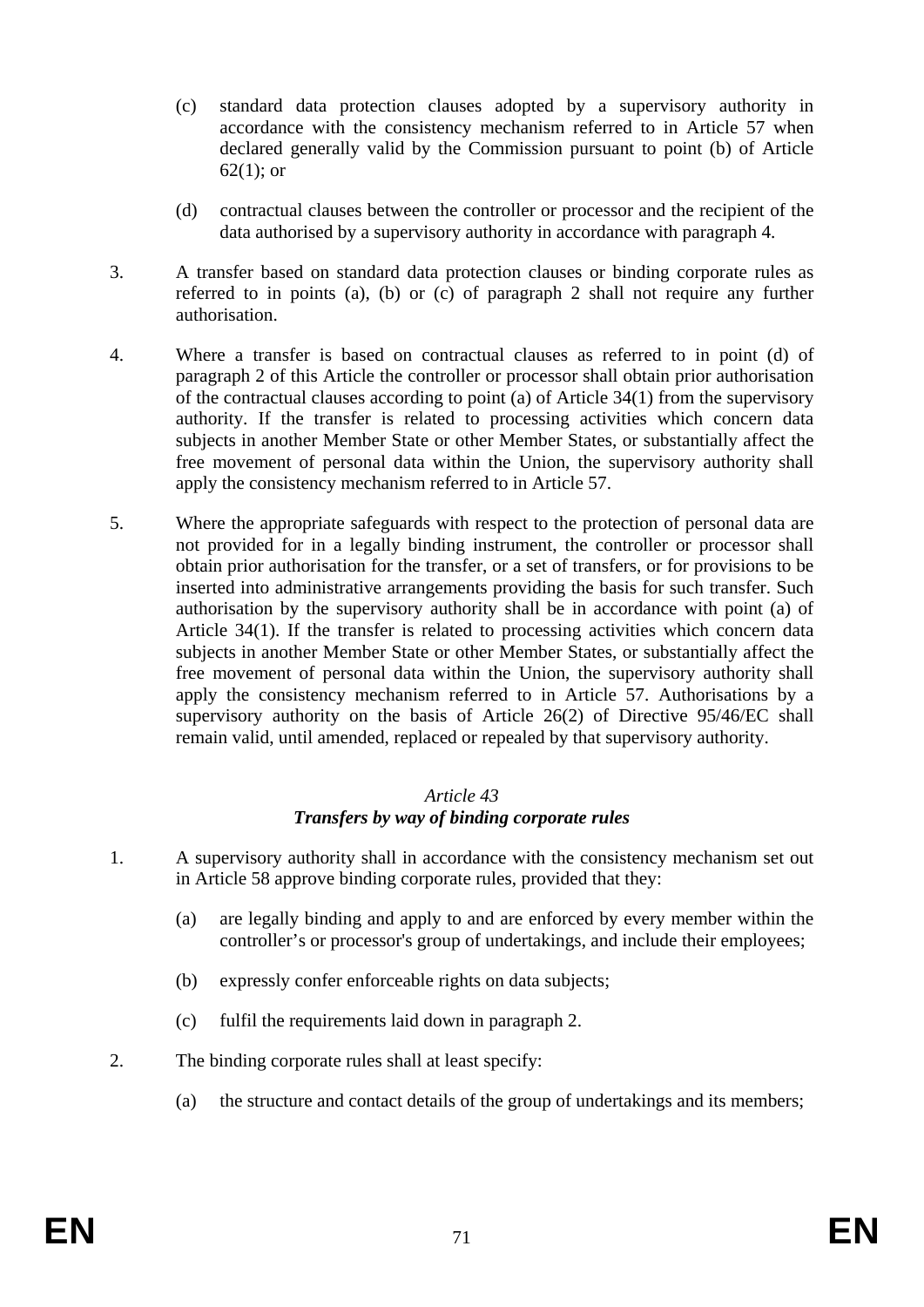- (b) the data transfers or set of transfers, including the categories of personal data, the type of processing and its purposes, the type of data subjects affected and the identification of the third country or countries in question;
- (c) their legally binding nature, both internally and externally;
- (d) the general data protection principles, in particular purpose limitation, data quality, legal basis for the processing, processing of sensitive personal data; measures to ensure data security; and the requirements for onward transfers to organisations which are not bound by the policies;
- (e) the rights of data subjects and the means to exercise these rights, including the right not to be subject to a measure based on profiling in accordance with Article 20, the right to lodge a complaint before the competent supervisory authority and before the competent courts of the Member States in accordance with Article 75, and to obtain redress and, where appropriate, compensation for a breach of the binding corporate rules;
- (f) the acceptance by the controller or processor established on the territory of a Member State of liability for any breaches of the binding corporate rules by any member of the group of undertakings not established in the Union; the controller or the processor may only be exempted from this liability, in whole or in part, if he proves that that member is not responsible for the event giving rise to the damage;
- (g) how the information on the binding corporate rules, in particular on the provisions referred to in points (d), (e) and (f) of this paragraph is provided to the data subjects in accordance with Article 11;
- (h) the tasks of the data protection officer designated in accordance with Article 35, including monitoring within the group of undertakings the compliance with the binding corporate rules, as well as monitoring the training and complaint handling;
- (i) the mechanisms within the group of undertakings aiming at ensuring the verification of compliance with the binding corporate rules;
- (j) the mechanisms for reporting and recording changes to the policies and reporting these changes to the supervisory authority;
- (k) the co-operation mechanism with the supervisory authority to ensure compliance by any member of the group of undertakings, in particular by making available to the supervisory authority the results of the verifications of the measures referred to in point (i) of this paragraph.
- 3. The Commission shall be empowered to adopt delegated acts in accordance with Article 86 for the purpose of further specifying the criteria and requirements for binding corporate rules within the meaning of this Article, in particular as regards the criteria for their approval, the application of points (b), (d), (e) and (f) of paragraph 2 to binding corporate rules adhered to by processors and on further necessary requirements to ensure the protection of personal data of the data subjects concerned.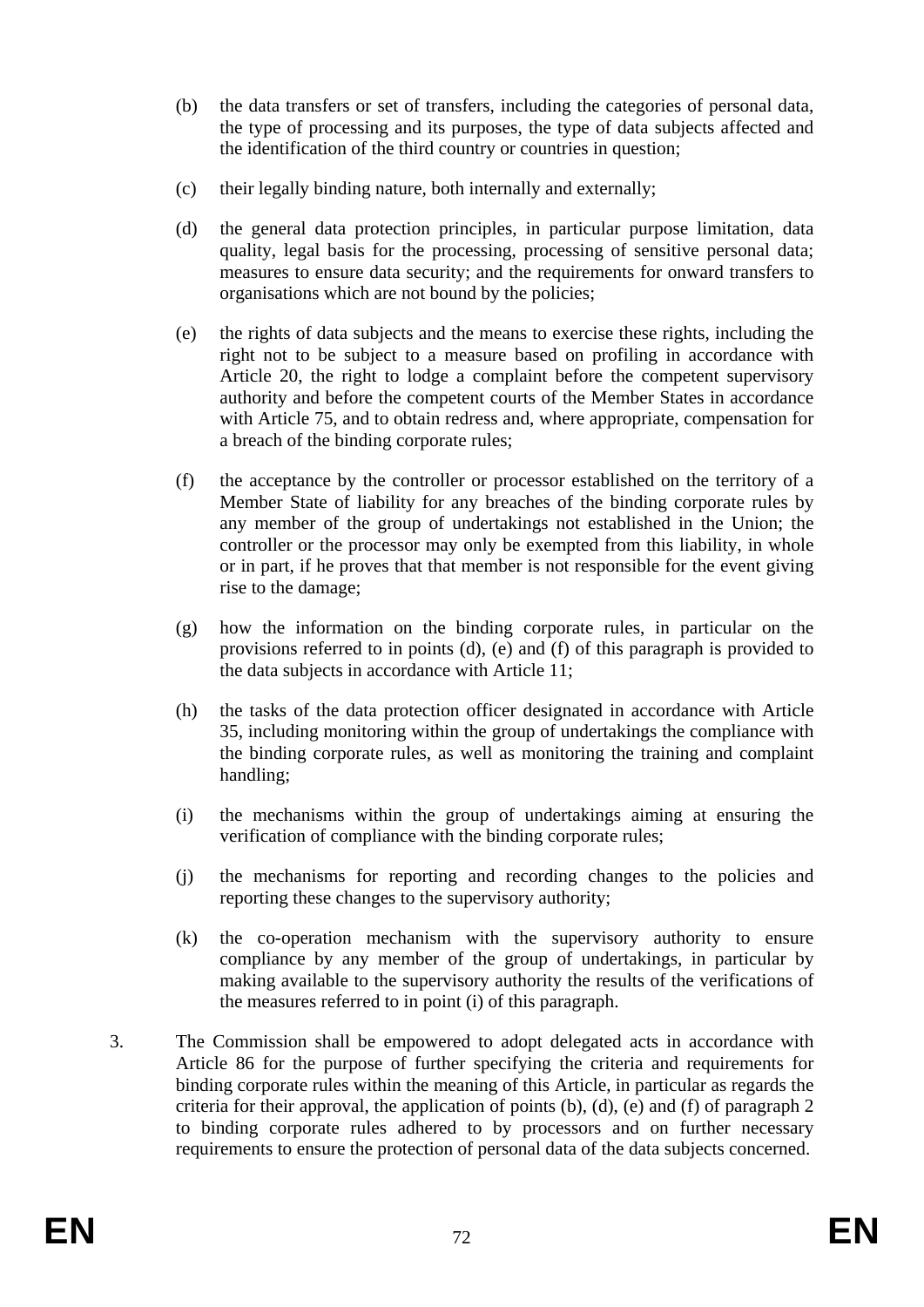4. The Commission may specify the format and procedures for the exchange of information by electronic means between controllers, processors and supervisory authorities for binding corporate rules within the meaning of this Article. Those implementing acts shall be adopted in accordance with the examination procedure set out in Article 87(2).

#### *Article 44 Derogations*

- 1. In the absence of an adequacy decision pursuant to Article 41 or of appropriate safeguards pursuant to Article 42, a transfer or a set of transfers of personal data to a third country or an international organisation may take place only on condition that:
	- (a) the data subject has consented to the proposed transfer, after having been informed of the risks of such transfers due to the absence of an adequacy decision and appropriate safeguards; or
	- (b) the transfer is necessary for the performance of a contract between the data subject and the controller or the implementation of pre-contractual measures taken at the data subject's request; or
	- (c) the transfer is necessary for the conclusion or performance of a contract concluded in the interest of the data subject between the controller and another natural or legal person; or
	- (d) the transfer is necessary for important grounds of public interest; or
	- (e) the transfer is necessary for the establishment, exercise or defence of legal claims; or
	- (f) the transfer is necessary in order to protect the vital interests of the data subject or of another person, where the data subject is physically or legally incapable of giving consent; or
	- (g) the transfer is made from a register which according to Union or Member State law is intended to provide information to the public and which is open to consultation either by the public in general or by any person who can demonstrate legitimate interest, to the extent that the conditions laid down in Union or Member State law for consultation are fulfilled in the particular case; or
	- (h) the transfer is necessary for the purposes of the legitimate interests pursued by the controller or the processor, which cannot be qualified as frequent or massive, and where the controller or processor has assessed all the circumstances surrounding the data transfer operation or the set of data transfer operations and based on this assessment adduced appropriate safeguards with respect to the protection of personal data, where necessary.
- 2. A transfer pursuant to point (g) of paragraph 1 shall not involve the entirety of the personal data or entire categories of the personal data contained in the register. When the register is intended for consultation by persons having a legitimate interest, the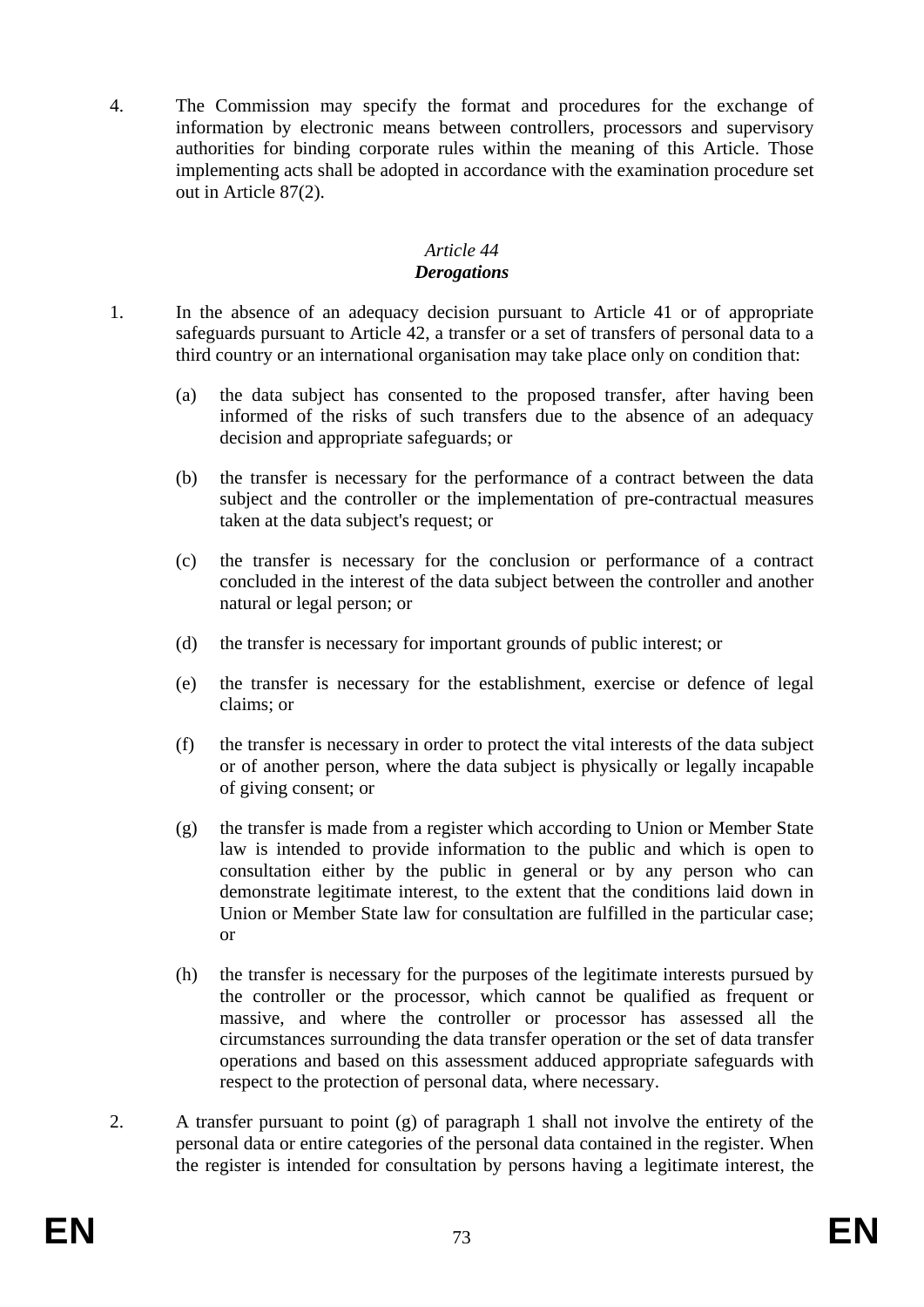transfer shall be made only at the request of those persons or if they are to be the recipients.

- 3. Where the processing is based on point (h) of paragraph 1, the controller or processor shall give particular consideration to the nature of the data, the purpose and duration of the proposed processing operation or operations, as well as the situation in the country of origin, the third country and the country of final destination, and adduced appropriate safeguards with respect to the protection of personal data, where necessary.
- 4. Points (b), (c) and (h) of paragraph 1 shall not apply to activities carried out by public authorities in the exercise of their public powers.
- 5. The public interest referred to in point (d) of paragraph 1 must be recognised in Union law or in the law of the Member State to which the controller is subject.
- 6. The controller or processor shall document the assessment as well as the appropriate safeguards adduced referred to in point (h) of paragraph 1 of this Article in the documentation referred to in Article 28 and shall inform the supervisory authority of the transfer.
- 7. The Commission shall be empowered to adopt delegated acts in accordance with Article 86 for the purpose of further specifying 'important grounds of public interest' within the meaning of point (d) of paragraph 1 as well as the criteria and requirements for appropriate safeguards referred to in point (h) of paragraph 1.

#### *Article 45*

## *International co-operation for the protection of personal data*

- 1. In relation to third countries and international organisations, the Commission and supervisory authorities shall take appropriate steps to:
	- (a) develop effective international co-operation mechanisms to facilitate the enforcement of legislation for the protection of personal data;
	- (b) provide international mutual assistance in the enforcement of legislation for the protection of personal data, including through notification, complaint referral, investigative assistance and information exchange, subject to appropriate safeguards for the protection of personal data and other fundamental rights and freedoms;
	- (c) engage relevant stakeholders in discussion and activities aimed at furthering international co-operation in the enforcement of legislation for the protection of personal data;
	- (d) promote the exchange and documentation of personal data protection legislation and practice.
- 2. For the purposes of paragraph 1, the Commission shall take appropriate steps to advance the relationship with third countries or international organisations, and in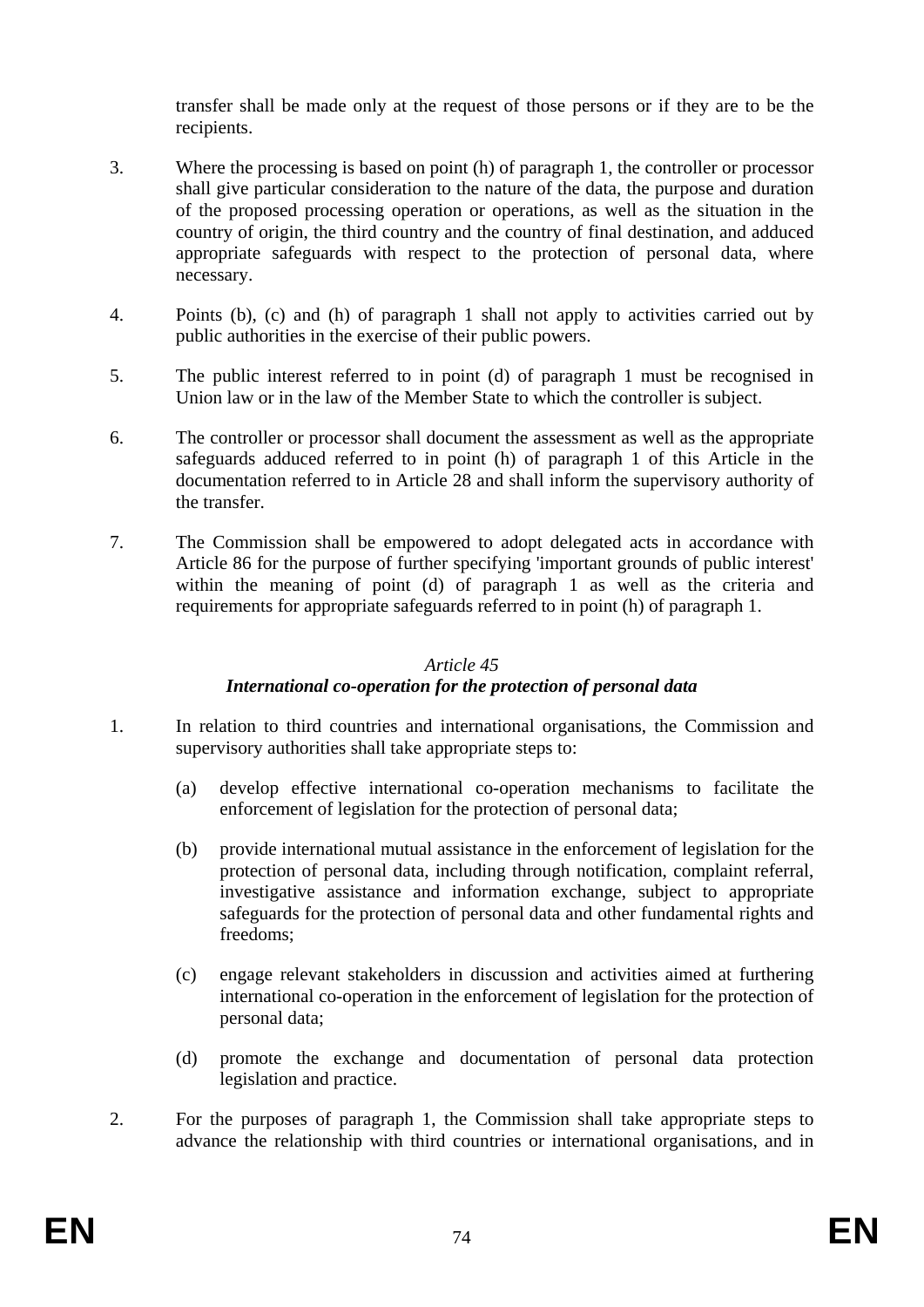particular their supervisory authorities, where the Commission has decided that they ensure an adequate level of protection within the meaning of Article 41(3).

## **CHAPTER VI INDEPENDENT SUPERVISORY AUTHORITIES SECTION 1 INDEPENDENT STATUS**

#### *Article 46 Supervisory authority*

- 1. Each Member State shall provide that one or more public authorities are responsible for monitoring the application of this Regulation and for contributing to its consistent application throughout the Union, in order to protect the fundamental rights and freedoms of natural persons in relation to the processing of their personal data and to facilitate the free flow of personal data within the Union. For these purposes, the supervisory authorities shall co-operate with each other and the Commission.
- 2. Where in a Member State more than one supervisory authority are established, that Member State shall designate the supervisory authority which functions as a single contact point for the effective participation of those authorities in the European Data Protection Board and shall set out the mechanism to ensure compliance by the other authorities with the rules relating to the consistency mechanism referred to in Article 57.
- 3. Each Member State shall notify to the Commission those provisions of its law which it adopts pursuant to this Chapter, by the date specified in Article 91(2) at the latest and, without delay, any subsequent amendment affecting them.

### *Article 47 Independence*

- 1. The supervisory authority shall act with complete independence in exercising the duties and powers entrusted to it.
- 2. The members of the supervisory authority shall, in the performance of their duties, neither seek nor take instructions from anybody.
- 3. Members of the supervisory authority shall refrain from any action incompatible with their duties and shall not, during their term of office, engage in any incompatible occupation, whether gainful or not.
- 4. Members of the supervisory authority shall behave, after their term of office, with integrity and discretion as regards the acceptance of appointments and benefits.
- 5. Each Member State shall ensure that the supervisory authority is provided with the adequate human, technical and financial resources, premises and infrastructure necessary for the effective performance of its duties and powers, including those to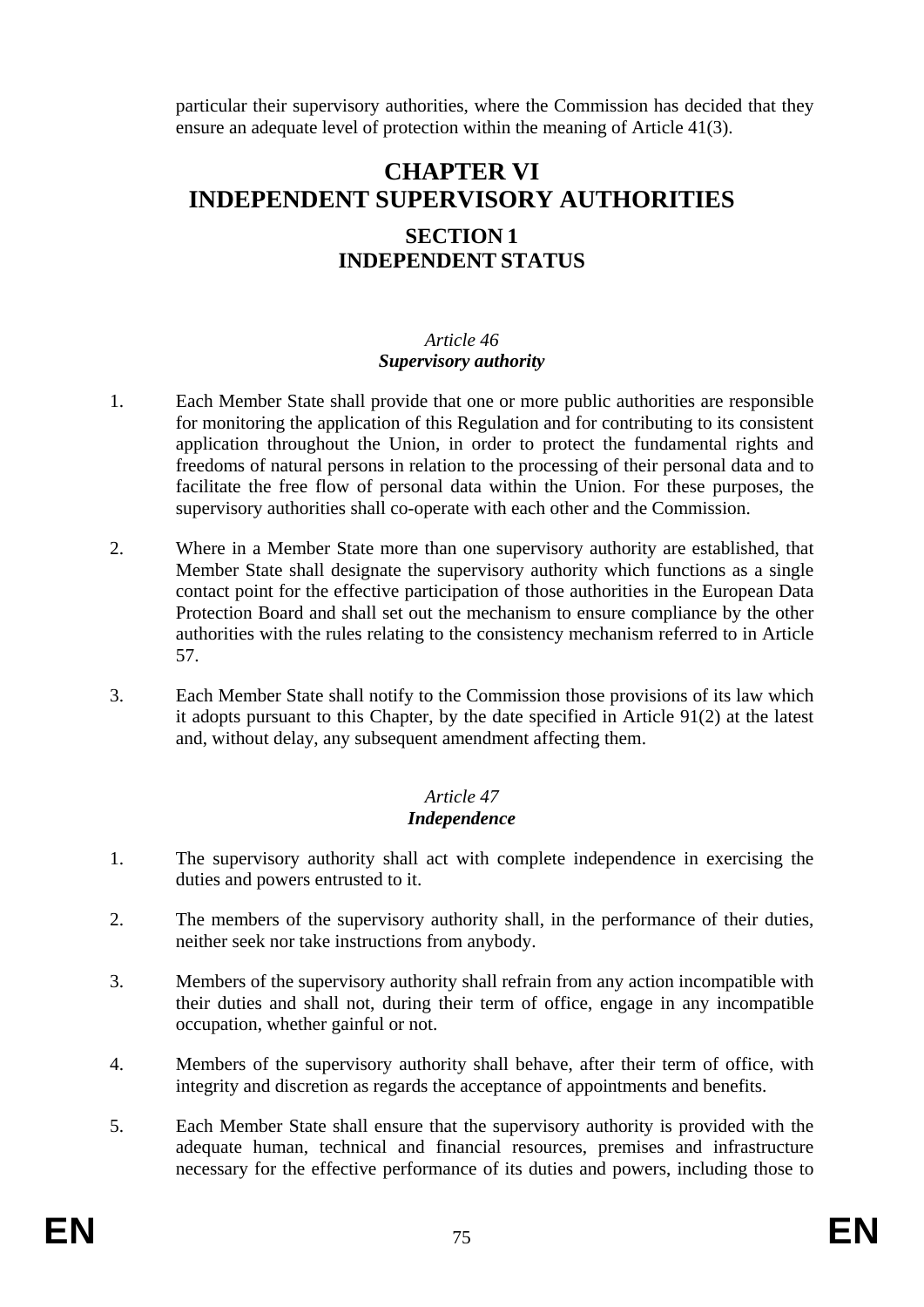be carried out in the context of mutual assistance, co-operation and participation in the European Data Protection Board.

- 6. Each Member State shall ensure that the supervisory authority has its own staff which shall be appointed by and be subject to the direction of the head of the supervisory authority.
- 7. Member States shall ensure that the supervisory authority is subject to financial control which shall not affect its independence. Member States shall ensure that the supervisory authority has separate annual budgets. The budgets shall be made public.

#### *Article 48*

#### *General conditions for the members of the supervisory authority*

- 1. Member States shall provide that the members of the supervisory authority must be appointed either by the parliament or the government of the Member State concerned.
- 2. The members shall be chosen from persons whose independence is beyond doubt and whose experience and skills required to perform their duties notably in the area of protection of personal data are demonstrated.
- 3. The duties of a member shall end in the event of the expiry of the term of office, resignation or compulsory retirement in accordance with paragraph 5.
- 4. A member may be dismissed or deprived of the right to a pension or other benefits in its stead by the competent national court, if the member no longer fulfils the conditions required for the performance of the duties or is guilty of serious misconduct.
- 5. Where the term of office expires or the member resigns, the member shall continue to exercise the duties until a new member is appointed.

#### *Article 49 Rules on the establishment of the supervisory authority*

Each Member State shall provide by law within the limits of this Regulation:

- (a) the establishment and status of the supervisory authority;
- (b) the qualifications, experience and skills required to perform the duties of the members of the supervisory authority;
- (c) the rules and procedures for the appointment of the members of the supervisory authority, as well the rules on actions or occupations incompatible with the duties of the office;
- (d) the duration of the term of the members of the supervisory authority which shall be no less than four years, except for the first appointment after entry into force of this Regulation, part of which may take place for a shorter period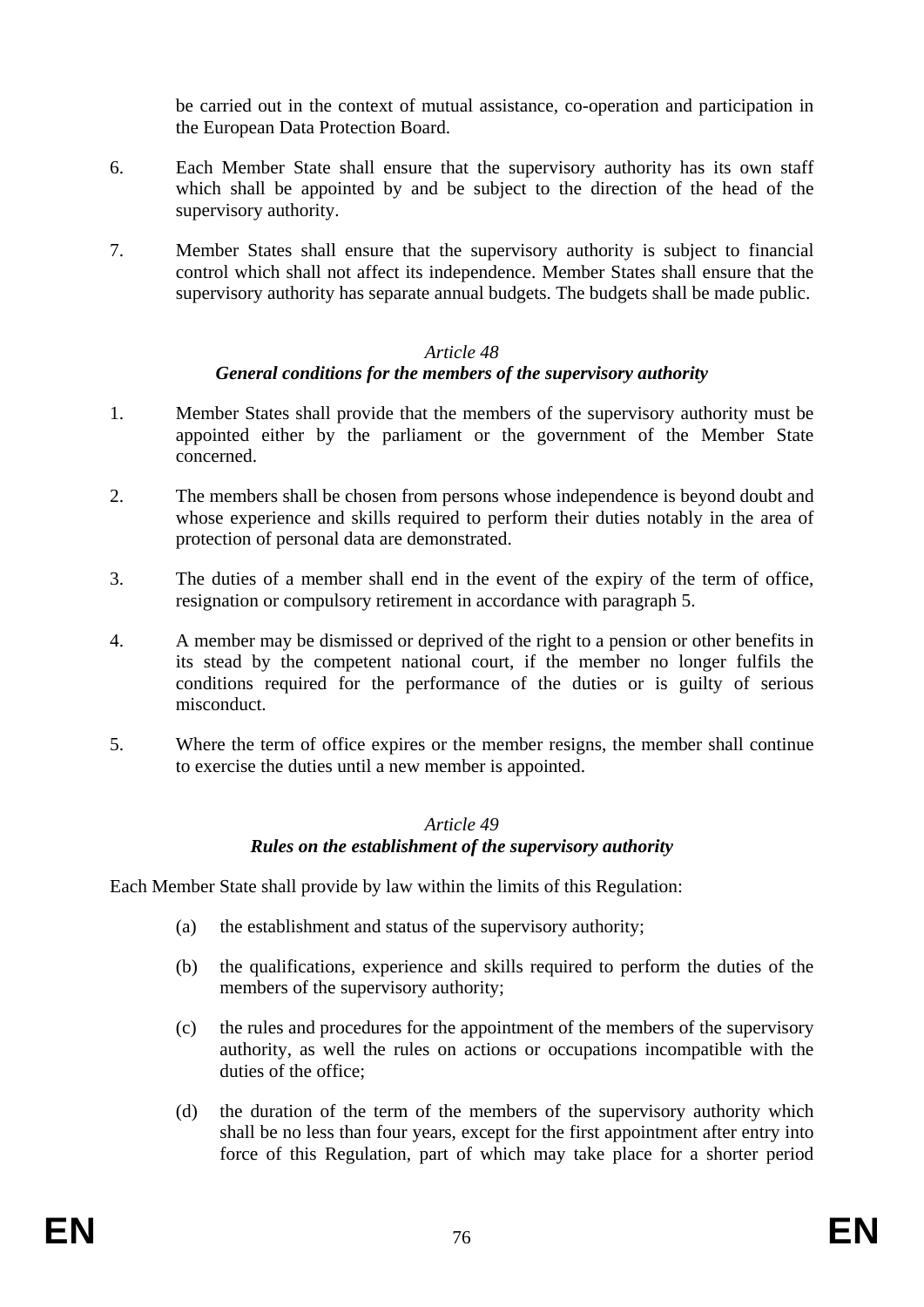where this is necessary to protect the independence of the supervisory authority by means of a staggered appointment procedure;

- (e) whether the members of the supervisory authority shall be eligible for reappointment;
- (f) the regulations and common conditions governing the duties of the members and staff of the supervisory authority;
- (g) the rules and procedures on the termination of the duties of the members of the supervisory authority, including in case that they no longer fulfil the conditions required for the performance of their duties or if they are guilty of serious misconduct.

#### *Article 50 Professional secrecy*

The members and the staff of the supervisory authority shall be subject, both during and after their term of office, to a duty of professional secrecy with regard to any confidential information which has come to their knowledge in the course of the performance of their official duties.

## **SECTION 2 DUTIES AND POWERS**

#### *Article 51 Competence*

## 1. Each supervisory authority shall exercise, on the territory of its own Member State, the powers conferred on it in accordance with this Regulation.

- 2. Where the processing of personal data takes place in the context of the activities of an establishment of a controller or a processor in the Union, and the controller or processor is established in more than one Member State, the supervisory authority of the main establishment of the controller or processor shall be competent for the supervision of the processing activities of the controller or the processor in all Member States, without prejudice to the provisions of Chapter VII of this Regulation.
- 3. The supervisory authority shall not be competent to supervise processing operations of courts acting in their judicial capacity.

#### *Article 52 Duties*

- 1. The supervisory authority shall:
	- (a) monitor and ensure the application of this Regulation;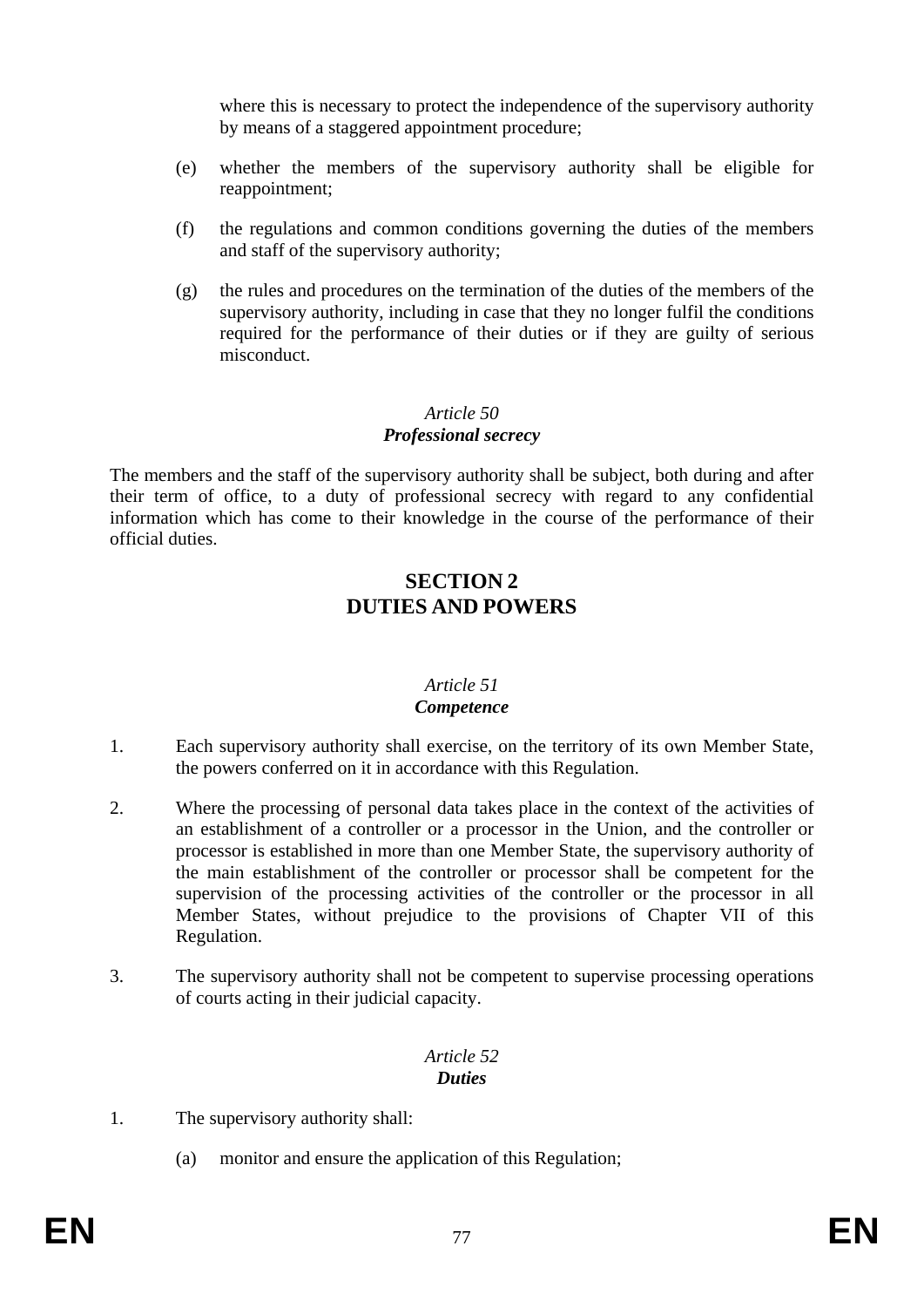- (b) hear complaints lodged by any data subject, or by an association representing that data subject in accordance with Article 73, investigate, to the extent appropriate, the matter and inform the data subject or the association of the progress and the outcome of the complaint within a reasonable period, in particular if further investigation or coordination with another supervisory authority is necessary;
- (c) share information with and provide mutual assistance to other supervisory authorities and ensure the consistency of application and enforcement of this Regulation;
- (d) conduct investigations either on its own initiative or on the basis of a complaint or on request of another supervisory authority, and inform the data subject concerned, if the data subject has addressed a complaint to this supervisory authority, of the outcome of the investigations within a reasonable period;
- (e) monitor relevant developments, insofar as they have an impact on the protection of personal data, in particular the development of information and communication technologies and commercial practices;
- (f) be consulted by Member State institutions and bodies on legislative and administrative measures relating to the protection of individuals' rights and freedoms with regard to the processing of personal data;
- (g) authorise and be consulted on the processing operations referred to in Article 34;
- (h) issue an opinion on the draft codes of conduct pursuant to Article 38(2);
- (i) approve binding corporate rules pursuant to Article 43;
- (j) participate in the activities of the European Data Protection Board.
- 2. Each supervisory authority shall promote the awareness of the public on risks, rules, safeguards and rights in relation to the processing of personal data. Activities addressed specifically to children shall receive specific attention.
- 3. The supervisory authority shall, upon request, advise any data subject in exercising the rights under this Regulation and, if appropriate, co-operate with the supervisory authorities in other Member States to this end.
- 4. For complaints referred to in point (b) of paragraph 1, the supervisory authority shall provide a complaint submission form, which can be completed electronically, without excluding other means of communication.
- 5. The performance of the duties of the supervisory authority shall be free of charge for the data subject.
- 6. Where requests are manifestly excessive, in particular due to their repetitive character, the supervisory authority may charge a fee or not take the action requested by the data subject. The supervisory authority shall bear the burden of proving the manifestly excessive character of the request.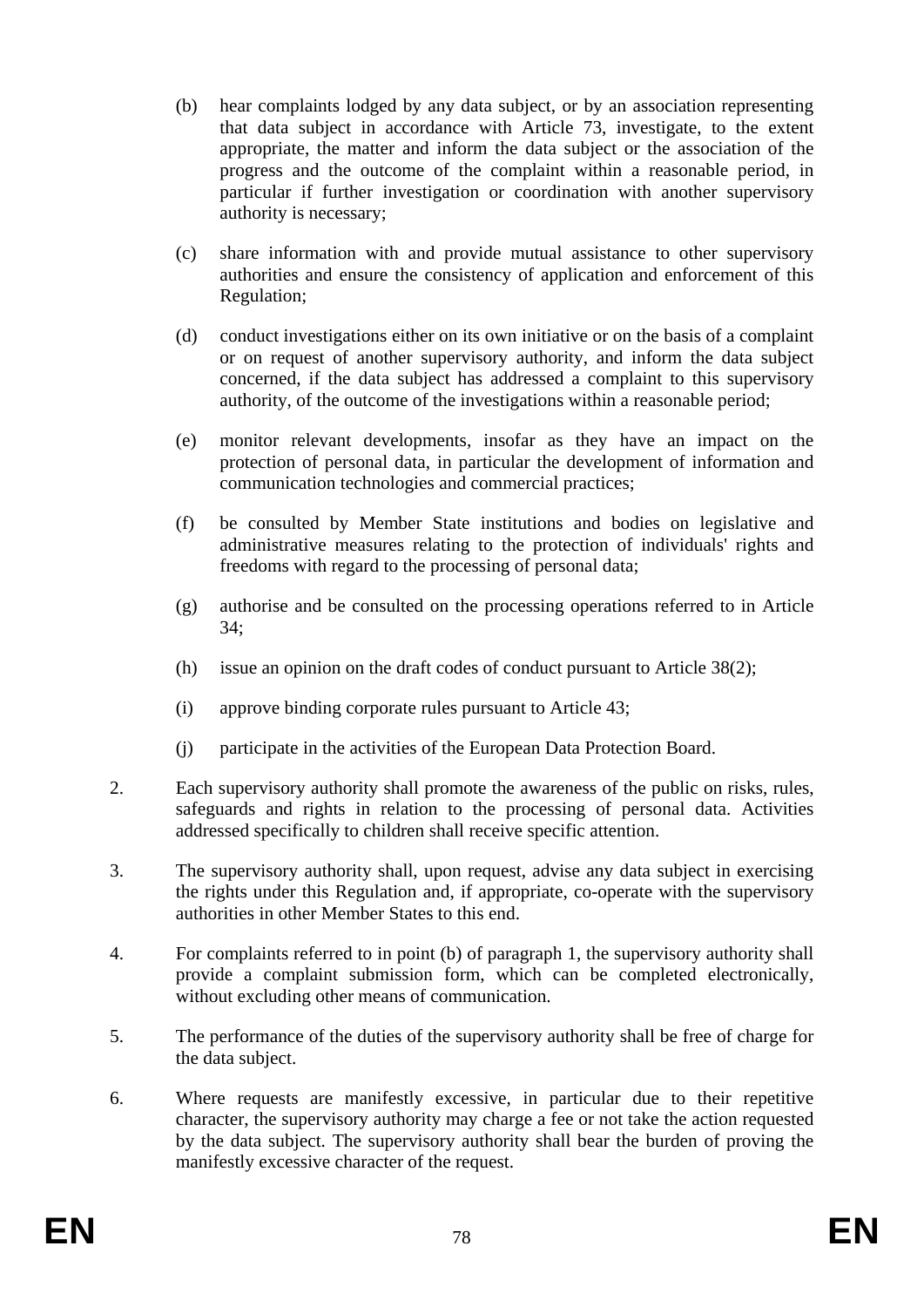# *Article 53*

## *Powers*

- 1. Each supervisory authority shall have the power:
	- (a) to notify the controller or the processor of an alleged breach of the provisions governing the processing of personal data, and, where appropriate, order the controller or the processor to remedy that breach, in a specific manner, in order to improve the protection of the data subject;
	- (b) to order the controller or the processor to comply with the data subject's requests to exercise the rights provided by this Regulation;
	- (c) to order the controller and the processor, and, where applicable, the representative to provide any information relevant for the performance of its duties;
	- (d) to ensure the compliance with prior authorisations and prior consultations referred to in Article 34;
	- (e) to warn or admonish the controller or the processor;
	- (f) to order the rectification, erasure or destruction of all data when they have been processed in breach of the provisions of this Regulation and the notification of such actions to third parties to whom the data have been disclosed;
	- (g) to impose a temporary or definitive ban on processing;
	- (h) to suspend data flows to a recipient in a third country or to an international organisation;
	- (i) to issue opinions on any issue related to the protection of personal data;
	- (j) to inform the national parliament, the government or other political institutions as well as the public on any issue related to the protection of personal data.
- 2. Each supervisory authority shall have the investigative power to obtain from the controller or the processor:
	- (a) access to all personal data and to all information necessary for the performance of its duties;
	- (b) access to any of its premises, including to any data processing equipment and means, where there are reasonable grounds for presuming that an activity in violation of this Regulation is being carried out there.

The powers referred to in point (b) shall be exercised in conformity with Union law and Member State law.

3. Each supervisory authority shall have the power to bring violations of this Regulation to the attention of the judicial authorities and to engage in legal proceedings, in particular pursuant to Article 74(4) and Article 75(2).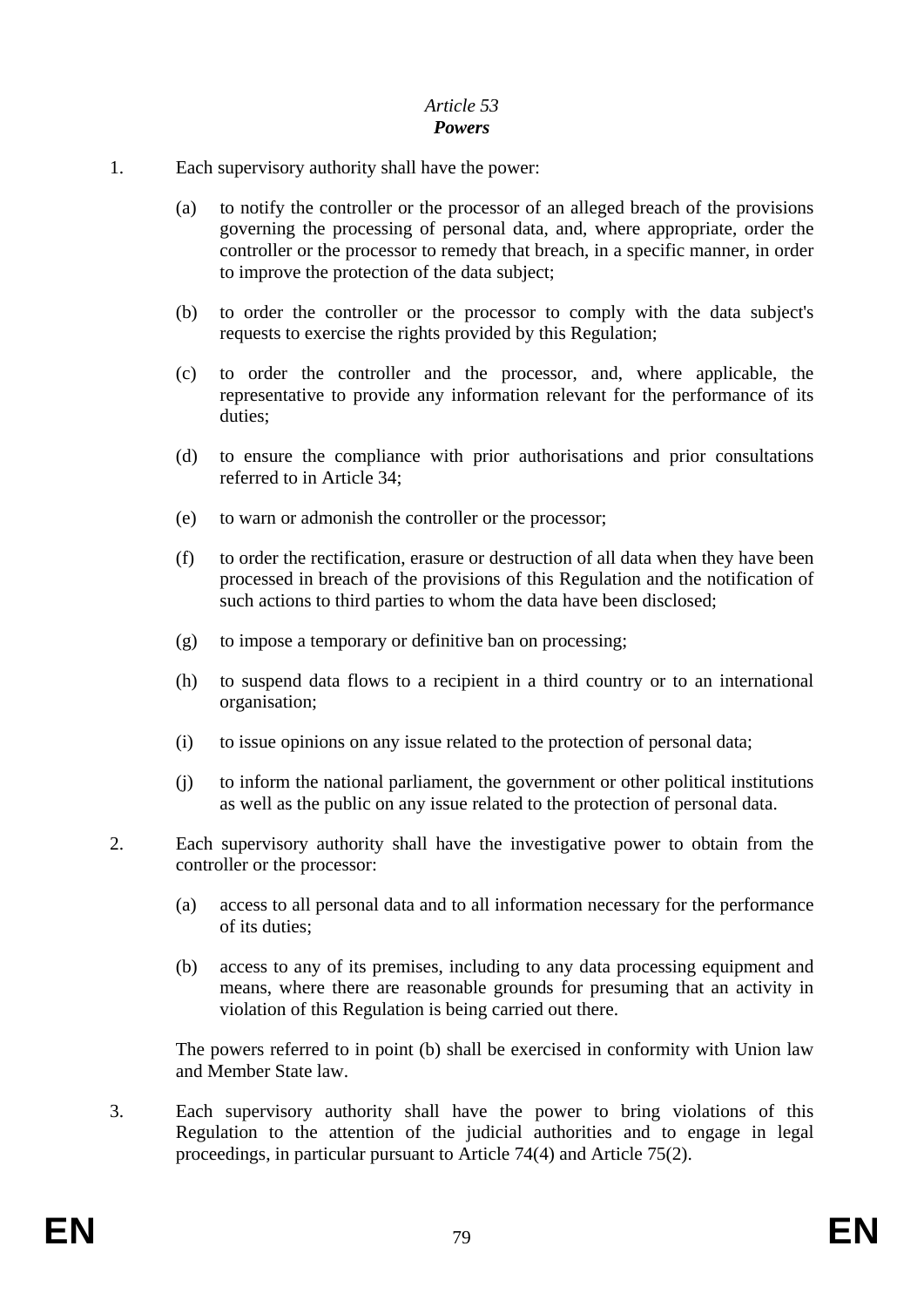4. Each supervisory authority shall have the power to sanction administrative offences, in particular those referred to in Article 79(4), (5) and (6).

#### *Article 54 Activity report*

Each supervisory authority must draw up an annual report on its activities. The report shall be presented to the national parliament and shall be made be available to the public, the Commission and the European Data Protection Board.

# **CHAPTER VII CO-OPERATION AND CONSISTENCY**

## **SECTION 1 CO-OPERATION**

### *Article 55 Mutual assistance*

- 1. Supervisory authorities shall provide each other relevant information and mutual assistance in order to implement and apply this Regulation in a consistent manner, and shall put in place measures for effective co-operation with one another. Mutual assistance shall cover, in particular, information requests and supervisory measures, such as requests to carry out prior authorisations and consultations, inspections and prompt information on the opening of cases and ensuing developments where data subjects in several Member States are likely to be affected by processing operations.
- 2. Each supervisory authority shall take all appropriate measures required to reply to the request of another supervisory authority without delay and no later than one month after having received the request. Such measures may include, in particular, the transmission of relevant information on the course of an investigation or enforcement measures to bring about the cessation or prohibition of processing operations contrary to this Regulation.
- 3. The request for assistance shall contain all the necessary information, including the purpose of the request and reasons for the request. Information exchanged shall be used only in respect of the matter for which it was requested.
- 4. A supervisory authority to which a request for assistance is addressed may not refuse to comply with it unless:
	- (a) it is not competent for the request; or
	- (b) compliance with the request would be incompatible with the provisions of this Regulation.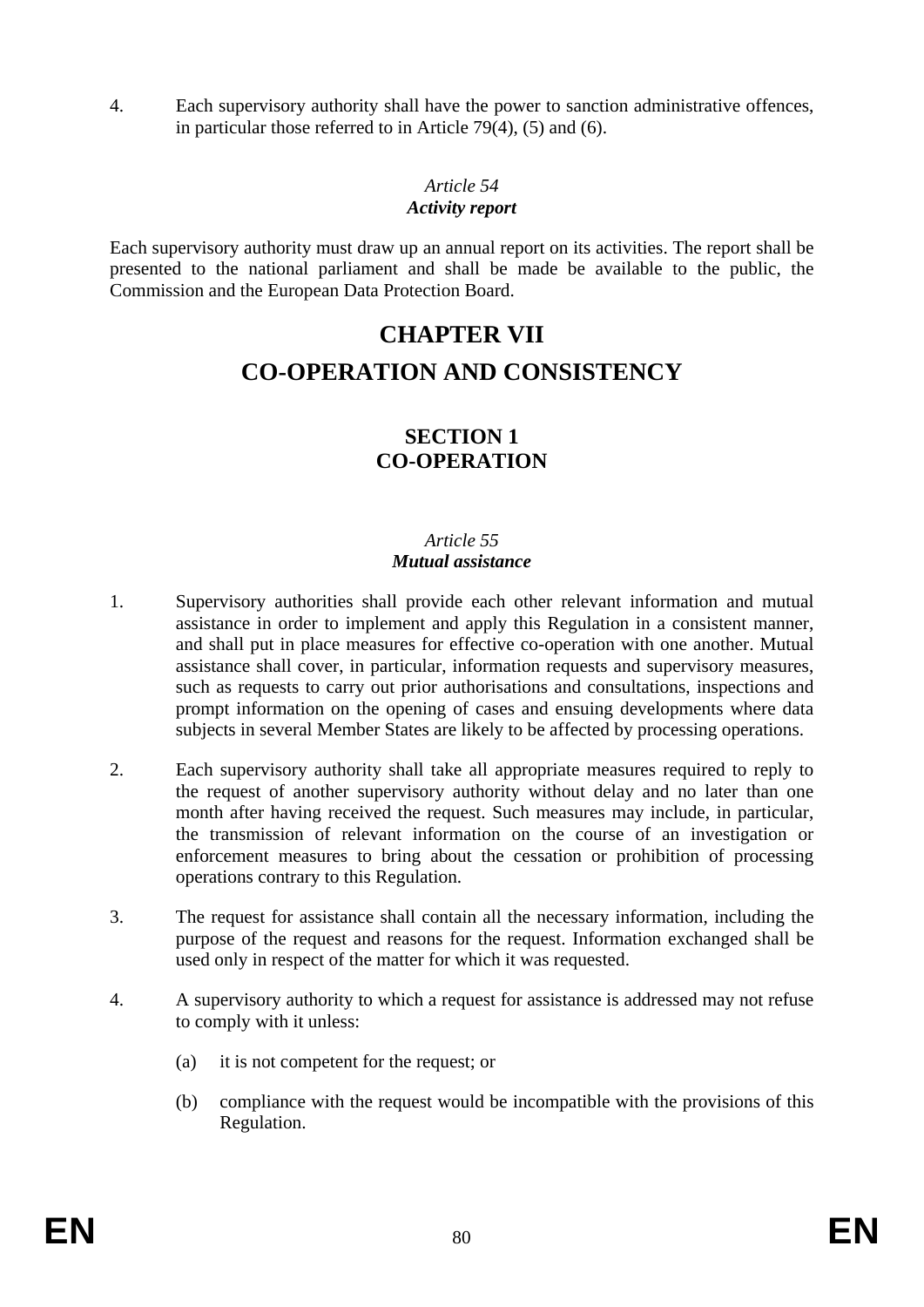- 5. The requested supervisory authority shall inform the requesting supervisory authority of the results or, as the case may be, of the progress or the measures taken in order to meet the request by the requesting supervisory authority.
- 6. Supervisory authorities shall supply the information requested by other supervisory authorities by electronic means and within the shortest possible period of time, using a standardised format.
- 7. No fee shall be charged for any action taken following a request for mutual assistance.
- 8. Where a supervisory authority does not act within one month on request of another supervisory authority, the requesting supervisory authorities shall be competent to take a provisional measure on the territory of its Member State in accordance with Article 51(1) and shall submit the matter to the European Data Protection Board in accordance with the procedure referred to in Article 57.
- 9. The supervisory authority shall specify the period of validity of such provisional measure. This period shall not exceed three months. The supervisory authority shall, without delay, communicate those measures, with full reasons, to the European Data Protection Board and to the Commission.
- 10. The Commission may specify the format and procedures for mutual assistance referred to in this article and the arrangements for the exchange of information by electronic means between supervisory authorities, and between supervisory authorities and the European Data Protection Board, in particular the standardised format referred to in paragraph 6. Those implementing acts shall be adopted in accordance with the examination procedure referred to in Article 87(2).

#### *Article 56 Joint operations of supervisory authorities*

- 1. In order to step up co-operation and mutual assistance, the supervisory authorities shall carry out joint investigative tasks, joint enforcement measures and other joint operations, in which designated members or staff from other Member States' supervisory authorities are involved.
- 2. In cases where data subjects in several Member States are likely to be affected by processing operations, a supervisory authority of each of those Member States shall have the right to participate in the joint investigative tasks or joint operations, as appropriate. The competent supervisory authority shall invite the supervisory authority of each of those Member States to take part in the respective joint investigative tasks or joint operations and respond to the request of a supervisory authority to participate in the operations without delay.
- 3. Each supervisory authority may, as a host supervisory authority, in compliance with its own national law, and with the seconding supervisory authority's authorisation, confer executive powers, including investigative tasks on the seconding supervisory authority's members or staff involved in joint operations or, in so far as the host supervisory authority's law permits, allow the seconding supervisory authority's members or staff to exercise their executive powers in accordance with the seconding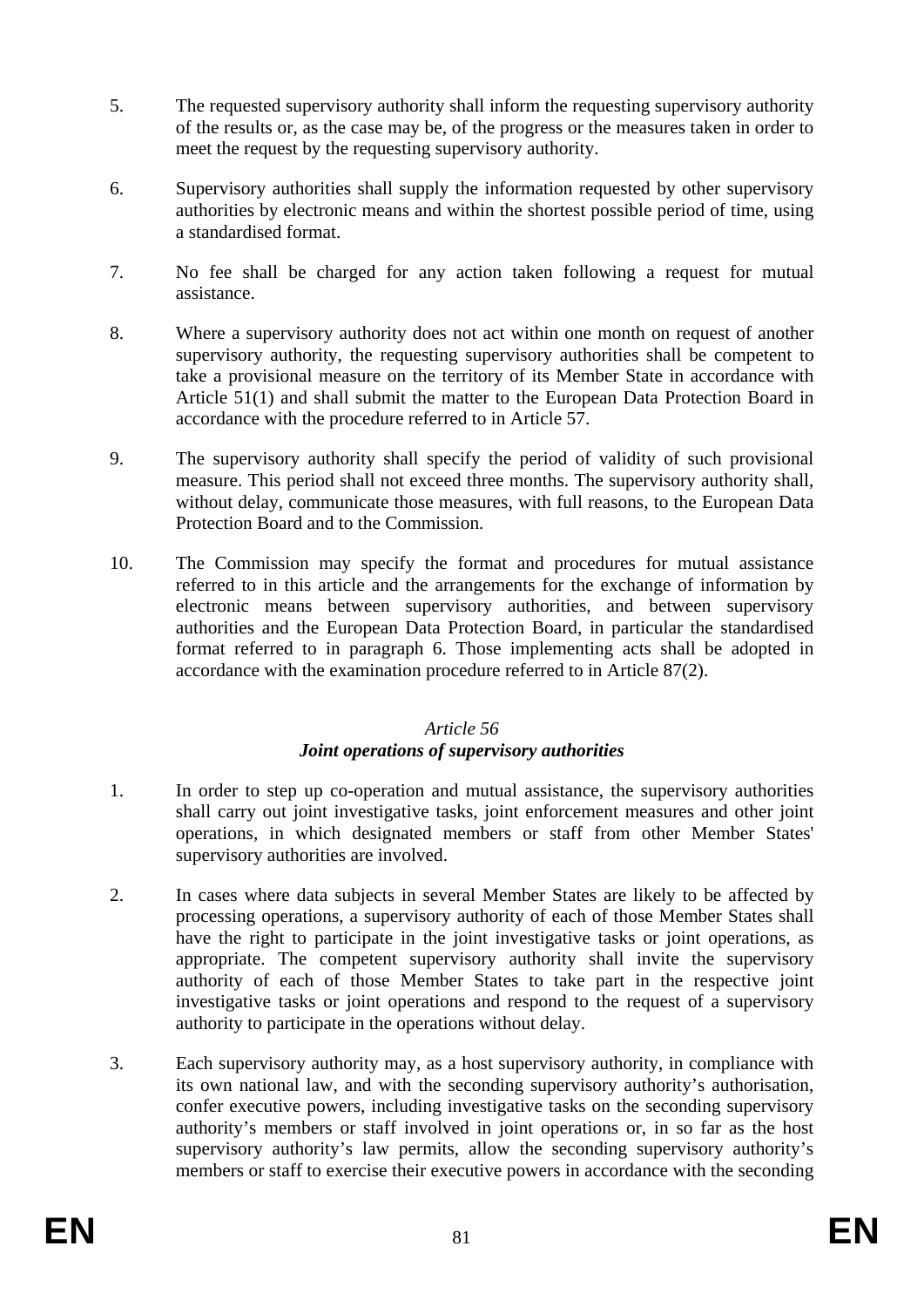supervisory authority's law. Such executive powers may be exercised only under the guidance and, as a rule, in the presence of members or staff from the host supervisory authority. The seconding supervisory authority's members or staff shall be subject to the host supervisory authority's national law. The host supervisory authority shall assume responsibility for their actions.

- 4. Supervisory authorities shall lay down the practical aspects of specific co-operation actions.
- 5. Where a supervisory authority does not comply within one month with the obligation laid down in paragraph 2, the other supervisory authorities shall be competent to take a provisional measure on the territory of its Member State in accordance with Article  $51(1)$ .
- 6. The supervisory authority shall specify the period of validity of a provisional measure referred to in paragraph 5. This period shall not exceed three months. The supervisory authority shall, without delay, communicate those measures, with full reasons, to the European Data Protection Board and to the Commission and shall submit the matter in the mechanism referred to in Article 57.

## **SECTION 2 CONSISTENCY**

#### *Article 57 Consistency mechanism*

For the purposes set out in Article 46(1), the supervisory authorities shall co-operate with each other and the Commission through the consistency mechanism as set out in this section.

#### *Article 58 Opinion by the European Data Protection Board*

- 1. Before a supervisory authority adopts a measure referred to in paragraph 2, this supervisory authority shall communicate the draft measure to the European Data Protection Board and the Commission.
- 2. The obligation set out in paragraph 1 shall apply to a measure intended to produce legal effects and which:
	- (a) relates to processing activities which are related to the offering of goods or services to data subjects in several Member States, or to the monitoring of their behaviour; or
	- (b) may substantially affect the free movement of personal data within the Union; or
	- (c) aims at adopting a list of the processing operations subject to prior consultation pursuant to Article 34(5); or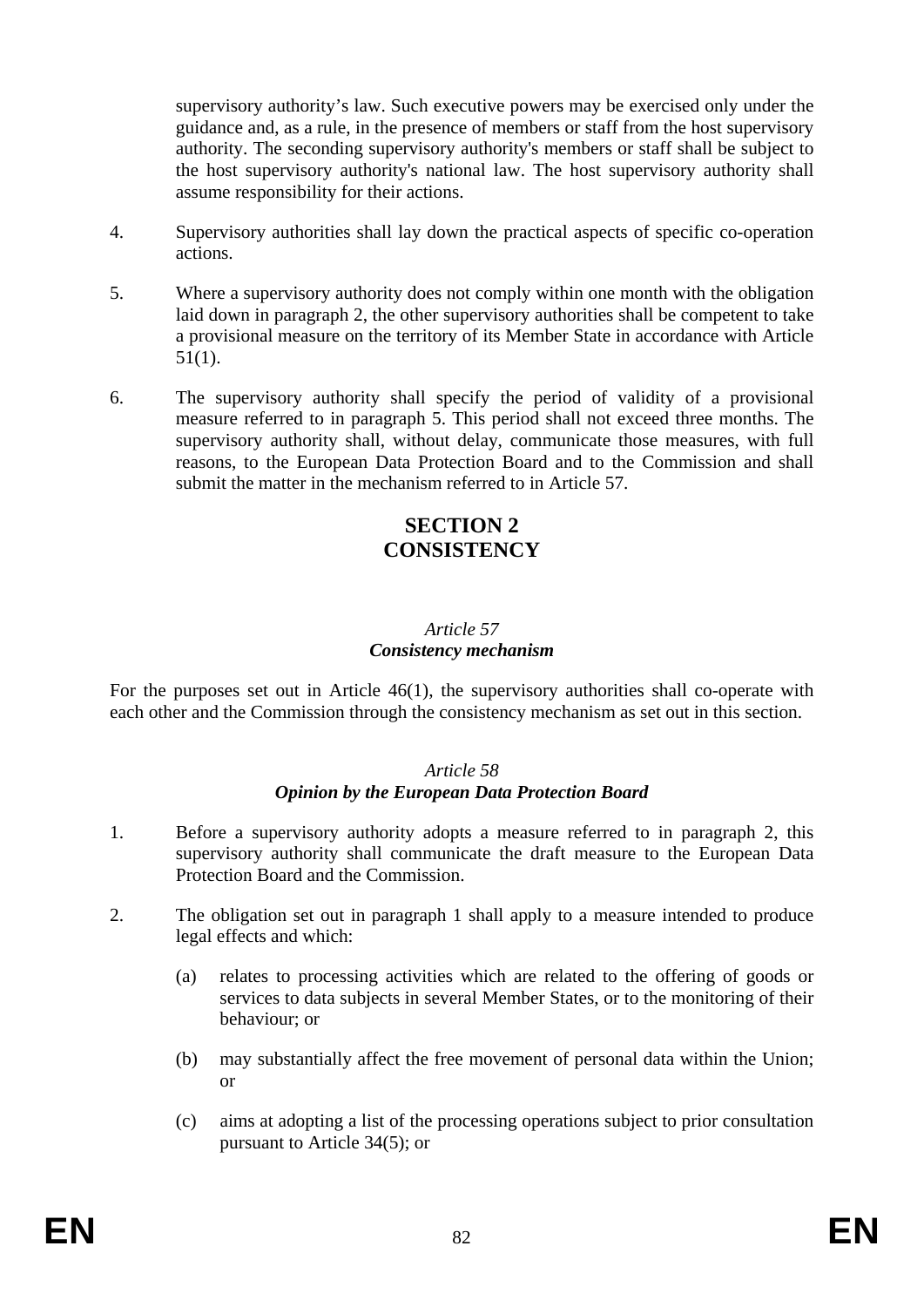- (d) aims to determine standard data protection clauses referred to in point (c) of Article 42(2); or
- (e) aims to authorise contractual clauses referred to in point (d) of Article 42(2); or
- (f) aims to approve binding corporate rules within the meaning of Article 43.
- 3. Any supervisory authority or the European Data Protection Board may request that any matter shall be dealt with in the consistency mechanism, in particular where a supervisory authority does not submit a draft measure referred to in paragraph 2 or does not comply with the obligations for mutual assistance in accordance with Article 55 or for joint operations in accordance with Article 56.
- 4. In order to ensure correct and consistent application of this Regulation, the Commission may request that any matter shall be dealt with in the consistency mechanism.
- 5. Supervisory authorities and the Commission shall electronically communicate any relevant information, including as the case may be a summary of the facts, the draft measure, and the grounds which make the enactment of such measure necessary, using a standardised format.
- 6. The chair of the European Data Protection Board shall immediately electronically inform the members of the European Data Protection Board and the Commission of any relevant information which has been communicated to it, using a standardised format. The chair of the European Data Protection Board shall provide translations of relevant information, where necessary.
- 7. The European Data Protection Board shall issue an opinion on the matter, if the European Data Protection Board so decides by simple majority of its members or any supervisory authority or the Commission so requests within one week after the relevant information has been provided according to paragraph 5. The opinion shall be adopted within one month by simple majority of the members of the European Data Protection Board. The chair of the European Data Protection Board shall inform, without undue delay, the supervisory authority referred to, as the case may be, in paragraphs 1 and 3, the Commission and the supervisory authority competent under Article 51 of the opinion and make it public.
- 8. The supervisory authority referred to in paragraph 1 and the supervisory authority competent under Article 51 shall take account of the opinion of the European Data Protection Board and shall within two weeks after the information on the opinion by the chair of the European Data Protection Board, electronically communicate to the chair of the European Data Protection Board and to the Commission whether it maintains or amends its draft measure and, if any, the amended draft measure, using a standardised format.

#### *Article 59 Opinion by the Commission*

1. Within ten weeks after a matter has been raised under Article 58, or at the latest within six weeks in the case of Article 61, the Commission may adopt, in order to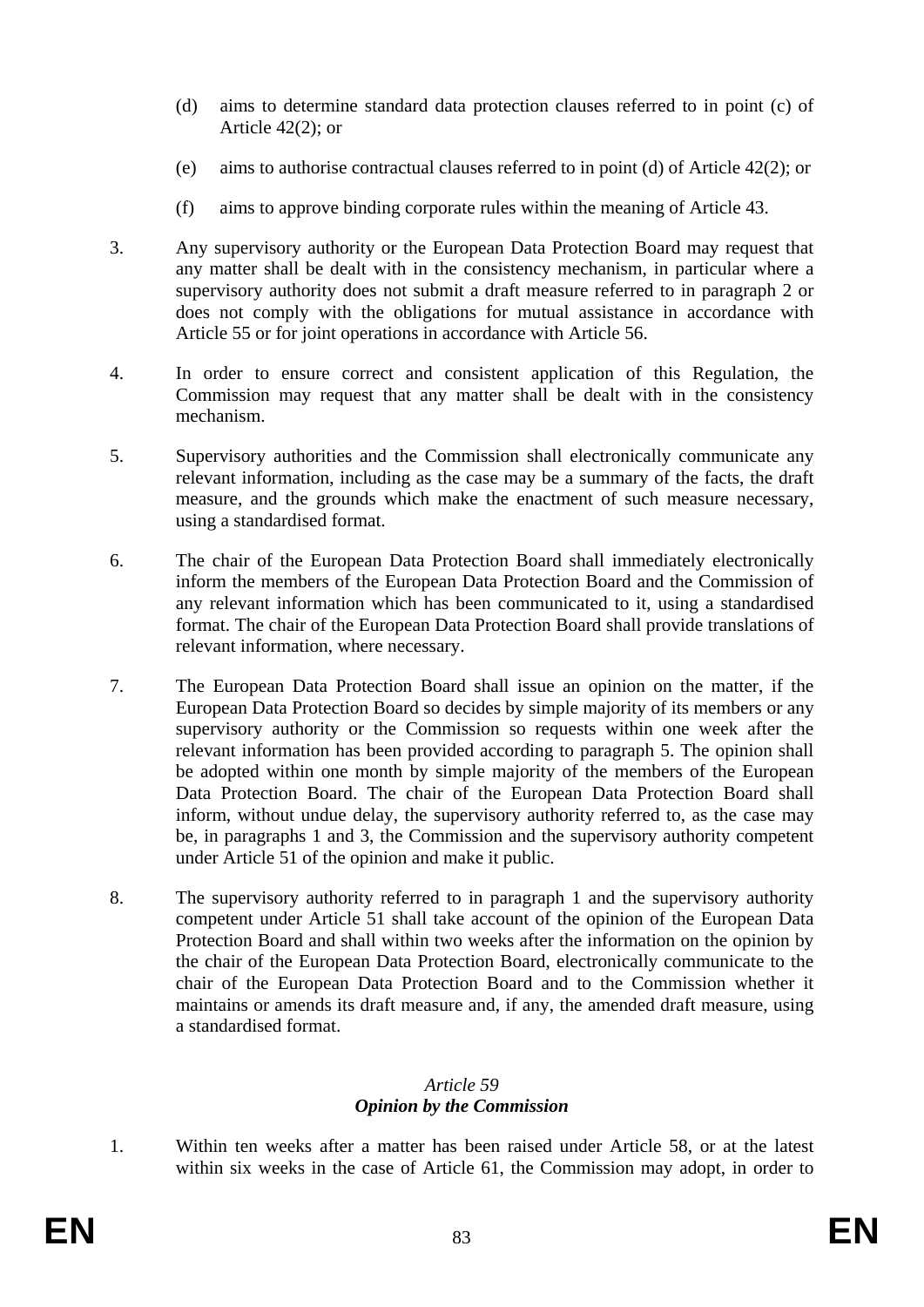ensure correct and consistent application of this Regulation, an opinion in relation to matters raised pursuant to Articles 58 or 61.

- 2. Where the Commission has adopted an opinion in accordance with paragraph 1, the supervisory authority concerned shall take utmost account of the Commission's opinion and inform the Commission and the European Data Protection Board whether it intends to maintain or amend its draft measure.
- 3. During the period referred to in paragraph 1, the draft measure shall not be adopted by the supervisory authority.
- 4. Where the supervisory authority concerned intends not to follow the opinion of the Commission, it shall inform the Commission and the European Data Protection Board thereof within the period referred to in paragraph 1 and provide a justification. In this case the draft measure shall not be adopted for one further month.

#### *Article 60 Suspension of a draft measure*

- 1. Within one month after the communication referred to in Article 59(4), and where the Commission has serious doubts as to whether the draft measure would ensure the correct application of this Regulation or would otherwise result in its inconsistent application, the Commission may adopt a reasoned decision requiring the supervisory authority to suspend the adoption of the draft measure, taking into account the opinion issued by the European Data Protection Board pursuant to Article 58(7) or Article 61(2), where it appears necessary in order to:
	- (a) reconcile the diverging positions of the supervisory authority and the European Data Protection Board, if this still appears to be possible; or
	- (b) adopt a measure pursuant to point (a) of Article 62(1).
- 2. The Commission shall specify the duration of the suspension which shall not exceed 12 months.
- 3. During the period referred to in paragraph 2, the supervisory authority may not adopt the draft measure.

#### *Article 61 Urgency procedure*

1. In exceptional circumstances, where a supervisory authority considers that there is an urgent need to act in order to protect the interests of data subjects, in particular when the danger exists that the enforcement of a right of a data subject could be considerably impeded by means of an alteration of the existing state or for averting major disadvantages or for other reasons, by way of derogation from the procedure referred to in Article 58, it may immediately adopt provisional measures with a specified period of validity. The supervisory authority shall, without delay, communicate those measures, with full reasons, to the European Data Protection Board and to the Commission.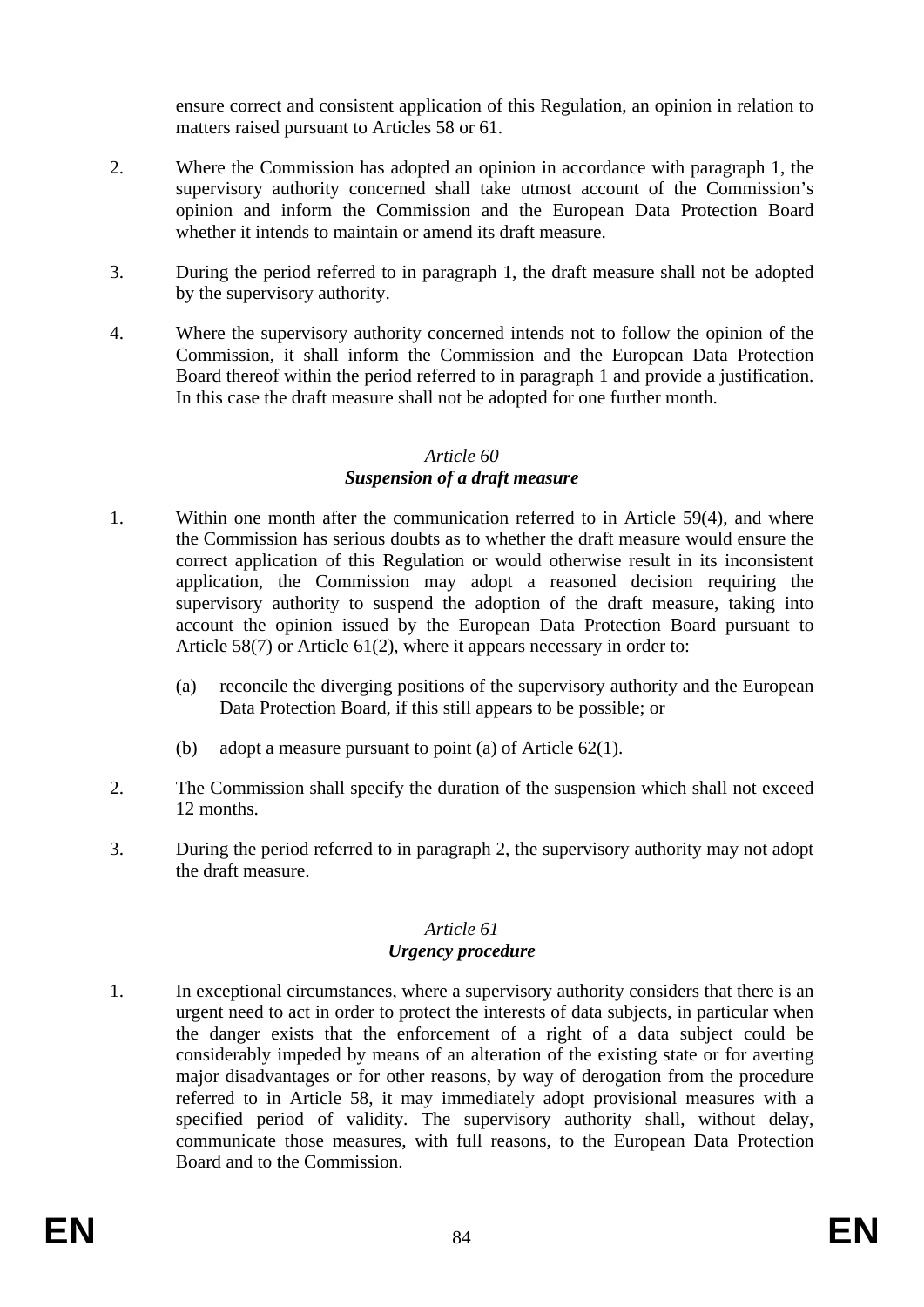- 2. Where a supervisory authority has taken a measure pursuant to paragraph 1 and considers that final measures need urgently be adopted, it may request an urgent opinion of the European Data Protection Board, giving reasons for requesting such opinion, including for the urgency of final measures.
- 3. Any supervisory authority may request an urgent opinion where the competent supervisory authority has not taken an appropriate measure in a situation where there is an urgent need to act, in order to protect the interests of data subjects, giving reasons for requesting such opinion, including for the urgent need to act.
- 4. By derogation from Article 58(7), an urgent opinion referred to in paragraphs 2 and 3 of this Article shall be adopted within two weeks by simple majority of the members of the European Data Protection Board.

#### *Article 62 Implementing acts*

- 1. The Commission may adopt implementing acts for:
	- (a) deciding on the correct application of this Regulation in accordance with its objectives and requirements in relation to matters communicated by supervisory authorities pursuant to Article 58 or 61, concerning a matter in relation to which a reasoned decision has been adopted pursuant to Article 60(1), or concerning a matter in relation to which a supervisory authority does not submit a draft measure and that supervisory authority has indicated that it does not intend to follow the opinion of the Commission adopted pursuant to Article 59;
	- (b) deciding, within the period referred to in Article 59(1), whether it declares draft standard data protection clauses referred to in point (d) of Article 58(2), as having general validity;
	- (c) specifying the format and procedures for the application of the consistency mechanism referred to in this section;
	- (d) specifying the arrangements for the exchange of information by electronic means between supervisory authorities, and between supervisory authorities and the European Data Protection Board, in particular the standardised format referred to in Article 58(5), (6) and (8).

Those implementing acts shall be adopted in accordance with the examination procedure referred to in Article 87(2).

- 2. On duly justified imperative grounds of urgency relating to the interests of data subjects in the cases referred to in point (a) of paragraph 1, the Commission shall adopt immediately applicable implementing acts in accordance with the procedure referred to in Article 87(3). Those acts shall remain in force for a period not exceeding 12 months.
- 3. The absence or adoption of a measure under this Section does not prejudice any other measure by the Commission under the Treaties.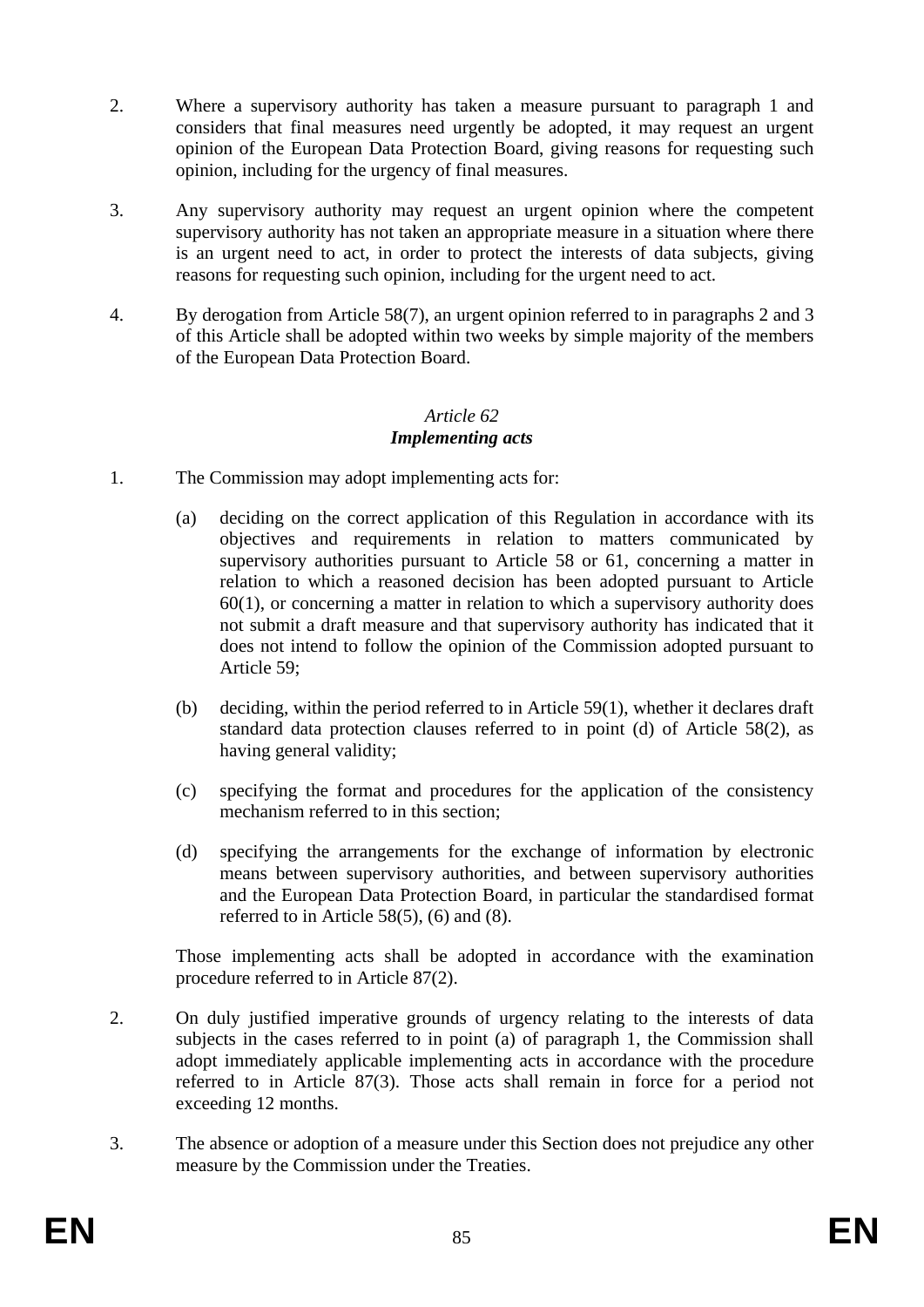#### *Article 63 Enforcement*

- 1. For the purposes of this Regulation, an enforceable measure of the supervisory authority of one Member State shall be enforced in all Member States concerned.
- 2. Where a supervisory authority does not submit a draft measure to the consistency mechanism in breach of Article 58(1) to (5), the measure of the supervisory authority shall not be legally valid and enforceable.

## **SECTION 3 EUROPEAN DATA PROTECTION BOARD**

#### *Article 64 European Data Protection Board*

- 1. A European Data Protection Board is hereby set up.
- 2. The European Data Protection Board shall be composed of the head of one supervisory authority of each Member State and of the European Data Protection Supervisor.
- 3. Where in a Member State more than one supervisory authority is responsible for monitoring the application of the provisions pursuant to this Regulation, they shall nominate the head of one of those supervisory authorities as joint representative.
- 4. The Commission shall have the right to participate in the activities and meetings of the European Data Protection Board and shall designate a representative. The chair of the European Data Protection Board shall, without delay, inform the Commission on all activities of the European Data Protection Board.

#### *Article 65 Independence*

- 1. The European Data Protection Board shall act independently when exercising its tasks pursuant to Articles 66 and 67.
- 2. Without prejudice to requests by the Commission referred to in point (b) of paragraph 1 and in paragraph 2 of Article 66, the European Data Protection Board shall, in the performance of its tasks, neither seek nor take instructions from anybody.

#### *Article 66 Tasks of the European Data Protection Board*

1. The European Data Protection Board shall ensure the consistent application of this Regulation. To this effect, the European Data Protection Board shall, on its own initiative or at the request of the Commission, in particular: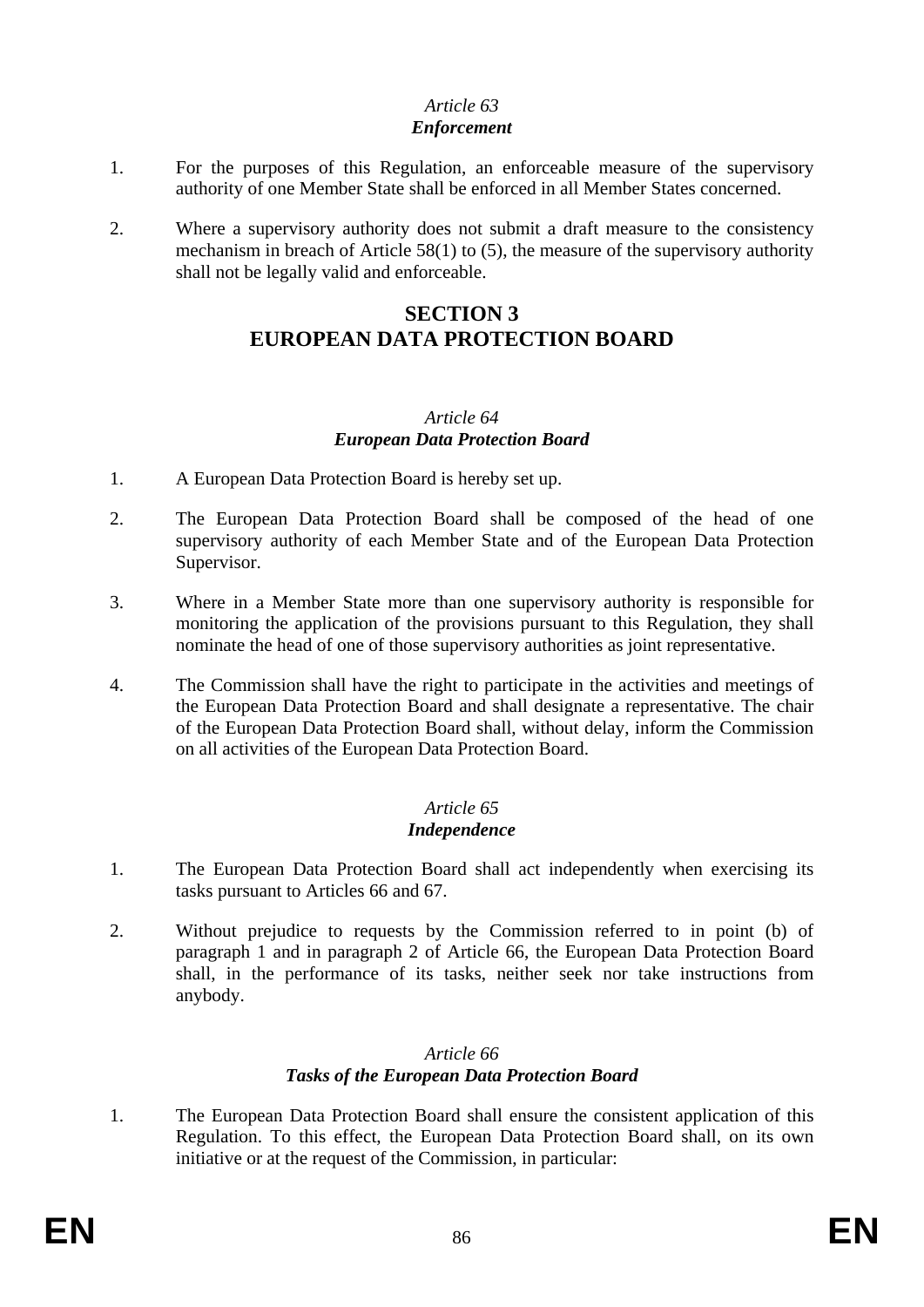- (a) advise the Commission on any issue related to the protection of personal data in the Union, including on any proposed amendment of this Regulation;
- (b) examine, on its own initiative or on request of one of its members or on request of the Commission, any question covering the application of this Regulation and issue guidelines, recommendations and best practices addressed to the supervisory authorities in order to encourage consistent application of this Regulation;
- (c) review the practical application of the guidelines, recommendations and best practices referred to in point (b) and report regularly to the Commission on these;
- (d) issue opinions on draft decisions of supervisory authorities pursuant to the consistency mechanism referred to in Article 57;
- (e) promote the co-operation and the effective bilateral and multilateral exchange of information and practices between the supervisory authorities;
- (f) promote common training programmes and facilitate personnel exchanges between the supervisory authorities, as well as, where appropriate, with the supervisory authorities of third countries or of international organisations;
- (g) promote the exchange of knowledge and documentation on data protection legislation and practice with data protection supervisory authorities worldwide.
- 2. Where the Commission requests advice from the European Data Protection Board, it may lay out a time limit within which the European Data Protection Board shall provide such advice, taking into account the urgency of the matter.
- 3. The European Data Protection Board shall forward its opinions, guidelines, recommendations, and best practices to the Commission and to the committee referred to in Article 87 and make them public.
- 4. The Commission shall inform the European Data Protection Board of the action it has taken following the opinions, guidelines, recommendations and best practices issued by the European Data Protection Board.

#### *Article 67 Reports*

1. The European Data Protection Board shall regularly and timely inform the Commission about the outcome of its activities. It shall draw up an annual report on the situation regarding the protection of natural persons with regard to the processing of personal data in the Union and in third countries.

The report shall include the review of the practical application of the guidelines, recommendations and best practices referred to in point (c) of Article 66(1).

2. The report shall be made public and transmitted to the European Parliament, the Council and the Commission.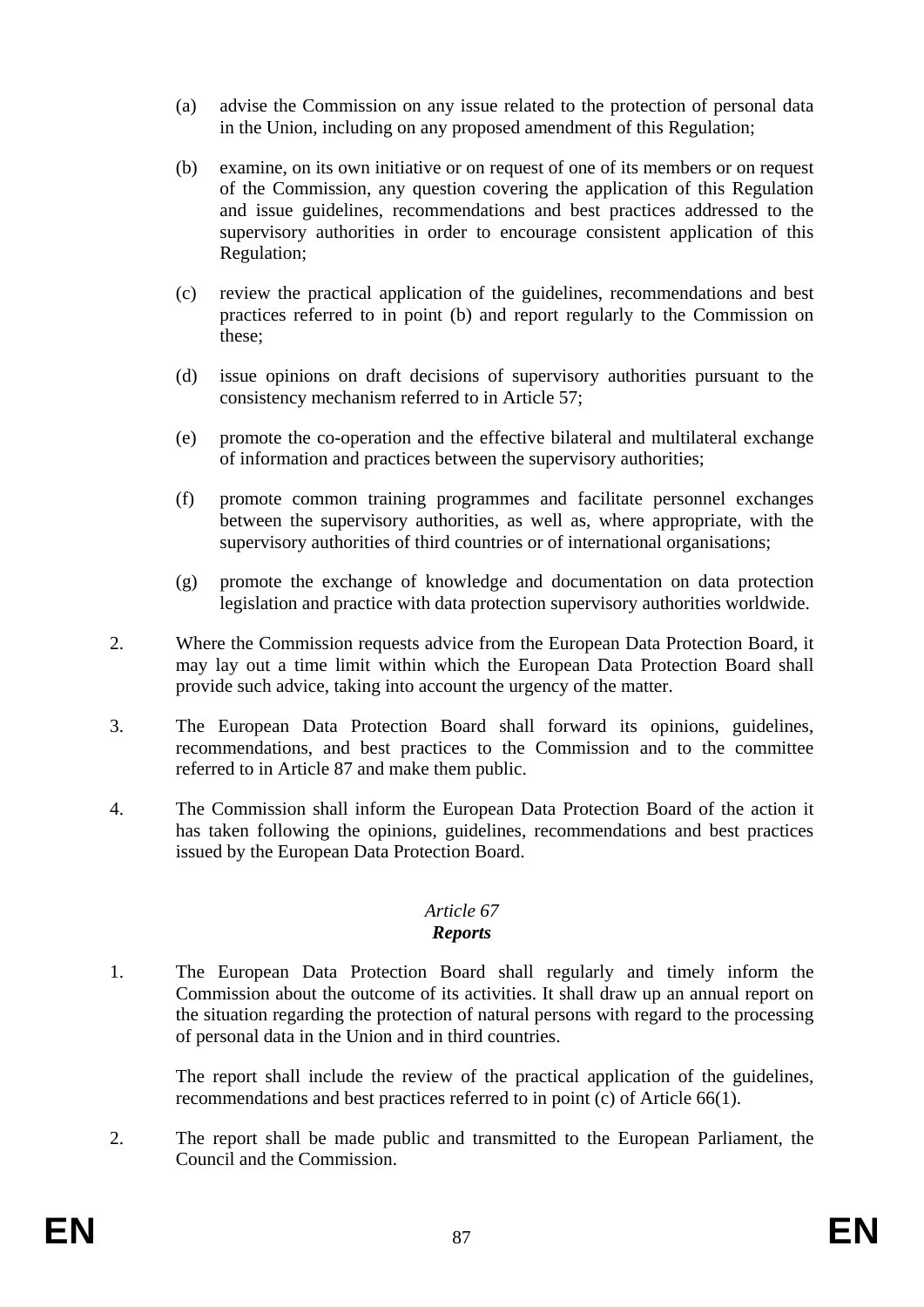#### *Article 68 Procedure*

#### 1. The European Data Protection Board shall take decisions by a simple majority of its members.

2. The European Data Protection Board shall adopt its own rules of procedure and organise its own operational arrangements. In particular, it shall provide for the continuation of exercising duties when a member's term of office expires or a member resigns, for the establishment of subgroups for specific issues or sectors and for its procedures in relation to the consistency mechanism referred to in Article 57.

#### *Article 69 Chair*

- 1. The European Data Protection Board shall elect a chair and two deputy chairpersons from amongst its members. One deputy chairperson shall be the European Data Protection Supervisor, unless he or she has been elected chair.
- 2. The term of office of the chair and of the deputy chairpersons shall be five years and be renewable.

#### *Article 70 Tasks of the chair*

- 1. The chair shall have the following tasks:
	- (a) to convene the meetings of the European Data Protection Board and prepare its agenda;
	- (b) to ensure the timely fulfilment of the tasks of the European Data Protection Board, in particular in relation to the consistency mechanism referred to in Article 57.
- 2. The European Data Protection Board shall lay down the attribution of tasks between the chair and the deputy chairpersons in its rules of procedure.

## *Article 71*

#### *Secretariat*

- 1. The European Data Protection Board shall have a secretariat. The European Data Protection Supervisor shall provide that secretariat.
- 2. The secretariat shall provide analytical, administrative and logistical support to the European Data Protection Board under the direction of the chair.
- 3. The secretariat shall be responsible in particular for:
	- (a) the day-to-day business of the European Data Protection Board;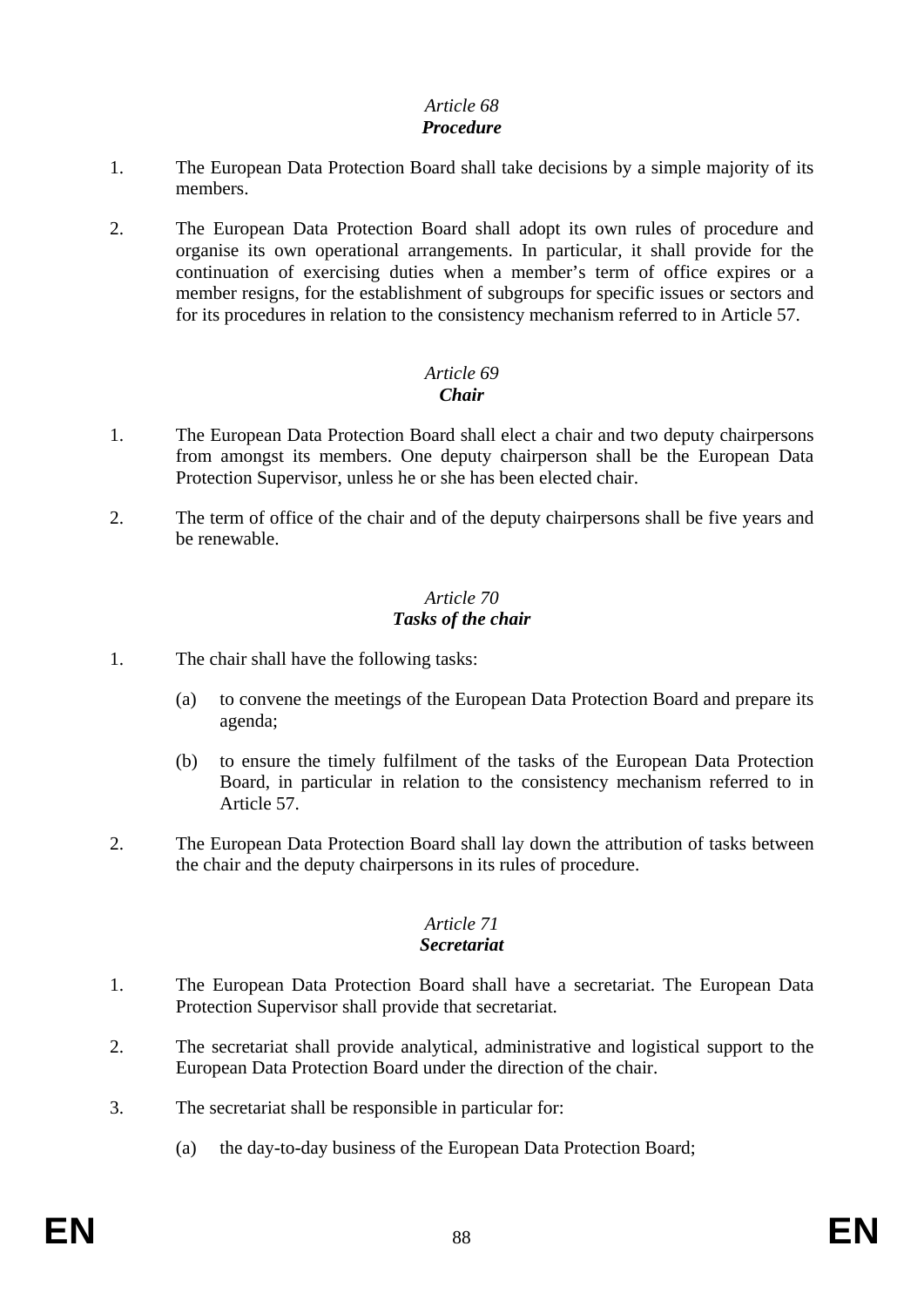- (b) the communication between the members of the European Data Protection Board, its chair and the Commission and for communication with other institutions and the public;
- (c) the use of electronic means for the internal and external communication;
- (d) the translation of relevant information;
- (e) the preparation and follow-up of the meetings of the European Data Protection Board;
- (f) the preparation, drafting and publication of opinions and other texts adopted by the European Data Protection Board.

### *Article 72 Confidentiality*

- 1. The discussions of the European Data Protection Board shall be confidential.
- 2. Documents submitted to members of the European Data Protection Board, experts and representatives of third parties shall be confidential, unless access is granted to those documents in accordance with Regulation (EC) No 1049/2001 or the European Data Protection Board otherwise makes them public.
- 3. The members of the European Data Protection Board, as well as experts and representatives of third parties, shall be required to respect the confidentiality obligations set out in this Article. The chair shall ensure that experts and representatives of third parties are made aware of the confidentiality requirements imposed upon them.

## **CHAPTER VIII**

## **REMEDIES, LIABILITY AND SANCTIONS**

#### *Article 73*

#### *Right to lodge a complaint with a supervisory authority*

- 1. Without prejudice to any other administrative or judicial remedy, every data subject shall have the right to lodge a complaint with a supervisory authority in any Member State if they consider that the processing of personal data relating to them does not comply with this Regulation.
- 2. Any body, organisation or association which aims to protect data subjects' rights and interests concerning the protection of their personal data and has been properly constituted according to the law of a Member State shall have the right to lodge a complaint with a supervisory authority in any Member State on behalf of one or more data subjects if it considers that a data subject's rights under this Regulation have been infringed as a result of the processing of personal data.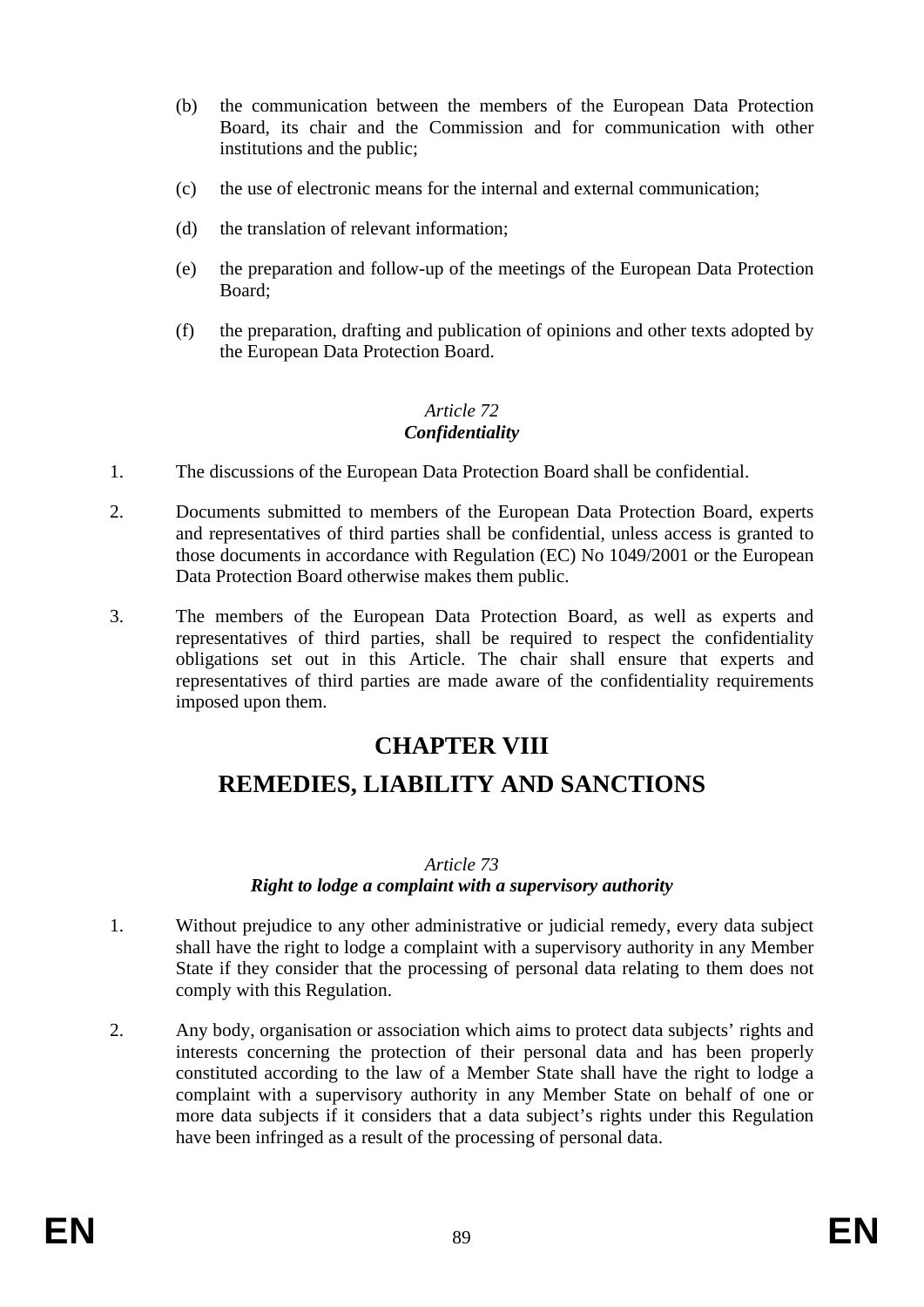3. Independently of a data subject's complaint, any body, organisation or association referred to in paragraph 2 shall have the right to lodge a complaint with a supervisory authority in any Member State, if it considers that a personal data breach has occurred.

#### *Article 74*

#### *Right to a judicial remedy against a supervisory authority*

- 1. Each natural or legal person shall have the right to a judicial remedy against decisions of a supervisory authority concerning them.
- 2. Each data subject shall have the right to a judicial remedy obliging the supervisory authority to act on a complaint in the absence of a decision necessary to protect their rights, or where the supervisory authority does not inform the data subject within three months on the progress or outcome of the complaint pursuant to point (b) of Article 52(1).
- 3. Proceedings against a supervisory authority shall be brought before the courts of the Member State where the supervisory authority is established.
- 4. A data subject which is concerned by a decision of a supervisory authority in another Member State than where the data subject has its habitual residence, may request the supervisory authority of the Member State where it has its habitual residence to bring proceedings on its behalf against the competent supervisory authority in the other Member State.
- 5. The Member States shall enforce final decisions by the courts referred to in this Article.

#### *Article 75*

#### *Right to a judicial remedy against a controller or processor*

- 1. Without prejudice to any available administrative remedy, including the right to lodge a complaint with a supervisory authority as referred to in Article 73, every natural person shall have the right to a judicial remedy if they consider that their rights under this Regulation have been infringed as a result of the processing of their personal data in non-compliance with this Regulation.
- 2. Proceedings against a controller or a processor shall be brought before the courts of the Member State where the controller or processor has an establishment. Alternatively, such proceedings may be brought before the courts of the Member State where the data subject has its habitual residence, unless the controller is a public authority acting in the exercise of its public powers.
- 3. Where proceedings are pending in the consistency mechanism referred to in Article 58, which concern the same measure, decision or practice, a court may suspend the proceedings brought before it, except where the urgency of the matter for the protection of the data subject's rights does not allow to wait for the outcome of the procedure in the consistency mechanism.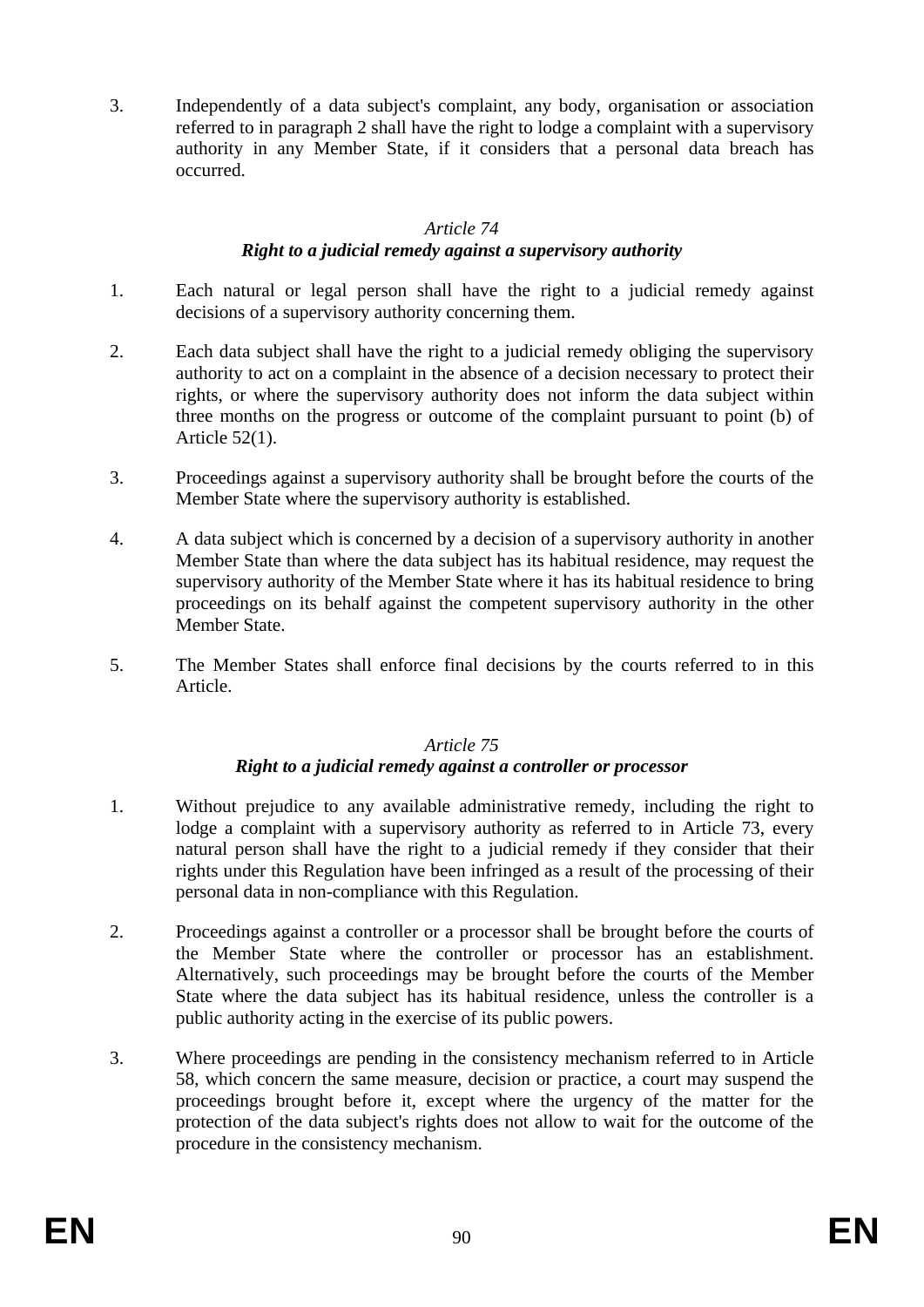4. The Member States shall enforce final decisions by the courts referred to in this Article.

#### *Article 76 Common rules for court proceedings*

- 1. Any body, organisation or association referred to in Article 73(2) shall have the right to exercise the rights referred to in Articles 74 and 75 on behalf of one or more data subjects.
- 2. Each supervisory authority shall have the right to engage in legal proceedings and bring an action to court, in order to enforce the provisions of this Regulation or to ensure consistency of the protection of personal data within the Union.
- 3. Where a competent court of a Member State has reasonable grounds to believe that parallel proceedings are being conducted in another Member State, it shall contact the competent court in the other Member State to confirm the existence of such parallel proceedings.
- 4. Where such parallel proceedings in another Member State concern the same measure, decision or practice, the court may suspend the proceedings.
- 5. Member States shall ensure that court actions available under national law allow for the rapid adoption of measures including interim measures, designed to terminate any alleged infringement and to prevent any further impairment of the interests involved.

#### *Article 77 Right to compensation and liability*

- 1. Any person who has suffered damage as a result of an unlawful processing operation or of an action incompatible with this Regulation shall have the right to receive compensation from the controller or the processor for the damage suffered.
- 2. Where more than one controller or processor is involved in the processing, each controller or processor shall be jointly and severally liable for the entire amount of the damage.
- 3. The controller or the processor may be exempted from this liability, in whole or in part, if the controller or the processor proves that they are not responsible for the event giving rise to the damage.

#### *Article 78 Penalties*

1. Member States shall lay down the rules on penalties, applicable to infringements of the provisions of this Regulation and shall take all measures necessary to ensure that they are implemented, including where the controller did not comply with the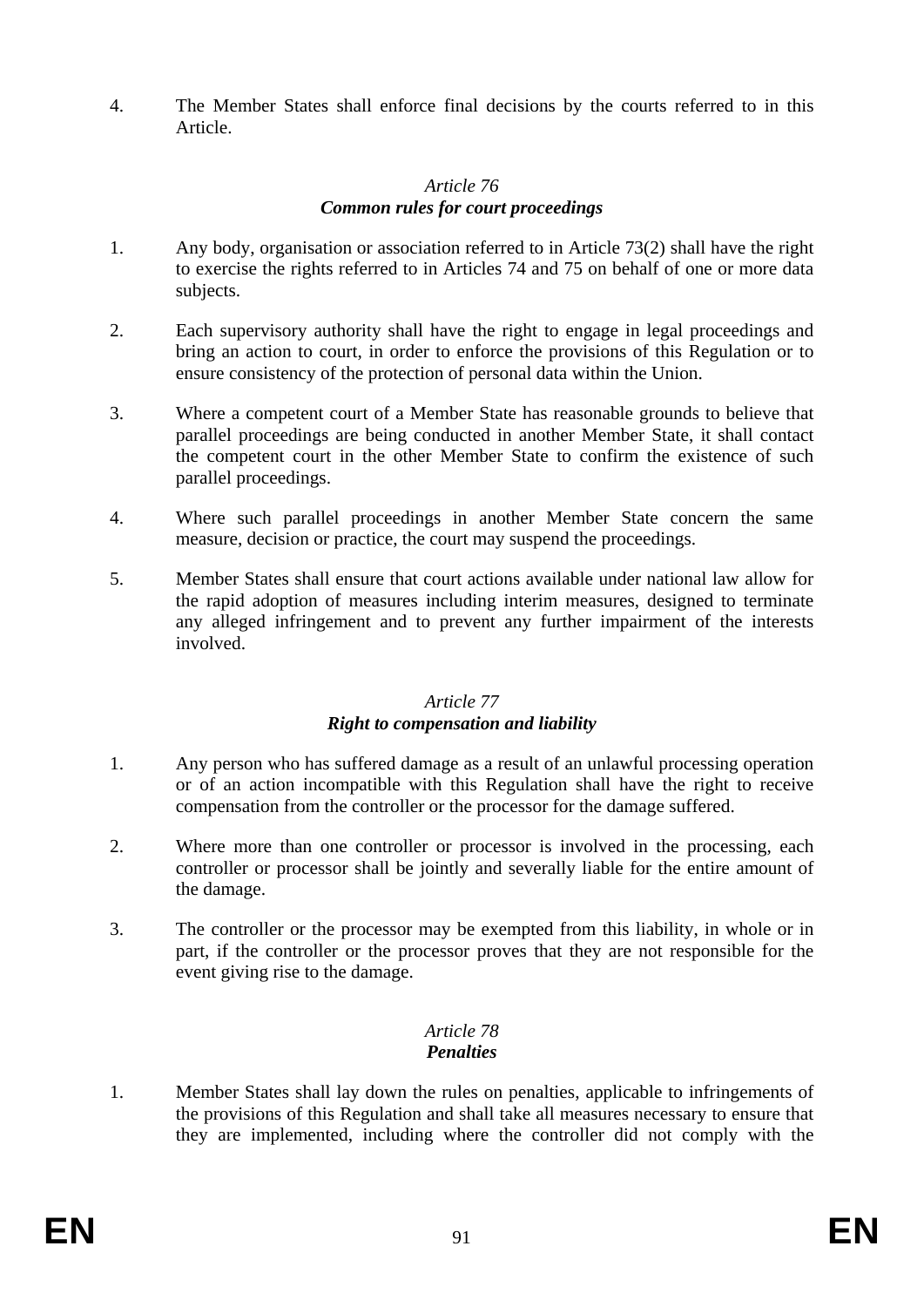obligation to designate a representative. The penalties provided for must be effective, proportionate and dissuasive.

- 2. Where the controller has established a representative, any penalties shall be applied to the representative, without prejudice to any penalties which could be initiated against the controller.
- 3. Each Member State shall notify to the Commission those provisions of its law which it adopts pursuant to paragraph 1, by the date specified in Article 91(2) at the latest and, without delay, any subsequent amendment affecting them.

#### *Article 79 Administrative sanctions*

- 1. Each supervisory authority shall be empowered to impose administrative sanctions in accordance with this Article.
- 2. The administrative sanction shall be in each individual case effective, proportionate and dissuasive. The amount of the administrative fine shall be fixed with due regard to the nature, gravity and duration of the breach, the intentional or negligent character of the infringement, the degree of responsibility of the natural or legal person and of previous breaches by this person, the technical and organisational measures and procedures implemented pursuant to Article 23 and the degree of cooperation with the supervisory authority in order to remedy the breach.
- 3. In case of a first and non-intentional non-compliance with this Regulation, a warning in writing may be given and no sanction imposed, where:
	- (a) a natural person is processing personal data without a commercial interest; or
	- (b) an enterprise or an organisation employing fewer than 250 persons is processing personal data only as an activity ancillary to its main activities.
- 4. The supervisory authority shall impose a fine up to 250 000 EUR, or in case of an enterprise up to 0,5 % of its annual worldwide turnover, to anyone who, intentionally or negligently:
	- (a) does not provide the mechanisms for requests by data subjects or does not respond promptly or not in the required format to data subjects pursuant to Articles  $12(1)$  and  $(2)$ ;
	- (b) charges a fee for the information or for responses to the requests of data subjects in violation of Article 12(4).
- 5. The supervisory authority shall impose a fine up to 500 000 EUR, or in case of an enterprise up to 1 % of its annual worldwide turnover, to anyone who, intentionally or negligently:
	- (a) does not provide the information, or does provide incomplete information, or does not provide the information in a sufficiently transparent manner, to the data subject pursuant to Article 11, Article 12(3) and Article 14;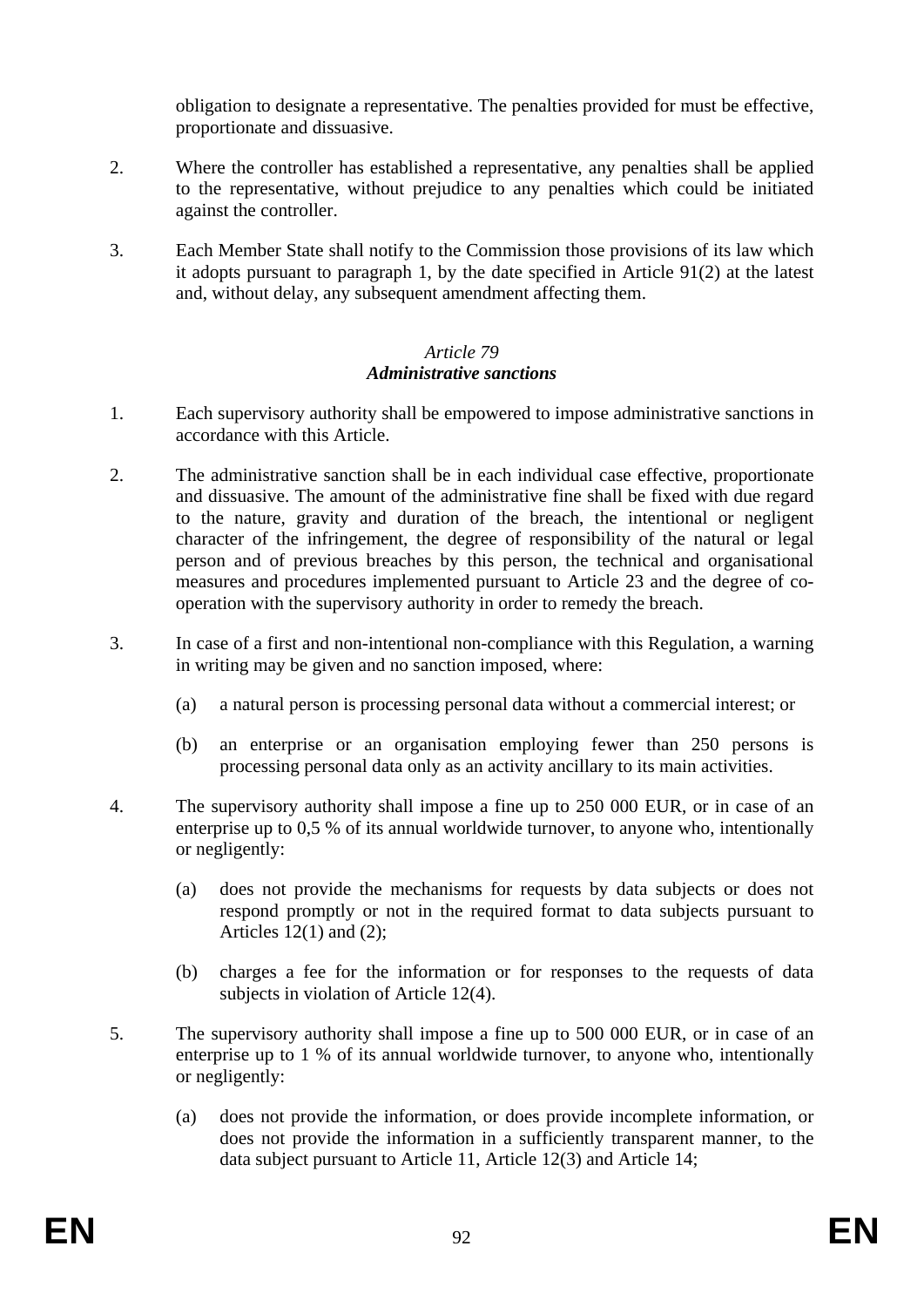- (b) does not provide access for the data subject or does not rectify personal data pursuant to Articles 15 and 16 or does not communicate the relevant information to a recipient pursuant to Article 13;
- (c) does not comply with the right to be forgotten or to erasure, or fails to put mechanisms in place to ensure that the time limits are observed or does not take all necessary steps to inform third parties that a data subjects requests to erase any links to, or copy or replication of the personal data pursuant Article 17;
- (d) does not provide a copy of the personal data in electronic format or hinders the data subject to transmit the personal data to another application in violation of Article 18;
- (e) does not or not sufficiently determine the respective responsibilities with cocontrollers pursuant to Article 24;
- (f) does not or not sufficiently maintain the documentation pursuant to Article 28, Article 31(4), and Article 44(3);
- (g) does not comply, in cases where special categories of data are not involved, pursuant to Articles 80, 82 and 83 with rules in relation to freedom of expression or with rules on the processing in the employment context or with the conditions for processing for historical, statistical and scientific research purposes.
- 6. The supervisory authority shall impose a fine up to 1 000 000 EUR or, in case of an enterprise up to 2 % of its annual worldwide turnover, to anyone who, intentionally or negligently:
	- (a) processes personal data without any or sufficient legal basis for the processing or does not comply with the conditions for consent pursuant to Articles 6, 7 and 8;
	- (b) processes special categories of data in violation of Articles 9 and 81;
	- (c) does not comply with an objection or the requirement pursuant to Article 19;
	- (d) does not comply with the conditions in relation to measures based on profiling pursuant to Article 20;
	- (e) does not adopt internal policies or does not implement appropriate measures for ensuring and demonstrating compliance pursuant to Articles 22, 23 and 30;
	- (f) does not designate a representative pursuant to Article 25;
	- (g) processes or instructs the processing of personal data in violation of the obligations in relation to processing on behalf of a controller pursuant to Articles 26 and 27;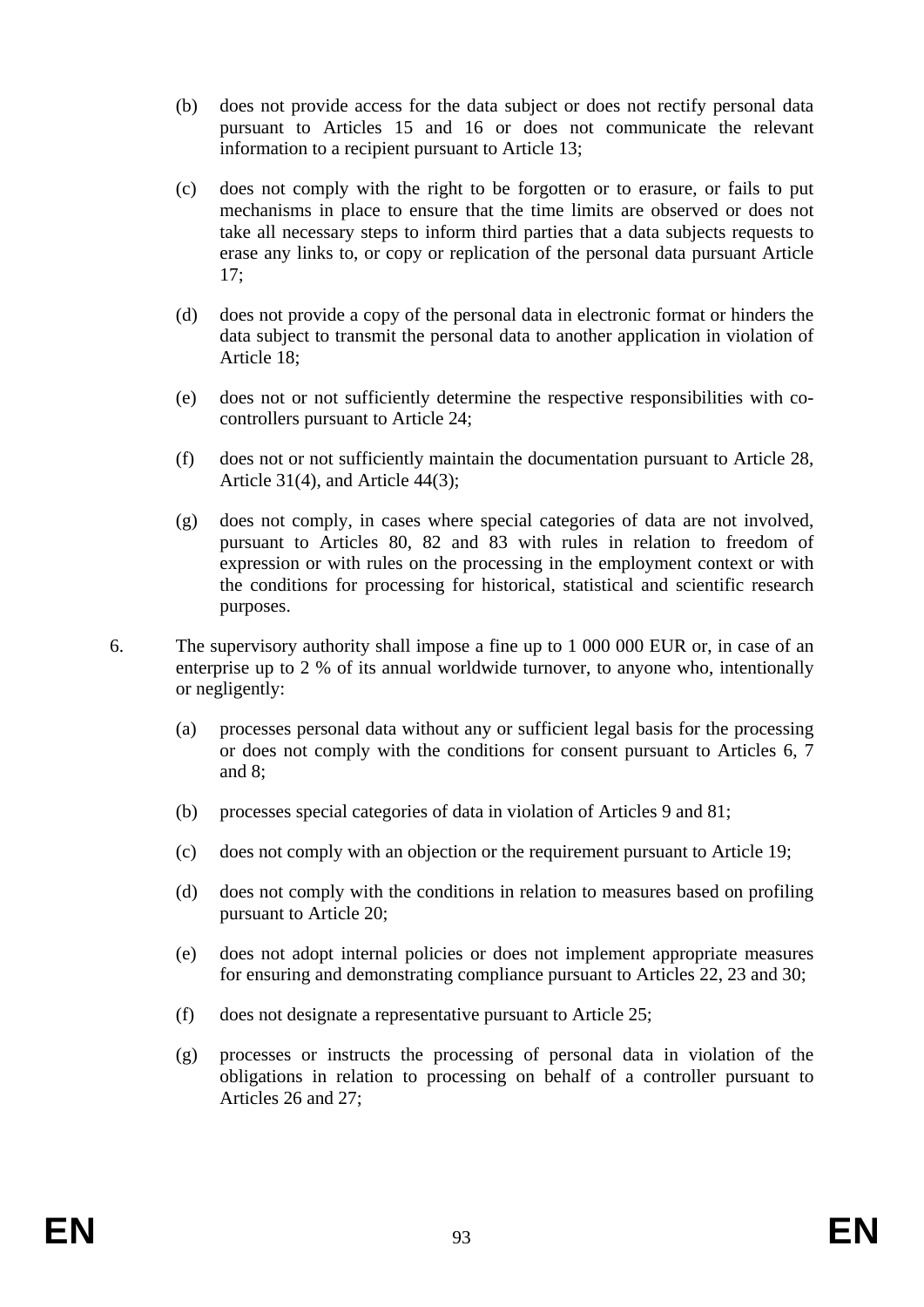- (h) does not alert on or notify a personal data breach or does not timely or completely notify the data breach to the supervisory authority or to the data subject pursuant to Articles 31 and 32;
- (i) does not carry out a data protection impact assessment pursuant or processes personal data without prior authorisation or prior consultation of the supervisory authority pursuant to Articles 33 and 34;
- (j) does not designate a data protection officer or does not ensure the conditions for fulfilling the tasks pursuant to Articles 35, 36 and 37;
- (k) misuses a data protection seal or mark in the meaning of Article 39;
- (l) carries out or instructs a data transfer to a third country or an international organisation that is not allowed by an adequacy decision or by appropriate safeguards or by a derogation pursuant to Articles 40 to 44;
- (m) does not comply with an order or a temporary or definite ban on processing or the suspension of data flows by the supervisory authority pursuant to Article 53(1);
- (n) does not comply with the obligations to assist or respond or provide relevant information to, or access to premises by, the supervisory authority pursuant to Article 28(3), Article 29, Article 34(6) and Article 53(2);
- (o) does not comply with the rules for safeguarding professional secrecy pursuant to Article 84.
- 7. The Commission shall be empowered to adopt delegated acts in accordance with Article 86 for the purpose of updating the amounts of the administrative fines referred to in paragraphs 4, 5 and 6, taking into account the criteria referred to in paragraph 2.

## **CHAPTER IX PROVISIONS RELATING TO SPECIFIC DATA PROCESSING SITUATIONS**

#### *Article 80 Processing of personal data and freedom of expression*

1. Member States shall provide for exemptions or derogations from the provisions on the general principles in Chapter II, the rights of the data subject in Chapter III, on controller and processor in Chapter IV, on the transfer of personal data to third countries and international organisations in Chapter V, the independent supervisory authorities in Chapter VI and on co-operation and consistency in Chapter VII for the processing of personal data carried out solely for journalistic purposes or the purpose of artistic or literary expression in order to reconcile the right to the protection of personal data with the rules governing freedom of expression.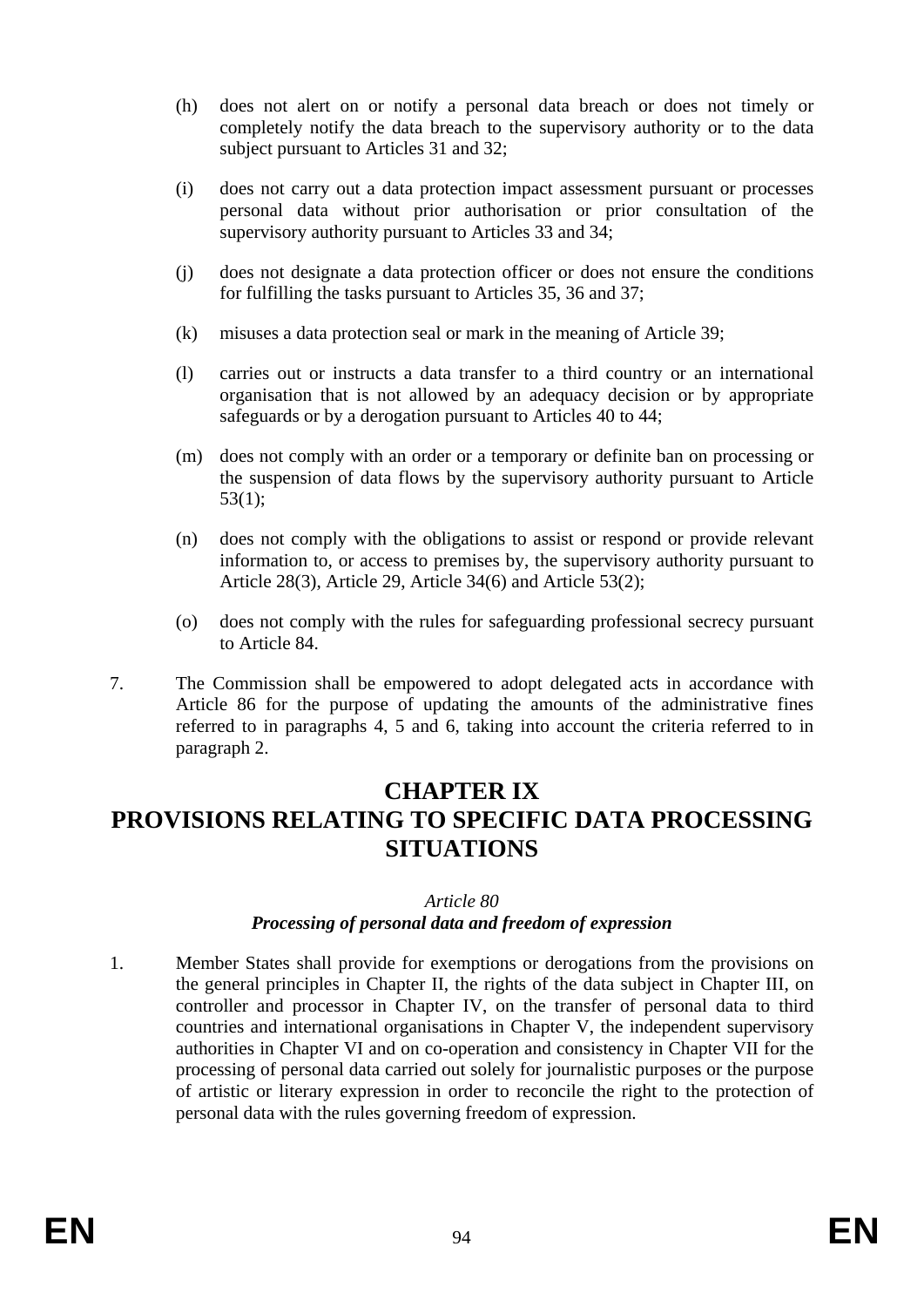2. Each Member State shall notify to the Commission those provisions of its law which it has adopted pursuant to paragraph 1 by the date specified in Article 91(2) at the latest and, without delay, any subsequent amendment law or amendment affecting them.

#### *Article 81 Processing of personal data concerning health*

- 1. Within the limits of this Regulation and in accordance with point (h) of Article 9(2), processing of personal data concerning health must be on the basis of Union law or Member State law which shall provide for suitable and specific measures to safeguard the data subject's legitimate interests, and be necessary for:
	- (a) the purposes of preventive or occupational medicine, medical diagnosis, the provision of care or treatment or the management of health-care services, and where those data are processed by a health professional subject to the obligation of professional secrecy or another person also subject to an equivalent obligation of confidentiality under Member State law or rules established by national competent bodies; or
	- (b) reasons of public interest in the area of public health, such as protecting against serious cross-border threats to health or ensuring high standards of quality and safety, inter alia for medicinal products or medical devices; or
	- (c) other reasons of public interest in areas such as social protection, especially in order to ensure the quality and cost-effectiveness of the procedures used for settling claims for benefits and services in the health insurance system.
- 2. Processing of personal data concerning health which is necessary for historical, statistical or scientific research purposes, such as patient registries set up for improving diagnoses and differentiating between similar types of diseases and preparing studies for therapies, is subject to the conditions and safeguards referred to in Article 83.
- 3. The Commission shall be empowered to adopt delegated acts in accordance with Article 86 for the purpose of further specifying other reasons of public interest in the area of public health as referred to in point (b) of paragraph 1, as well as criteria and requirements for the safeguards for the processing of personal data for the purposes referred to in paragraph 1.

#### *Article 82 Processing in the employment context*

1. Within the limits of this Regulation, Member States may adopt by law specific rules regulating the processing of employees' personal data in the employment context, in particular for the purposes of the recruitment, the performance of the contract of employment, including discharge of obligations laid down by law or by collective agreements, management, planning and organisation of work, health and safety at work, and for the purposes of the exercise and enjoyment, on an individual or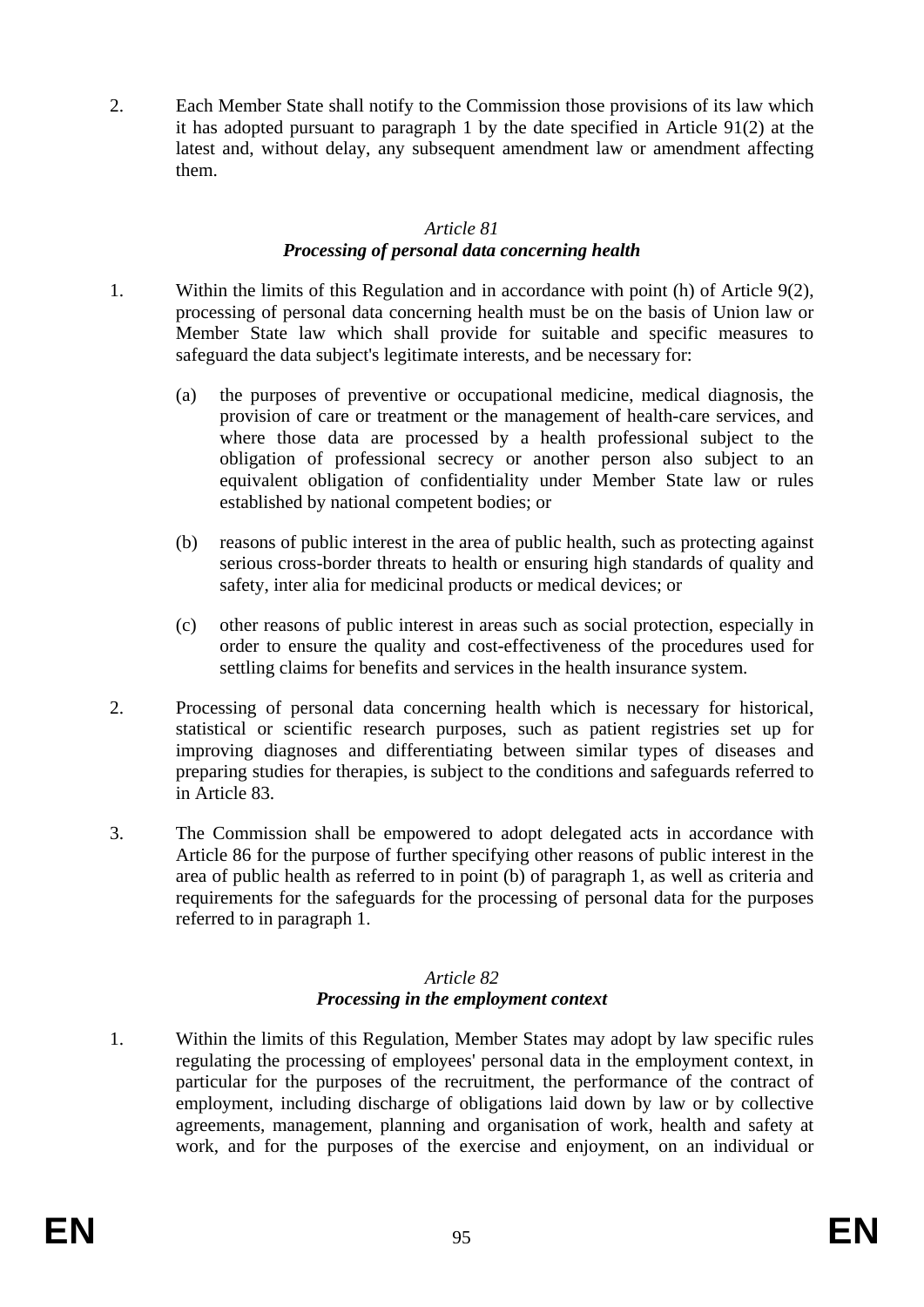collective basis, of rights and benefits related to employment, and for the purpose of the termination of the employment relationship.

- 2. Each Member State shall notify to the Commission those provisions of its law which it adopts pursuant to paragraph 1, by the date specified in Article 91(2) at the latest and, without delay, any subsequent amendment affecting them.
- 3. The Commission shall be empowered to adopt delegated acts in accordance with Article 86 for the purpose of further specifying the criteria and requirements for the safeguards for the processing of personal data for the purposes referred to in paragraph 1.

#### *Article 83*

### *Processing for historical, statistical and scientific research purposes*

- 1. Within the limits of this Regulation, personal data may be processed for historical, statistical or scientific research purposes only if:
	- (a) these purposes cannot be otherwise fulfilled by processing data which does not permit or not any longer permit the identification of the data subject;
	- (b) data enabling the attribution of information to an identified or identifiable data subject is kept separately from the other information as long as these purposes can be fulfilled in this manner.
- 2. Bodies conducting historical, statistical or scientific research may publish or otherwise publicly disclose personal data only if:
	- (a) the data subject has given consent, subject to the conditions laid down in Article 7;
	- (b) the publication of personal data is necessary to present research findings or to facilitate research insofar as the interests or the fundamental rights or freedoms of the data subject do not override these interests; or
	- (c) the data subject has made the data public.
- 3. The Commission shall be empowered to adopt delegated acts in accordance with Article 86 for the purpose of further specifying the criteria and requirements for the processing of personal data for the purposes referred to in paragraph 1 and 2 as well as any necessary limitations on the rights of information to and access by the data subject and detailing the conditions and safeguards for the rights of the data subject under these circumstances.

#### *Article 84 Obligations of secrecy*

1. Within the limits of this Regulation, Member States may adopt specific rules to set out the investigative powers by the supervisory authorities laid down in Article 53(2) in relation to controllers or processors that are subjects under national law or rules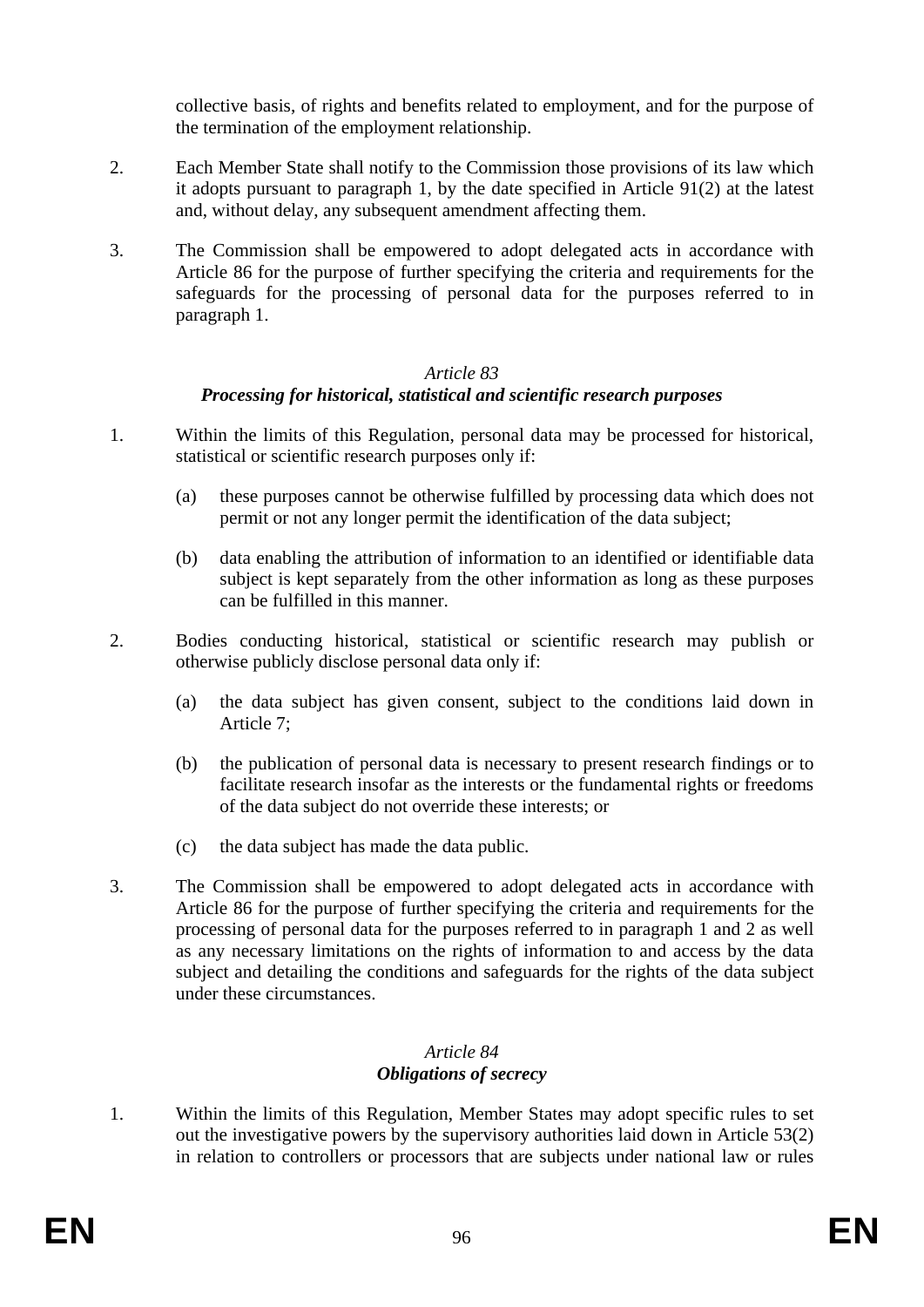established by national competent bodies to an obligation of professional secrecy or other equivalent obligations of secrecy, where this is necessary and proportionate to reconcile the right of the protection of personal data with the obligation of secrecy. These rules shall only apply with regard to personal data which the controller or processor has received from or has obtained in an activity covered by this obligation of secrecy.

2. Each Member State shall notify to the Commission the rules adopted pursuant to paragraph 1, by the date specified in Article 91(2) at the latest and, without delay, any subsequent amendment affecting them.

#### *Article 85*

#### *Existing data protection rules of churches and religious associations*

- 1. Where in a Member State, churches and religious associations or communities apply, at the time of entry into force of this Regulation, comprehensive rules relating to the protection of individuals with regard to the processing of personal data, such rules may continue to apply, provided that they are brought in line with the provisions of this Regulation.
- 2. Churches and religious associations which apply comprehensive rules in accordance with paragraph 1 shall provide for the establishment of an independent supervisory authority in accordance with Chapter VI of this Regulation.

## **CHAPTER X DELEGATED ACTS AND IMPLEMENTING ACTS**

#### *Article 86 Exercise of the delegation*

- 1. The power to adopt delegated acts is conferred on the Commission subject to the conditions laid down in this Article.
- 2. The delegation of power referred to in Article 6(5), Article 8(3), Article 9(3), Article 12(5), Article 14(7), Article 15(3), Article 17(9), Article 20(6), Article 22(4), Article 23(3), Article 26(5), Article 28(5), Article 30(3), Article 31(5), Article 32(5), Article 336), Article 34(8), Article 35(11), Article 37(2), Article 39(2), Article 43(3), Article 44(7), Article 79(6), Article 81(3), Article 82(3) and Article 83(3) shall be conferred on the Commission for an indeterminate period of time from the date of entry into force of this Regulation.
- 3. The delegation of power referred to in Article 6(5), Article 8(3), Article 9(3), Article 12(5), Article 14(7), Article 15(3), Article 17(9), Article 20(6), Article 22(4), Article 23(3), Article 26(5), Article 28(5), Article 30(3), Article 31(5), Article 32(5), Article 33(6), Article 34(8), Article 35(11), Article 37(2), Article 39(2), Article 43(3), Article 44(7), Article 79(6), Article 81(3), Article 82(3) and Article 83(3) may be revoked at any time by the European Parliament or by the Council. A decision of revocation shall put an end to the delegation of power specified in that decision. It shall take effect the day following the publication of the decision in the *Official*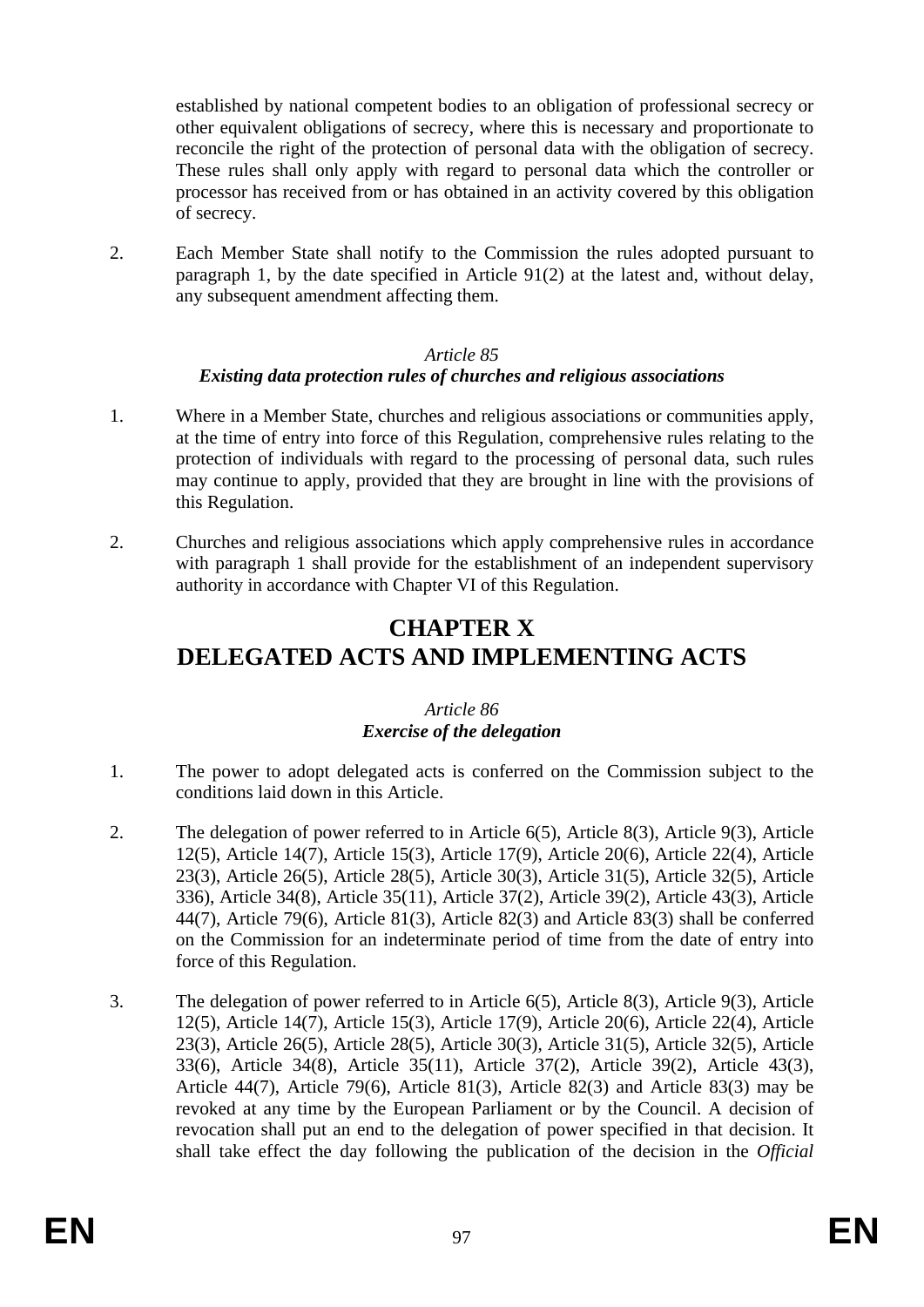*Journal of the European Union* or at a later date specified therein. It shall not affect the validity of any delegated acts already in force.

- 4. As soon as it adopts a delegated act, the Commission shall notify it simultaneously to the European Parliament and to the Council.
- 5. A delegated act adopted pursuant to Article 6(5), Article 8(3), Article 9(3), Article 12(5), Article 14(7), Article 15(3), Article 17(9), Article 20(6), Article 22(4), Article 23(3), Article 26(5), Article 28(5), Article 30(3), Article 31(5), Article 32(5), Article 33(6), Article 34(8), Article 35(11), Article 37(2), Article 39(2), Article 43(3), Article 44(7), Article 79(6), Article 81(3), Article 82(3) and Article 83(3) shall enter into force only if no objection has been expressed either by the European Parliament or the Council within a period of two months of notification of that act to the European Parliament and the Council or if, before the expiry of that period, the European Parliament and the Council have both informed the Commission that they will not object. That period shall be extended by two months at the initiative of the European Parliament or the Council.

#### *Article 87 Committee procedure*

- 1. The Commission shall be assisted by a committee*.* That committee shall be a committee within the meaning of Regulation (EU) No 182/2011.
- 2. Where reference is made to this paragraph, Article 5 of Regulation (EU) No 182/2011 shall apply.
- 3. Where reference is made to this paragraph, Article 8 of Regulation (EU) No 182/2011, in conjunction with Article 5 thereof, shall apply.

# **CHAPTER XI FINAL PROVISIONS**

#### *Article 88 Repeal of Directive 95/46/EC*

- 1. Directive 95/46/EC is repealed.
- 2. References to the repealed Directive shall be construed as references to this Regulation. References to the Working Party on the Protection of Individuals with regard to the Processing of Personal Data established by Article 29 of Directive 95/46/EC shall be construed as references to the European Data Protection Board established by this Regulation.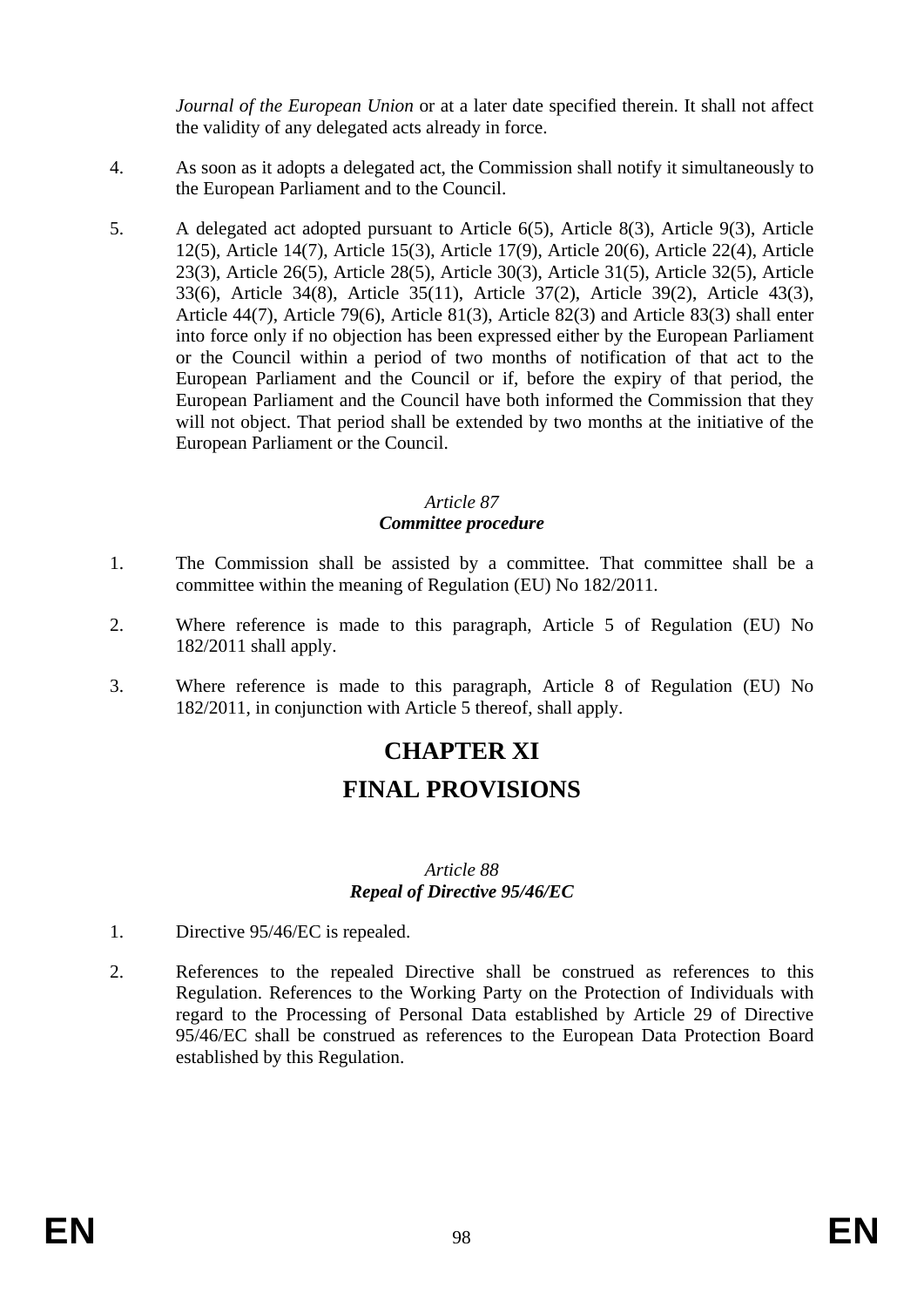#### *Article 89 Relationship to and amendment of Directive 2002/58/EC*

- 1. This Regulation shall not impose additional obligations on natural or legal persons in relation to the processing of personal data in connection with the provision of publicly available electronic communications services in public communication networks in the Union in relation to matters for which they are subject to specific obligations with the same objective set out in Directive 2002/58/EC.
- 2 Article 1(2) of Directive 2002/58/EC shall be deleted.

#### *Article 90 Evaluation*

The Commission shall submit reports on the evaluation and review of this Regulation to the European Parliament and the Council at regular intervals. The first report shall be submitted no later than four years after the entry into force of this Regulation. Subsequent reports shall be submitted every four years thereafter. The Commission shall, if necessary, submit appropriate proposals with a view to amending this Regulation, and aligning other legal instruments, in particular taking account of developments in information technology and in the light of the state of progress in the information society. The reports shall be made public.

#### *Article 91 Entry into force and application*

- 1. This Regulation shall enter into force on the twentieth day following that of its publication in the *Official Journal of the European Union*.
- 2. It shall apply from [*two years from the date referred to in paragraph 1*].

This Regulation shall be binding in its entirety and directly applicable in all Member States.

Done at Brussels,

For the European Parliament For the Council *The President The President*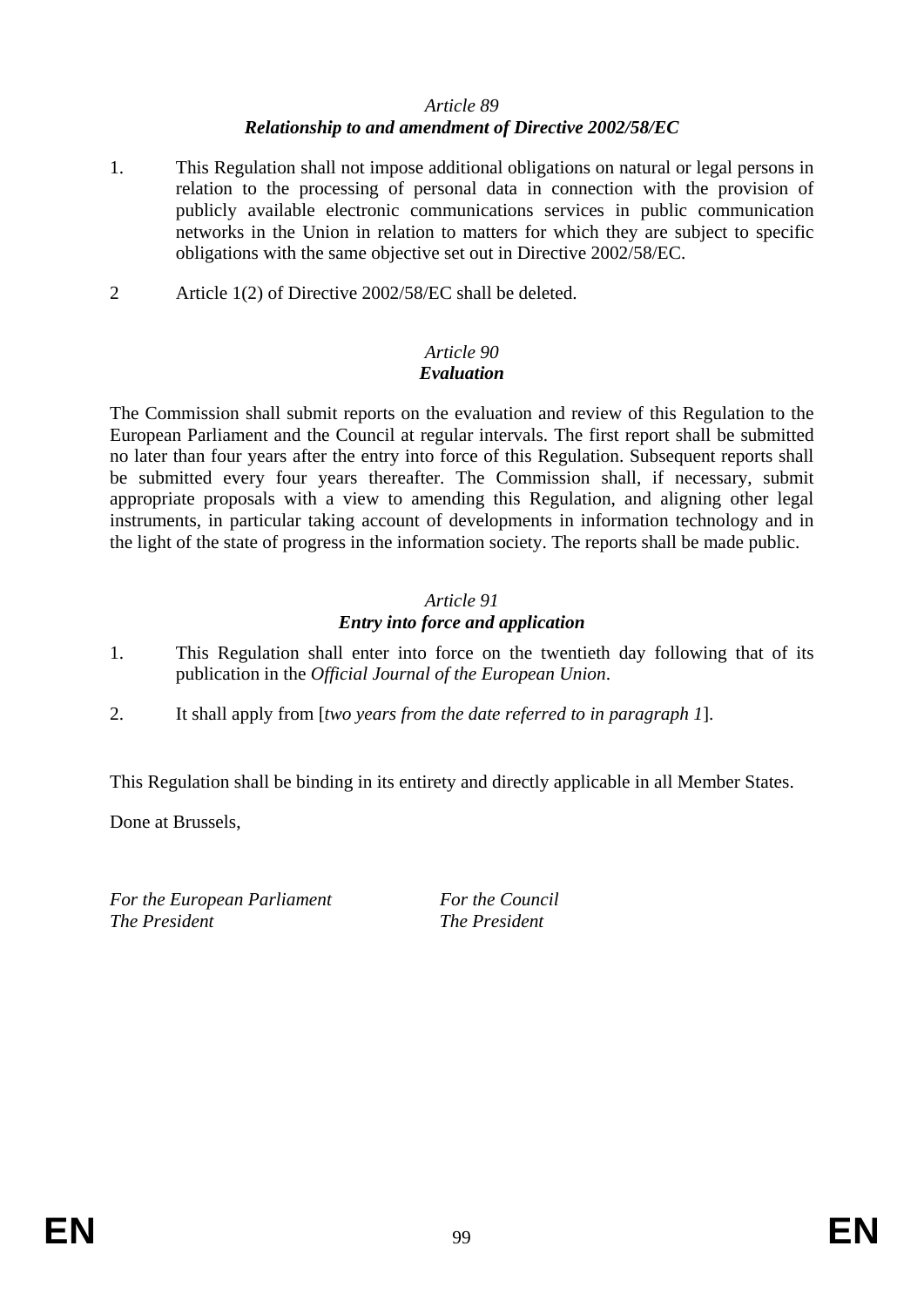### **LEGISLATIVE FINANCIAL STATEMENT**

#### **1. FRAMEWORK OF THE PROPOSAL/INITIATIVE**

- 1.1. Title of the proposal/initiative
- 1.2. Policy area(s) concerned in the ABM/ABB structure
- 1.3. Nature of the proposal/initiative
- 1.4. Objective(s)
- 1.5. Grounds for the proposal/initiative
- 1.6. Duration and financial impact
- 1.7. Management method(s) envisaged

#### **2. MANAGEMENT MEASURES**

- 2.1. Monitoring and reporting rules
- 2.2. Management and control system
- 2.3. Measures to prevent fraud and irregularities

#### **3. ESTIMATED FINANCIAL IMPACT OF THE PROPOSAL/INITIATIVE**

 3.1. Heading(s) of the multiannual financial framework and expenditure budget line(s) affected

- 3.2. Estimated impact on expenditure
- *3.2.1. Summary of estimated impact on expenditure*
- *3.2.2. Estimated impact on operational appropriations*
- *3.2.3. Estimated impact on appropriations of an administrative nature*
- *3.2.4. Compatibility with the current multiannual financial framework*
- *3.2.5. Third-party participation in financing*
- 3.3. Estimated impact on revenue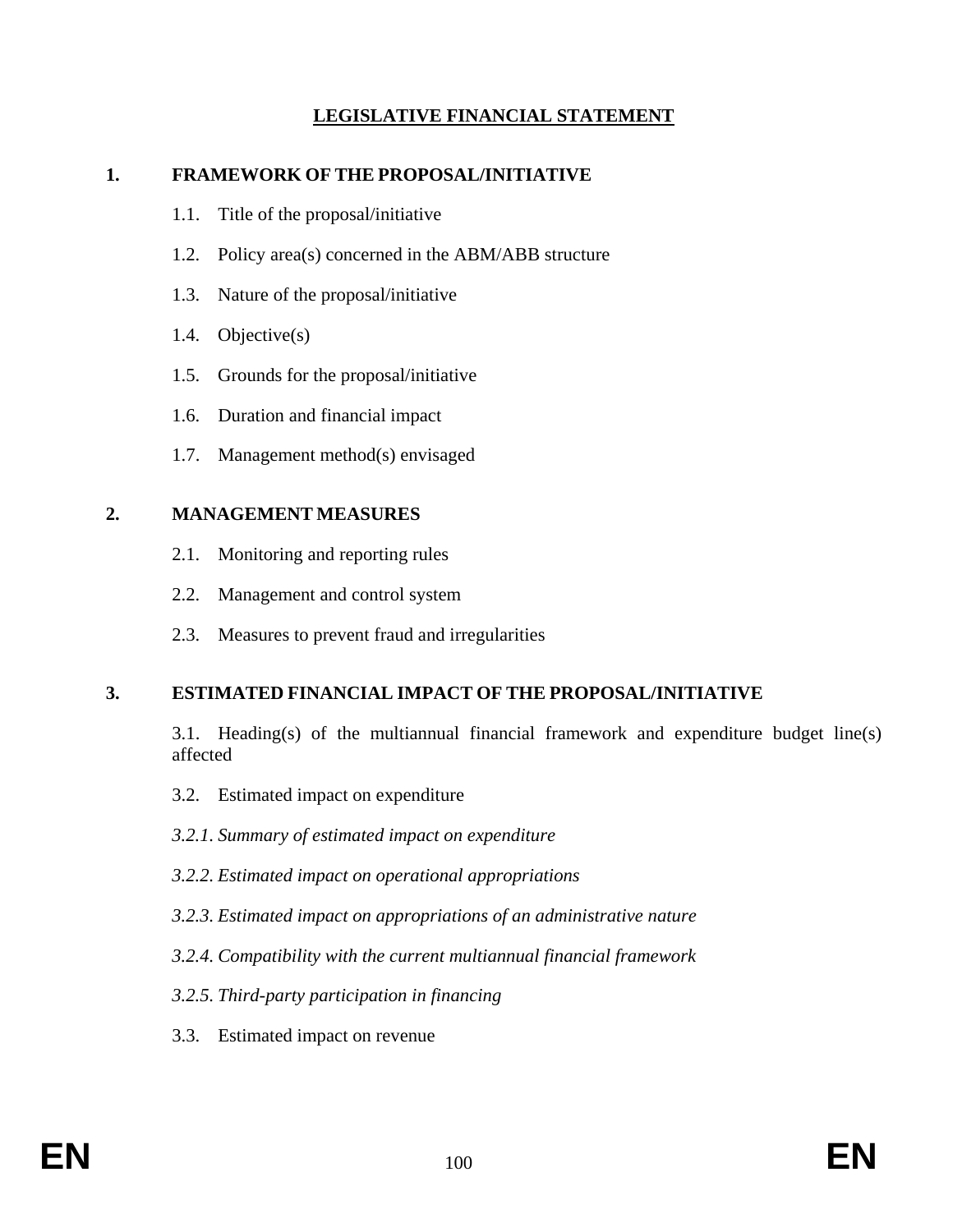### **LEGISLATIVE FINANCIAL STATEMENT**

#### **1. FRAMEWORK OF THE PROPOSAL/INITIATIVE**

This financial statement indicates in more detail the requirements in terms of administrative expenditure in order to put in practice the data protection reform, as explained in the corresponding impact assessment. The reform includes two legislative proposals, a general Data Protection Regulation and a Directive on the protection of individuals with regard to the processing of personal data by competent authorities for the purposes of prevention, investigation, detection or prosecution of criminal offences or the execution of criminal penalties. This financial statement covers the budgetary impact of both instruments.

According to the distribution of tasks, resources are required by the Commission and by the European Data Protection Supervisor (EDPS).

As regards the Commission, the necessary resources are already included in the proposed financial perspective 2014-2020. Data protection is one of the objectives of the Rights and Citizenship' programme, which will also support measures to put the legal framework into practice. The administrative appropriations including staff requirements are included in the administrative budget for DG JUST.

As regards the EDPS, the necessary resources will need to be taken into account in the respective annual budgets for the EDPS. The resources are detailed in the annex of this financial statement. In order to provide the resources required for the new tasks of the European Data Protection Board, for which the EDPS will provide the secretariat, reprogramming of Heading 5 of the financial perspective 2014-2020 will be required.

#### **1.1. Title of the proposal/initiative**

Proposal for a Regulation of the European Parliament and of the Council on the protection of individuals with regard to the processing of personal data and on the free flow of such data (General Data Protection Regulation).

Proposal for a Directive of the European Parliament and of the Council on the protection of individuals with regard to the processing of personal data by competent authorities for the purposes of prevention, investigation, detection or prosecution of criminal offences or the execution of criminal penalties, and the free movement of such data.

#### <sup>1.2.</sup> **Policy area(s) concerned in the ABM/ABB structure<sup>49</sup>**

Justice – Protection of Personal Data

The budgetary impact concerns the Commission and the EDPS. The impact on the Commission budget is detailed in the tables of this financial statement. Operational

 $\overline{a}$ 

<sup>49</sup> ABM: Activity-Based Management – ABB: Activity-Based Budgeting.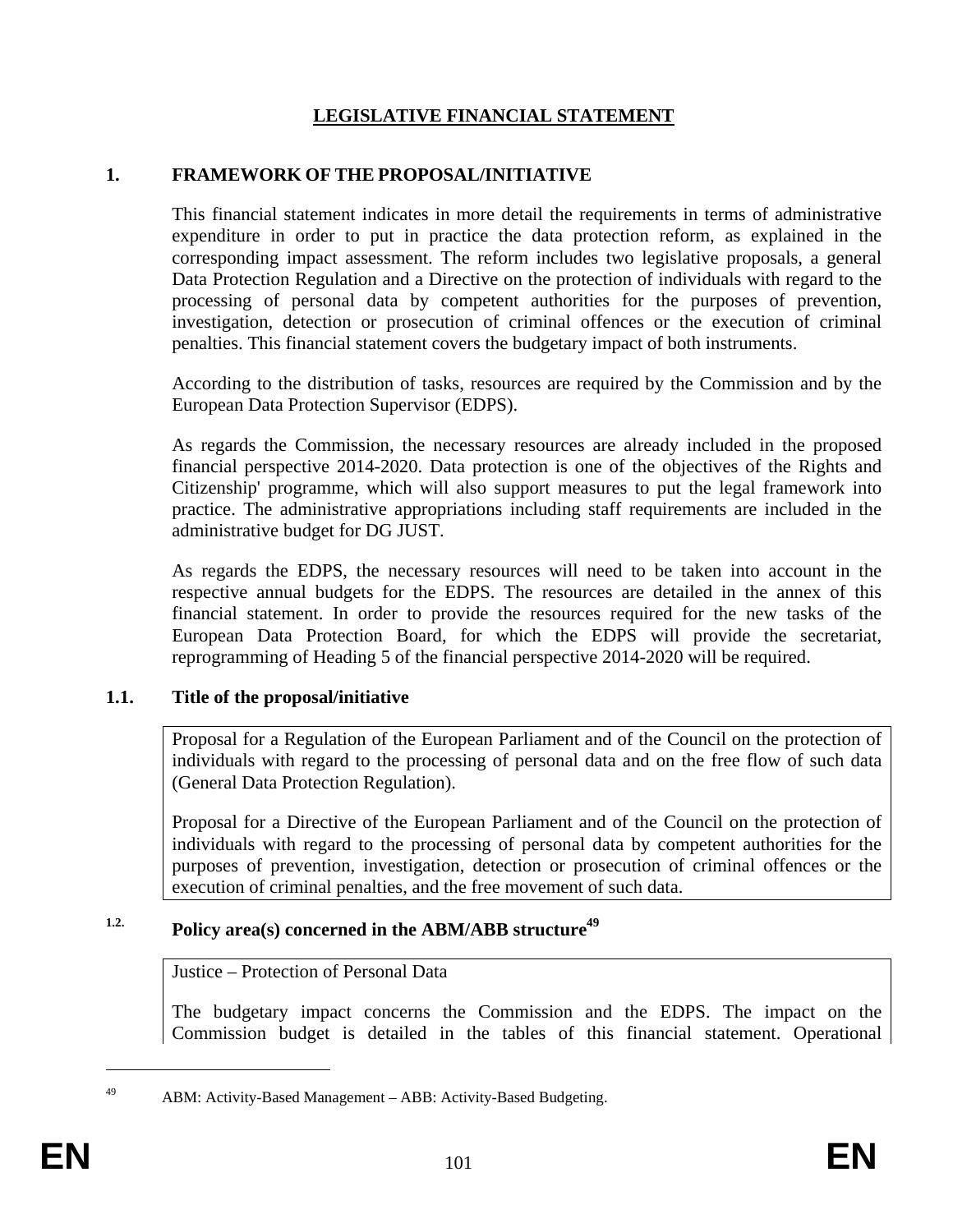expenditure is part of the Rights and Citizenship Programme and has been taken into account in the financial statement for that programme already, as administrative expenditure is within the envelope for DG Justice. The elements concerning the EDPS are shown in the Annex.

#### **1.3. Nature of the proposal/initiative**

 $\Box$  The proposal/initiative relates to **a new action** 

 $\Box$  The proposal/initiative relates to **a new action following a pilot project/preparatory action**<sup>50</sup>

 $\mathbb{\nabla}$  The proposal/initiative relates to **the extension of an existing action** 

The proposal/initiative relates to **an action redirected towards a new action**

## **1.4. Objectives**

*1.4.1. The Commission's multiannual strategic objective(s) targeted by the proposal/initiative* 

The reform aims at completing the achievement of the original objectives, taking account of new developments and challenges, i.e.:

- increasing the effectiveness of the fundamental right to data protection and putting individuals in control of their data, particularly in the context of technological developments and increased globalisation;

- enhancing the internal market dimension of data protection by reducing fragmentation, strengthening consistency and simplifying the regulatory environment, thus eliminating unnecessary costs and reducing the administrative burden.

In addition, the entry into force of the Lisbon Treaty - and in particular the introduction of a new legal basis (Article 16 TFEU) - offers the opportunity to achieve a new objective, i.e.

- to establish a comprehensive data protection framework covering all areas.

## *1.4.2. Specific objective(s) and ABM/ABB activity(ies) concerned*

Specific objective No 1

To ensure consistent enforcement of data protection rules

Specific objective No 2

To rationalise the current governance system to help ensuring a more consistent enforcement

ABM/ABB activity(ies) concerned

 $\ldots$ ]

 $\overline{a}$ 

<sup>&</sup>lt;sup>50</sup> As referred to in Article 49(6)(a) or (b) of the Financial Regulation.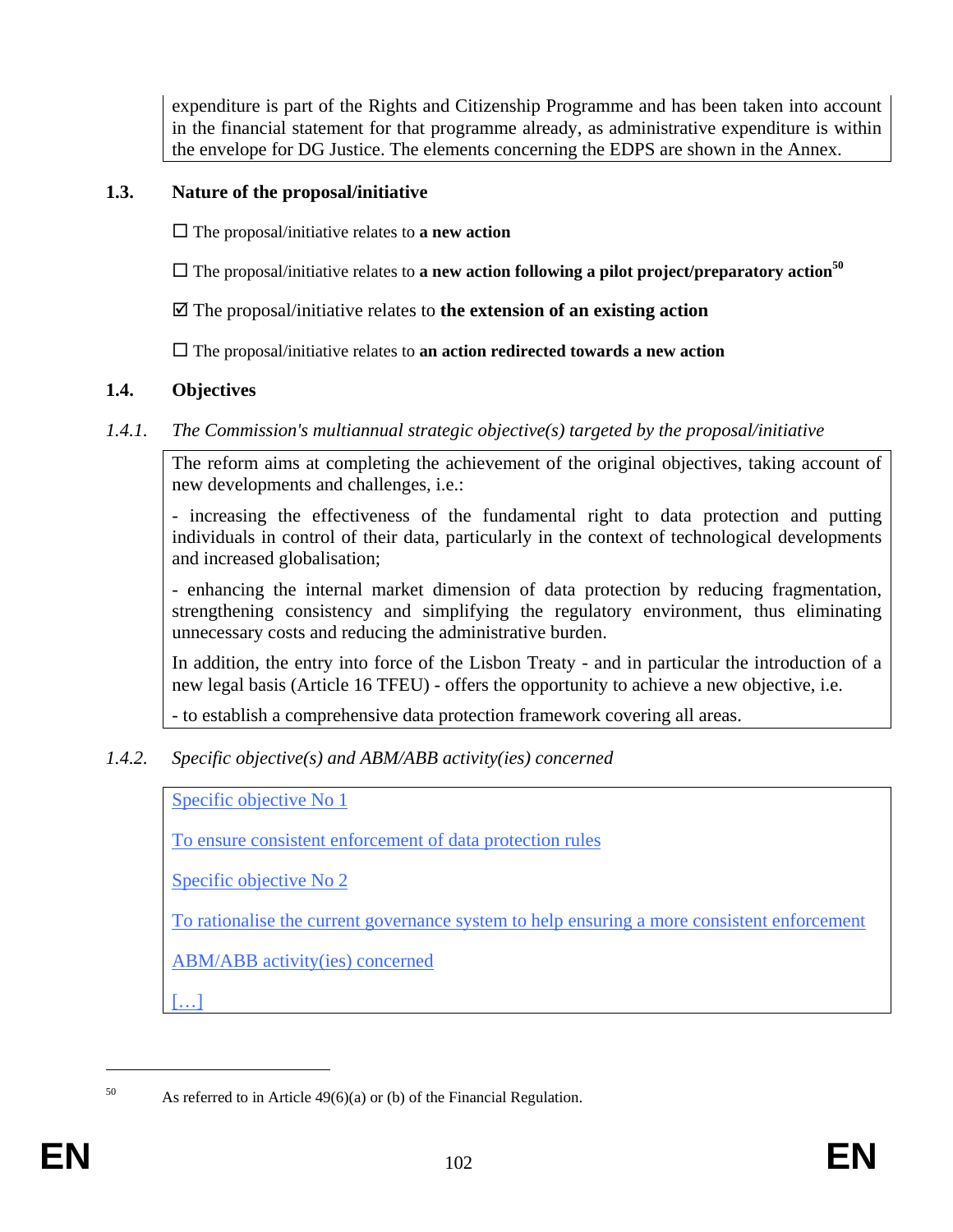#### *1.4.3. Expected result(s) and impact*

*Specify the effects which the proposal/initiative should have on the beneficiaries/groups targeted.* 

As regards data controllers, both public and private entities shall benefit from more legal certainty by harmonised and clarified EU data protection rules and procedures creating a level playing field and ensuring consistent enforcement of data protection rules, as well as a considerable reduction of administrative burden.

Individuals will enjoy better control of their personal data and trust the digital environment and will remain protected including when their personal data are processed abroad. They will also encounter reinforced accountability of those processing personal data.

A comprehensive data protection system will also cover the areas of police and justice, including and beyond the former 3rd pillar.

*1.4.4. Indicators of results and impact* 

*Specify the indicators for monitoring implementation of the proposal/initiative.* 

(cf. Impact Assessment, Section 8)

Indicators shall be evaluated periodically and shall include the following elements:

• Time and costs spent by data controllers in complying with legislation in 'other Member States'

- Resources allocated to DPAs,
- established DPOs in public and private organisations,
- Use made of DPIA.
- number of complaints made by data subjects and compensation received by data subjects,
- number of cases leading to prosecution of data controllers,
- fines imposed on data controllers responsible for breaches of data protection.

## **1.5. Grounds for the proposal/initiative**

#### *1.5.1. Requirement(s) to be met in the short or long term*

The current divergences in the implementation, interpretation and enforcement of the Directive by Member States *hamper the functioning of the internal market and co-operation between public authorities in relation to EU policies.* This goes against the fundamental objective of the Directive of facilitating the free flow of personal data in the internal market. The rapid development of new technologies and globalisation further exacerbates this problem.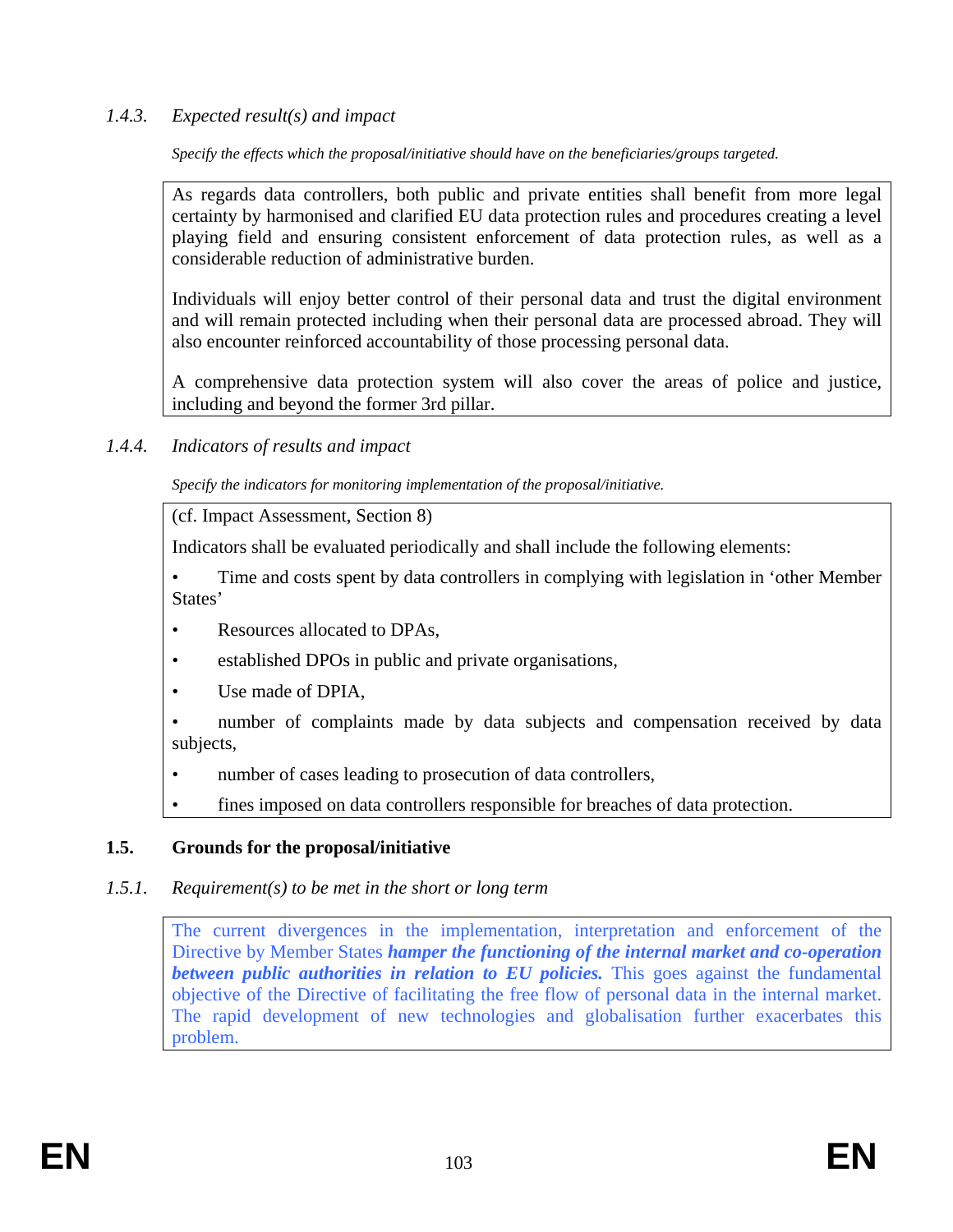Individuals enjoy different data protection rights, due to fragmentation and inconsistent implementation and enforcement in different Member States. Furthermore, *individuals are often neither aware nor in control of what happens to their personal data* and therefore fail to exercise their rights effectively.

#### *1.5.2. Added value of EU involvement*

Member States alone cannot reduce the problems in the current situation. This is particularly the case for those problems that arise from the fragmentation in national legislations implementing the EU data protection regulatory framework. Thus, there is a strong rationale for a legal framework for data protection at EU level. There is a particular need to establish a harmonised and coherent framework allowing for a smooth transfer of personal data across borders within the EU while ensuring effective protection to all individuals across the EU.

#### *1.5.3. Lessons learned from similar experiences in the past*

The present proposals build on the experience with Directive 95/46/EC and the problems encountered due to fragmented transposition and implementation of that Directive, which have blocked it from achieving both its objectives, i.e. a high level of data protection and a single market for data protection.

#### *1.5.4. Coherence and possible synergy with other relevant instruments*

The present Data Protection Reform package aims at building a strong, consistent and modern data protection framework at EU level - technologically neutral, and future proof for the decades to come. It will benefit individuals – by strengthening their data protection rights, particularly in the digital environment - and will simplify the legal environment for businesses and the public sector, thus stimulating the development of the digital economy across the EU internal market and beyond, in line with the objectives of the Europe 2020 strategy.

The core of the data protection reform package consists of:

– a Regulation replacing Directive 95/46/EC;

– a Directive on the protection of individuals with regard to the processing of personal data by competent authorities for the purposes of prevention, detection, investigation, detection or prosecution of criminal offences or the execution of criminal penalties, and the free movement of such data.

These legislative proposals are accompanied by a report on the implementation by Member States of what is currently the main EU data protection instrument in the areas of police cooperation and judicial co-operation in criminal matters, the Framework Decision 2008/977/JHA.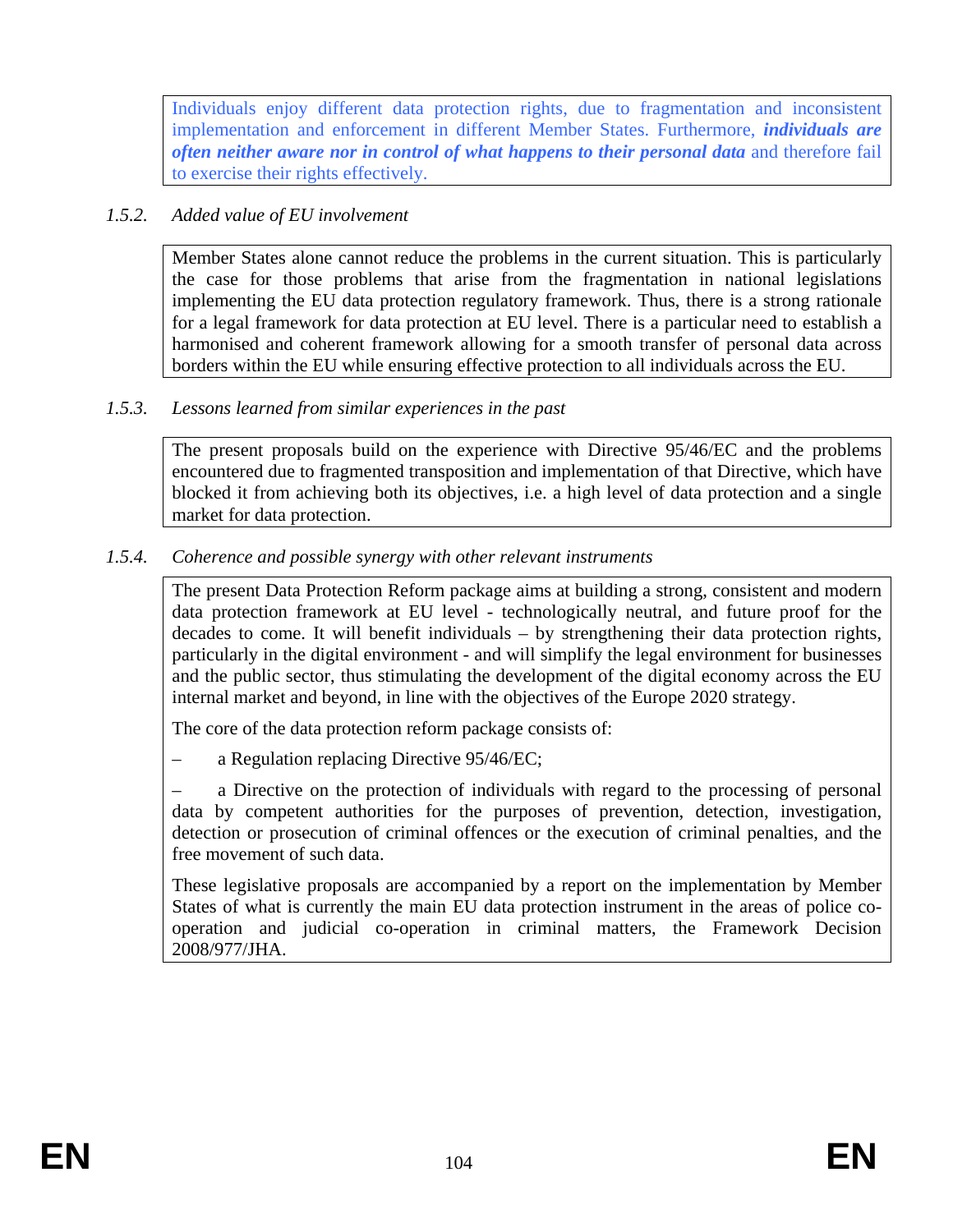#### **1.6. Duration and financial impact**

- Proposal/initiative of **limited duration**
- 1.  $\Box$  Proposal/initiative in effect from [DD/MM]YYYY to [DD/MM]YYYY
- 2.  $\Box$  Financial impact from YYYY to YYYY
- ; Proposal/initiative of **unlimited duration**
- 1. Implementation with a start-up period from 2014 to 2016,
- 2. followed by full-scale operation.

#### **1.7. Management mode(s) envisaged**<sup>51</sup>

 $\boxtimes$  **Centralised direct management** by the Commission

**Centralised indirect management** with the delegation of implementation tasks to:

- 3.  $\Box$  executive agencies
- 4.  $\Box$  bodies set up by the Communities<sup>52</sup>
- 5.  $\Box$  national public-sector bodies/bodies with public-service mission
- 3.  $\Box$  persons entrusted with the implementation of specific actions pursuant to Title V of the Treaty on European Union and identified in the relevant basic act within the meaning of Article 49 of the Financial Regulation
- □ **Shared management** with the Member States

**Decentralised management** with third countries

**Joint management** with international organisations *(to be specified)* 

*If more than one management mode is indicated, please provide details in the "Comments" section.* 

#### Comments

//

 $\overline{a}$ 

<sup>&</sup>lt;sup>51</sup> Details of management modes and references to the Financial Regulation may be found on the BudgWeb site: [http://www.cc.cec/budg/man/budgmanag/budgm](http://www.cc.cec/budg/man/budgmanag/budgmanag_en.html)anag\_en.html As referred to in Article 185 of the Financial Regulation.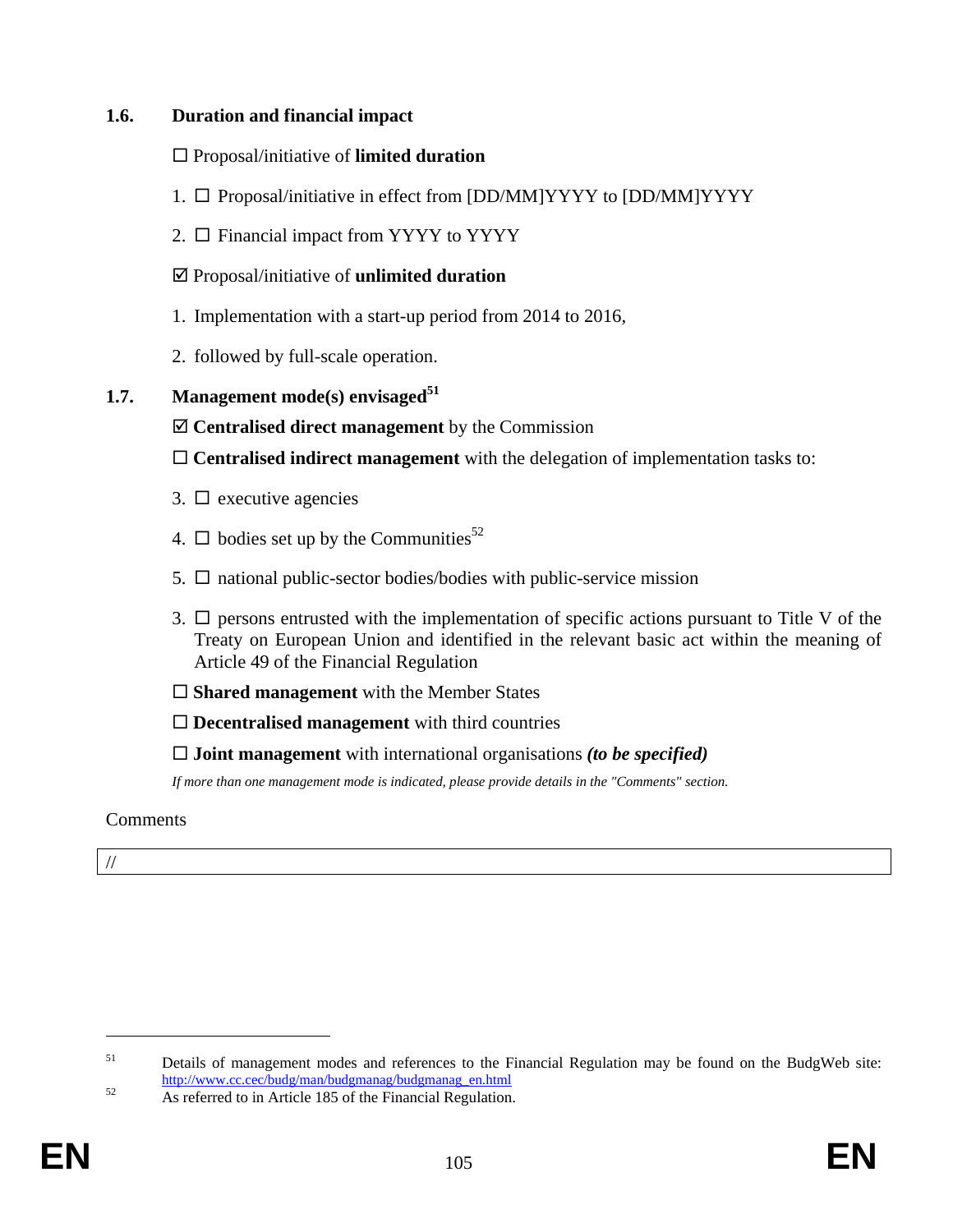## **2. MANAGEMENT MEASURES**

#### **2.1. Monitoring and reporting rules**

*Specify frequency and conditions.* 

The first evaluation will take place 4 years after the entry into force of the legal instruments. An explicit review clause, by which the Commission will evaluate the implementation, is included in the legal instruments. The Commission will subsequently report to the European Parliament and the Council on its evaluation. Further evaluations will have to take place every four years. The Commission methodology on evaluation will be applied. These evaluations will be conducted with the help of targeted studies on the implementation of the legal instruments, questionnaires to national data protection authorities, expert discussions, workshops, Eurobarometer surveys, and so forth.

#### **2.2. Management and control system**

#### *2.2.1. Risk(s) identified*

An Impact Assessment has been carried out for the reform of the data protection framework in the EU to accompany the proposals for the Regulations and the Directive

The new legal instrument will introduce a consistency mechanism, ensuring that independent supervisory authorities in Member States apply the framework in a consistent and coherent manner. The mechanism will operate through the European Data Protection Board composed of the heads of the national supervisory authorities and of the European Data Protection Supervisor (EDPS), which will replace the current Article 29 Working Party. The EDPS will provide the secretariat for this body.

In case of possibly divergent decisions by Member States' authorities, the European Data Protection Board will be consulted in order to issue an opinion on the matter. Should this procedure fail, or if a supervisory authority refuses to comply with the opinion, the Commission might, in order to ensure correct and consistent application of this Regulation, may issue an opinion or, where necessary, adopt a decision, where it has serious doubts as to whether the draft measure would ensure the correct application of this Regulation or would otherwise result in its inconsistent application.

The consistency mechanism requires additional resources for the EDPS (12 FTE and adequate administrative and operative appropriations, e.g., for IT systems and operations) for providing the secretariat and for the Commission (5 FTE and related administrative and operational appropriations) for the handling of consistency cases.

#### *2.2.2. Control method(s) envisaged*

Existing control methods applied by the EDPS and by the Commission will cover the additional appropriations.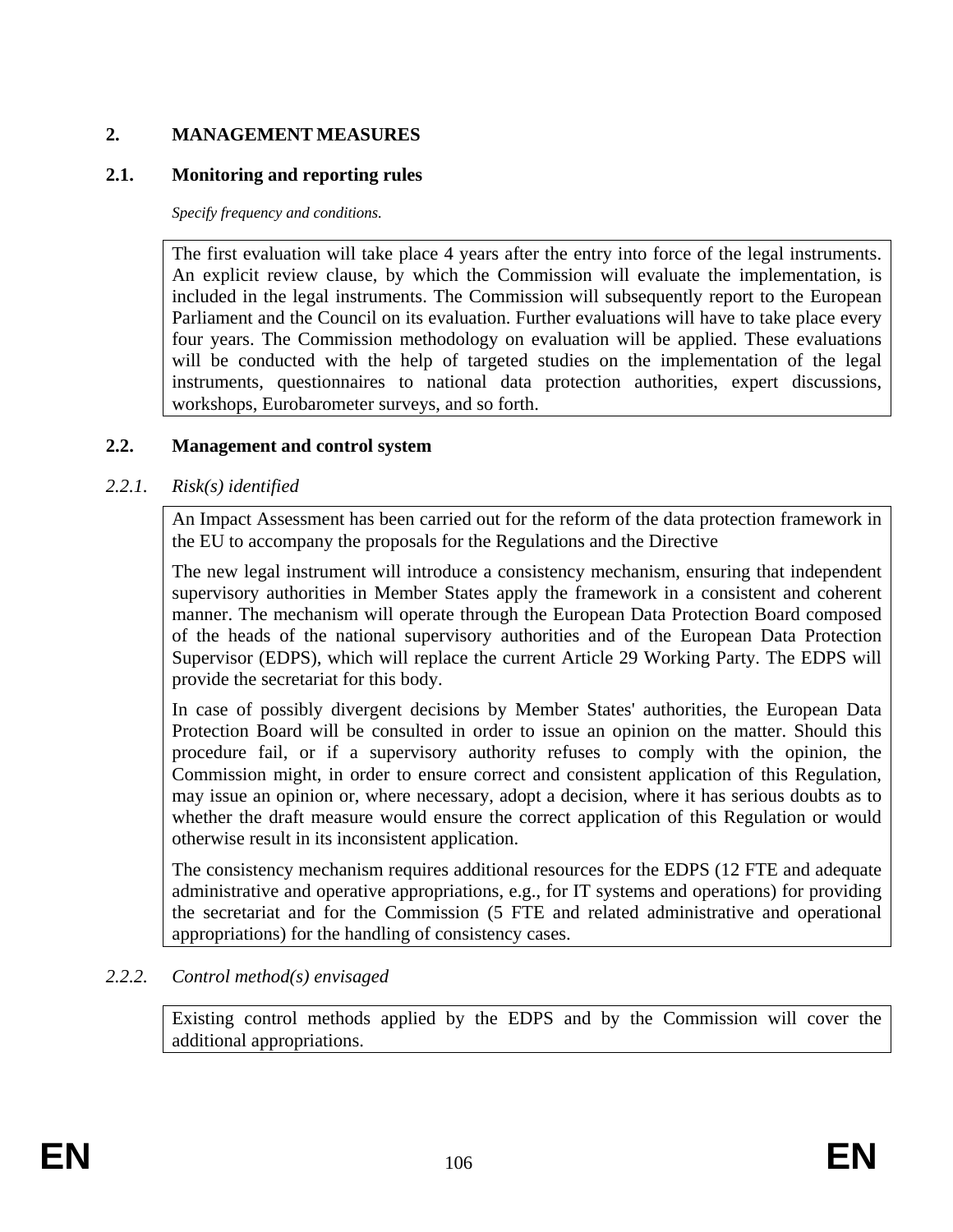## **2.3. Measures to prevent fraud and irregularities**

*Specify existing or envisaged prevention and protection measures* 

Existing fraud prevention measures applied by the EDPS and by the Commission will cover the additional appropriations.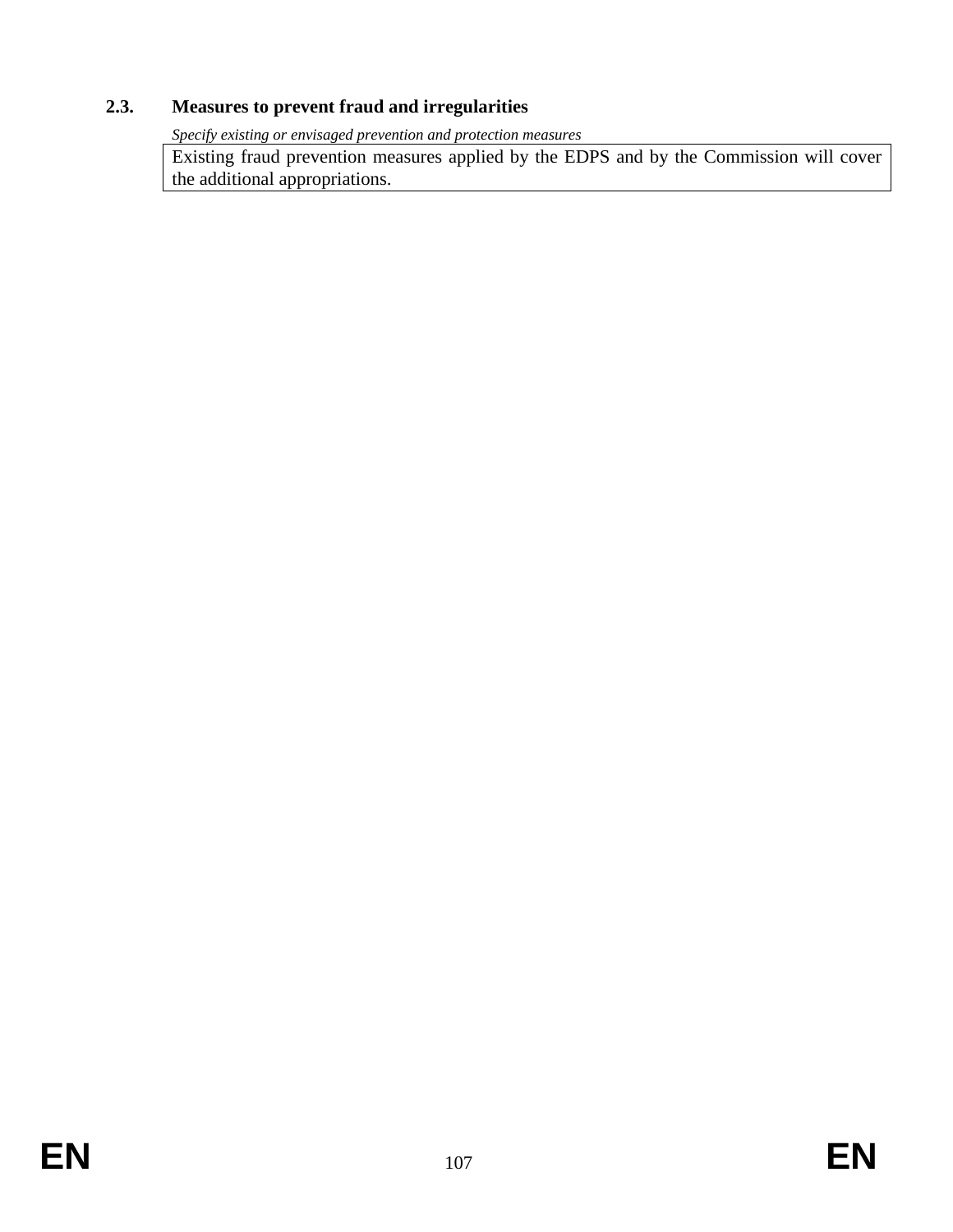### **3.ESTIMATED FINANCIAL IMPACT OF THE PROPOSAL/INITIATIVE**

### **3.1.Heading(s) of the multiannual financial framework and expenditure budget line(s) affected**

1. Existing expenditure budget lines

In order of multiannual financial framework headings and budget lines.

| Heading of<br>multiannual<br>financial<br>Number<br>framework | Budget line | Type of<br>expenditure      |                                         |                                                                                                                                                           | Contribution |  |
|---------------------------------------------------------------|-------------|-----------------------------|-----------------------------------------|-----------------------------------------------------------------------------------------------------------------------------------------------------------|--------------|--|
|                                                               |             | Diff./non-<br>diff.<br>(53) | from<br>EFTA <sup>54</sup><br>countries | within the meaning<br>from<br>from third<br>of Article $18(1)(aa)$<br>candidate<br>of the Financial<br>countries<br>countries <sup>55</sup><br>Regulation |              |  |
|                                                               |             |                             |                                         |                                                                                                                                                           |              |  |

#### **3.2.Estimated impact on expenditure**

#### *3.2.1.Summary of estimated impact on expenditure*

EUR million (to 3 decimal places)

|                                                    |             |     |                            |               |               |               |                                                                                           | -------      |
|----------------------------------------------------|-------------|-----|----------------------------|---------------|---------------|---------------|-------------------------------------------------------------------------------------------|--------------|
| <b>Heading of multiannual financial framework:</b> |             |     | Number                     |               |               |               |                                                                                           |              |
|                                                    |             |     | Year<br>$N^{56}$ =<br>2014 | Year<br>$N+1$ | Year<br>$N+2$ | Year<br>$N+3$ | enter as many years as<br>necessary to show the duration<br>of the impact (see point 1.6) | <b>TOTAL</b> |
| • Operational appropriations                       |             |     |                            |               |               |               |                                                                                           |              |
| Number of budget line                              | Commitments | (1) |                            |               |               |               |                                                                                           |              |
|                                                    | Payments    | (2) |                            |               |               |               |                                                                                           |              |

<sup>&</sup>lt;sup>53</sup> Diff. = Differentiated appropriations / Non-diff. = Non-Differentiated Appropriations<br>
EETA: European Free Trade Association

 $^{54}$  EFTA: European Free Trade Association.<br>Candidate countries and where applicable

 $^{55}$  Candidate countries and, where applicable, potential candidate countries from the Western Balkans.<br>So Veer N is the year in which implementation of the proposal initiative starts

Year N is the year in which implementation of the proposal/initiative starts.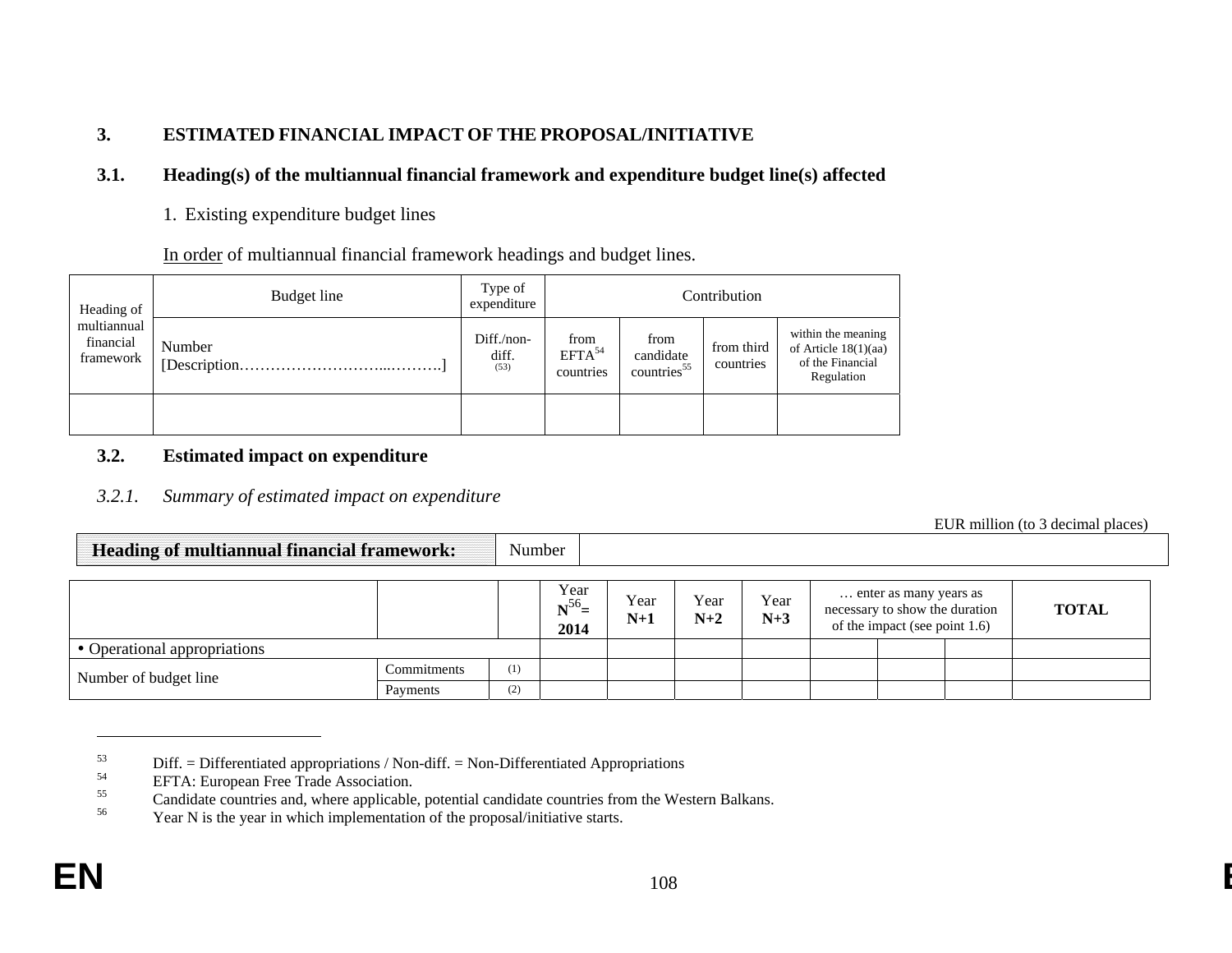|                                                                                                | Commitments | (1a)            |  |  |  |  |
|------------------------------------------------------------------------------------------------|-------------|-----------------|--|--|--|--|
| Number of budget line                                                                          | Payments    | (2a)            |  |  |  |  |
| Appropriations of an administrative<br>from the envelope for specific programmes <sup>57</sup> | financed    |                 |  |  |  |  |
| Number of budget line                                                                          |             | (3)             |  |  |  |  |
| Commitments<br><b>TOTAL appropriations</b>                                                     |             | $=1+1a$<br>$+3$ |  |  |  |  |
| for DG                                                                                         | Payments    | $=2+2a$<br>$+3$ |  |  |  |  |

| • TOTAL operational appropriations                                                                       | Commitments | (4)       |  |  |  |  |
|----------------------------------------------------------------------------------------------------------|-------------|-----------|--|--|--|--|
|                                                                                                          | Payments    | (5)       |  |  |  |  |
| • TOTAL appropriations of an administrative nature<br>financed from the envelope for specific programmes |             |           |  |  |  |  |
| <b>TOTAL appropriations</b>                                                                              | Commitments | $=$ 4+6   |  |  |  |  |
| under HEADING 3<br>of the multiannual financial framework                                                | Payments    | $= 5 + 6$ |  |  |  |  |

## **If more than one heading is affected by the proposal / initiative:**

| • TOTAL operational appropriations                                                                                   | Commitments | (4)       |  |  |  |  |
|----------------------------------------------------------------------------------------------------------------------|-------------|-----------|--|--|--|--|
|                                                                                                                      | Payments    | (5)       |  |  |  |  |
| • TOTAL appropriations of an administrative nature<br>financed from the envelope for specific programmes             |             | (6)       |  |  |  |  |
|                                                                                                                      | Commitments | $=4+6$    |  |  |  |  |
| <b>TOTAL appropriations</b><br>under HEADINGS 1 to 4<br>of the multiannual financial framework<br>(Reference amount) | Payments    | $= 5 + 6$ |  |  |  |  |

| $\mathbf{r}$<br>$\sim$<br>t multiannual financial<br><b>Heading of</b><br>A ATTIANIZI<br>_r gilit =<br>WULK. | expenditure<br>ministrati<br>A(II) |
|--------------------------------------------------------------------------------------------------------------|------------------------------------|
|--------------------------------------------------------------------------------------------------------------|------------------------------------|

<sup>57</sup> Technical and/or administrative assistance and expenditure in support of the implementation of EU programmes and/or actions (former "BA" lines), indirect research, direct research.

 $\overline{\phantom{a}}$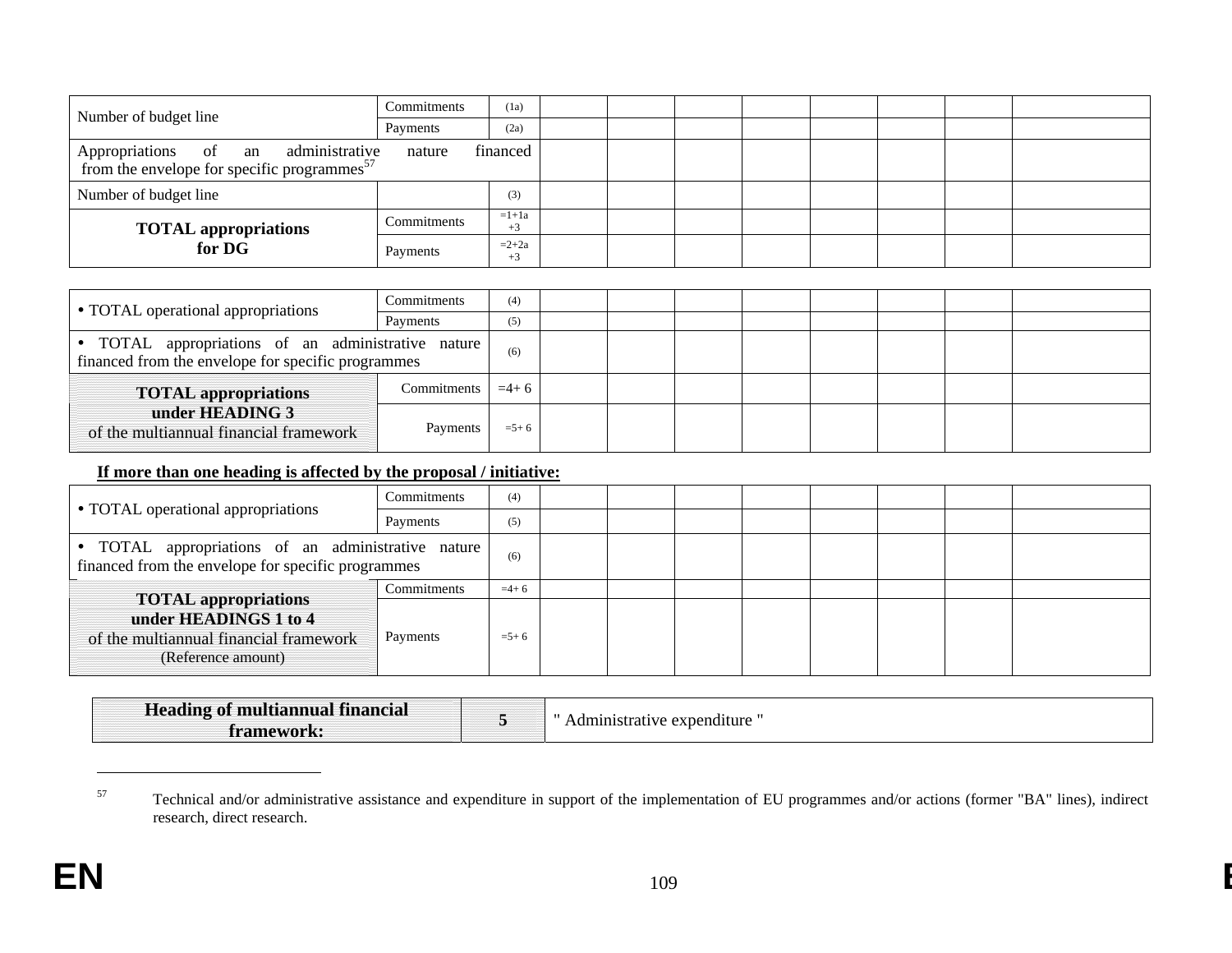EUR million (to 3 decimal places)

|                                                                                          |                                               | Year<br>$N=$<br>2014 | Year<br>2015  | Year<br>2016  | Year<br>2017  | Year<br>2018 | Year<br>2019                                                                                 | Year<br>2020 | <b>TOTAL</b>                      |
|------------------------------------------------------------------------------------------|-----------------------------------------------|----------------------|---------------|---------------|---------------|--------------|----------------------------------------------------------------------------------------------|--------------|-----------------------------------|
| DG: JUST                                                                                 |                                               |                      |               |               |               |              |                                                                                              |              |                                   |
| • Human resources                                                                        |                                               | 2.922                | 2.922         | 2.922         | 2.922         | 2.922        | 2.922                                                                                        | 2.922        | 20.454                            |
| • Other administrative expenditure                                                       |                                               | 0.555                | 0.555         | 0.555         | 0.555         | 0.555        | 0.555                                                                                        | 0.555        | 3.885                             |
| <b>TOTAL DG JUST</b>                                                                     |                                               | 3.477                | 3.477         | 3.477         | 3.477         | 3.477        | 3.477                                                                                        | 3.477        | 24.339                            |
|                                                                                          |                                               |                      |               |               |               |              |                                                                                              |              |                                   |
| <b>TOTAL</b> appropriations<br>under HEADING 5<br>of the multiannual financial framework | (Total)<br>commitments<br>$=$ Total payments) | 3.477                | 3.477         | 3.477         | 3.477         | 3.477        | 3.477                                                                                        | 3.477        | 24.339                            |
|                                                                                          |                                               |                      |               |               |               |              |                                                                                              |              | EUR million (to 3 decimal places) |
|                                                                                          |                                               | Year<br>$N^{58}$     | Year<br>$N+1$ | Year<br>$N+2$ | Year<br>$N+3$ |              | enter as many years as<br>necessary to show the duration<br>of the impact (see point $1.6$ ) |              | <b>TOTAL</b>                      |
| <b>TOTAL</b> appropriations                                                              | Commitments                                   | 3.477                | 3.477         | 3.477         | 3.477         | 3.477        | 3.477                                                                                        | 3.477        | 24.339                            |
| under HEADINGS 1 to 5<br>of the multiannual financial framework                          | Payments                                      | 3.477                | 3.477         | 3.477         | 3.477         | 3.477        | 3.477                                                                                        | 3.477        | 24.339                            |

<sup>58</sup> Year N is the year in which implementation of the proposal/initiative starts.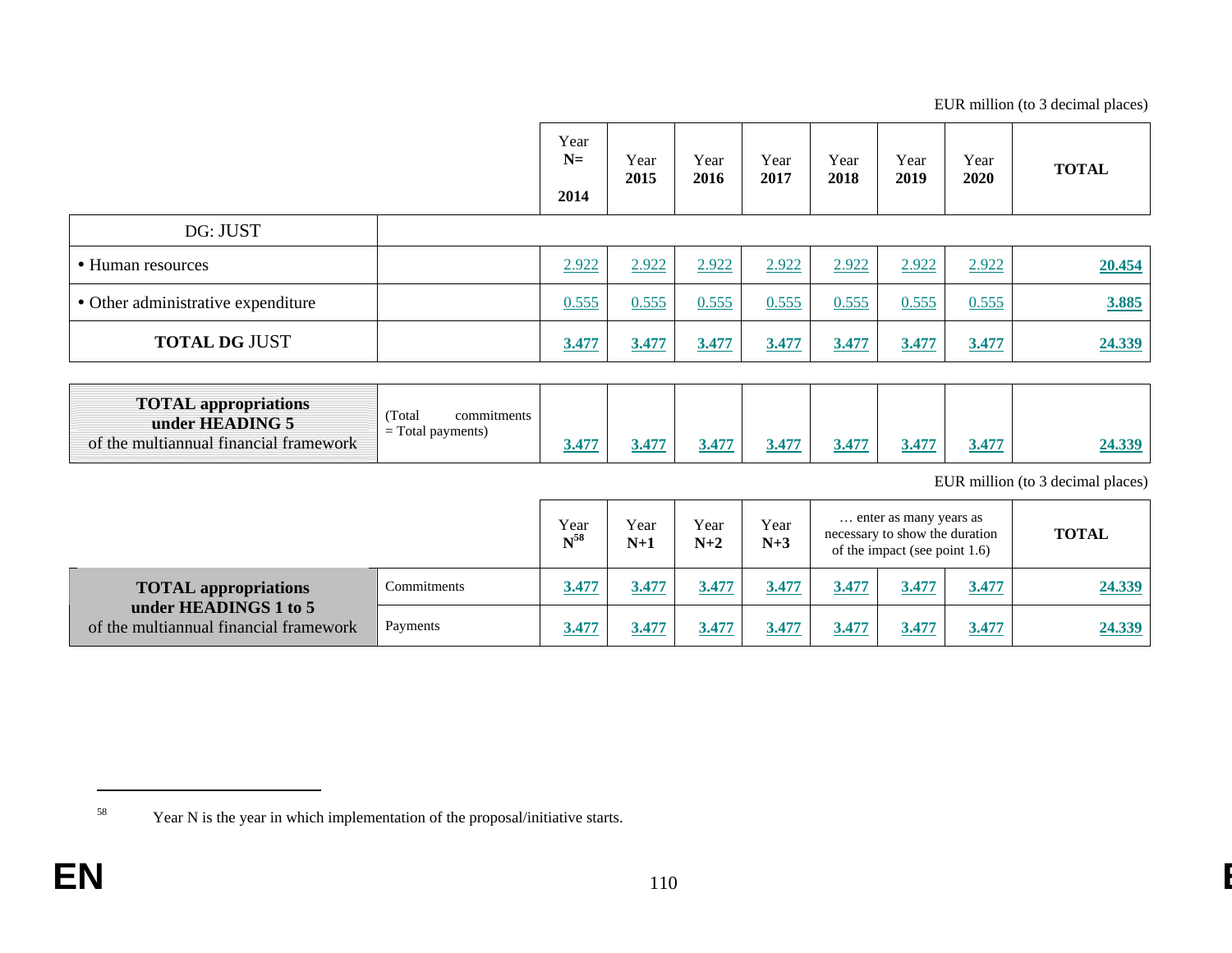#### *3.2.2.Estimated impact on operational appropriations*

6.  $\boxtimes$  The proposal/initiative does not require the use of operational appropriations

A high level of protection of personal data is also one of the objectives of the Rights and Citizenships Programme.

7.  $\Box$  The proposal/initiative requires the use of operational appropriations, as explained below:

Commitment appropriations in EUR million (to 3 decimal places)

| Indicate                                      |                              |                                         | Year<br>$N = 2014$           | Year<br>$N+1$                | Year<br>$N+2$                | Year<br>$N+3$                |                                   | enter as many years as necessary to show the<br>duration of the impact (see point 1.6) |                              | <b>TOTAL</b>                                                      |
|-----------------------------------------------|------------------------------|-----------------------------------------|------------------------------|------------------------------|------------------------------|------------------------------|-----------------------------------|----------------------------------------------------------------------------------------|------------------------------|-------------------------------------------------------------------|
| objectives<br>and outputs                     |                              |                                         |                              |                              |                              | <b>OUTPUTS</b>               |                                   |                                                                                        |                              |                                                                   |
| ⇩                                             | Type of output <sup>59</sup> | Avera<br>ge<br>cost<br>of the<br>output | Number<br>of outputs<br>Cost | Number<br>of outputs<br>Cost | of outputs<br>Number<br>Cost | of outputs<br>Number<br>Cost | of outputs<br>Number<br>Cost<br>÷ | of outputs<br>Number<br>Cost                                                           | of outputs<br>Number<br>Cost | Total<br>numbe<br>Total<br>r of<br>cost<br>output<br><sub>S</sub> |
|                                               | SPECIFIC OBJECTIVE No 1      |                                         |                              |                              |                              |                              |                                   |                                                                                        |                              |                                                                   |
| - Output                                      | $Files^{60}$                 |                                         |                              |                              |                              |                              |                                   |                                                                                        |                              |                                                                   |
| Sub-total for specific objective $N^{\circ}1$ |                              |                                         |                              |                              |                              |                              |                                   |                                                                                        |                              |                                                                   |
|                                               | SPECIFIC OBJECTIVE No 2      |                                         |                              |                              |                              |                              |                                   |                                                                                        |                              |                                                                   |
| - Output                                      | $\text{Case}^{61}$           |                                         |                              |                              |                              |                              |                                   |                                                                                        |                              |                                                                   |
| Sub-total for specific objective $N^{\circ}2$ |                              |                                         |                              |                              |                              |                              |                                   |                                                                                        |                              |                                                                   |
|                                               | <b>TOTAL COST</b>            |                                         |                              |                              |                              |                              |                                   |                                                                                        |                              |                                                                   |

<sup>&</sup>lt;sup>59</sup> Outputs are products and services to be supplied (e.g.: number of student exchanges financed, number of km of roads built, etc.).<br>  $\frac{60}{2}$  Opinions, docisions, procedures meetings of the board

 $^{60}$  Opinions, decisions, procedures meetings of the board.<br> $^{61}$  Cases tracted under the consistency mechanism

Cases treated under the consistency mechanism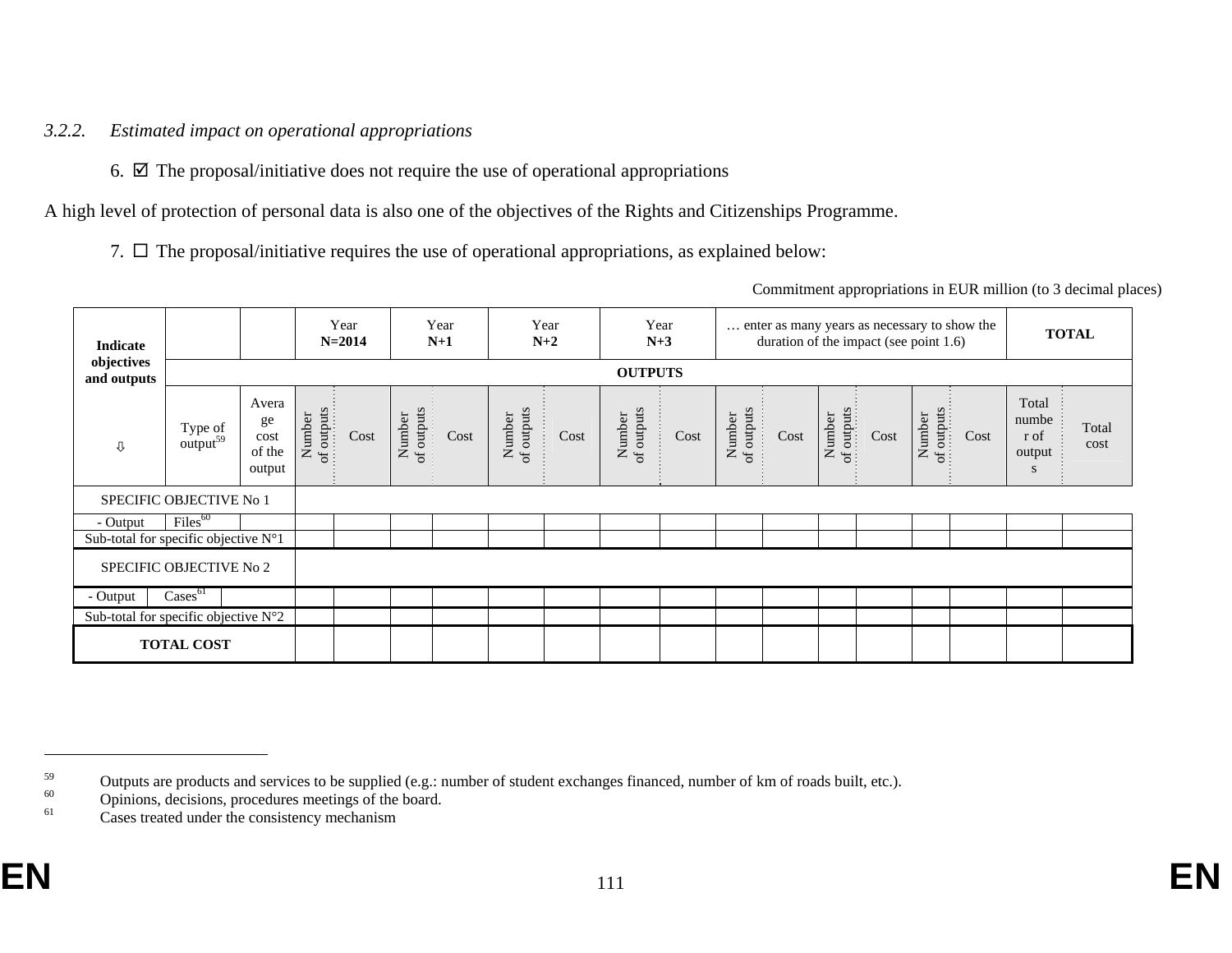## *3.2.3. Estimated impact on appropriations of an administrative nature*

## 3.2.3.1. Summary

- 8.  $\Box$  The proposal/initiative does not require the use of administrative appropriations
- 9.  $\boxtimes$  The proposal/initiative requires the use of administrative appropriations, as explained below:

EUR million (to 3 decimal places)

|  | Year<br>$\mathbf{N}$ 62<br>2014 | Year<br>2015 | Year 2016 | Year $2017$ | Year $2018$ Year $2019$ |  | Year 2020 | <b>TOTAL</b> |
|--|---------------------------------|--------------|-----------|-------------|-------------------------|--|-----------|--------------|
|--|---------------------------------|--------------|-----------|-------------|-------------------------|--|-----------|--------------|

| <b>HEADING 5</b><br>of the multiannual<br>financial framework        |       |       |       |       |       |       |       |        |
|----------------------------------------------------------------------|-------|-------|-------|-------|-------|-------|-------|--------|
| Human resources                                                      | 2.922 | 2.922 | 2.922 | 2.922 | 2.922 | 2.922 | 2.922 | 20.454 |
| Other administrative<br>expenditure                                  | 0.555 | 0.555 | 0.555 | 0.555 | 0.555 | 0.555 | 0.555 | 3.885  |
| <b>Subtotal HEADING</b><br>of the multiannual<br>financial framework | 3.477 | 3.477 | 3.477 | 3.477 | 3.477 | 3.477 | 3.477 | 24.339 |

| Outside HEADING 563<br>of the multiannual<br>financial framework                  |  |  |  |  |
|-----------------------------------------------------------------------------------|--|--|--|--|
| Human resources                                                                   |  |  |  |  |
| Other expenditure<br>of an administrative<br>nature                               |  |  |  |  |
| <b>Subtotal</b><br>outside HEADING 5<br>of the multiannual<br>financial framework |  |  |  |  |

| <b>TOTAL</b><br>TAL | $\overline{AB}$<br>J.47<br>$\mathbf{A}$<br>J.TI | $\overline{AB}$<br>J.47<br><b>Service Control of Control Control</b> | 4.77<br>J.TI | $\bm{A}$<br>J.TI | $\overline{AB}$<br>$J+I$ | 3.477 | 27.JJ |
|---------------------|-------------------------------------------------|----------------------------------------------------------------------|--------------|------------------|--------------------------|-------|-------|
|---------------------|-------------------------------------------------|----------------------------------------------------------------------|--------------|------------------|--------------------------|-------|-------|

1

 $^{62}$  Year N is the year in which implementation of the proposal/initiative starts.<br><sup>63</sup> Technical and/or administrative assistance and expenditure in support of the implementation of EU programmes and/or actions (former "BA" lines), indirect research, direct research.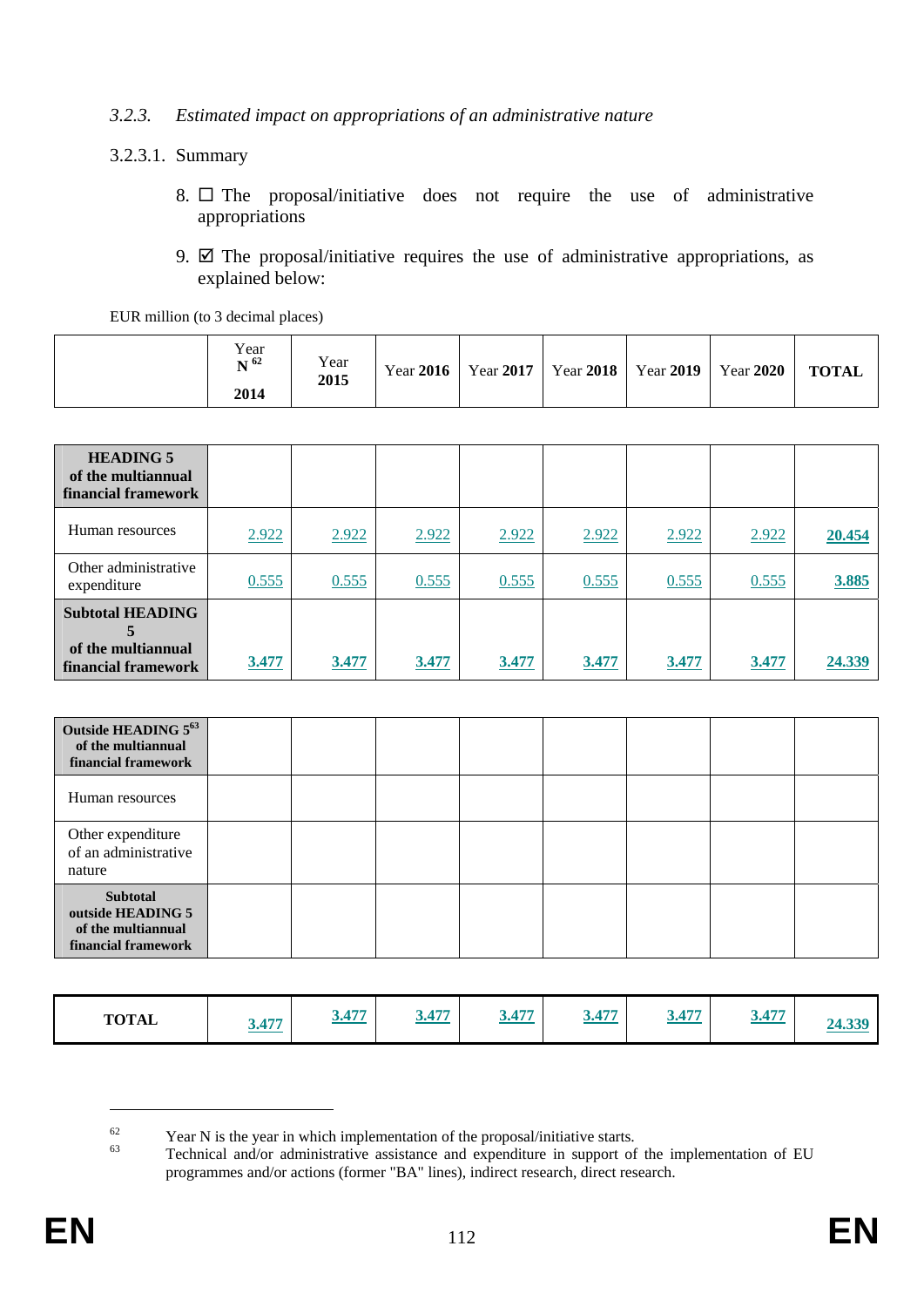## 3.2.3.2. Estimated requirements of human resources

- 10.  $\Box$  The proposal/initiative does not require the use of human resources
- 11.  $\vec{\mathcal{Q}}$  The proposal/initiative requires the use of human resources, as explained below:

|                                                              | Year<br>2014                                                           | Year<br>2015   | Year<br>2016   | Year<br>2017   | Year<br>2018   | Year<br>2019   | Year<br>2020 |    |
|--------------------------------------------------------------|------------------------------------------------------------------------|----------------|----------------|----------------|----------------|----------------|--------------|----|
|                                                              | • Establishment plan posts (officials and temporary agents)            |                |                |                |                |                |              |    |
| <b>Representation Offices)</b>                               | XX 01 01 01 (Headquarters and Commission's                             | 22             | 22             | 22             | 22             | 22             | 22           | 22 |
| XX 01 01 02 (Delegations)                                    |                                                                        |                |                |                |                |                |              |    |
|                                                              | • External personnel (in Full Time Equivalent unit: FTE) <sup>64</sup> |                |                |                |                |                |              |    |
| XX 01 02 01 (CA, INT, SNE from the "global<br>envelope")     | $\mathbf{2}$                                                           | $\overline{c}$ | $\mathfrak{2}$ | $\overline{2}$ | $\overline{c}$ | $\overline{c}$ | 2            |    |
| XX 01 02 02 (CA, INT, JED, LA and SNE in<br>the delegations) |                                                                        |                |                |                |                |                |              |    |
| <b>XX</b> 01 04 yy $^{65}$                                   | - at Headquarters $\rm ^{66}$                                          |                |                |                |                |                |              |    |
|                                                              | - in delegations                                                       |                |                |                |                |                |              |    |
| XX 01 05 02 (CA, INT, SNE - Indirect<br>research)            |                                                                        |                |                |                |                |                |              |    |
| 10 01 05 02 (CA, INT, SNE - Direct research)                 |                                                                        |                |                |                |                |                |              |    |
| Other budget lines (specify)                                 |                                                                        |                |                |                |                |                |              |    |
| <b>TOTAL</b>                                                 |                                                                        | 24             | 24             | 24             | 24             | 24             | 24           | 24 |

*Estimate to be expressed in full time equivalent units (or at most to one decimal place)* 

## **XX** is the policy area or budget title concerned.

With the reform, the Commission will have to perform new tasks in the area of the protection of individuals regarding the processing of personal data, in addition to those currently performed. The additional tasks mainly concern the implementation of the new consistency mechanism which will ensure coherent application of harmonised data protection law, the adequacy assessment of third countries for which the Commission will have sole responsibility, and the preparation of implementing measures and delegated acts. The other tasks currently performed by the Commission (e.g. policy development, monitoring transposition, awareness raising, complaints etc), will continue to be performed.

The human resources required will be met by staff from the DG who are already assigned to management of the action and/or have been redeployed within the DG, together if necessary with any additional allocation which may be granted to the

<u>.</u>

<sup>64</sup> CA= Contract Agent; INT= agency staff ("*Intérimaire")*; JED= "*Jeune Expert en Délégation"* (Young

Experts in Delegations); LA= Local Agent; SNE= Seconded National Expert;<br>
Under the ceiling for external personnel from operational appropriations (former "BA" lines).<br>
Essentially for Structural Funds, European Agricultur European Fisheries Fund (EFF).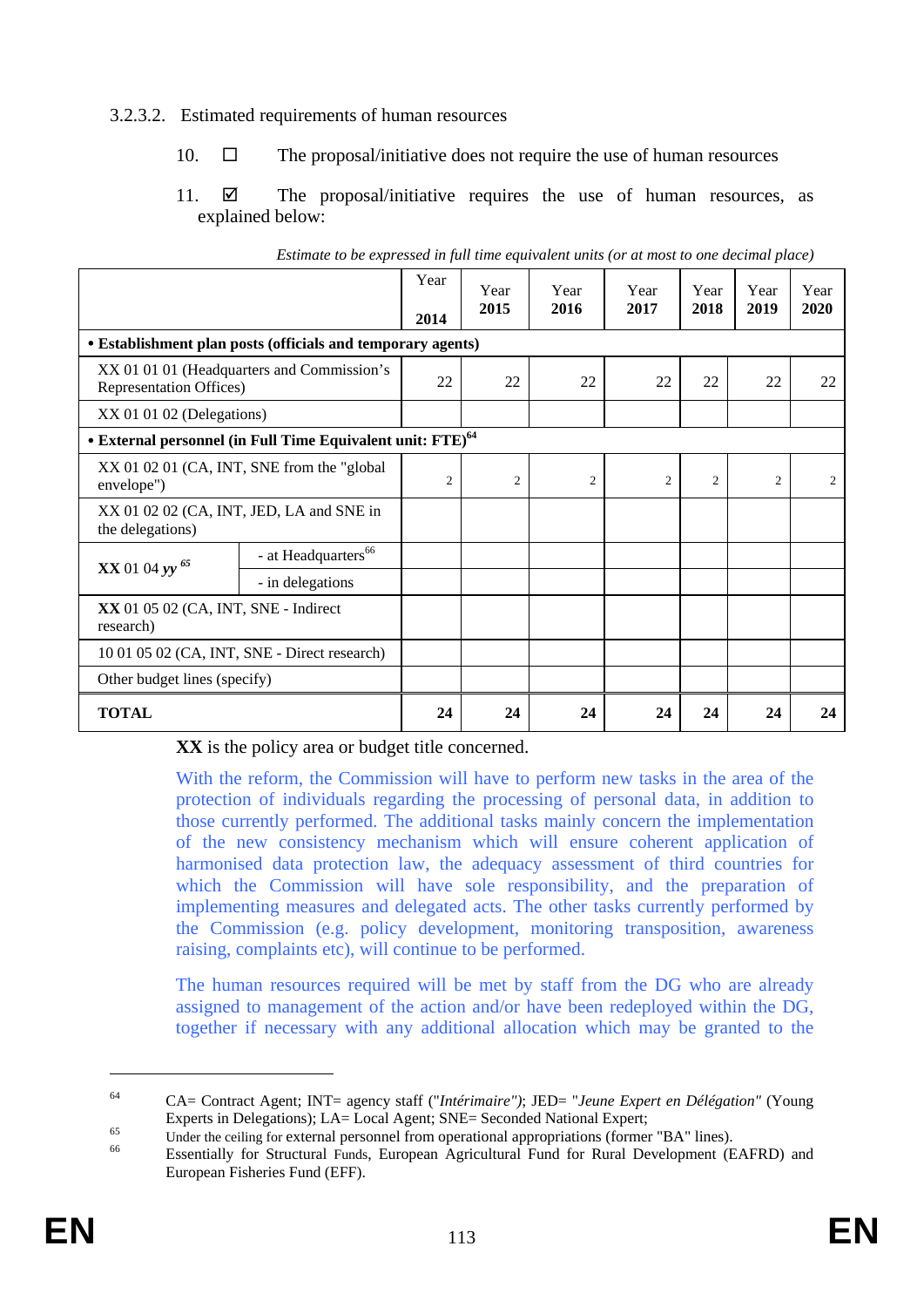### managing DG under the annual allocation procedure and in the light of budgetary constraints.

Description of tasks to be carried out:

| Officials and temporary agents | Case handlers, operating the data protection consistency mechanism to ensure<br>unity of application of EU data protection rules. Tasks include investigation<br>and research of cases submitted for decision from Member States' authorities,<br>negotiation with Member States and preparation of Commission decisions.<br>Based on recent experience, 5 to 10 cases per year may require invocation of<br>the consistency mechanism.<br>The handling of adequacy requests requires direct interaction with the                                 |
|--------------------------------|---------------------------------------------------------------------------------------------------------------------------------------------------------------------------------------------------------------------------------------------------------------------------------------------------------------------------------------------------------------------------------------------------------------------------------------------------------------------------------------------------------------------------------------------------|
|                                | requesting country, possibly the management of expert studies on the<br>conditions in the country, assessment of the conditions, preparation of the<br>relevant Commission decisions and of the process, including of the Committee<br>assisting the Commission and any expert bodies as appropriate. Based on<br>current experience, up to 4 adequacy requests can be expected per year.                                                                                                                                                         |
|                                | The process of adopting implementing measures includes preparatory<br>measures, such as issue papers, research and public consultations, as well as<br>the drafting of the actual instrument and management of the negotiation<br>process in the relevant Committees and other groups, as well as stakeholder<br>contacts in general. Across the areas requiring more precise guidance, up to<br>three implementing measures may be handled per year, while the process may<br>take up to 24 months, depending on the intensity of consultations. |
| External personnel             | Administrative and secretarial support                                                                                                                                                                                                                                                                                                                                                                                                                                                                                                            |

- *3.2.4. Compatibility with the current multiannual financial framework* 
	- 12.  $\Box$  Proposal/initiative is compatible with the *next* multiannual financial framework.
	- **13.**  $\boxtimes$  Proposal/initiative will entail reprogramming of the relevant heading in the multiannual financial framework.

The table below indicates the amounts of financial resources required annually by the EDPS for its new tasks of providing the secretariat of the European Data Protection Board and the related procedures and tools over the period of the next financial perspective, in addition to those already included in the planning.

| Year       | 2014  | 2015  | 2016  | 2017  | 2018  | 2019  | 2020  | Total  |
|------------|-------|-------|-------|-------|-------|-------|-------|--------|
| Staff etc  | 1.555 | 1.555 | 1.543 | 1.543 | 1.543 | 1.543 | 1.543 | 10.823 |
| Operations | 0.850 | 1.500 | 1.900 | 1.900 | 1.500 | 1.200 | 1.400 | 10.250 |
| Total      | 2.405 | 3.055 | 3.443 | 3.443 | 3.043 | 2.743 | 2.943 | 21.073 |

14.  $\Box$  Proposal/initiative requires application of the flexibility instrument or revision of the multiannual financial framework $67$ .

1

<sup>67</sup> See points 19 and 24 of the Interinstitutional Agreement.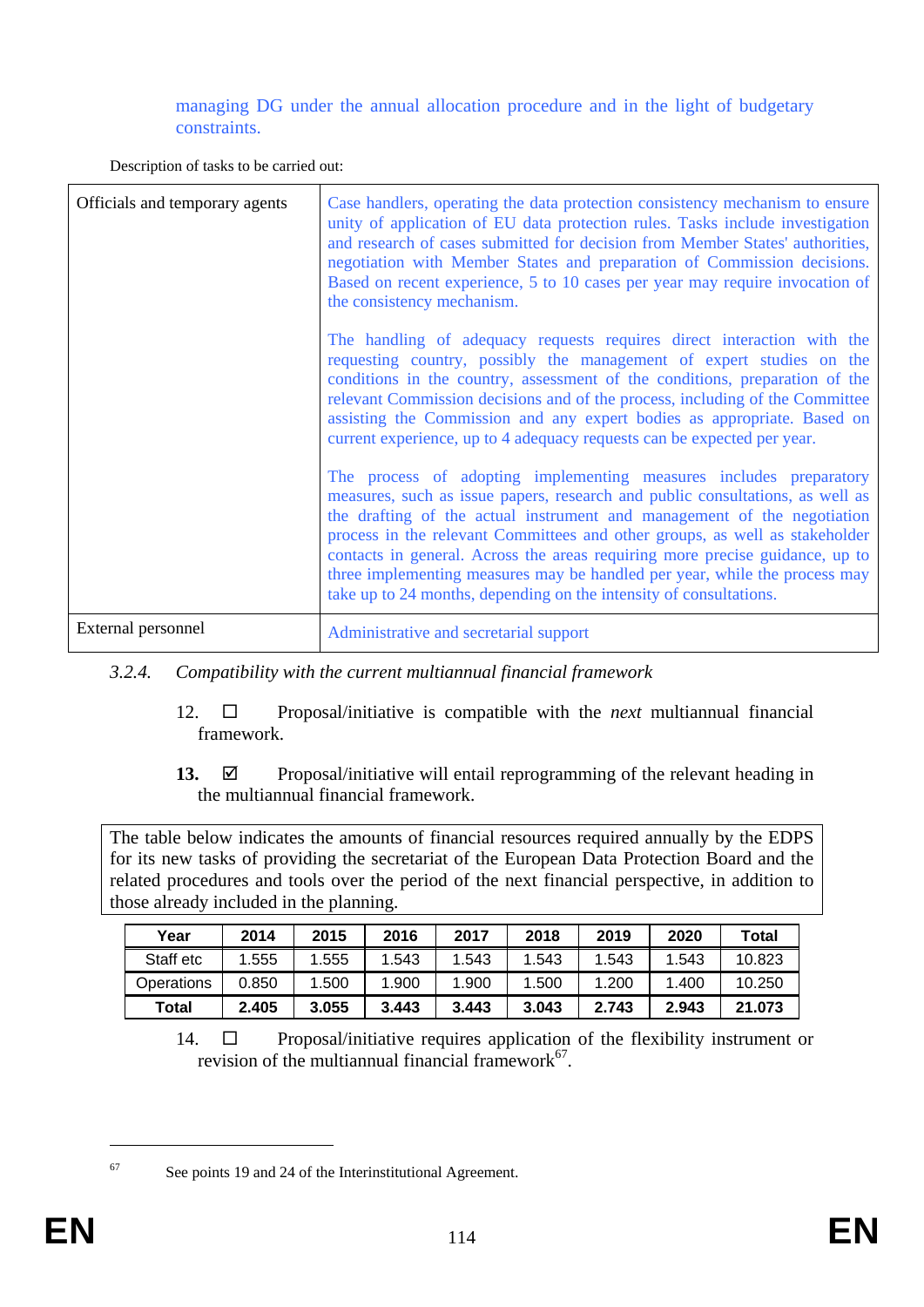# *3.2.5. Third-party contributions*

- 15.  $\Box$  The proposal/initiative does not provide for co-financing by third parties
- 16. The proposal/initiative provides for the co-financing estimated below:

Appropriations in EUR million (to 3 decimal places)

|                                            | Year<br>N | Year<br>$N+1$ | Year<br>$N+2$ | Year<br>$N+3$ | enter as many years as<br>necessary to show the duration<br>of the impact (see point $1.6$ ) | Total |  |
|--------------------------------------------|-----------|---------------|---------------|---------------|----------------------------------------------------------------------------------------------|-------|--|
| <i>the co-financing</i><br>Specify<br>body |           |               |               |               |                                                                                              |       |  |
| <b>TOTAL</b> appropriations<br>cofinanced  |           |               |               |               |                                                                                              |       |  |

# **3.3. Estimated impact on revenue**

17.  $\boxtimes$  Proposal/initiative has no financial impact on revenue.

18.  $\Box$  Proposal/initiative has the following financial impact:

- $\square$  on own resources
- $\Box$  on miscellaneous revenue

EUR million (to 3 decimal places)

| Budget revenue line: | Appropriations<br>available for<br>the ongoing<br>budget year | Impact of the proposal/initiative <sup>68</sup> |               |               |               |  |                                                                                                             |  |  |  |  |  |  |
|----------------------|---------------------------------------------------------------|-------------------------------------------------|---------------|---------------|---------------|--|-------------------------------------------------------------------------------------------------------------|--|--|--|--|--|--|
|                      |                                                               | Year<br>N                                       | Year<br>$N+1$ | Year<br>$N+2$ | Year<br>$N+3$ |  | insert as many columns as necessary<br>in order to reflect the duration of the<br>impact (see point $1.6$ ) |  |  |  |  |  |  |
|                      |                                                               |                                                 |               |               |               |  |                                                                                                             |  |  |  |  |  |  |

For miscellaneous assigned revenue, specify the budget expenditure line(s) affected.

Specify the method for calculating the impact on revenue.

<u>.</u>

<sup>68</sup> As regards traditional own resources (customs duties, sugar levies), the amounts indicated must be net amounts, i.e. gross amounts after deduction of 25% for collection costs.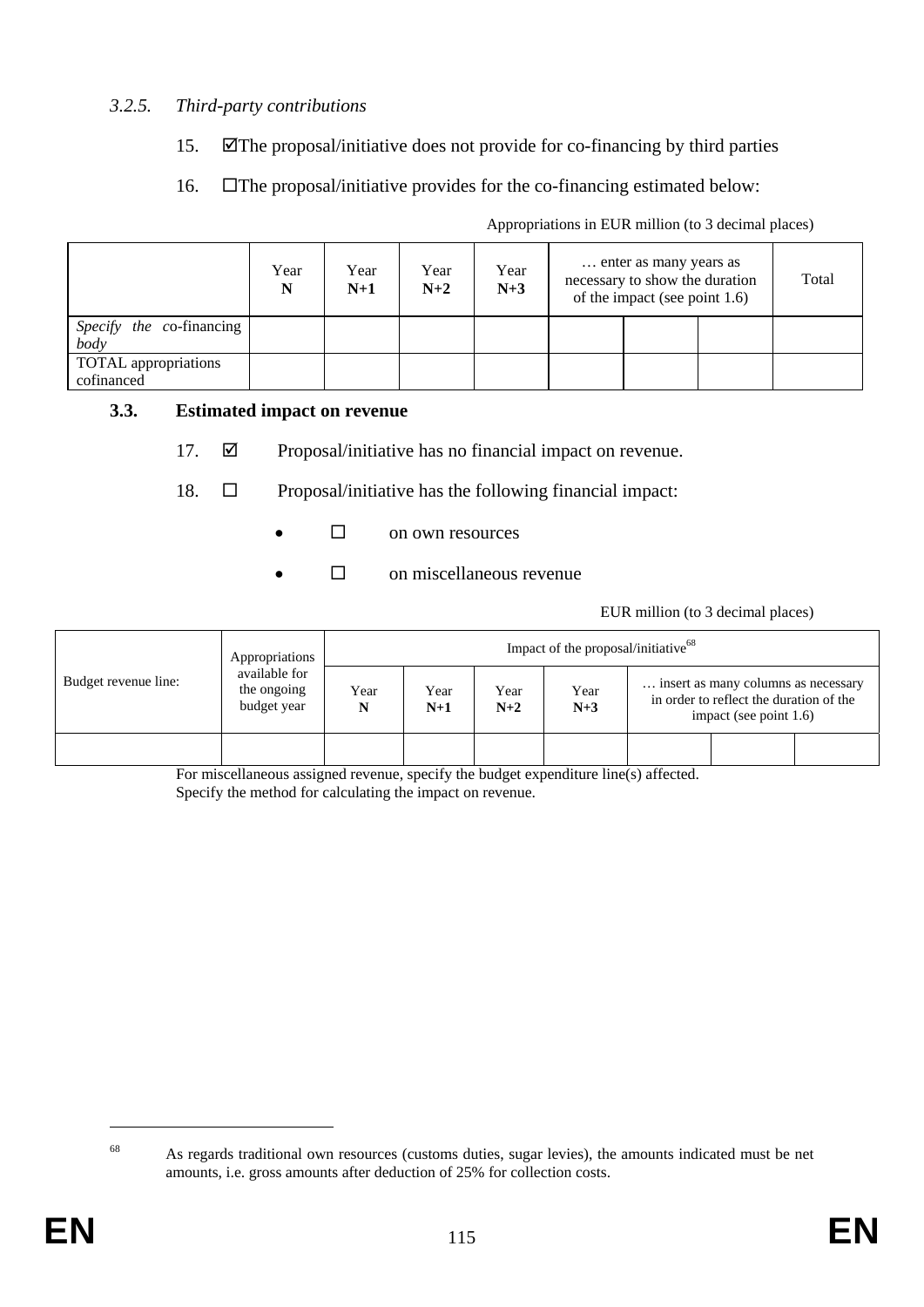Annex to Legislative Financial Statement for proposal for a Regulation of the European Parliament and of the Council on the protection of individuals regarding the processing of personal data.

## **Applied methodology and main underlying assumptions**

The costs related to the new tasks to be carried out by the European Data Protection Supervisor (EDPS) stemming from the two proposals have been estimated for staff expenditure on the basis of the costs incurred by the Commission currently for similar tasks.

The EDPS will host the secretariat of the European Data Protection Board replacing the Article 29 Working Party. On the basis of the Commission current workload for this task, this results in the need for 3 additional FTE plus corresponding administrative and operational expenditure. This workload will commence from the entry into force of the Regulation.

Furthermore, the EDPS will have a role in the consistency mechanism which is expected to require 5 FTEs, and in developing and operating a common IT tool for national DPAs, which will require 2 additional staff members.

**The calculation of the increase in the required staff budget for the first seven years is** presented in more detail in the table below. A second table shows the required operational budget. This will be reflected in the Budget of the EU in Section IX EDPS.

|                                              | <b>Calculation</b> | <b>Amount (in thousands)</b> |       |       |       |       |       |       |              |  |  |  |  |  |
|----------------------------------------------|--------------------|------------------------------|-------|-------|-------|-------|-------|-------|--------------|--|--|--|--|--|
| <b>Cost type</b>                             |                    | 2014                         | 2015  | 2016  | 2017  | 2018  | 2019  | 2020  | <b>Total</b> |  |  |  |  |  |
| Salaries and<br>allowances                   |                    |                              |       |       |       |       |       |       |              |  |  |  |  |  |
| - of EDPB Chair                              |                    | 0.300                        | 0.300 | 0.300 | 0.300 | 0.300 | 0.300 | 0.300 | 2.100        |  |  |  |  |  |
| - of which officials<br>and temporary agents | $=7*0.127$         | 0.889                        | 0.889 | 0.889 | 0.889 | 0.889 | 0.889 | 0.889 | 6.223        |  |  |  |  |  |
| - of which SNEs                              | $=1*0.073$         | 0.073                        | 0.073 | 0.073 | 0.073 | 0.073 | 0.073 | 0.073 | 0.511        |  |  |  |  |  |
| - of which contract<br>agents                | $=2*0.064$         | 0.128                        | 0.128 | 0.128 | 0.128 | 0.128 | 0.128 | 0.128 | 0.896        |  |  |  |  |  |
| <i>Expenditure related to</i><br>recruitment | $=10*0.005$        | 0.025                        | 0.025 | 0.013 | 0.013 | 0.013 | 0.013 | 0.013 | 0.113        |  |  |  |  |  |
| <b>Mission</b> expenses                      |                    | 0.090                        | 0.090 | 0.090 | 0.090 | 0.090 | 0.090 | 0.090 | 0.630        |  |  |  |  |  |
| Other expenses,<br>training                  | $=10*0.005$        | 0.050                        | 0.050 | 0.050 | 0.050 | 0.050 | 0.050 | 0.050 | 0.350        |  |  |  |  |  |
| <b>Total Administrative</b><br>expenditure   |                    | 1.555                        | 1.555 | 1.543 | 1.543 | 1.543 | 1.543 | 1.543 | 10.823       |  |  |  |  |  |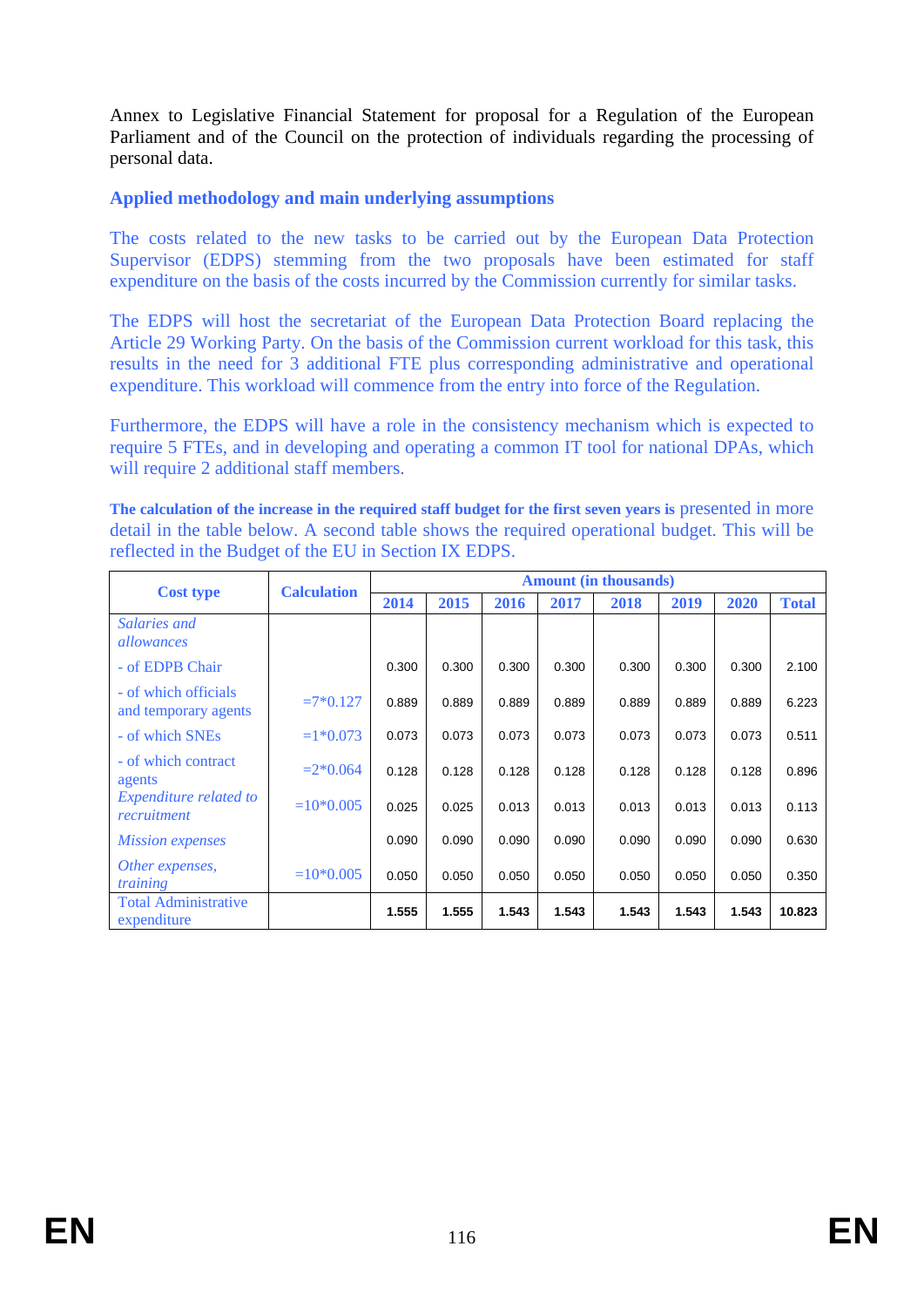Description of tasks to be carried out:

| Officials and temporary agents | Desk officers in charge of the secretariat of the Data Protection Board. Apart<br>from logistics support, including budgetary and contractual issues, this<br>includes the preparation of meeting agendas and expert invitations, research on<br>subjects on the agenda of the group, management of the documents relating to<br>the work of the group including the relevant data protection, confidentiality<br>and public access requirements. Including all subgroups and expert groups, up<br>to 50 meetings and decision procedures may have to be organised every year. |
|--------------------------------|--------------------------------------------------------------------------------------------------------------------------------------------------------------------------------------------------------------------------------------------------------------------------------------------------------------------------------------------------------------------------------------------------------------------------------------------------------------------------------------------------------------------------------------------------------------------------------|
|                                | Case handlers, operating the data protection consistency mechanism to ensure<br>unity of application of EU data protection rules. Tasks include investigation<br>and research of cases submitted for decision from Member States' authorities,<br>negotiation with Member States and preparation of Commission decisions.<br>Based on recent experience, there may be 5 to 10 cases per year requiring<br>invocation of the consistency mechanism.                                                                                                                             |
|                                | The IT tool shall simplify the operational interaction between national DPAs<br>and data controllers obliged to share information with the public authorities.<br>The responsible staff member(s) will ensure quality control, project<br>management and budgetary follow-up of the IT processes on requirements<br>engineering, implementation and operation of the systems.                                                                                                                                                                                                  |
| <b>External personnel</b>      | Administrative and secretarial support                                                                                                                                                                                                                                                                                                                                                                                                                                                                                                                                         |